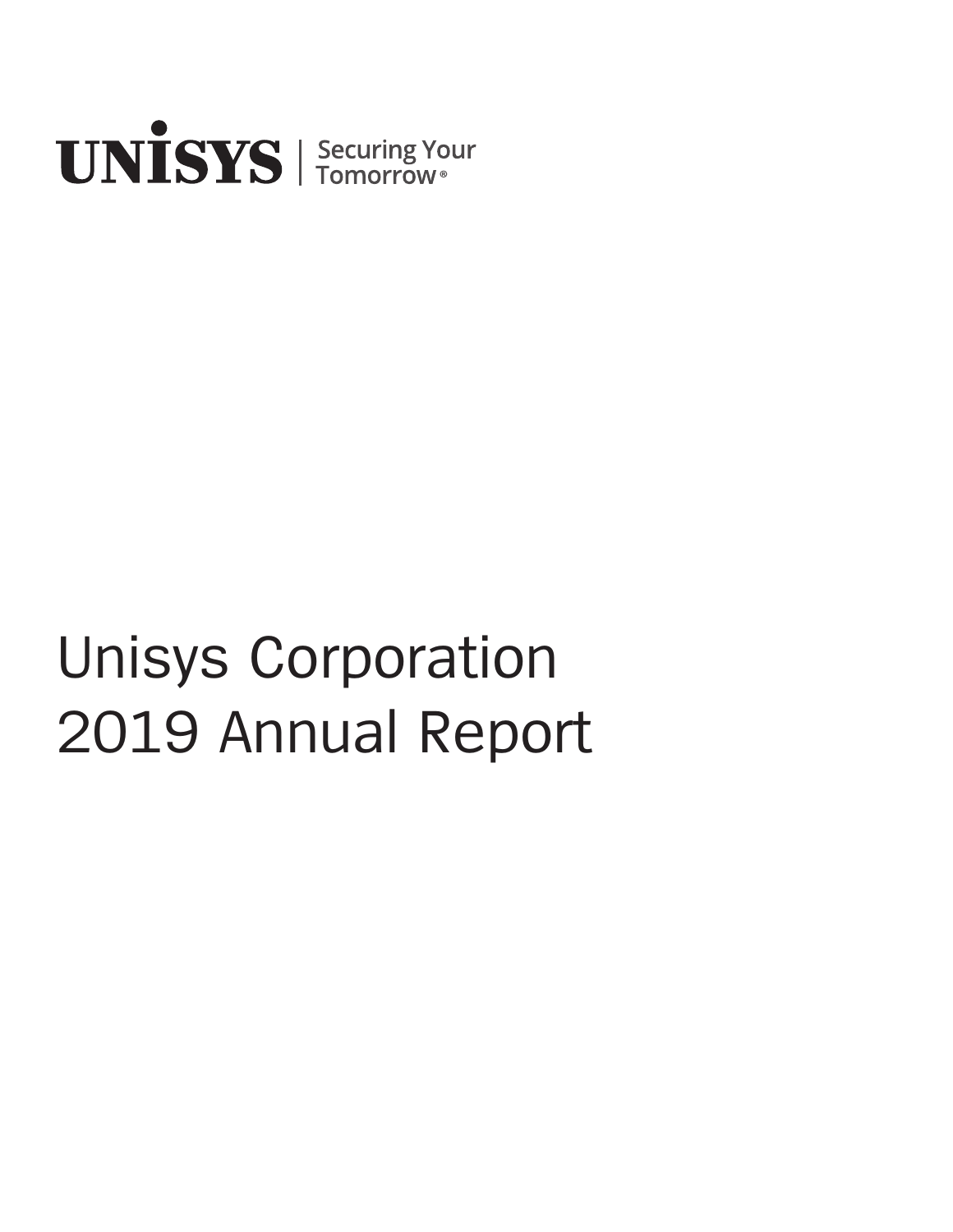# A Letter to Our Shareholders

#### Dear Shareholder,

2019 was a strong year for Unisys, as the company achieved both business and financial success. We also achieved guidance on all metrics for the fourth-consecutive year, since we reinstituted providing it. In addition, the March 13, 2020 sale of our U.S. Federal business, representing a 13x adjusted EBITDA multiple for the twelve-month period ending September 30, 2019, significantly improves our capital structure and increases our flexibility going forward. We are excited about the opportunities we expect this to create and the positioning of the business in 2020, although mindful of the global environment created by the COVID-19 virus.

#### **Focused Execution Leading to Strong Results**

In addition to the achievements noted above, continuing to execute against our strategy helped us produce the following results in 2019:

- 2019 non-GAAP adjusted revenue growth of 6.1%, the second consecutive year of growth and highest growth rate since 1998;
- 2019 Services non-GAAP adjusted revenue growth of 6.7% year-over-year, the highest annual growth rate since 2003, with 4Q 2019 marking the seventh-consecutive quarter of year-over-year growth for this segment;
- Non-GAAP operating profit margin expansion of 10 basis points year-over-year to 9.0%;
- Improvement in our cash flow with adjusted free cash flow growing \$65 million year-over-year;

#### **Driving Solutions and Shareholder Value**

Security continues to be an important element of our strategy, providing standalone revenue opportunities and helping differentiate our broader offerings. We recently launched Unisys Stealth® 5.0, with expanded capabilities in containers and Kubernetes environments, and we now provide Dynamic Isolation™ capabilities to quickly isolate bad actors in an environment. InteliServe™ and CloudForte™ are also differentiating us in the marketplace and allow us to bid contracts at more attractive margins than otherwise would be possible. To learn more about these and our other solutions, please visit www.unisys.com.

Our associates are the core of our company and we are investing in their development for the future. Our reskilling and upskilling programs are focused on helping our associates enhance their capabilities in areas such as artificial intelligence, robotics, augmented reality, virtual reality and blockchain. We recently launched global certifications and digital badges to expand education in our core offerings. We have expanded our leadership development programs. Our new "We Believe in Better" recruiting initiative is focused on hiring people with outstanding skills that can help us today and the curiosity and desire for continuous learning that will help us tomorrow.

The momentum we saw in 2019 is exciting and due to the efforts of all of our associates around the globe. We rely on our talented associates as we continue both to work towards our goals and to protect our associates and our clients in the COVID-19 environment.

Peter A. Altabef Chairman and CEO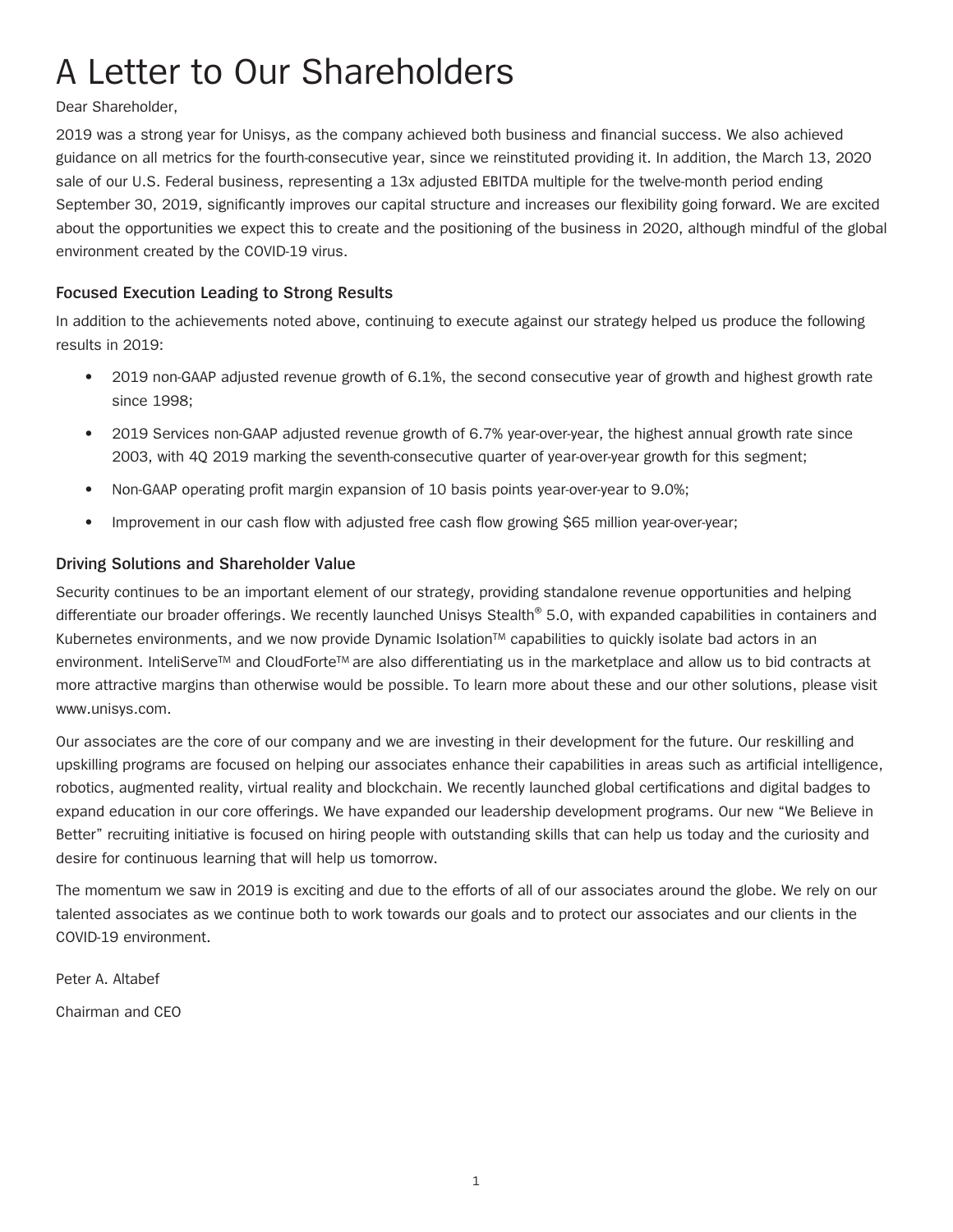# PART I **ITEM 1. BUSINESS**

#### **General**

Unisys Corporation, a Delaware corporation (Unisys, we, our, or the company), is a global information technology (IT) company that builds high-performance, security-centric solutions for clients across the Government, Financial Services and Commercial markets. Unisys offerings include security software and services; digital transformation and workplace services; industry applications and services; and innovative software operating environments for high-intensity enterprise computing.

We operate in two business segments – Services and Technology.

#### **Principal Products and Services**

We deliver high-performance, security-centric, leveraged services and solutions across industries, industry-specific application products and technology solutions worldwide to our primary target markets: Government (the U.S. federal government and other public sector organizations in the U.S. and around the world), Commercial (e.g., travel and transportation and life sciences and healthcare) and Financial Services (e.g., commercial and retail banking).

We market our products and services solutions primarily through a direct sales force. Complementing our direct sales force, we make use of a select group of resellers and alliance partners to market our services and product portfolio. In certain countries, we market primarily through distributors.

Our solutions are designed to build better outcomes - securely - for our clients, enabling them to:

- Enhance enterprise security;
- Transform core business processes to compete more effectively in their markets;
- Improve user engagement for customers and workers, streamline operations and enhance go-to-market efforts;
- Optimize IT infrastructure to meet digital-business requirements; and
- Simplify management of IT infrastructure and service delivery.

Within Services, our principal solutions include cloud and infrastructure services, application services and business process outsourcing services, each of which is delivered with advanced security built in.

- In cloud and infrastructure services, we help clients apply cloud and as-a-service delivery models to capitalize on business opportunities, make their end users more productive and manage and secure their IT infrastructure and operations more economically.
- In application services, we help clients transform their business processes by developing and managing new leading-edge applications for select industries, offering advanced data analytics and modernizing existing enterprise applications.
- In business process outsourcing services, we assume management of critical processes and functions for clients in target industries, helping them improve performance and reduce costs.

We deliver some of these capabilities through our leveraged Services solutions, which include:

• Unisys InteliServe™, a service solution that transforms traditional service desk into an intelligent, user-centric experience aligned with the needs of the modern digital workplace. The service leverages the InteliServe platform, an integrated suite of technologies for omnichannel support, advanced analytics, automation, artificial intelligence, machine learning and identity authentication.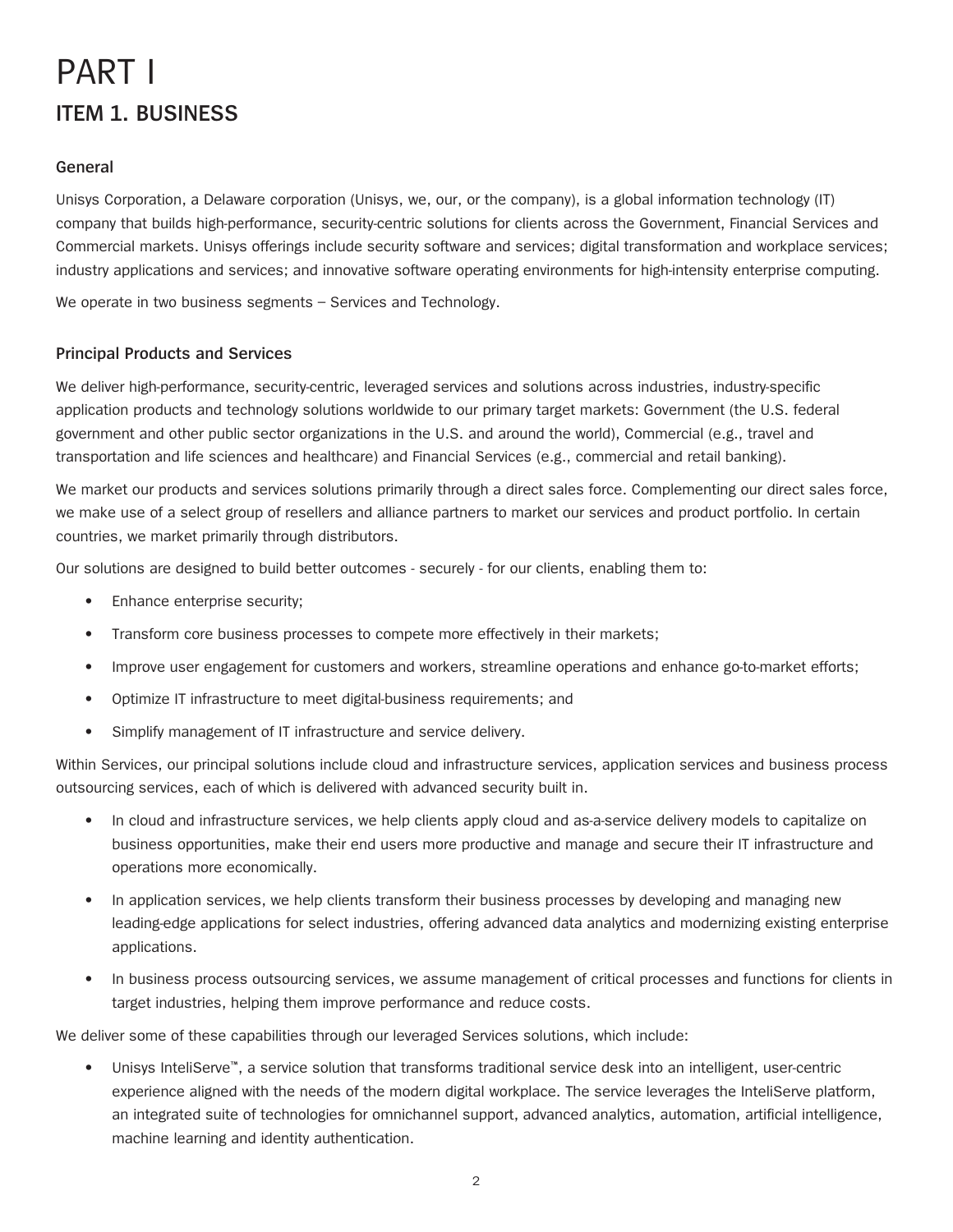- Unisys CloudForte®, a comprehensive managed service offering to help accelerate the secure move of data and applications to the cloud. The solution is available for Microsoft Azure, AWS, and hybrid cloud environments and includes the following features: an automated software-as-a-service platform to identify and provision private, public and hybrid cloud services, real-time analytics, and capabilities for industrial-grade modernization of legacy applications.
- Unisys Security Solutions, a portfolio that includes managed security services, security consulting services, the Unisys Incident Response Ecosystem subscription service and the TrustCheck™ cyber risk management solution, and that is underpinned by the company's Zero Trust security approach.

In Technology, we design and develop software and offer hardware and other related products to help clients improve security and flexibility, reduce costs and improve the efficiency of their data-center environments. As a pioneer in large-scale computing, we offer deep experience and rich technological capabilities in transaction-intensive, mission-critical operating environments.

Our Technology products include:

- Unisys ClearPath Forward®, a secure, scalable software operating environment for high-intensity enterprise computing capable of delivering Unisys security across multiple platforms. The ClearPath Forward operating environment is hardware-independent and provides a tested, integrated stack of software products that run on a range of contemporary, commonly-deployed Intel x86 server platforms and select virtualization environments of the client's choice.
- Unisys Stealth® security software, which enables trusted identities to access micro-segmented critical assets and safely communicate through secure, encrypted channels. Stealth™ establishes user authentication, prevents lateral attacker movement and reduces data center, mobile and cloud attack surfaces and quickly isolates devices or users at the first sign of compromise. Stealth also reduces the cost and complexity of securing information and operation technology such as industrial control systems, allowing organizations to meet compliance and security mandates.

Our industry application products include solutions that securely help law enforcement agencies solve crime and social services case workers assist families; travel and transportation companies manage freight and distribution; and financial institutions deliver omnichannel banking.

On February 5, 2020, we entered into an asset purchase agreement to sell our U.S. Federal business to Science Applications International Corporation for a cash purchase price of \$1.2 billion, subject to a net working capital adjustment. The U.S. Federal business provides certain products and services to U.S. federal government customers. The sale is expected to close in the first half of 2020 and is subject to receipt of regulatory clearance under the Hart-Scott-Rodino Antitrust Improvements Act of 1976 as well as the satisfaction or waiver of other customary closing conditions. The U.S. Federal business, which has operations in both of our reporting segments of Services and Technology, generated 2019 revenue and pre-tax income of approximately \$725 million and \$100 million, respectively. The U.S. Federal business will be reported as discontinued operations in 2020.

When the sale is complete, we expect to report an after-tax gain on the sale of approximately \$1 billion. Due to the company's U.S. tax position, no federal income tax is expected to be payable on the sale and, subject to the final purchase price allocation to the assets sold, state income taxes are expected to be minimal. We primarily intend to use the net proceeds from the sale to redeem our senior secured notes due 2022 and reduce our obligations under our U.S. defined benefit pension plans.

In connection with the entry into the asset purchase agreement to sell the U.S. Federal business, we also adopted a Tax Asset Protection Plan designed to protect our tax assets in contemplation of the sale transaction. This plan is similar to tax benefit protection plans adopted by other public companies with significant tax attributes and is designed to protect our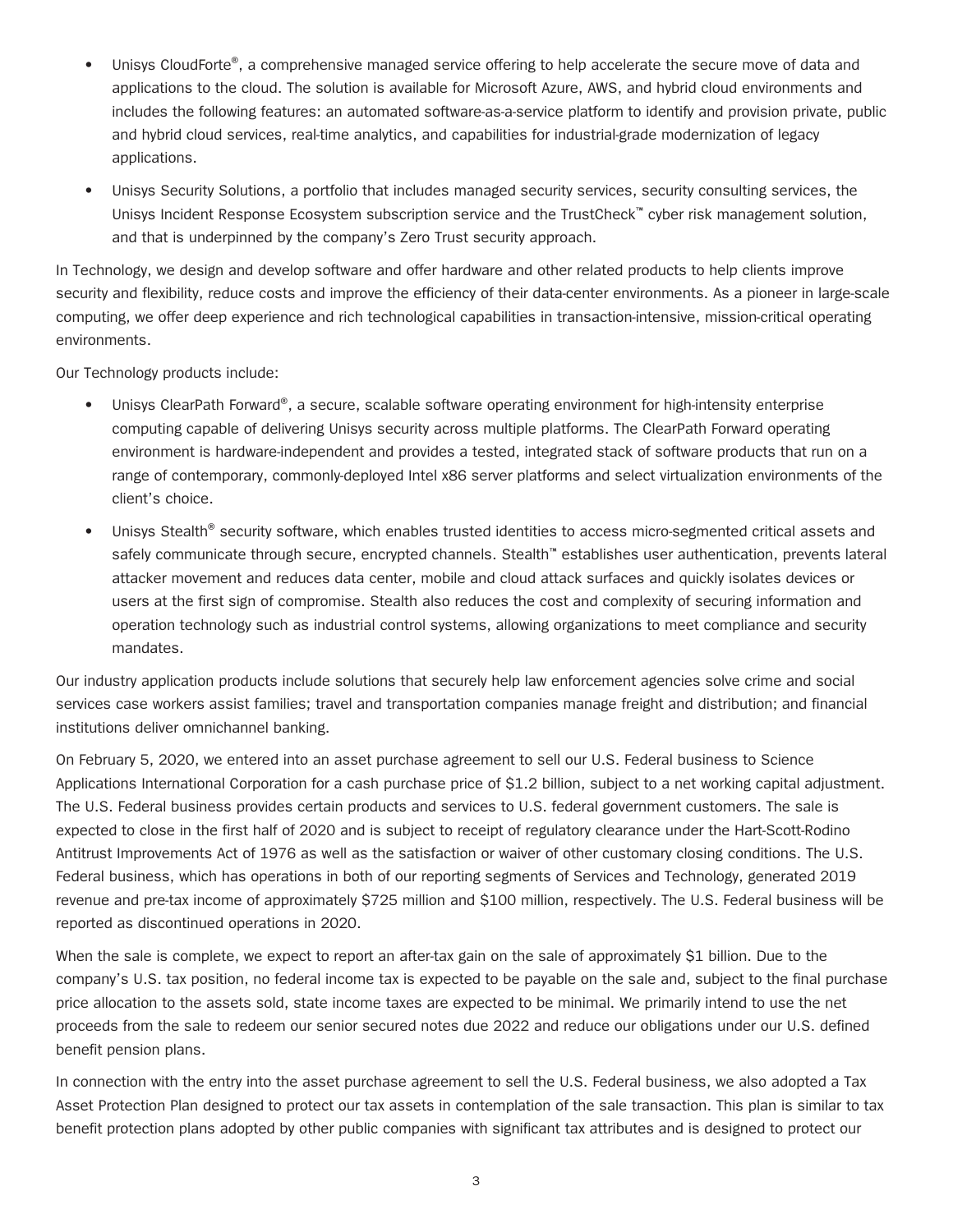valuable tax assets by reducing the likelihood of an "ownership change" through actions involving our securities. See "Risk Factors - Risks Related to the Announced Sale of the Company's U.S. Federal Business - An 'ownership change' could limit the company's ability to utilize net operating losses and certain other tax attributes to offset the gain from the pending sale of the U.S. Federal business" for more information.

#### **Materials**

Unisys purchases components and supplies from a number of suppliers around the world. For certain Technology products, we rely on a single or limited number of suppliers, although we make every effort to assure that alternative sources are available if the need arises. The failure of our suppliers to deliver components and supplies in sufficient quantities and in a timely manner could adversely affect our business. For more information on the risks associated with purchasing components and supplies, see "Risk Factors" (Part I, Item 1A of this Form 10-K).

#### **Patents, Trademarks and Licenses**

As of January 31, 2020, Unisys owns over 535 active U.S. patents and over 50 active patents granted in eleven non-U.S. jurisdictions. These patents cover systems and methods related to a wide variety of technologies, including, but not limited to, information security, cloud computing, virtualization, database encryption/management and user interfaces. We have granted licenses covering both single patents, and particular groups of patents, to others. Likewise, we have active licensing agreements granting us rights under patents owned by other entities. However, our business is not materially dependent upon any single patent, patent license, or related group thereof.

Unisys also maintains 27 U.S. trademark and service mark registrations, and over 525 additional trademark and service mark registrations in over eighty non-U.S. jurisdictions as of January 31, 2020. These marks are valuable assets used on or in connection with our services and products, and as such are actively monitored, policed and protected by Unisys and its agents.

#### **Seasonality**

Our revenue is affected by such factors as the introduction of new services and products, the length of sales cycles and the seasonality of purchases. Seasonality has generally resulted in higher fourth quarter revenues than in other quarters.

#### **Customers**

No single client accounted for more than 10% of our revenue in the year ended December 31, 2019. Sales of commercial services and products to various agencies of the U.S. government represented approximately 25% of total consolidated revenue in 2019. For more information on the risks associated with contracting with governmental entities, see "Risk Factors" (Part I, Item 1A of this Form 10-K).

#### **Backlog**

In the Services segment, firm order backlog at December 31, 2019 was \$4.3 billion, compared to \$4.8 billion at December 31, 2018. Approximately \$1.8 billion (42%) of 2019 backlog is expected to be converted to revenue in 2020. Although we believe that this backlog is firm, we may, for commercial reasons, allow the orders to be cancelled, with or without penalty. In addition, funded government contracts included in this backlog are generally subject to termination, in whole or part, at the convenience of the government or if funding becomes unavailable. In such cases, we are generally entitled to receive payment for work completed plus allowable termination or cancellation costs.

Because of the relatively short cycle between order and shipment in our Technology segment, we believe that backlog information for this segment is not material to the understanding of our business.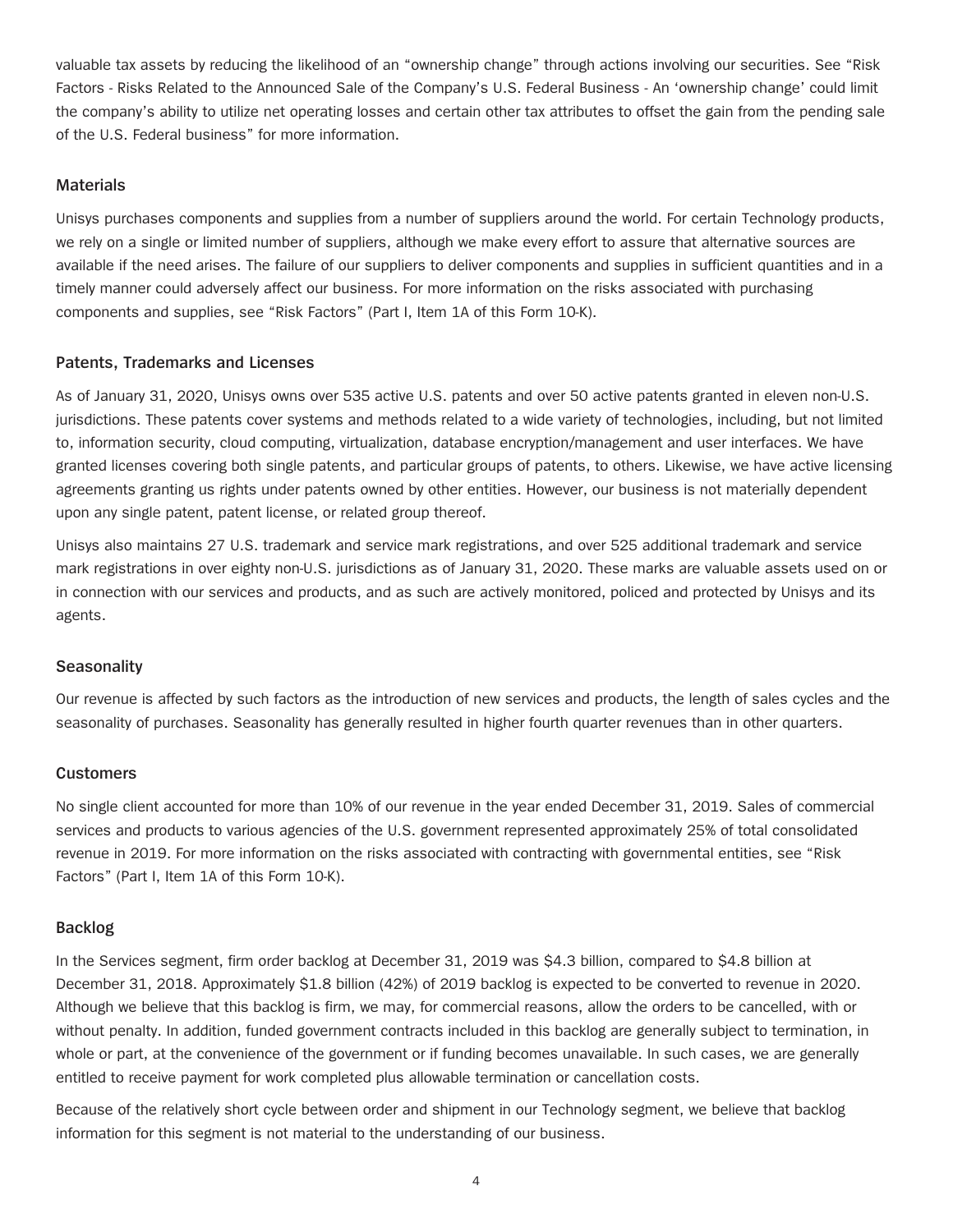#### **Competition**

Our business is affected by rapid change in technology in the information services and technology industries and aggressive competition from many domestic and foreign companies. Principal competitors are systems integrators, consulting and other professional services firms, outsourcing providers, infrastructure services providers, computer hardware manufacturers and software providers. We compete primarily on the basis of service, product performance, technological innovation, and price. We believe that our continued focused investment in engineering and research and development, coupled with our sales and marketing capabilities, will have a favorable impact on our competitive position. For more information on the competitive risks we face, see "Risk Factors" (Part I, Item 1A of this Form 10-K).

#### **Environmental Matters**

Our capital expenditures, earnings and competitive position have not been materially affected by compliance with federal, state and local laws regulating the protection of the environment. Capital expenditures for environmental control facilities are not expected to be material in 2020 and 2021.

#### **Employees**

At December 31, 2019, we employed approximately 21,000 employees serving clients around the world.

#### **Available Information**

Our Investor web site is located at www.unisys.com/investor. Through our web site, we make available, free of charge, our annual report on Form 10-K, quarterly reports on Form 10-Q, current reports on Form 8-K, and amendments to those reports filed or furnished pursuant to Section 13(a) or 15(d) of the Securities Exchange Act of 1934, as soon as reasonably practicable after this material is electronically filed with or furnished to the U.S. SEC. We also make available on our web site our Guidelines on Significant Corporate Governance Issues, the charters of the Audit and Finance Committee, Compensation Committee, Nominating and Corporate Governance Committee and Security and Risk Committee of our board of directors, and our Code of Ethics and Business Conduct. This information is also available in print to stockholders upon request. We do not intend for information on our web site to be part of this Annual Report on Form 10-K.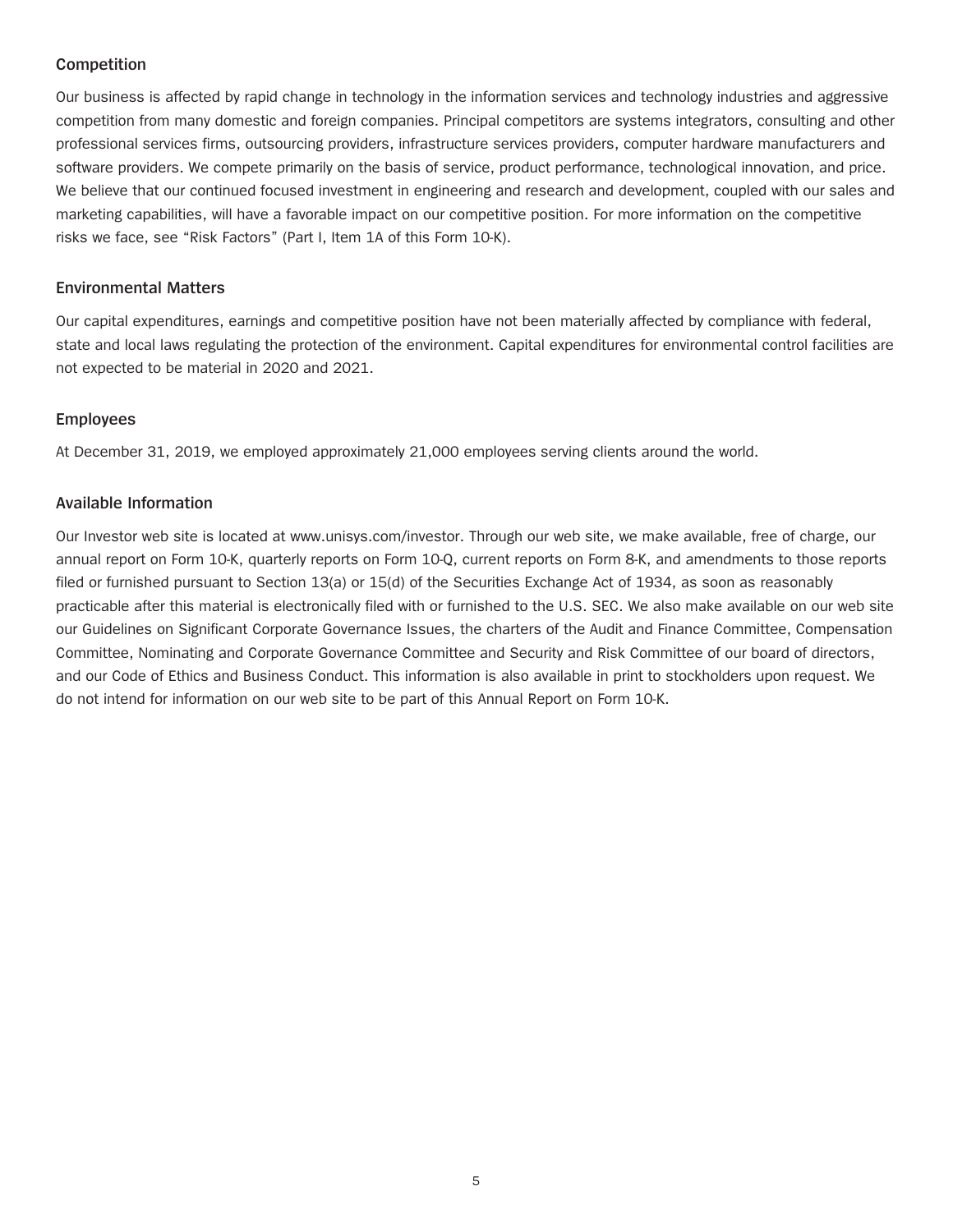# Board of Directors

**Peter A. Altabef** Chairman and Chief Executive Officer of Unisys Corporation

**Jared L. Cohon** President Emeritus and University Professor of Civil and Environmental Engineering and Engineering and Public Policy at Carnegie Mellon University 2,3

**Nathaniel A. Davis** Chairman of the Board and Chief Executive Officer of K12 Inc.

**Matthew J. Desch** Chief Executive Officer and Director of Iridium Communications Inc.2

**Denise K. Fletcher** Former Executive Vice President, Finance of Vulcan Inc.<sup>1,4</sup>

**Philippe Germond** Senior Advisor to Barber Hauler Capital Advisers<sup>3</sup>

**Lisa A. Hook** Former President and Chief Executive Officer at Neustar, Inc.1,4

**Deborah L. James** Former Secretary of the Air Force2,3

**Paul E. Martin** Senior Vice President, Chief Information Officer of Baxter International, Inc.1,4

### **Regina Paolillo**

Executive Vice President, Chief Financial and Administrative Officer of TTEC Holdings, Inc.1,4

**Lee D. Roberts** Chief Executive Officer and President of BlueWater Consulting LLC 2,3

#### **Board Committees**

- 1 Audit and Finance Committee
- 2 Compensation Committee
- 3 Nominating and Corporate Governance Committee
- 4 Security & Risk Committee

# Corporate Officers

**Peter A. Altabef** Chairman and Chief Executive Officer

**Eric Hutto** President and Chief Operating Officer

**Katie Ebrahimi** Senior Vice President, Chief Human Resources Officer

**Vishal Gupta** Senior Vice President, Technology, and Chief Technology **Officer** 

**Gerald P. Kenney** Senior Vice President, General Counsel and Secretary

**Jeffrey E. Renzi** Senior Vice President and President, Global Sales

**Ann S. Ruckstuhl** Senior Vice President and Chief Marketing Officer

**Michael M. Thomson** Senior Vice President and Chief Financial Officer

**Shalabh Gupta** Vice President and Treasurer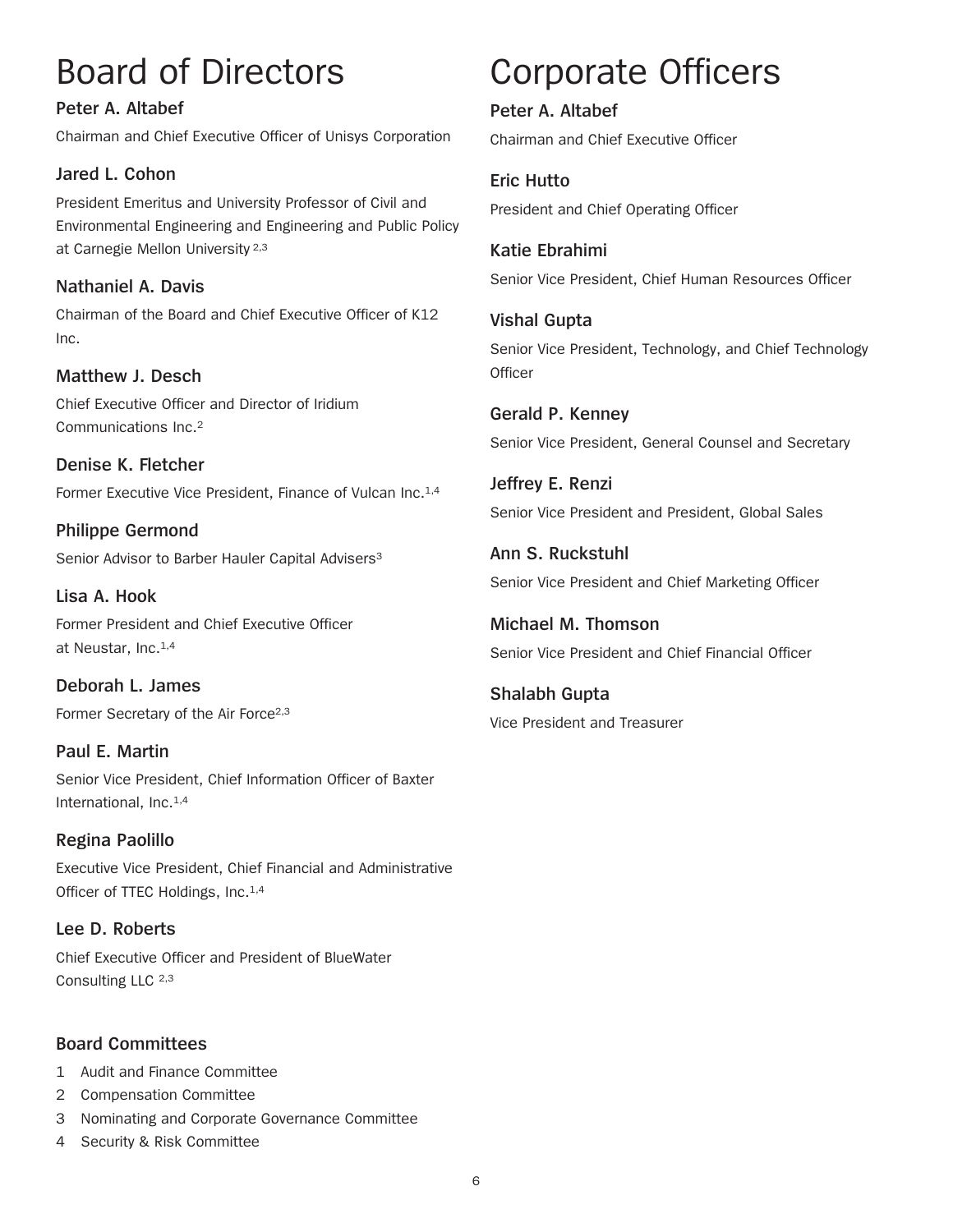# **INFORMATION ABOUT OUR EXECUTIVE OFFICERS**

Information concerning the executive officers of Unisys as of March 13, 2020 is set forth below.

| Name               | Age | <b>Position with Unisys</b>                                     |  |
|--------------------|-----|-----------------------------------------------------------------|--|
| Peter A. Altabef   | 60  | Chairman and Chief Executive Officer                            |  |
| Eric Hutto         | 55  | President and Chief Operating Officer                           |  |
| Katie Ebrahimi     | 50  | Senior Vice President and Chief Human Resources Officer         |  |
| Vishal Gupta       | 48  | Senior Vice President, Technology, and Chief Technology Officer |  |
| Gerald P. Kenney   | 68  | Senior Vice President, General Counsel and Secretary            |  |
| Jeffrey E. Renzi   | 59  | Senior Vice President and President, Global Sales               |  |
| Ann S. Ruckstuhl   | 57  | Senior Vice President and Chief Marketing Officer               |  |
| Michael M. Thomson | 51  | Senior Vice President and Chief Financial Officer               |  |
| Shalabh Gupta      | 58  | Vice President and Treasurer                                    |  |

There is no family relationship among any of the above-named executive officers. The By-Laws provide that the officers of Unisys shall be elected annually by the Board of Directors and that each officer shall hold office for a term of one year and until a successor is elected and qualified, or until the officer's earlier resignation or removal.

Mr. Altabef has served as Chairman of the Board of Directors since April 2018 and as Chief Executive Officer since January 2015. He also served as President of the Company from January 2015 to March 2020. Prior to joining Unisys in 2015, Mr. Altabef was the President and Chief Executive Officer, and a member of the board of directors, of MICROS Systems, Inc. from 2013 through 2014, when MICROS Systems, Inc. was acquired by Oracle Corporation. He previously served as President and Chief Executive Officer of Perot Systems Corporation from 2004 until 2009, when Perot Systems was acquired by Dell, Inc. Thereafter, Mr. Altabef served as President of Dell Services (a unit of Dell Inc.) until his departure in 2011. Mr. Altabef also serves on the President's National Security Telecommunications Advisory Committee, the Boards of Directors of NiSource Inc. and Petrus Trust Company, L.T.A., the Board of the East West Institute and the Board of Advisors of Merit Energy Company, LLC. He previously served as Senior Advisor to 2M Companies, Inc. in 2012, and served as a director of Belo Corporation from 2011 through 2013. Mr. Altabef has been an officer since 2015.

Mr. Hutto was elected President and Chief Operating Officer effective March 2020. From September 2015 to March 2020 he served as Senior Vice President and President, Enterprise Solutions. He joined Unisys in April 2015 as Vice President and General Manager, U.S. and Canada, Enterprise Solutions. Prior to joining Unisys, Mr. Hutto held senior leadership positions with Dell Services (a unit of Dell Inc.) (2006-2015), serving most recently as Global Vice President/General Manager, Infrastructure, Cloud and Consulting and Vice President/General Manager, Americas. Mr. Hutto has been an officer since 2015.

Ms. Ebrahimi has been Senior Vice President and Chief Human Resources Officer since 2018. Ms. Ebrahimi served as Vice President of Human Resources, Global Delivery at DXC Technology from 2017 to 2018 prior to joining Unisys. From 2015 to 2017, she was Vice President of Human Resources, Enterprise Services, Global Practices & Solutioning for Hewlett-Packard Enterprise. She also served in increasingly senior roles with Cisco Systems, Inc. (2009-2015), Sun Microsystems, Inc. (2000-2009) and McAfee, LLC. Ms. Ebrahimi has been an officer since 2018.

Mr. Vishal Gupta has been Senior Vice President, Technology, and Chief Technology Officer since 2018. Prior to joining Unisys, he served as Senior Vice President, Engineering at Symantec Corporation from 2015 to 2018. Prior to his tenure at Symantec, from 2014 to 2015, Mr. Gupta was Chief Product and IoT Officer for Silent Circle, a cybersecurity and privacy company in the mobile communications space. He has also held senior leadership roles with Cisco Systems (2006-2014), Metasolv Software (2002-2006), Nortel Networks (1996-2002) and Mercer Management Consulting (1994-1996). Mr. Gupta has been an officer since 2018.

Mr. Kenney has been Senior Vice President, General Counsel and Secretary since 2013. Prior to joining Unisys, he had been with NEC Corporation of America, the North American subsidiary of global technology company NEC Corporation, since 1999, serving most recently as Senior Vice President, General Counsel and Corporate Secretary (2004-2013). Mr. Kenney has been an officer since 2013.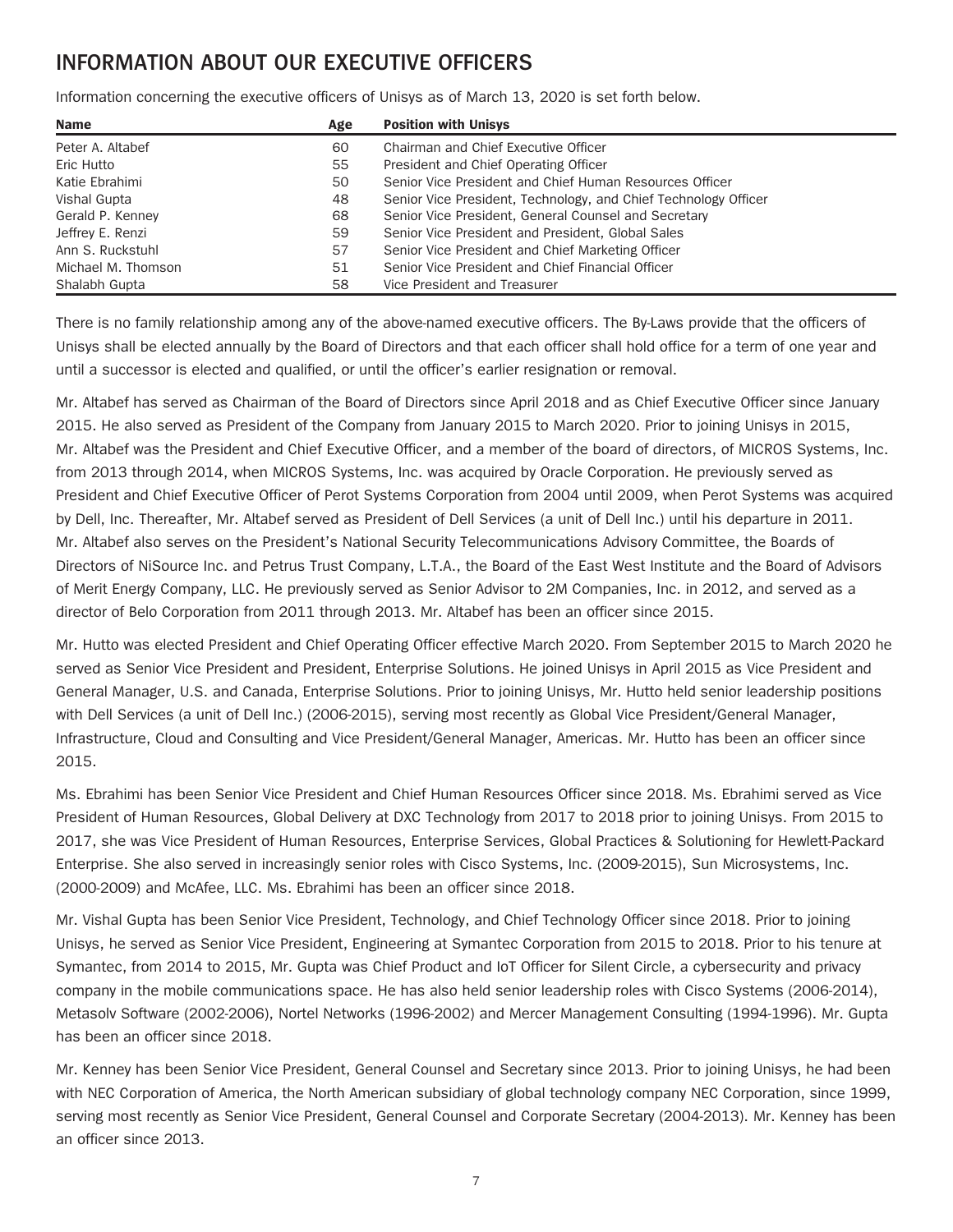Mr. Renzi has been Senior Vice President and President, Global Sales since 2014. Prior to joining Unisys, Mr. Renzi was Senior Vice President, Sales & Marketing, at Arise Virtual Solutions (2012-2013). From 2009 to 2012, Mr. Renzi held key sales and service management roles at Dell Corporation. From 2003 to 2009, Mr. Renzi served as Executive Vice President, Global Sales and Marketing, Alliances & Procurement, at Perot Systems. Prior to Perot Systems, he held a variety of sales leadership and individual sales contributor roles at Electronic Data Systems from 1989 to 2003. Mr. Renzi has been an officer since 2014.

Ms. Ruckstuhl has been Senior Vice President and Chief Marketing Officer since 2016. Prior to joining Unisys, she had been the Chief Marketing Officer at SOASTA, Inc., a digital performance management platform provider acquired by Akamai Technologies, Inc., from 2015 to 2016. Previously, Ms. Ruckstuhl was the Chief Marketing Officer at Live Ops (2012-2015), and head of marketing at Symantec's NortonLive Services (2009-2011). She has also held marketing leadership positions with several other technology companies including Sybase, Inc., eBay, Inc. and Hewlett-Packard. Ms. Ruckstuhl has been an officer since 2016.

Mr. Thomson has been Senior Vice President and Chief Financial Officer since September 2019. Mr. Thomson had been serving as the Company's interim Chief Financial Officer since April 2019 and as the Company's Vice President and Corporate Controller since 2015. Prior to joining Unisys, Mr. Thomson served as Controller of Towers Watson & Co. from 2010 until 2015, and he previously held the same position at Towers Perrin from 2007 until the consummation of that firm's merger with Watson Wyatt in 2010. He also served as principal accounting officer of Towers Watson from 2012 until October 2015. Prior to that, Mr. Thomson worked for Towers Perrin as Director of Financial Systems from 2001 to 2004 and then Assistant Controller from 2004 to 2007. Prior to joining Towers Perrin, Mr. Thomson was with RCN Corporation, where he served as Director of Financial Reporting & Financial Systems from 1997 to 2001. Mr. Thomson has been an officer since 2015.

Mr. Shalabh Gupta has been Vice President and Treasurer since 2017. Prior to Unisys, Mr. Gupta served as Vice President and Corporate Treasurer for Avon Products from 2012 until 2016. He also served as Treasurer for Evraz North America, Inc. (2011 - 2012) and held the roles of Senior Vice President and Corporate Treasurer (2007 - 2011), Vice President and Assistant Treasurer (2005 - 2007) and Managing Director, Capital Markets, Pensions, Foreign Exchange (2004 - 2005) at Sara Lee Corporation. Mr. Gupta also held treasury roles at Delphi Corporation and General Motors Corporation. Mr. Gupta has been an officer since 2017.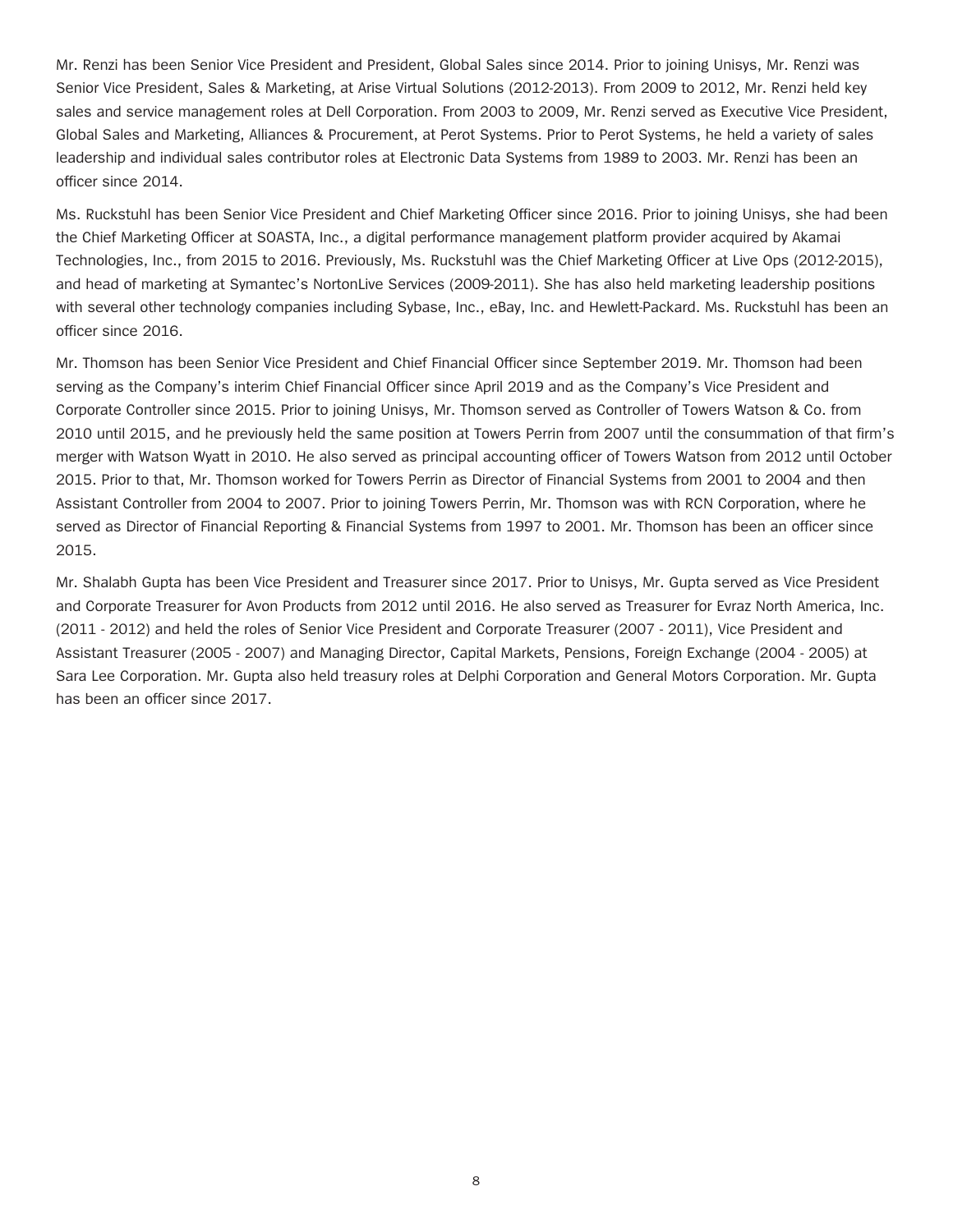### **ITEM 7. MANAGEMENT'S DISCUSSION AND ANALYSIS OF FINANCIAL CONDITION AND RESULTS OF OPERATIONS**

*(For a discussion of 2018 compared with 2017, refer to Part II, Item 7 contained in the company's Form 10-K for the fiscal year ended December 31, 2018.)*

#### **Overview**

Effective January 1, 2018, the company adopted the requirements of Accounting Standards Update (ASU) No. 2014-09, *Revenue from Contracts with Customers (Topic 606)* using the modified retrospective method whereby prior periods were not restated. This resulted in an adjustment to 2018 Technology revenue and profit of \$53.0 million (\$47.7 million, net of tax, or \$0.65 per diluted share). The adjustment represents revenue from software license extensions and renewals, which were contracted for in the fourth quarter of 2017 and properly recorded as revenue at that time under the revenue recognition rules then in effect (Topic 605). Topic 606 requires revenue related to software license renewals or extensions to be recorded when the new license term begins, which in the case of the \$53.0 million, was January 1, 2018.

The company reported 2019 net loss attributable to Unisys Corporation of \$17.2 million, or loss of \$0.31 per share, compared with 2018 net income of \$75.5 million, or income of \$1.30 per diluted share. The company's financial results in the current year were impacted by increases in revenue due to new business principally driven by the company's U.S. business. In addition, the company recorded a charge of \$20.1 million on the convertible note exchange as well as \$28.7 million of cost-reduction and other costs. See Note 14, "Debt," and Note 3, "Cost-reduction actions," of the Notes to Consolidated Financial Statements for further detail.

On February 5, 2020, the company entered into an asset purchase agreement to sell its U.S. Federal business to Science Applications International Corporation for a cash purchase price of \$1.2 billion, subject to a net working capital adjustment. The U.S. Federal business provides certain products and services to U.S. federal government customers. The sale is expected to close in the first half of 2020 and is subject to receipt of regulatory clearance under the Hart-Scott-Rodino Antitrust Improvements Act of 1976 as well as the satisfaction or waiver of other customary closing conditions. The U.S. Federal business, which has operations in both of the company's reporting segments of Services and Technology, generated 2019 revenue and pre-tax income of approximately \$725 million and \$100 million, respectively. The U.S. Federal business will be reported as discontinued operations in 2020.

When the sale is complete, the company expects to report an after-tax gain on the sale of approximately \$1 billion. Due to the company's U.S. tax position, no federal income tax is expected to be payable on the sale and, subject to the final purchase price allocation to the assets sold, state income taxes are expected to be minimal. The company primarily intends to use the net proceeds from the sale to redeem its senior secured notes due 2022 and reduce its obligations under its U.S. defined benefit pension plans.

In connection with the entry into the asset purchase agreement to sell the U.S. Federal business, the company also adopted a Tax Asset Protection Plan designed to protect the company's tax assets in contemplation of the sale transaction. This plan is similar to tax benefit protection plans adopted by other public companies with significant tax attributes and is designed to protect the company's valuable tax assets by reducing the likelihood of an "ownership change" through actions involving the company's securities. See "Risk Factors - Risks Related to the Announced Sale of the Company's U.S. Federal Business - An 'ownership change' could limit the company's ability to utilize net operating losses and certain other tax attributes to offset the gain from the pending sale of the U.S. Federal business" for more information.

#### **Results of operations**

#### *Company results*

Revenue for 2019 was \$2.95 billion compared with \$2.83 billion for 2018, an increase of 4.4% principally due to increases within the company's U.S. business offset in part by the impact of the \$53.0 million Topic 606 adjustment described above.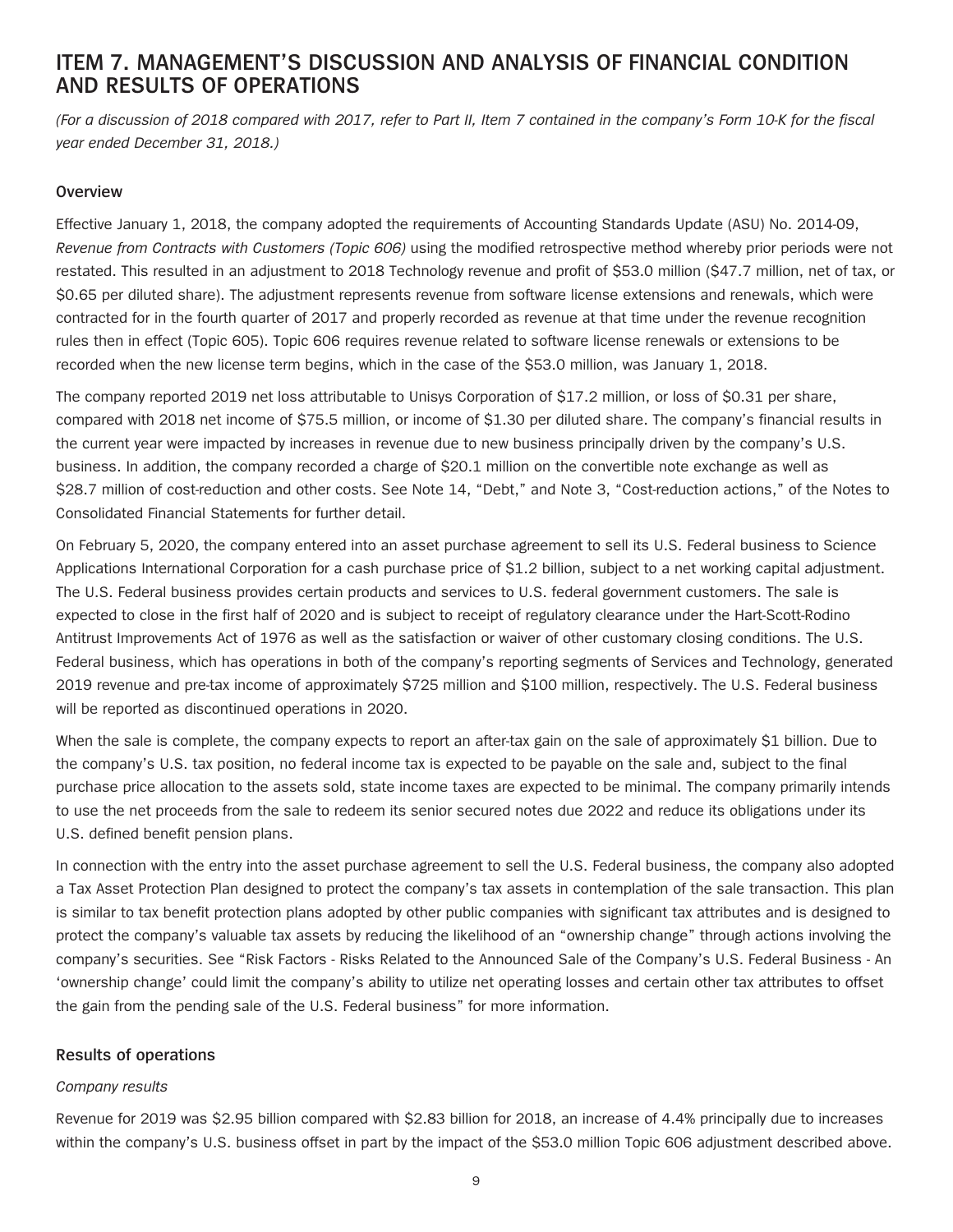Excluding this adjustment, revenue increased 6.4%. Foreign currency fluctuations had a 3-percentage-point negative impact on revenue in the current year compared with the year-ago period.

Services revenue increased 7.0% and Technology revenue decreased 9.7% year over year with the prior-year Topic 606 adjustment primarily contributing to the Technology revenue decline. Excluding the Topic 606 adjustment of \$53.0 million, Technology revenue increased 2.7%. Foreign currency fluctuations had a 3-percentage-point negative impact on Services revenue and a 3-percentage-point negative impact on Technology revenue in the current year compared with the year-ago period.

Revenue from international operations in 2019 and 2018 was \$1.40 billion and \$1.59 billion, respectively. Without the Topic 606 adjustment, 2018 revenue from international operations was \$1.54 billion. Foreign currency had a 4-percentage-point negative impact on international revenue in 2019 compared with 2018. Revenue from U.S. operations was \$1.55 billion in 2019 and \$1.24 billion in 2018. Excluding the Topic 606 adjustment, U.S. revenue was \$1.23 billion in 2018.

During 2019, the company recognized cost-reduction charges and other costs of \$28.7 million, principally related to a reduction in employees. The charges related to work-force reductions were \$22.1 million, principally related to severance costs, and were comprised of: (a) a charge of \$4.6 million for 509 employees and \$(1.5) million for changes in estimates in the U.S. and (b) a charge of \$21.1 million for 255 employees and \$(2.1) million for changes in estimates outside the U.S. In addition, the company recorded charges of \$6.6 million comprised of \$4.6 million for lease abandonment costs, \$1.1 million for asset write-offs and \$0.9 million for other expenses related to the cost-reduction effort. The charges were recorded in the following statement of income classifications: cost of revenue - services, \$10.8 million; cost of revenue - technology, \$0.2 million; selling, general and administrative expenses, \$15.5 million; and research and development expenses, \$2.2 million.

During 2018, the company recognized cost-reduction charges and other costs of \$19.7 million, principally related to a reduction in employees. The charges related to work-force reductions were \$19.0 million, principally related to severance costs, and were comprised of : (a) a charge of \$5.2 million for 264 employees and \$0.1 million for changes in estimates in the U.S. and (b) a charge of \$22.5 million for 325 employees and \$(8.8) million for changes in estimates outside the U.S. In addition, the company recorded a charge of \$0.7 million for changes in estimates related to idle leased facilities costs. The 2018 charges were recorded in the following statement of income classifications: cost of revenue - services, \$18.1 million and selling, general and administrative expenses, \$1.6 million.

Gross profit as a percent of total revenue, or gross profit percent, was 22.6% in 2019 and 24.3% in 2018. Gross profit in 2018 was positively impacted by the Topic 606 adjustment described above. Excluding the Topic 606 adjustment, total gross profit percent in the prior year was 22.8%. Gross profit in 2019 was positively impacted by \$19.8 million related to the change in useful life of the company's proprietary enterprise software. See Note 1, "Summary of significant accounting policies," of the Notes to Consolidated Financial Statements for further detail.

Selling, general and administrative expenses were \$396.9 million in 2019 (13.5% of revenue) and \$370.3 million in 2018 (13.1% of revenue). Included in the prior year was a \$7.3 million gain on the sale of property in the U.K. Excluding the Topic 606 adjustment of \$53.0 million, selling, general and administrative expense as a percentage of revenue was 13.4% in 2018.

Research and development (R&D) expenses in 2019 were \$31.3 million compared with \$31.9 million in 2018.

In 2019, the company reported an operating profit of \$238.2 million compared with an operating profit of \$284.1 million in 2018. Operating profit margin in 2018 was positively impacted by the Topic 606 adjustment described above. Excluding this adjustment, total operating profit in 2018 was \$231.1 million.

Interest expense was \$62.1 million in 2019 and \$64.0 million in 2018. The decline from the prior year was principally due to the convertible notes exchange. See Note 14, "Debt," of the Notes to Consolidated Financial Statements.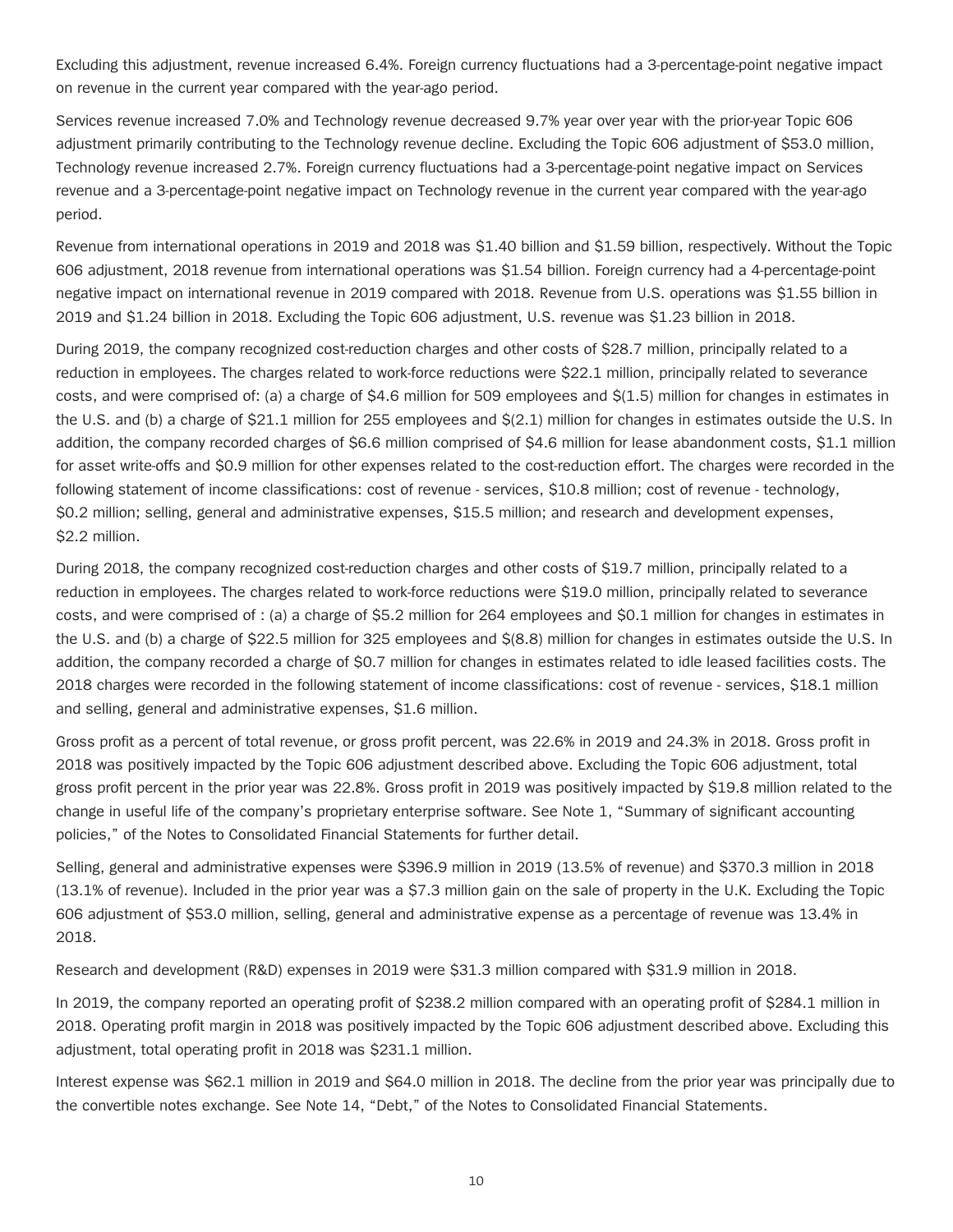Other income (expense), net was expense of \$136.4 million in 2019 compared with expense of \$76.9 million in 2018. Included in 2019 was postretirement expense of \$93.3 million, a loss on debt exchange of \$20.1 million and foreign exchange losses of \$10.4 million. Included in 2018 was postretirement expense of \$80.3 million, a foreign non-income tax settlement gain of \$13.9 million and \$5.9 million of foreign exchange losses.

Pension expense for 2019 was \$92.7 million compared with \$79.7 million in 2018. For 2020, the company expects to recognize pension expense of approximately \$90.0 million. The company records the service cost component of pension income or expense, as well as other employee-related costs such as payroll taxes and medical insurance costs, in operating income in the following income statement categories: cost of revenue; selling, general and administrative expenses; and research and development expenses. The amount allocated to each category is based on where the salaries of active employees are charged. All other components of pension income or expense are recorded in other income (expense), net in the consolidated statements of income.

Income (loss) before income taxes in 2019 was income of \$39.7 million compared with income of \$143.2 million in 2018.

The provision for income taxes in 2019 and 2018 was \$53.0 million and \$64.3 million, respectively. In 2018, the provision for income taxes includes expense of \$5.3 million related to the Topic 606 adjustment described above and a benefit of \$6.6 million due to the release of a valuation allowance on certain deferred tax assets (net operating losses) as a result of the identification of an additional source of taxable income available in prior periods.

The company evaluates quarterly the realizability of its deferred tax assets by assessing its valuation allowance and by adjusting the amount of such allowance, if necessary. The company records a tax provision or benefit for those international subsidiaries that do not have a full valuation allowance against their deferred tax assets. Any profit or loss recorded for the company's U.S. operations will have no provision or benefit associated with it due to the company's valuation allowance, except with respect to refundable tax credits and withholding taxes not creditable against future taxable income. As a result, the company's provision or benefit for taxes may vary significantly period to period depending on the geographic distribution of income.

The realization of the company's net deferred tax assets as of December 31, 2019 is primarily dependent on forecasted future taxable income within certain foreign jurisdictions. Any reduction in estimated forecasted future taxable income may require the company to record an additional valuation allowance against the remaining deferred tax assets. Any increase or decrease in the valuation allowance would result in additional or lower income tax expense in such period and could have a significant impact on that period's earnings.

Net income attributable to Unisys Corporation common shareholders for 2019 was a loss of \$17.2 million, or \$0.31 per common share, compared with income of \$75.5 million, or \$1.30 per diluted common share, in 2018.

#### *Segment results*

The company has two business segments: Services and Technology. Revenue classifications within the Services and Technology segment are as follows:

- Cloud and infrastructure services. This represents revenue from helping clients apply cloud and as-a-service delivery models to capitalize on business opportunities, make their end users more productive and manage and secure their IT infrastructure and operations more economically.
- Application services. This represents revenue from helping clients transform their business processes by developing and managing new leading-edge applications for select industries, offering advanced data analytics and modernizing existing enterprise applications.
- Business process outsourcing (BPO) services. This represents revenue from the management of critical processes and functions for clients in target industries, helping them improve performance and reduce costs.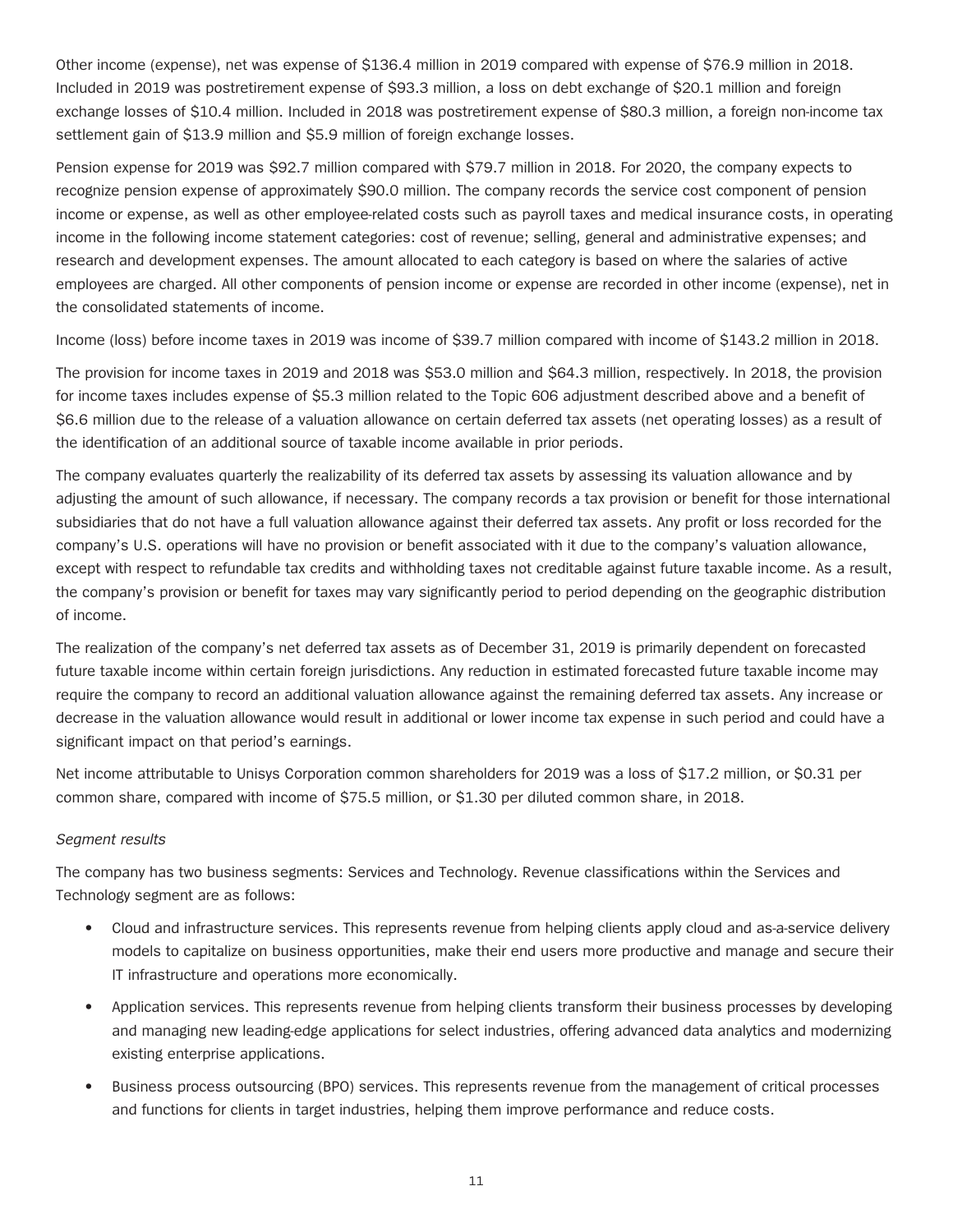• Technology. This represents revenue from designing and developing software and offering hardware and other related products to help clients improve security and flexibility, reduce costs and improve the efficiency of their datacenter environments.

The accounting policies of each business segment are the same as those followed by the company as a whole. Intersegment sales and transfers are priced as if the sales or transfers were to third parties. Accordingly, the Technology segment recognizes intersegment revenue and manufacturing profit on software and hardware shipments to customers under Services contracts. The Services segment, in turn, recognizes customer revenue and marketing profits on such shipments of company software and hardware to customers. The Services segment also includes the sale of software and hardware products sourced from third parties that are sold to customers through the company's Services channels. In the company's consolidated statements of income, the manufacturing costs of products sourced from the Technology segment and sold to Services customers are reported in cost of revenue for Services.

Also included in the Technology segment's sales and operating profit are sales of software and hardware sold to the Services segment for internal use in Services engagements. The amount of such profit included in operating income of the Technology segment for the years ended December 31, 2019 and 2018 was \$5.7 million and \$4.2 million, respectively. The profit on these transactions is eliminated in Corporate.

The company evaluates business segment performance based on operating income exclusive of postretirement income or expense, restructuring charges and unusual and nonrecurring items, which are included in Corporate. All other corporate and centrally incurred costs are allocated to the business segments based principally on revenue, employees, square footage or usage. See Note 19, "Segment information," of the Notes to Consolidated Financial Statements.

| (millions)               | Total     | Corporate                     | <b>Services</b> | Technology |
|--------------------------|-----------|-------------------------------|-----------------|------------|
| 2019                     |           |                               |                 |            |
| Customer revenue         | \$2,948.7 | Ŝ<br>$\overline{\phantom{0}}$ | \$2,552.7       | \$396.0    |
| Intersegment             |           | (15.2)                        |                 | 15.2       |
| Total revenue            | \$2,948.7 | \$(15.2)                      | \$2,552.7       | \$411.2    |
| Gross profit percent     | 22.6%     |                               | 16.6%           | 61.8%      |
| Operating profit percent | 8.1%      |                               | 4.2%            | 41.9%      |
| 2018                     |           |                               |                 |            |
| Customer revenue         | \$2,825.0 | $S -$                         | \$2,386.3       | \$438.7    |
| Intersegment             |           | (24.7)                        |                 | 24.7       |
| Total revenue            | \$2,825.0 | \$(24.7)                      | \$2,386.3       | \$463.4    |
| Gross profit percent     | 24.3%     |                               | 16.0%           | 69.4%      |
| Operating profit percent | 10.1%     |                               | 2.8%            | 51.3%      |

Information by business segment for 2019 and 2018 is presented below:

*Gross profit percent and operating income percent are as a percent of total revenue.*

Customer revenue by classes of similar products or services, by segment, for 2019 and 2018 is presented below:

| Year ended December 31 (millions)   | 2019             | 2018             | Percentage<br>Change |
|-------------------------------------|------------------|------------------|----------------------|
| Services                            |                  |                  |                      |
| Cloud & infrastructure services     | \$1,567.7        | \$1,363.4        | 15.0%                |
| Application services                | 750.4            | 772.4            | (2.8)%               |
| <b>BPO</b> services                 | 234.6            | 250.5            | (6.3)%               |
| <b>Total Services</b><br>Technology | 2,552.7<br>396.0 | 2,386.3<br>438.7 | 7.0%<br>(9.7)%       |
| Total customer revenue              | \$2,948.7        | \$2,825.0        | 4.4%                 |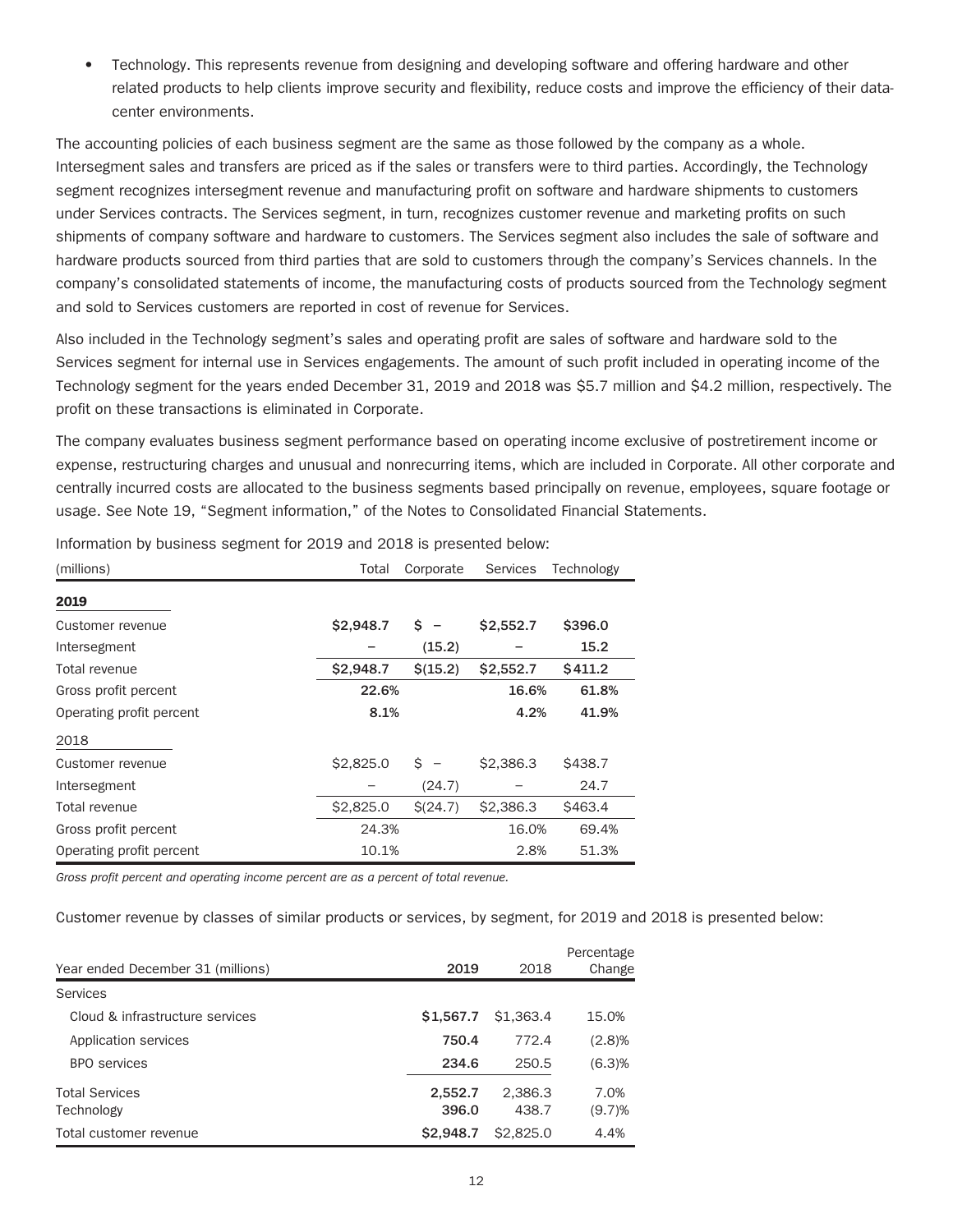In the Services segment, customer revenue was \$2.6 billion in 2019 and \$2.4 billion in 2018. The growth in revenue was principally due to increases within the company's U.S. business. Foreign currency fluctuations had a 2.6-percentage-point negative impact on revenue in 2019 compared with 2018.

Revenue from cloud & infrastructure services was \$1.6 billion in 2019, up 15.0% compared with 2018. Foreign currency fluctuations had a 2.5-percentage-point negative impact on cloud & infrastructure services revenue in the current period compared with the year-ago period.

Application services revenue decreased 2.8% in 2019 compared with 2018. Foreign currency fluctuations had a 2.2-percentagepoint negative impact on application services revenue in the current period compared with the year-ago period.

Business process outsourcing services revenue decreased 6.3% in 2019 compared with 2018. Foreign currency fluctuations had a 3.8-percentage-point negative impact on business process outsourcing services revenue in the current period compared with the year-ago period.

Services gross profit percent was 16.6% in 2019 compared with 16.0% in 2018. Services operating profit percent was 4.2% in 2019 compared with 2.8% in 2018. Current period Services margins reflect benefits derived from reduced costs of services delivery. The prior-year operating profit margin was positively impacted by the gain on the sale of property in the U.K.

In the Technology segment, customer revenue decreased 9.7% to \$396.0 million in 2019 compared with \$438.7 million in 2018. The decline is principally attributed to the prior-year Topic 606 adjustment of \$53.0 million described above. Excluding the Topic 606 adjustment, customer revenue increased 2.7%. Foreign currency translation had a 2.6-percentage-point negative impact on Technology revenue in 2019 compared with 2018.

Technology gross profit percent was 61.8% in 2019 compared with 69.4% in 2018. Technology operating profit percent was 41.9% in 2019 compared with 51.3% in 2018. The decrease in gross profit and operating profit percent in 2019 was primarily due to the prior-year Topic 606 adjustment. Excluding the impact of the Topic 606 adjustment, gross profit percent was 65.4% and operating profit percent was 45.0% in 2018. The decrease in gross profit percent and operating profit percent, excluding the Topic 606 adjustment, is primarily due to a lower mix of higher margin software sales.

#### **New accounting pronouncements**

See Note 2, "Recent accounting pronouncements and accounting changes," of the Notes to Consolidated Financial Statements for a full description of recent accounting pronouncements, including the expected dates of adoption and estimated effects on the company's consolidated financial statements.

#### **Financial condition**

The company's principal sources of liquidity are cash on hand, cash from operations and its revolving credit facility, discussed below. The company and certain international subsidiaries have access to uncommitted lines of credit from various banks. The company believes that it will have adequate sources of liquidity to meet its expected cash requirements through at least February 28, 2021.

Cash and cash equivalents at December 31, 2019 were \$538.8 million compared with \$605.0 million at December 31, 2018.

As of December 31, 2019, \$303.1 million of cash and cash equivalents were held by the company's foreign subsidiaries and branches operating outside of the U.S. The company may not be able to readily transfer up to one-third of these funds out of the country in which they are located as a result of local restrictions, contractual or other legal arrangements or commercial considerations. Additionally, any transfers of these funds to the U.S. in the future may require the company to accrue or pay withholding or other taxes on a portion of the amount transferred. See Note 6, "Income taxes," of the Notes to Consolidated Financial Statements regarding the company's intention to indefinitely reinvest earnings of foreign subsidiaries.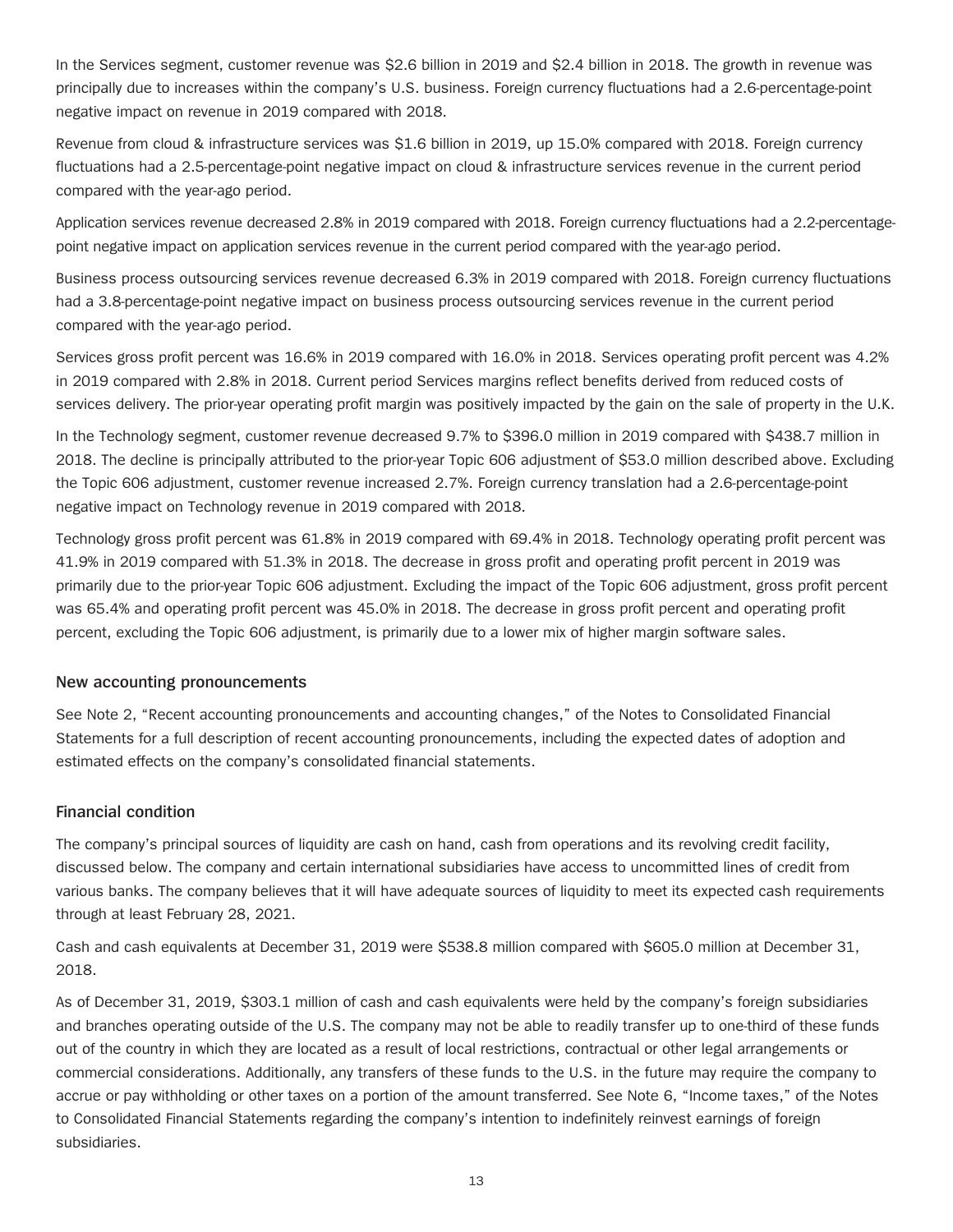During 2019, cash provided by operations was \$123.9 million compared with cash provided by operations of \$73.9 million in 2018.

Cash used for investing activities in 2019 was \$158.2 million compared with cash usage of \$185.0 million in 2018. Net proceeds from investments in 2019 were \$2.8 million compared with net purchases of \$14.0 million in 2018. Proceeds from investments and purchases of investments represent derivative financial instruments used to manage the company's currency exposure to market risks from changes in foreign currency exchange rates. In addition, capital additions of properties were \$38.0 million in 2019 compared with \$35.6 million in 2018, capital additions of outsourcing assets were \$48.8 million in 2019 compared with \$73.0 million in 2018 and the investment in marketable software was \$73.0 million in 2019 compared with \$80.7 million in 2018. The decrease in capital expenditures is attributed in part to the company funding some of the 2019 additions by entering into installment payment and vendor agreements. The prior-year period includes net proceeds of \$19.2 million related to the sale of property in the U.K.

Cash used for financing activities during 2019 was \$38.0 million compared with cash used for financing activities of \$4.8 million in 2018. The increase in cash usage in the current year is principally due to the convertible notes exchange partially offset by proceeds received from the issuance of debt as described below.

At December 31, 2019, total debt was \$579.6 million compared with \$652.8 million at December 31, 2018. The decrease is primarily due to the convertible notes exchange offset in part by the issuance of debt described below.

On August 2, 2019, the company entered into separate, privately negotiated exchange agreements pursuant to which it (i) issued an aggregate of 10,593,930 shares of its common stock, and (ii) paid cash in an aggregate amount of \$59.4 million, such cash amount included \$3.1 million of accrued and unpaid interest on the exchanged Convertible Senior Notes due 2021 (the 2021 Notes) up to, but excluding, the settlement date, in exchange for \$129.3 million in aggregate principal amount of its outstanding 2021 Notes. The transactions closed on August 6, 2019. Upon closing, \$84.2 million aggregate principal amount of 2021 Notes remain outstanding. In connection with the transactions, the company unwound a pro rata portion of the capped call transactions that it entered into with the initial purchasers and/or affiliates of the initial purchasers of the 2021 Notes and received proceeds of \$7.2 million. Following the convertible note exchange, the capped call transactions remaining cover approximately 8.6 million shares of the company's common stock. As a result of the exchange, the company recognized a charge of \$20.1 million.

On March 27, 2019, the company entered into an Installment Payment Agreement (IPA) with a syndicate of financial institutions to finance the acquisition of certain software licenses necessary for the provision of services to a client. The IPA was in the amount of \$27.7 million, of which \$4.8 million matures on March 30, 2022 and \$22.9 million matures on December 30, 2023. Interest accrues at an annual rate of 7.0% and the company is required to make monthly principal and interest payments on each agreement in arrears.

On September 5, 2019, the company entered into a vendor agreement in the amount of \$19.3 million to finance the acquisition of certain software licenses used to provide services to our clients. Interest accrues at an annual rate of 5.47% and the company is required to make annual principal and interest payments in advance with the last payment due on March 1, 2024.

The company has a secured revolving credit facility (the Credit Agreement) that provides for loans and letters of credit up to an aggregate amount of \$145.0 million (with a limit on letters of credit of \$30.0 million). The Credit Agreement includes an accordion feature allowing for an increase in the facility up to \$150.0 million. Availability under the credit facility is subject to a borrowing base calculated by reference to the company's receivables. At December 31, 2019, the company had no borrowings and \$5.9 million of letters of credit outstanding, and availability under the facility was \$139.1 million net of letters of credit issued. The Credit Agreement expires October 5, 2022, subject to a springing maturity (i) on the date that is 91 days prior to the maturity date of the company's convertible notes due 2021 unless, on such date, certain conditions are met; or (ii) on the date that is 60 days prior to the maturity date of the company's secured notes due 2022 unless, by such date, such secured notes have not been redeemed or refinanced.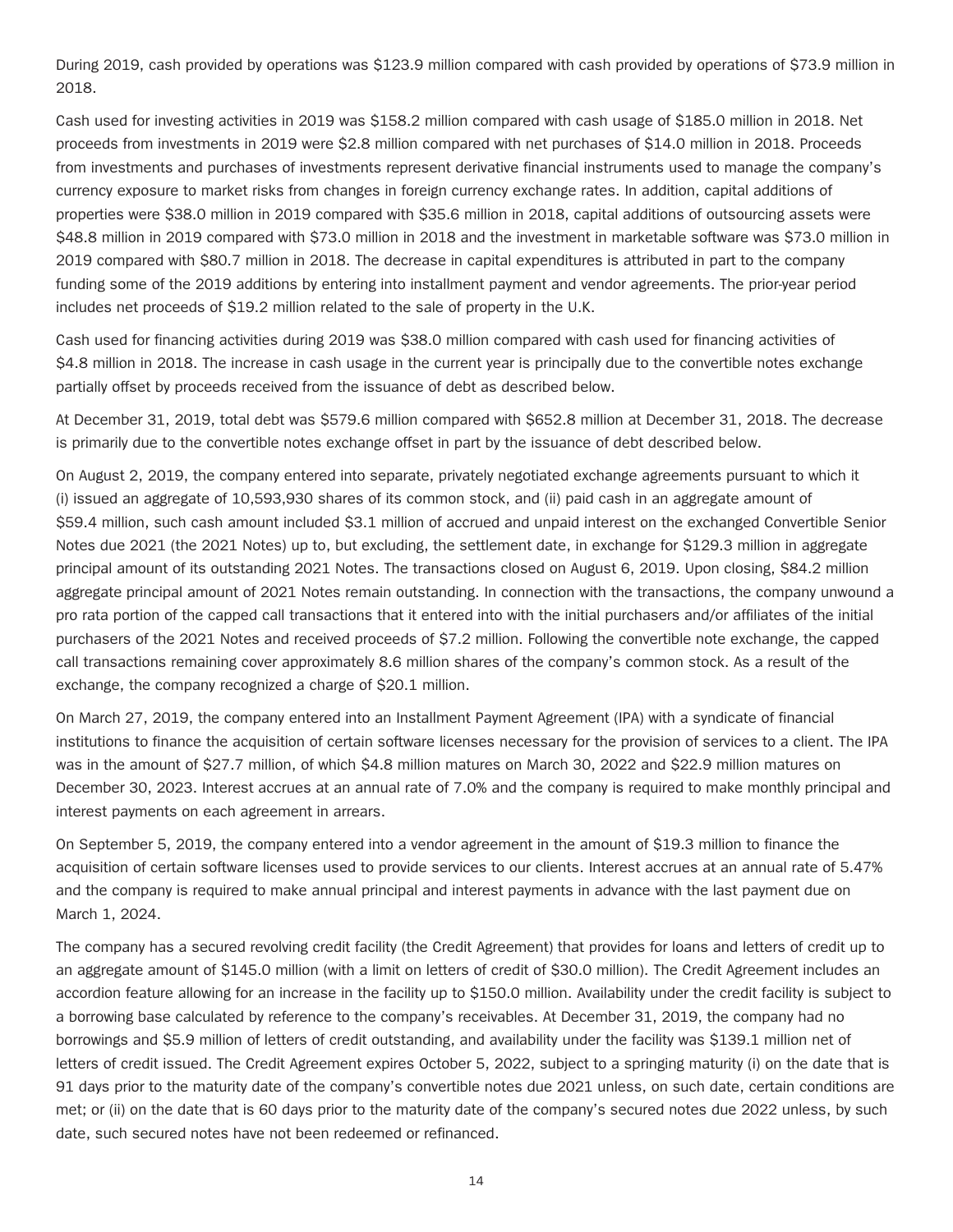The credit facility is guaranteed by Unisys Holding Corporation, Unisys NPL, Inc., Unisys AP Investment Company I and any future material domestic subsidiaries. The facility is secured by the assets of the company and the subsidiary guarantors, other than certain excluded assets, under a security agreement entered into by the company and the subsidiary guarantors in favor of JPMorgan Chase Bank, N.A., as agent for the lenders under the credit facility.

The company is required to maintain a minimum fixed charge coverage ratio if the availability under the credit facility falls below the greater of 10% of the lenders' commitments under the facility and \$15.0 million.

The Credit Agreement contains customary representations and warranties, including that there has been no material adverse change in the company's business, properties, operations or financial condition. The Credit Agreement includes limitations on the ability of the company and its subsidiaries to, among other things, incur other debt or liens, dispose of assets and make acquisitions, loans and investments, repurchase its equity, and prepay other debt. Events of default include non-payment, failure to comply with covenants, materially incorrect representations and warranties, change of control and default under other debt aggregating at least \$50.0 million.

At December 31, 2019, the company has met all covenants and conditions under its various lending and funding agreements. The company expects to continue to meet these covenants and conditions through, at least, February 28, 2021.

At December 31, 2019, the company had outstanding standby letters of credit and surety bonds totaling approximately \$258 million related to performance and payment guarantees. On the basis of experience with these arrangements, the company believes that any obligations that may arise will not be material.

As described more fully in Note 3, "Cost-reduction actions," Note 4, "Leases and commitments" and Note 14, "Debt," of the Notes to Consolidated Financial Statements, at December 31, 2019, the company had certain cash obligations, which are due as follows:

|                                            |         | Less than |           |                   |               |
|--------------------------------------------|---------|-----------|-----------|-------------------|---------------|
| (millions)                                 | Total   | 1 vear    | 1-3 vears | 4-5 vears         | After 5 years |
| Long-term debt (including current portion) | \$589.3 | 13.5      | 552.1     | S <sub>19.1</sub> | \$4.6         |
| Interest payments on debt                  | 136.1   | 55.3      | 78.4      | 2.0               | 0.4           |
| Operating leases                           | 169.0   | 77.2      | 62.5      | 23.0              | 6.3           |
| Work-force reductions                      | 49.8    | 47.5      | 2.3       | -                 |               |
| Total                                      | \$944.2 | 193.5     | 695.3     | <b>S44.1</b>      | S11.3         |

As described in Note 16, "Employee plans," of the Notes to Consolidated Financial Statements, in 2020, the company expects to make cash contributions of approximately \$278.9 million to its worldwide defined benefit pension plans, which are comprised of \$238.8 million for the company's U.S. qualified defined benefit pension plans and \$40.1 million primarily for international defined benefit pension plans. Although estimates for future cash contributions are likely to change based on a number of factors including market conditions and changes in discount rates, based on conditions as of December 31, 2019, the company anticipates that its required contributions for 2020 through 2024 will be approximately \$1.2 billion in the aggregate. The company currently anticipates that it may need to obtain additional funding in order to make these contributions. There is no assurance that the company will be able to obtain such funding.

On September 27, 2019, the company applied for waivers with the U.S. Internal Revenue Service (IRS) to defer a portion of the required contributions to its two U.S qualified defined benefit pension plans, which if granted would reduce total required cash contributions by approximately \$115 million in calendar year 2020. If the company's application is approved by the IRS, the company anticipates that these deferred contributions will be paid over a five-year period. The company filed the application for these waivers under Section 412(c) of the Internal Revenue Code. The IRS considers funding waiver applications based on the facts and circumstances applicable to the request. There is no specified time frame in which the IRS must make a decision. The IRS may choose not to grant the application, or to grant it for an amount less than the amount requested.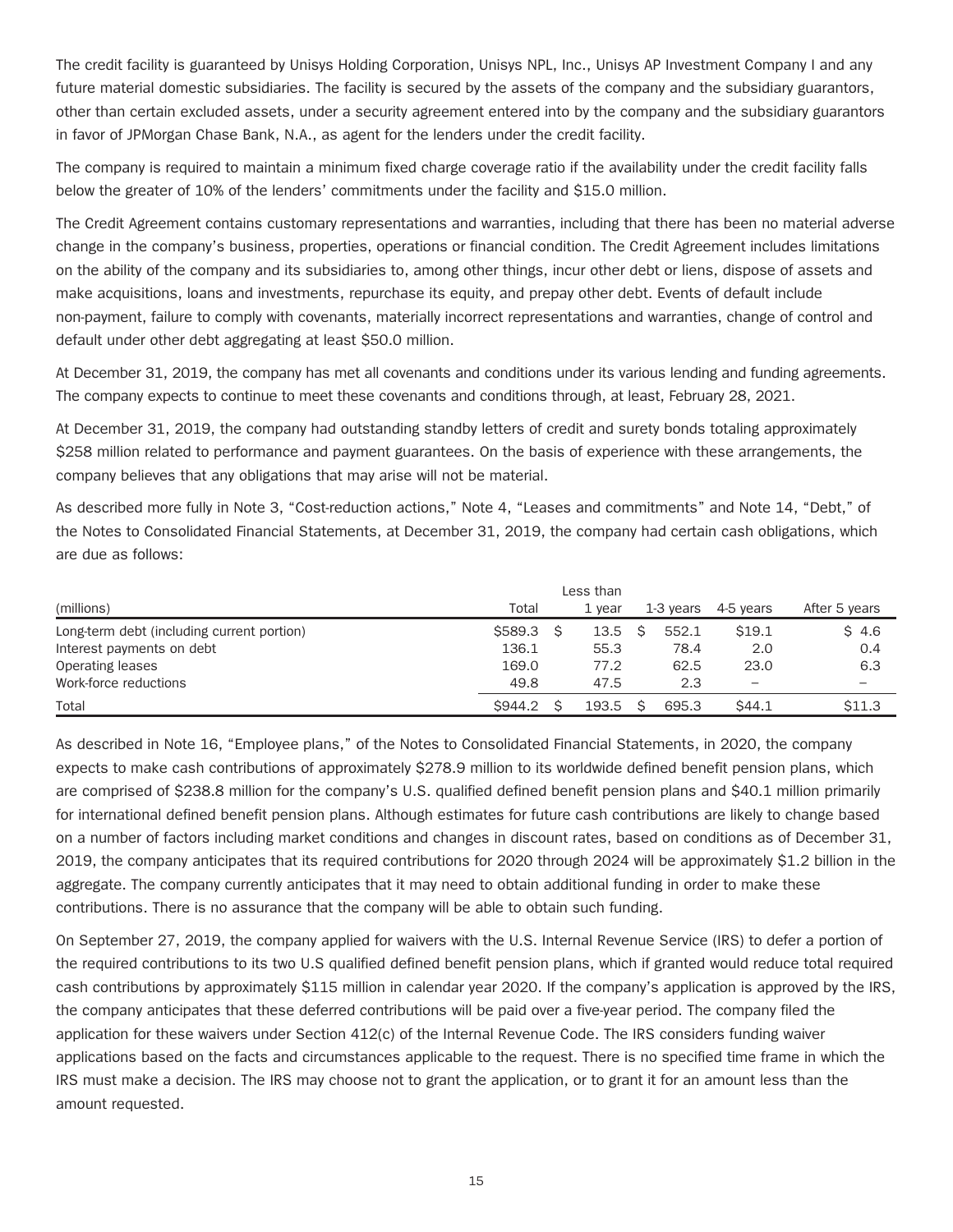The company maintains a shelf registration statement with the Securities and Exchange Commission that covers the offer and sale of up to \$700.0 million of debt or equity securities. Subject to the company's ongoing compliance with securities laws, the company may offer and sell debt and equity securities from time to time under the shelf registration statement.

In addition, from time to time the company has explored, and expects to continue to explore, a variety of debt and equity sources to fund its liquidity and capital needs.

The company may, from time to time, redeem, tender for, or repurchase its securities in the open market or in privately negotiated transactions depending upon availability, market conditions and other factors.

#### **Critical accounting policies and estimates**

The preparation of financial statements in conformity with U.S. generally accepted accounting principles requires management to make estimates, judgments and assumptions that affect the amounts reported in the financial statements and accompanying notes. Certain accounting policies, methods and estimates are particularly important because of their significance to the financial statements and because of the possibility that future events affecting them may differ from management's current judgments. The company bases its estimates and judgments on historical experience and on other assumptions that it believes are reasonable under the circumstances; however, to the extent there are material differences between these estimates, judgments and assumptions and actual results, the financial statements will be affected. Although there are a number of accounting policies, methods and estimates affecting the company's financial statements as described in Note 1, "Summary of significant accounting policies," of the Notes to Consolidated Financial Statements, the following critical accounting policies reflect the significant estimates, judgments and assumptions. The development and selection of these critical accounting policies have been determined by management of the company and the related disclosures have been reviewed with the Audit and Finance Committee of the Board of Directors.

#### *Revenue recognition*

Many of the company's sales agreements contain standard business terms and conditions; however, some agreements contain multiple performance obligations or non-standard terms and conditions. As discussed in Note 1, "Summary of significant accounting policies," of the Notes to Consolidated Financial Statements, the company enters into arrangements, which may include any combination of hardware, software or services. As a result, significant contract interpretation is sometimes required to determine the appropriate accounting, including whether the performance obligations specified in an arrangement should be treated as separate performance obligations for revenue recognition purposes, and when to recognize revenue for each performance obligation.

The company must apply its judgment to determine the timing of the satisfaction of performance obligations as well as the transaction price and the amounts allocated to performance obligations including estimating variable consideration, adjusting the consideration for the effects of the time value of money and assessing whether an estimate of variable consideration is constrained.

Revenue and profit under systems integration contracts are recognized over time as the company transfers control of goods or services. The company measures its progress toward satisfaction of its performance obligations using the cost-to-cost method, or when services have been performed, depending on the nature of the project.

For contracts accounted for using the cost-to-cost method, revenue and profit recognized in any given accounting period are based on estimates of total projected contract costs. The estimates are continually reevaluated and revised, when necessary, throughout the life of a contract. The company follows this method because reasonably dependable estimates of the revenue and costs applicable to various elements of a contract can be made. The financial reporting of these contracts depends on estimates, which are assessed continually during the term of the contracts and therefore, recognized revenues and profit are subject to revisions as the contract progresses to completion. Revisions in profit estimates are reflected in the period in which the facts that give rise to the revision become known. Accordingly, favorable changes in estimates result in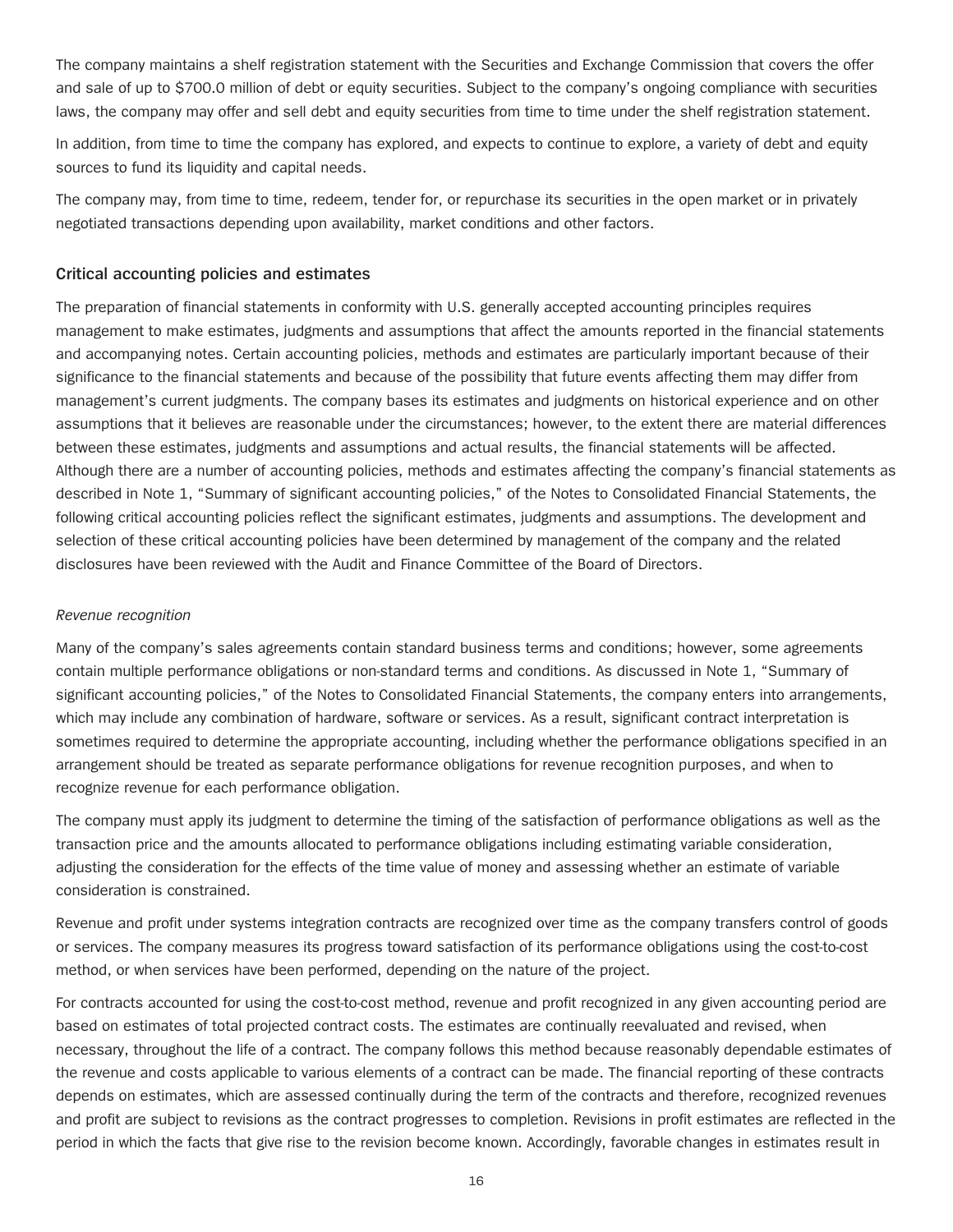additional revenue and profit recognition, and unfavorable changes in estimates result in a reduction of recognized revenue and profit. When estimates indicate that a loss will be incurred on a contract upon completion, a provision for the expected loss is recorded in the period in which the loss becomes evident. As work progresses under a loss contract, revenue continues to be recognized, and a portion of the contract costs incurred in each period is charged to the contract loss reserve.

#### *Outsourcing*

Typically, the initial terms of the company's outsourcing contracts are between 3 and 5 years. Revenue under these contracts is recognized when the company performs the services or processes transactions in accordance with contractual performance standards. Customer prepayments (even if nonrefundable) are deferred (classified as a liability) and recognized systematically as revenue over the initial contract term.

Costs on outsourcing contracts are charged to expense as incurred. However, direct costs incurred related to the inception of an outsourcing contract (principally initial customer setup) are deferred and charged to expense over the initial contract term. In addition, the costs of equipment and software, some of which are internally developed, are capitalized and depreciated over the shorter of their life or the initial contract term.

Recoverability of outsourcing assets is subject to various business risks. Quarterly, the company compares the carrying value of the outsourcing assets with the undiscounted future cash flows expected to be generated by the outsourcing assets to determine if the assets are impaired. If impaired, the outsourcing assets are reduced to an estimated fair value on a discounted cash flow approach. The company prepares its cash flow estimates based on assumptions that it believes to be reasonable but are also inherently uncertain. Actual future cash flows could differ from these estimates.

#### *Income Taxes*

Accounting rules governing income taxes require that deferred tax assets and liabilities be recognized using enacted tax rates for the effect of temporary differences between the book and tax bases of recorded assets and liabilities. These rules also require that deferred tax assets be reduced by a valuation allowance if it is more likely than not that some portion or the entire deferred tax asset will not be realized.

At December 31, 2019 and 2018, the company had deferred tax assets in excess of deferred tax liabilities of \$1,617.8 million and \$1,636.9 million, respectively. For the reasons cited below, at December 31, 2019 and 2018, management determined that it is more likely than not that \$93.1 million and \$89.4 million, respectively, of such assets will be realized, resulting in a valuation allowance of \$1,524.7 million and \$1,547.5 million, respectively.

The company evaluates the realizability of its deferred tax assets by assessing its valuation allowance and by adjusting the amount of such allowance, if necessary. The factors used to assess the likelihood of realization are the company's historical profitability, forecast of future taxable income and available tax-planning strategies that could be implemented to realize the net deferred tax assets. The company uses tax-planning strategies to realize or renew net deferred tax assets to avoid the potential loss of future tax benefits. Failure to achieve forecasted taxable income might affect the ultimate realization of the net deferred tax assets. Factors that may affect the company's ability to achieve sufficient forecasted taxable income include, but are not limited to, the following: increased competition, a decline in sales or margins, loss of market share, delays in product availability or technological obsolescence. See "Item 1A. Risk Factors."

Internal Revenue Code Sections 382 and 383 provide annual limitations with respect to the ability of a corporation to utilize its net operating loss (as well as certain built-in losses) and tax credit carryforwards, respectively (Tax Attributes), against future U.S. taxable income, if the corporation experiences an "ownership change." In general terms, an ownership change may result from transactions increasing the ownership of certain stockholders in the stock of a corporation by more than 50 percentage points over a three-year period. The company regularly monitors ownership changes (as calculated for purposes of Section 382). The company has determined that, for purposes of the rules of Section 382 described above, an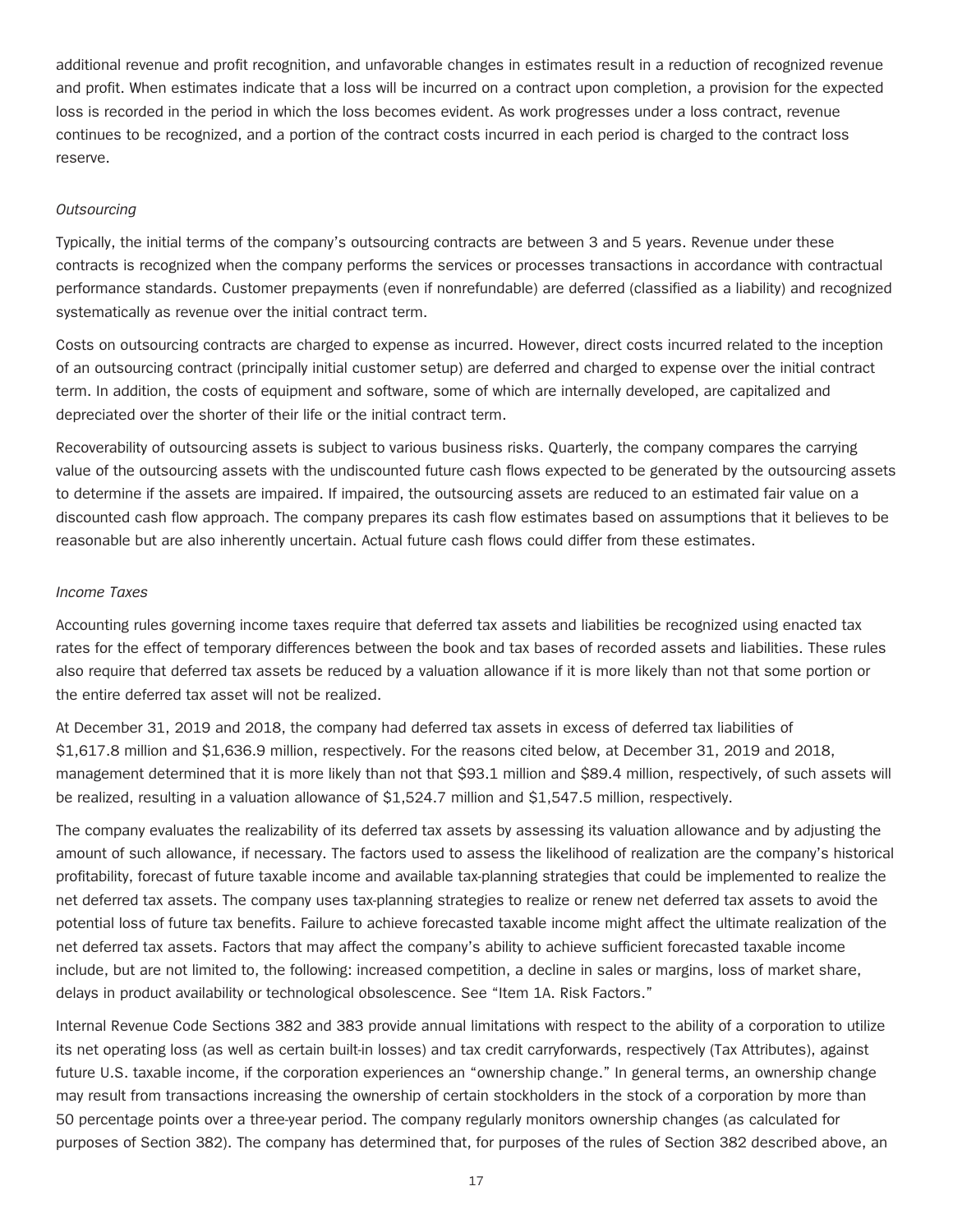ownership change occurred in February 2011. Any future transaction or transactions and the timing of such transaction or transactions could trigger additional ownership changes under Section 382.

As a result of the February 2011 ownership change, utilization for certain of the company's Tax Attributes, U.S. net operating losses and tax credits, is subject to an overall annual limitation of \$70.6 million. The cumulative limitation as of December 31, 2019 is approximately \$470.3 million. This limitation will be applied first to any recognized built in losses, then to any net operating losses, and then to any other Tax Attributes. Any unused limitation may be carried over to later years. Based on presently available information and the existence of tax planning strategies, the company does not expect to incur a U.S. cash tax liability in the near term. The company maintains a full valuation allowance against the realization of all U.S. deferred tax assets as well as certain foreign deferred tax assets in excess of deferred tax liabilities. See Note 6, "Income taxes," of the Notes to Consolidated Financial Statements.

The company's provision for income taxes and the determination of the resulting deferred tax assets and liabilities involve a significant amount of management judgment and are based on the best information available at the time. The company operates within federal, state and international taxing jurisdictions and is subject to audit in these jurisdictions. These audits can involve complex issues, which may require an extended period of time to resolve. As a result, the actual income tax liabilities in the jurisdictions with respect to any fiscal year are ultimately determined long after the financial statements have been published.

Accounting rules governing income taxes also prescribe a recognition threshold and measurement attribute for the financial statement recognition and measurement of a tax position taken or expected to be taken in a tax return. The company maintains reserves for estimated tax exposures including penalties and interest. Income tax exposures include potential challenges of intercompany pricing and other tax matters. Exposures are settled primarily through the settlement of audits within these tax jurisdictions, but can also be affected by changes in applicable tax law or other factors, which could cause management of the company to believe a revision of past estimates is appropriate. Management believes that an appropriate liability has been established for estimated exposures; however, actual results may differ materially from these estimates. The liabilities are reviewed quarterly for their adequacy and appropriateness. See Note 6, "Income taxes," of the Notes to Consolidated Financial Statements.

#### *Pensions*

Accounting rules governing defined benefit pension plans require that amounts recognized in financial statements be determined on an actuarial basis. The measurement of the company's pension obligations, costs and liabilities is dependent on a variety of assumptions selected by the company and used by the company's actuaries. These assumptions include estimates of the present value of projected future pension payments to plan participants, taking into consideration the likelihood of potential future events such as demographic experience. The assumptions used in developing the required estimates include the following key factors: discount rates, retirement rates, inflation, expected return on plan assets and mortality rates.

As permitted for purposes of computing pension expense, the company uses a calculated value of plan assets (which is further described below). This allows the effects of the performance of the pension plan's assets on the company's computation of pension income or expense to be amortized over future periods. A substantial portion of the company's pension plan assets relates to its qualified defined benefit plans in the United States.

A significant element in determining the company's pension income or expense is the expected long-term rate of return on plan assets. The company sets the expected long-term rate of return based on the expected long-term return of the various asset categories in which it invests. The company considers the current expectations for future returns and the actual historical returns of each asset class. Also, because the company's investment policy is to actively manage certain asset classes where the potential exists to outperform the broader market, the expected returns for those asset classes are adjusted to reflect the expected additional returns. For 2020, the company has assumed that the expected long-term rate of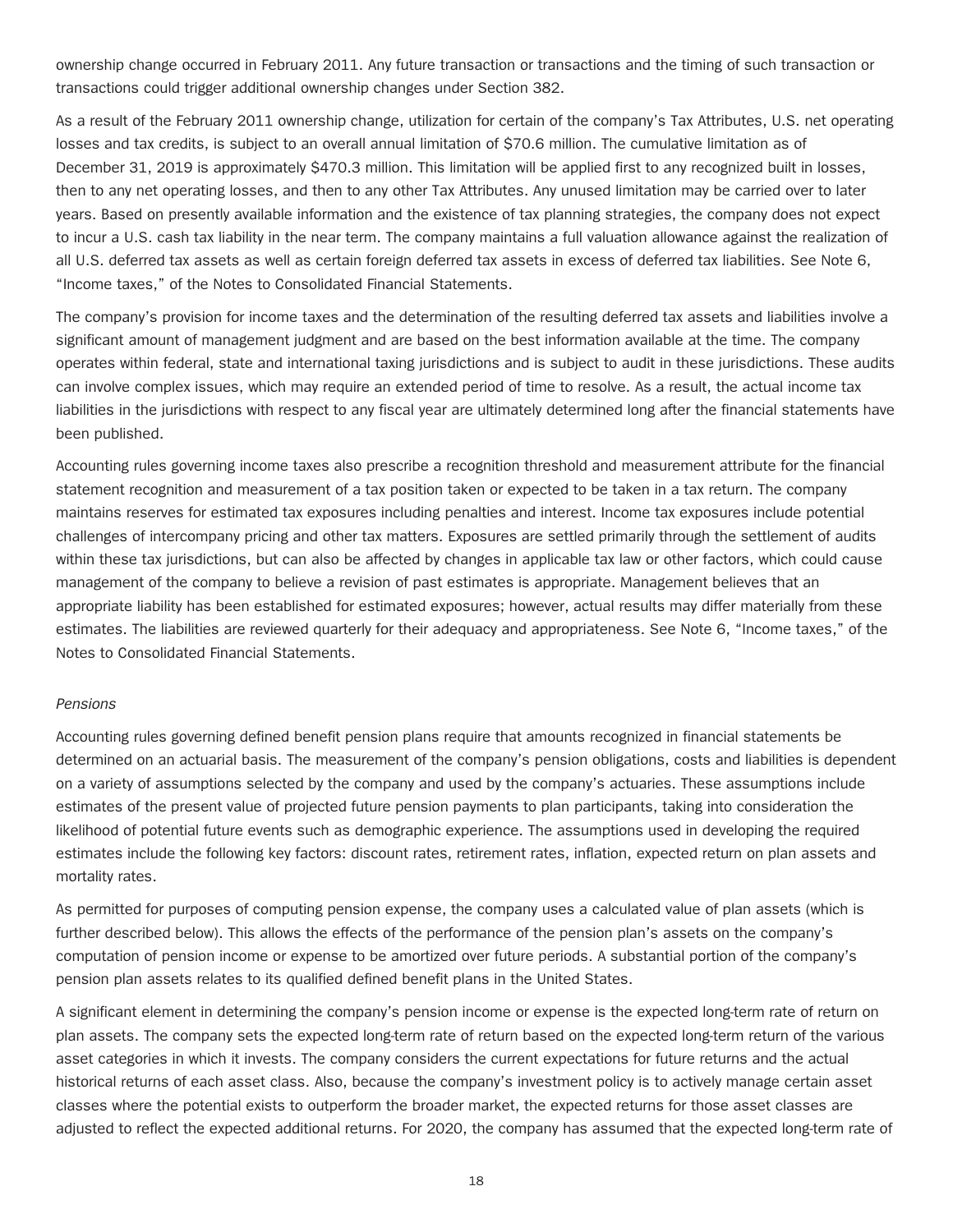return on U.S. plan assets will be 6.50%, and on the company's non-U.S. plan assets will be 3.50%. A change of 25 basis points in the expected long-term rate of return for the company's U.S. and non-U.S. pension plans causes a change of approximately \$8 million and \$7 million, respectively, in 2020 pension expense. The assumed long-term rate of return on assets is applied to a calculated value of plan assets, which recognizes changes in the fair value of plan assets in a systematic manner over four years. This produces the expected return on plan assets that is included in pension income or expense. The difference between this expected return and the actual return on plan assets is deferred. The net deferral of past asset gains or losses affects the calculated value of plan assets and, ultimately, future pension income or expense. At December 31, 2019, for the company's U.S. qualified defined benefit pension plans, the calculated value of plan assets was \$3.33 billion and the fair value was \$3.28 billion.

At the end of each year, the company determines the discount rate to be used to calculate the present value of plan liabilities. The discount rate is an estimate of the current interest rate at which the pension liabilities could be effectively settled at the end of the year. In estimating this rate, the company looks to rates of return on high-quality, fixed-income investments that (a) receive one of the two highest ratings given by a recognized ratings agency and (b) are currently available and expected to be available during the period to maturity of the pension benefits. At December 31, 2019, the company determined this rate to be 3.53% for its U.S. defined benefit pension plans, a decrease of 97 basis points from the rate used at December 31, 2018, and 1.82% for the company's non-U.S. defined benefit pension plans, a decrease of 73 basis points from the rate used at December 31, 2018. A change of 25 basis points in the U.S. and non-U.S. discount rates causes a change in 2020 pension expense of approximately \$2 million and \$400 thousand, respectively, and a change of approximately \$114 million and \$123 million, respectively, in the benefit obligation. These estimates are intended to be illustrative based on a single 25 basis point change. The sensitivity to rate changes is not linear and additional changes in rates may result in a different impact on the pension liability. The net effect of changes in the discount rate, as well as the net effect of other changes in actuarial assumptions and experience, has been deferred, as permitted.

Funding requirements for its U.S. qualified pension plans are calculated by the plan's actuaries based on certain assumptions including, as permitted under the Bi-partisan Budget Act of 2015, a discount rate constrained to be within 10% of the 25-year average of the relevant rates. The effect of this limitation is that the funding discount rate is higher than the GAAP discount rate applied for balance sheet purposes, and the liability is therefore lower. In addition, this constraint mitigates the effect of changes in market interest rates on the funding discount rate and the funding liability. Changes to the benefit obligation caused by a 25 basis point change noted above are related to the balance sheet obligation and are not necessarily indicative of the impact on the funding liability.

Gains and losses are defined as changes in the amount of either the projected benefit obligation or plan assets resulting from experience different from that assumed and from changes in assumptions. Because gains and losses may reflect refinements in estimates as well as real changes in economic values and because some gains in one period may be offset by losses in another and vice versa, the accounting rules do not require recognition of gains and losses as components of net pension cost of the period in which they arise.

At a minimum, amortization of an unrecognized net gain or loss must be included as a component of net pension cost for a year if, as of the beginning of the year, that unrecognized net gain or loss exceeds 10 percent of the greater of the projected benefit obligation or the calculated value of plan assets. If amortization is required, the minimum amortization is that excess above the 10 percent divided by the average remaining life expectancy of the plan participants. For the company's U.S. qualified defined benefit pension plans and the company's non-U.S. pension plans, that period is approximately 16 and 24 years, respectively. At December 31, 2019, the estimated unrecognized loss for the company's U.S. qualified defined benefit pension plans and the company's non-U.S. pension plans was \$2.59 billion and \$0.97 billion, respectively.

For the year ended December 31, 2019, the company recognized consolidated pension expense of \$92.7 million, compared with \$79.7 million for the year ended December 31, 2018. For 2020, the company expects to recognize pension expense of approximately \$90.0 million. See Note 16, "Employee plans," of the Notes to Consolidated Financial Statements.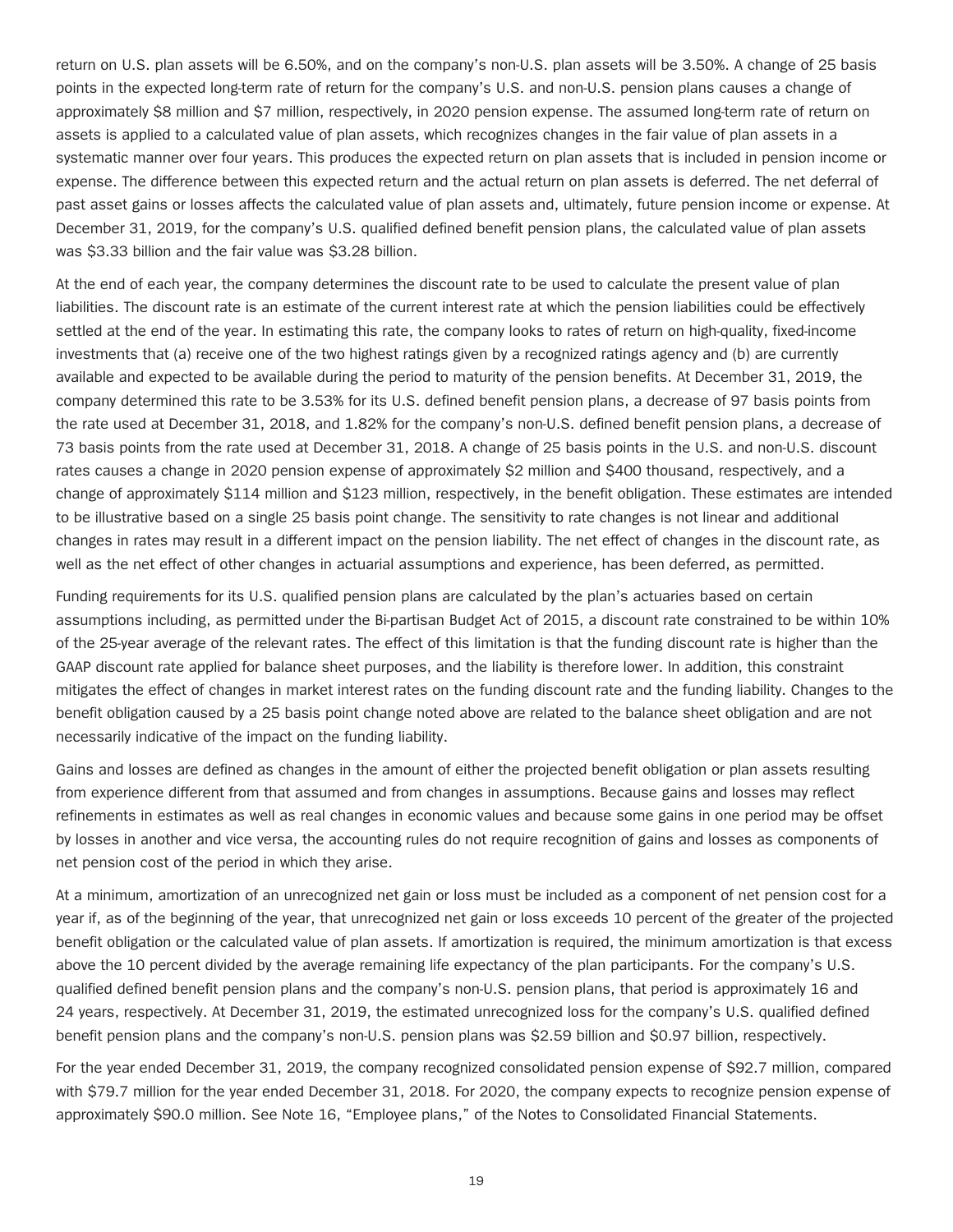#### *Goodwill*

Accounting rules governing goodwill require a company test goodwill for impairment at least annually, as well as whenever there are events or changes in circumstances (triggering events) which suggest that the carrying amount may not be recoverable.

When determining the fair value of a reporting unit, as appropriate for the individual reporting unit, the company uses both an income and market approach. The methodology used to determine the fair values using the income and market approaches, as described below, are weighted to determine the fair value for each reporting unit.

The income approach is a forward-looking approach to estimating fair value and relies primarily on internal forecasts. Within the income approach, the method used is the discounted cash flow method. The company starts with a forecast of all expected net cash flows associated with the reporting unit, which includes the application of a terminal value, and then a reporting unit-specific discount rate is applied to arrive at a net present value amount. Some of the more significant estimates and assumptions inherent in this approach include the amount and timing of projected net cash flows, long-term growth rate and the discount rate. Cash flow projections are based on management's estimates of economic and market conditions, which drive key assumptions of revenue growth rates, operating margins, capital expenditures and working capital requirements. The discount rate in turn is based on various market factors and specific risk characteristics of each reporting unit.

The market approach relies primarily on external information for estimating the fair value. Some of the more significant estimates and assumptions inherent in this approach include the selection of appropriate guideline companies and the selected performance metric used in this approach.

Estimating the fair value of reporting units requires the use of estimates and significant judgments about key assumptions. There are a number of factors including potential events and changes in circumstances that could change in future periods, including: projected operating results; valuation multiples exhibited by the company and by companies considered comparable to the reporting units; and other macro-economic factors that could impact the discount rate. It is reasonably possible that the judgments and estimates described above could change in future periods.

Goodwill by reporting unit at December 31, 2019, was as follows (dollars in millions):

| Reporting unit               | <b>Carrying Value</b> |
|------------------------------|-----------------------|
| Cloud and infrastructure     | \$32.2                |
| Application services         | 26.0                  |
| Business process outsourcing | 10.3                  |
| Technology                   | 108.7                 |
| Total                        | \$177.2               |

As a result of the impairment review, the company concluded that none of its goodwill was impaired as of December 31, 2019, and does not believe that any of its reporting units are at risk of failing the impairment test since all reporting unit fair values were substantially in excess of carrying value as of the last impairment test.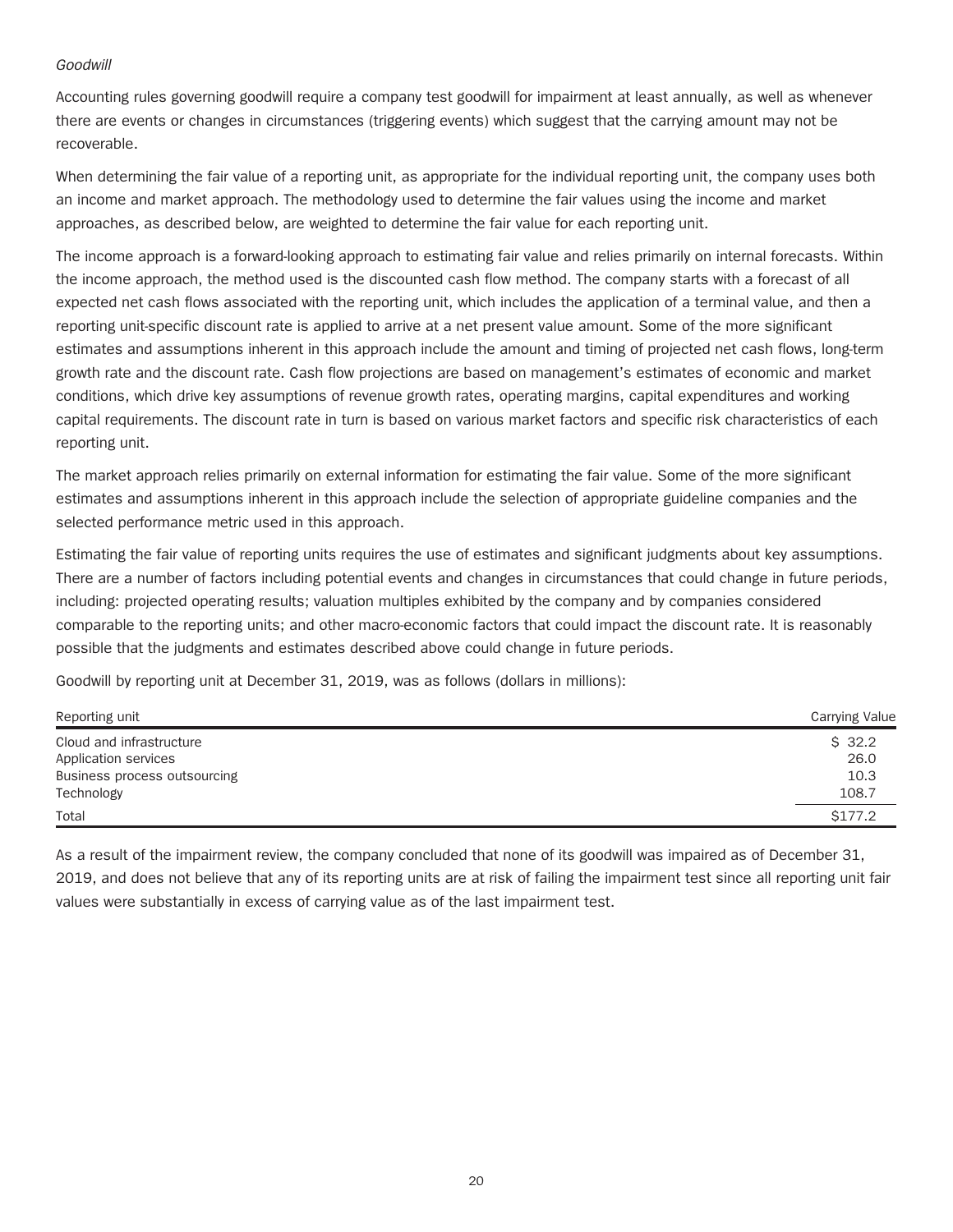# **ITEM 7A. QUANTITATIVE AND QUALITATIVE DISCLOSURES ABOUT MARKET RISK**

#### **Interest rate risk**

The company has exposure to interest rate risk from its debt. In general, the company's long-term debt is fixed rate and, to the extent it has any, its short-term debt is variable rate. See Note 14, "Debt," of the Notes to Consolidated Financial Statements for components of the company's long-term debt. The company believes that the market risk assuming a hypothetical 10% increase in interest rates would not be material to the fair value of these financial instruments, or the related cash flows, or future results of operations.

#### **Market risk**

As of December 31, 2019, the company had outstanding \$434.5 million (\$440.0 million face value) of senior secured notes due 2022 and \$80.0 million (\$84.2 million face value) of convertible senior notes due 2021. The interest rates on these notes are fixed and therefore do not expose the company to risk related to rising interest rates. As of December 31, 2019, the fair value of the convertible senior notes was \$115.8 million. In connection with the offering of the convertible senior notes, the company paid \$27.3 million to purchase a capped call covering approximately 21.9 million shares of the company's common stock. If the price per share of the company's common stock is below \$9.76, these capped call transactions would provide no benefit from potential dilution. If the price per share of the company's common stock is above \$12.75, then to the extent of the excess, these capped call transactions would result in no additional benefit for potential dilution at conversion. As a result of the convertible note exchange in August 2019, the company unwound a pro rata portion of the capped call transactions and received proceeds of \$7.2 million. Following the convertible note exchange, the capped call transactions remaining cover approximately 8.6 million shares of the company's common stock. See Note 14, "Debt," of the Notes to Consolidated Financial Statements.

#### **Foreign currency exchange rate risk**

The company is also exposed to foreign currency exchange rate risks. The company is a net receiver of currencies other than the U.S. dollar and, as such, can benefit from a weaker dollar, and can be adversely affected by a stronger dollar relative to currencies worldwide. Accordingly, changes in exchange rates, and in particular a strengthening of the U.S. dollar, may adversely affect consolidated revenue and operating margins as expressed in U.S. dollars. Currency exposure gains and losses are mitigated by purchasing components and incurring expenses in local currencies.

In addition, the company uses derivative financial instruments, primarily foreign exchange forward contracts, to reduce its exposure to market risks from changes in foreign currency exchange rates on intercompany balances. See Note 11, "Financial instruments and concentration of credit risks," of the Notes to Consolidated Financial Statements for additional information on the company's derivative financial instruments.

The company has performed a sensitivity analysis assuming a hypothetical 10% adverse movement in foreign currency exchange rates applied to these derivative financial instruments described above. As of December 31, 2019 and 2018, the analysis indicated that such market movements would have reduced the estimated fair value of these derivative financial instruments by approximately \$44 million and \$34 million, respectively. Based on changes in the timing and amount of interest rate and foreign currency exchange rate movements and the company's actual exposures and hedges, actual gains and losses in the future may differ from the above analysis.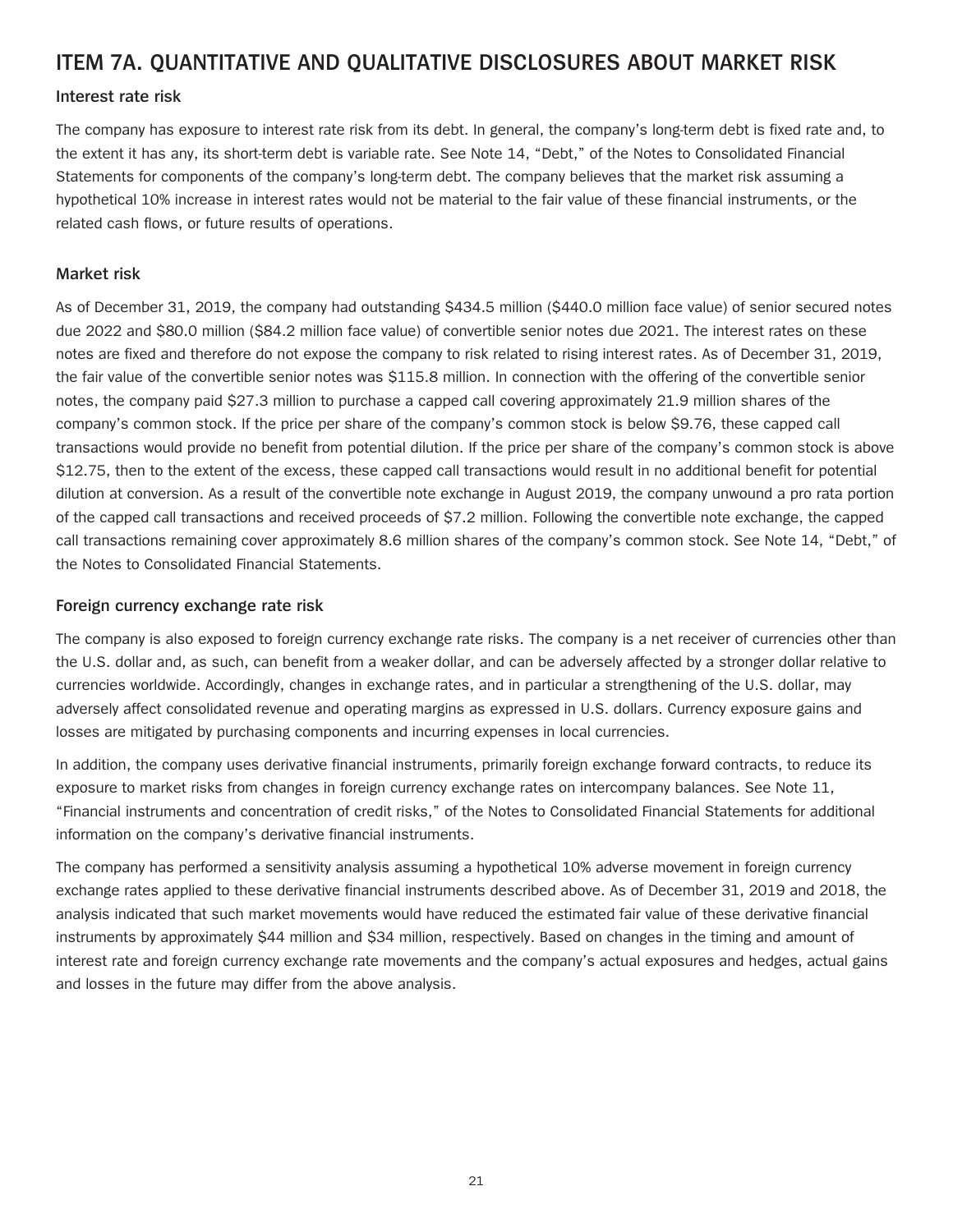### **CONSOLIDATED STATEMENTS OF INCOME**

#### **(Millions, except per share data)**

| Year ended December 31,                                                  | 2019         | 2018       | 2017         |
|--------------------------------------------------------------------------|--------------|------------|--------------|
| Revenue                                                                  |              |            |              |
| Services                                                                 | \$2,552.7    | \$2,386.3  | \$2,328.2    |
| Technology                                                               | 396.0        | 438.7      | 413.6        |
|                                                                          | 2,948.7      | 2,825.0    | 2,741.8      |
| Costs and expenses                                                       |              |            |              |
| Cost of revenue:                                                         |              |            |              |
| Services                                                                 | 2,134.1      | 2,010.5    | 2,033.8      |
| Technology                                                               | 148.2        | 128.2      | 160.3        |
|                                                                          | 2,282.3      | 2,138.7    | 2,194.1      |
| Selling, general and administrative expenses                             | 396.9        | 370.3      | 411.9        |
| Research and development expenses                                        | 31.3         | 31.9       | 38.7         |
|                                                                          | 2,710.5      | 2,540.9    | 2,644.7      |
| Operating income                                                         | 238.2        | 284.1      | 97.1         |
| Interest expense                                                         | 62.1         | 64.0       | 52.8         |
| Other income (expense), net                                              | (136.4)      | (76.9)     | (116.4)      |
| Income (loss) before income taxes                                        | 39.7         | 143.2      | (72.1)       |
| Provision (benefit) for income taxes                                     | 53.0         | 64.3       | (5.5)        |
| Consolidated net income (loss)                                           | (13.3)       | 78.9       | (66.6)       |
| Net income (loss) attributable to noncontrolling interests               | 3.9          | 3.4        | (1.3)        |
| Net income (loss) attributable to Unisys Corporation common shareholders | \$<br>(17.2) | \$<br>75.5 | \$<br>(65.3) |
| Earnings (loss) per common share attributable to Unisys Corporation      |              |            |              |
| <b>Basic</b>                                                             | Ś.<br>(0.31) | Ś.<br>1.48 | \$<br>(1.30) |
| Diluted                                                                  | \$<br>(0.31) | \$<br>1.30 | \$<br>(1.30) |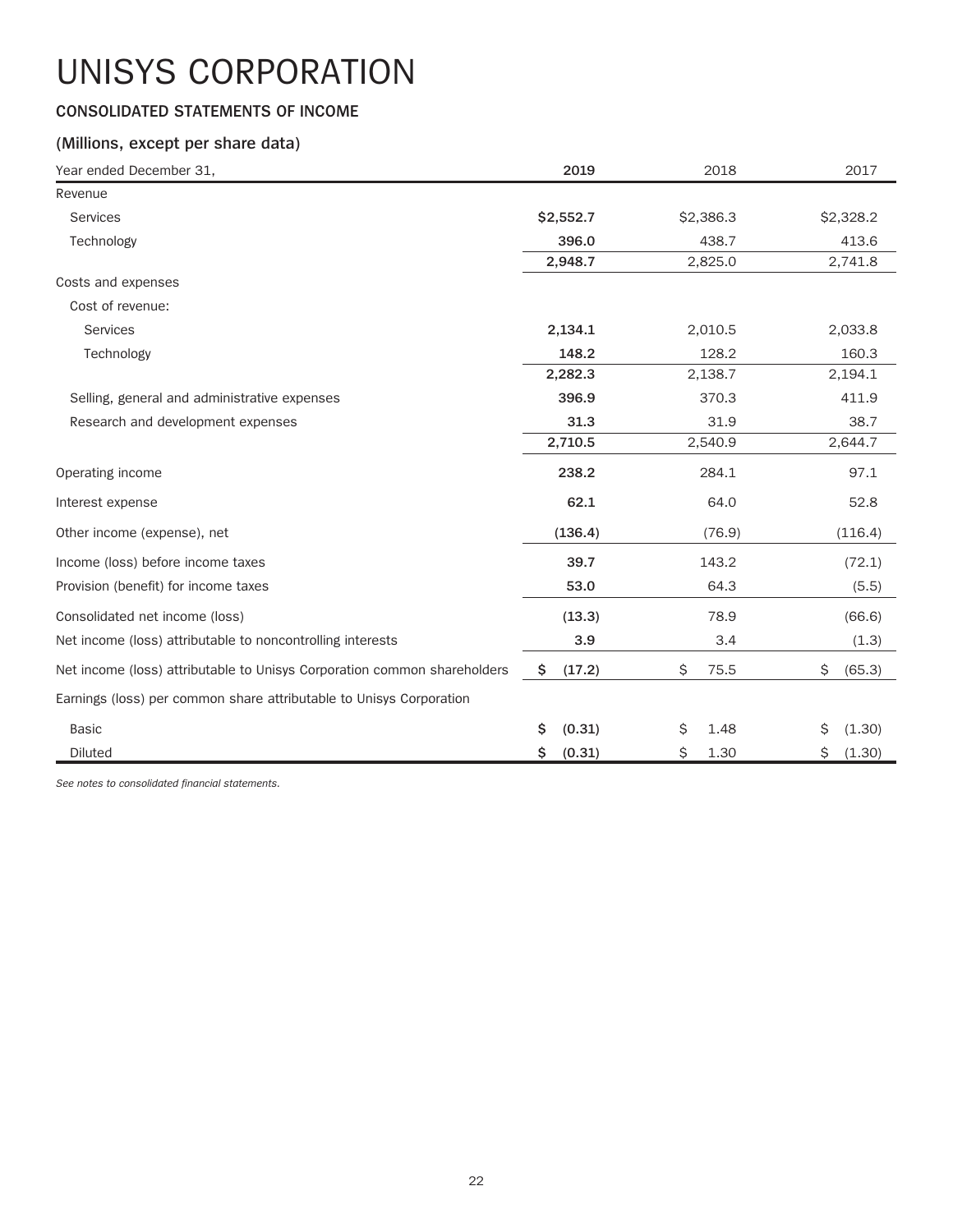### **CONSOLIDATED STATEMENTS OF COMPREHENSIVE INCOME (LOSS)**

#### **(Millions)**

| Year ended December 31,                                                                         | 2019     | 2018   | 2017      |
|-------------------------------------------------------------------------------------------------|----------|--------|-----------|
| Consolidated net income (loss)                                                                  | \$(13.3) | \$78.9 | \$ (66.6) |
| Other comprehensive income                                                                      |          |        |           |
| Foreign currency translation                                                                    | 24.4     | (81.8) | 117.8     |
| Postretirement adjustments, net of tax of \$(11.3) in 2019, \$7.1 in 2018 and<br>\$18.3 in 2017 | (38.9)   | 33.8   | 265.1     |
| Total other comprehensive income (loss)                                                         | (14.5)   | (48.0) | 382.9     |
| Comprehensive income (loss)                                                                     | (27.8)   | 30.9   | 316.3     |
| Comprehensive income (loss) attributable to noncontrolling interests                            | (6.8)    | 15.7   | 44.6      |
| Comprehensive income (loss) attributable to Unisys Corporation                                  | \$(21.0) | \$15.2 | \$271.7   |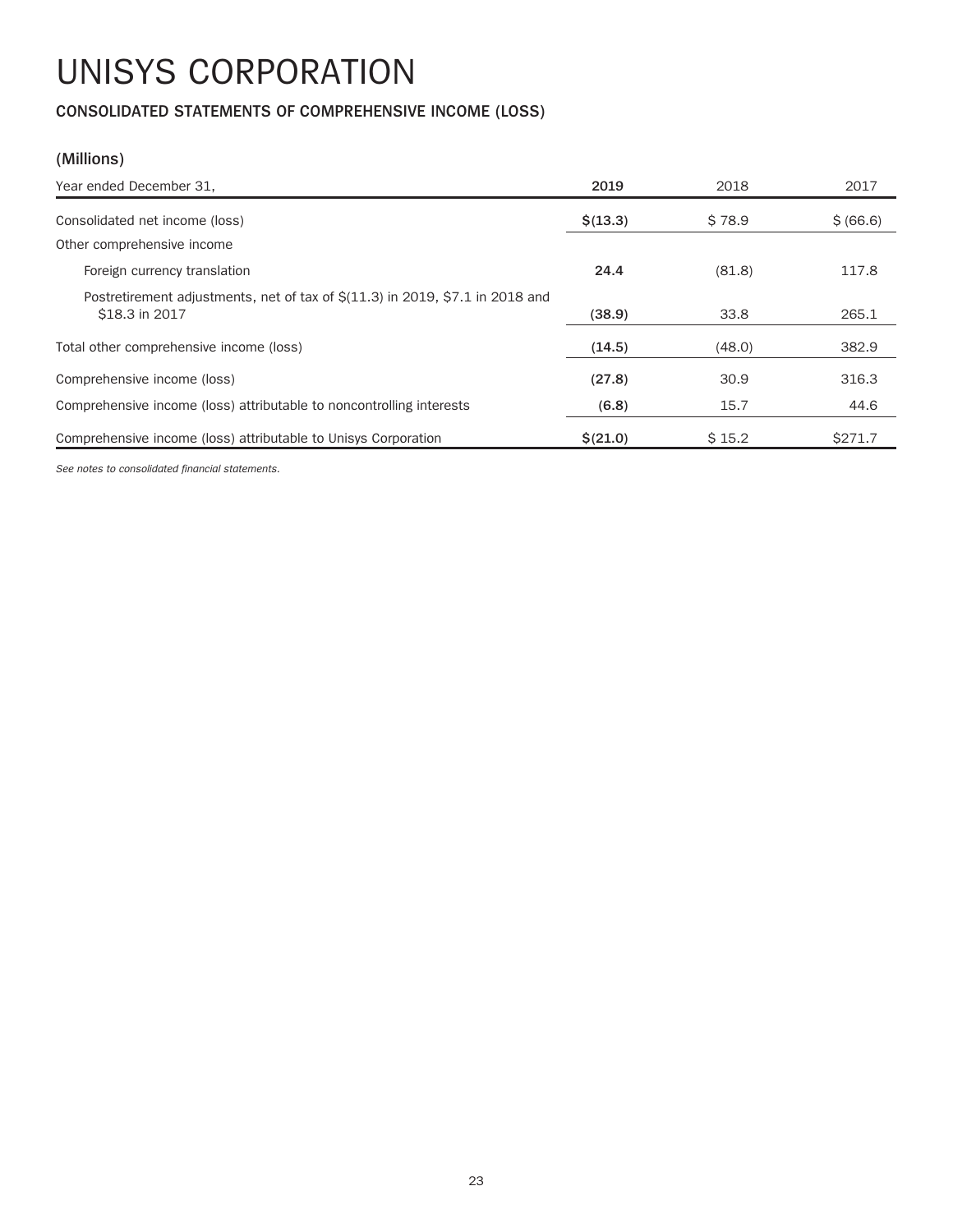### **CONSOLIDATED BALANCE SHEETS**

#### **(Millions)**

| As of December 31,                                                        |    | 2019       | 2018                     |
|---------------------------------------------------------------------------|----|------------|--------------------------|
| Assets                                                                    |    |            |                          |
| Current assets                                                            |    |            |                          |
| Cash and cash equivalents                                                 | Ŝ  | 538.8      | Ŝ.<br>605.0              |
| Accounts receivable, net                                                  |    | 495.0      | 509.2                    |
| Contract assets                                                           |    | 53.0       | 29.7                     |
| Inventories:                                                              |    |            |                          |
| Parts and finished equipment                                              |    | 10.9       | 14.0                     |
| Work in process and materials                                             |    | 9.8        | 13.3                     |
| Prepaid expenses and other current assets                                 |    | 113.8      | 130.2                    |
| Total current assets                                                      |    | 1,221.3    | 1,301.4                  |
| Properties                                                                |    | 806.0      | 800.2                    |
| Less - Accumulated depreciation and amortization                          |    | 681.6      | 678.9                    |
| Properties, net                                                           |    | 124.4      | 121.3                    |
| Outsourcing assets, net                                                   |    | 202.5      | 216.4                    |
| Marketable software, net                                                  |    | 186.8      | 162.1                    |
| Operating lease right-of-use assets                                       |    | 127.1      | $\overline{\phantom{0}}$ |
| Prepaid postretirement assets                                             |    | 136.2      | 147.6                    |
| Deferred income taxes                                                     |    | 114.0      | 109.3                    |
| Goodwill                                                                  |    | 177.2      | 177.8                    |
| Restricted cash                                                           |    | 13.0       | 19.1                     |
| Other long-term assets                                                    |    | 201.5      | 202.6                    |
| Total assets                                                              |    | \$2,504.0  | \$2,457.6                |
| Liabilities and deficit                                                   |    |            |                          |
| <b>Current liabilities:</b>                                               |    |            |                          |
| Current maturities of long-term debt                                      | \$ | 13.5       | \$<br>10.0               |
| Accounts payable                                                          |    | 252.0      | 268.9                    |
| Deferred revenue                                                          |    | 288.6      | 294.4                    |
| Other accrued liabilities                                                 |    | 373.2      | 350.0                    |
| Total current liabilities                                                 |    | 927.3      | 923.3                    |
| Long-term debt                                                            |    | 566.1      | 642.8                    |
| Long-term postretirement liabilities                                      |    | 1,960.2    | 1,956.5                  |
| Long-term deferred revenue                                                |    | 147.4      | 157.2                    |
| Long-term operating lease liabilities                                     |    | 83.6       |                          |
| Other long-term liabilities                                               |    | 47.7       | 77.4                     |
| Commitments and contingencies                                             |    |            |                          |
| Deficit:                                                                  |    |            |                          |
| Common stock, par value \$.01 per share (150.0 million shares authorized; |    |            |                          |
| 65.9 million shares and 54.2 million shares issued)                       |    | 0.7        | 0.5                      |
| Accumulated deficit                                                       |    | (1,711.2)  | (1,694.0)                |
| Treasury stock, at cost                                                   |    | (109.6)    | (105.0)                  |
| Paid-in capital                                                           |    | 4,643.3    | 4,539.8                  |
| Accumulated other comprehensive loss                                      |    | (4,088.6)  | (4,084.8)                |
| Total Unisys stockholders' deficit                                        |    | (1, 265.4) | (1,343.5)                |
| Noncontrolling interests                                                  |    | 37.1       | 43.9                     |
| Total deficit                                                             |    | (1,228.3)  | (1,299.6)                |
|                                                                           |    |            |                          |
| Total liabilities and deficit                                             |    | \$2,504.0  | \$2,457.6                |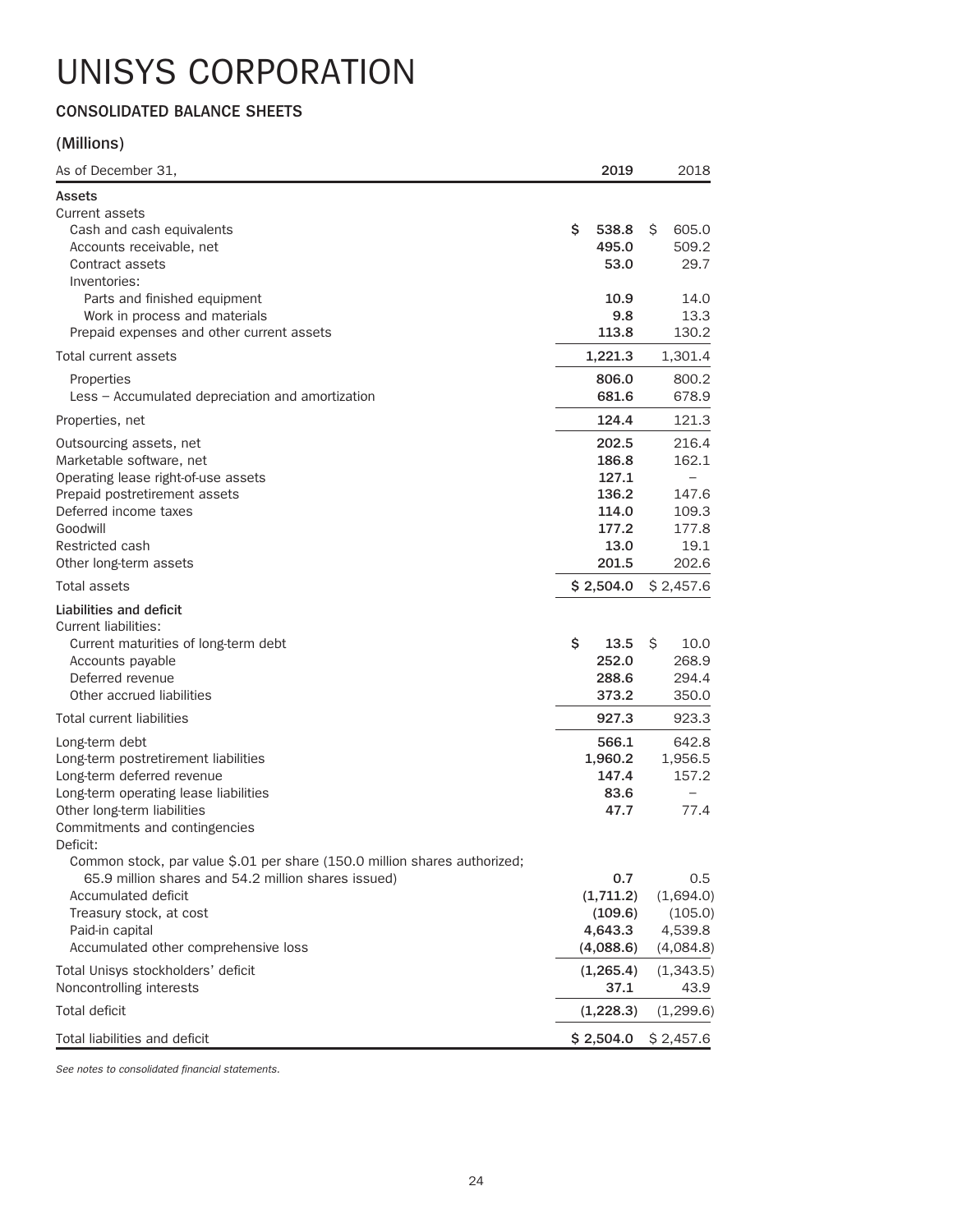### **CONSOLIDATED STATEMENTS OF CASH FLOWS**

### **(Millions)**

| Year ended December 31,                                                          | 2019              | 2018              | 2017                     |
|----------------------------------------------------------------------------------|-------------------|-------------------|--------------------------|
| Cash flows from operating activities                                             |                   |                   |                          |
| Consolidated net income (loss)                                                   | \$<br>(13.3)      | \$<br>78.9        | \$<br>(66.6)             |
| Adjustments to reconcile consolidated net income (loss) to net                   |                   |                   |                          |
| cash provided by operating activities:                                           |                   |                   |                          |
| Foreign currency transaction losses                                              | 11.0              | 7.4               | 21.7                     |
| Non-cash interest expense                                                        | 9.2               | 10.5              | 9.5                      |
| Loss on debt exchange / extinguishment                                           | 20.1              | $\qquad \qquad -$ | 1.5                      |
| Employee stock compensation                                                      | 13.2              | 13.2              | 11.2                     |
| Depreciation and amortization of properties                                      | 35.3              | 40.4              | 39.7                     |
| Depreciation and amortization of outsourcing assets                              | 63.8              | 66.8              | 53.7                     |
| Amortization of marketable software                                              | 48.3              | 56.9              | 63.1                     |
| Other non-cash operating activities                                              | (1.6)             | (4.8)             | 3.2                      |
| Loss on disposal of capital assets                                               | 1.5               | 0.8               | 5.0                      |
| Gain on sale of properties                                                       |                   | (7.3)             |                          |
| Postretirement contributions                                                     | (109.4)           | (138.7)           | (150.6)                  |
| Postretirement expense                                                           | 96.6              | 84.1              | 98.1                     |
| Decrease in deferred income taxes, net                                           | 4.4               | 8.2               | 3.4                      |
| Changes in operating assets and liabilities:                                     |                   |                   |                          |
| Receivables, net                                                                 | (8.3)             | (50.5)            | 5.9                      |
| Inventories                                                                      | 6.1               | (5.5)             | 4.1                      |
| Other assets                                                                     | 9.9               | (23.9)            | (27.5)                   |
| Accounts payable and other accrued liabilities                                   | (114.4)           | (62.2)            | 48.6                     |
| Other liabilities                                                                | 51.5              | (0.4)             | 42.4                     |
| Net cash provided by operating activities                                        | 123.9             | 73.9              | 166.4                    |
| Cash flows from investing activities                                             |                   |                   |                          |
| Proceeds from investments                                                        | 3,568.9           | 3,708.0           | 4,717.2                  |
| Purchases of investments                                                         | (3,566.1)         | (3,722.0)         | (4,692.4)                |
| Capital additions of properties                                                  | (38.0)            | (35.6)            | (25.8)                   |
| Capital additions of outsourcing assets                                          | (48.8)            | (73.0)            | (86.3)                   |
| Investment in marketable software                                                | (73.0)            | (80.7)            | (64.4)                   |
| Net proceeds from sale of properties                                             | (0.3)             | 19.2              | $\overline{\phantom{m}}$ |
| Other                                                                            | (0.9)             | (0.9)             | (0.8)                    |
| Net cash used for investing activities                                           | (158.2)           | (185.0)           | (152.5)                  |
| Cash flows from financing activities                                             |                   |                   |                          |
| Cash paid in connection with debt exchange                                       | (56.7)            |                   |                          |
| Proceeds from capped call transactions                                           | 7.2               |                   |                          |
| Payments of long-term debt                                                       | (14.4)            | (2.3)             | (107.5)                  |
| Financing fees                                                                   | $\qquad \qquad -$ | (0.2)             | (1.1)                    |
| Proceeds from issuance of long-term debt                                         | 30.5              |                   | 452.9                    |
| Issuance costs relating to long-term debt                                        | -                 |                   | (12.1)                   |
| Other                                                                            | (4.6)             | (2.3)             | (2.3)                    |
| Net cash (used for) provided by financing activities                             | (38.0)            | (4.8)             | 329.9                    |
|                                                                                  |                   |                   |                          |
| Effect of exchange rate changes on cash, cash equivalents and<br>restricted cash |                   | (24.1)            | 19.2                     |
| (Decrease) increase in cash, cash equivalents and restricted cash                | (72.3)            | (140.0)           | 363.0                    |
| Cash, cash equivalents and restricted cash, beginning of year                    | 624.1             | 764.1             | 401.1                    |
| Cash, cash equivalents and restricted cash, end of year                          | \$<br>551.8       | \$<br>624.1       | \$<br>764.1              |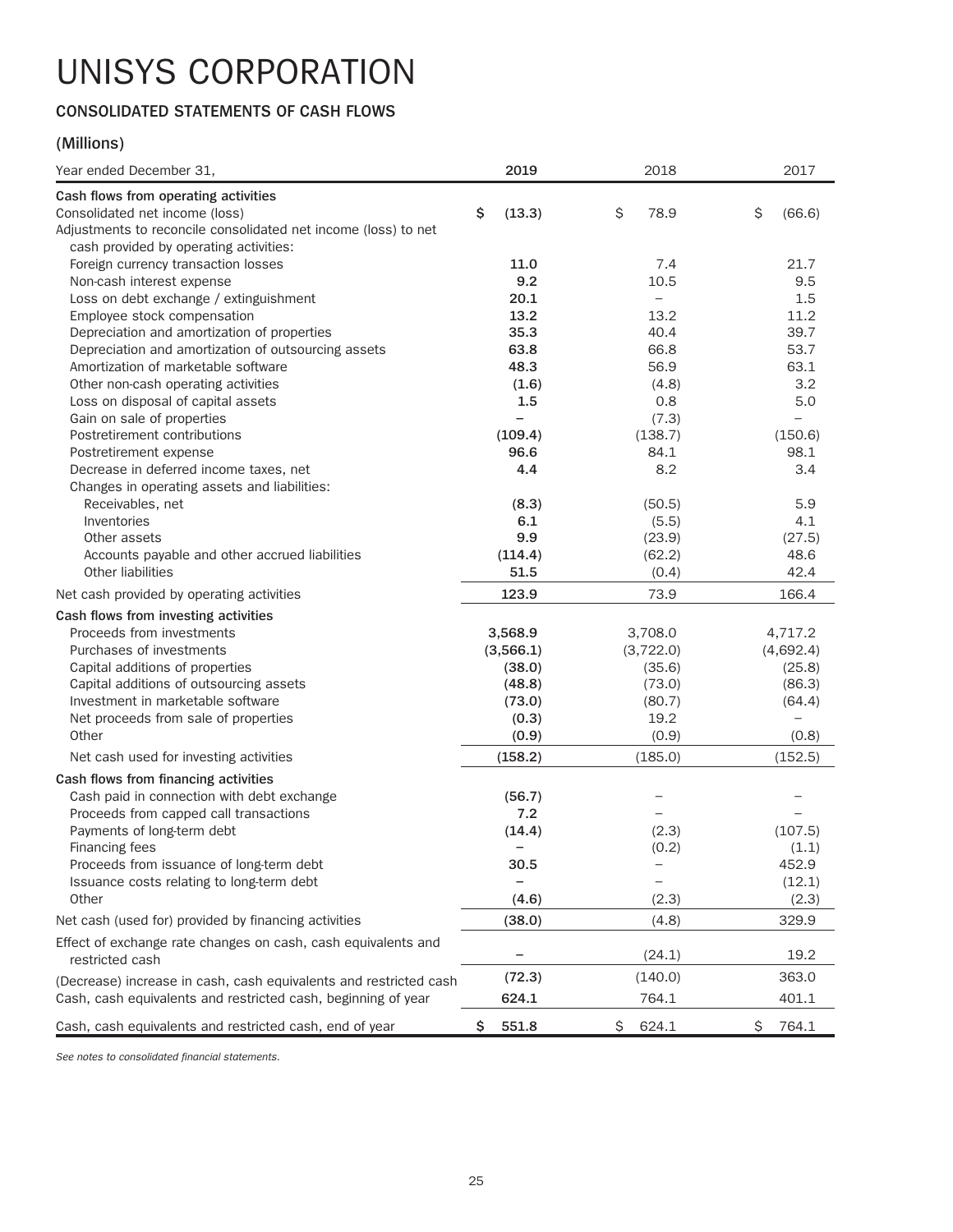### **CONSOLIDATED STATEMENTS OF DEFICIT**

#### **(Millions)**

|                                                                                                    |                        |                                |                              |                             | Unisys Corporation           |                     |                                                         |                              |
|----------------------------------------------------------------------------------------------------|------------------------|--------------------------------|------------------------------|-----------------------------|------------------------------|---------------------|---------------------------------------------------------|------------------------------|
|                                                                                                    | Total                  | Total<br>Unisys<br>Corporation | Common<br>Stock Par<br>Value | Accumu-<br>lated<br>Deficit | Treasury<br>Stock At<br>Cost | Paid-in<br>Capital  | Accumu-<br>lated<br>Other<br>Compre-<br>hensive<br>Loss | Non-controlling<br>Interests |
| Balance at December 31, 2016                                                                       | \$(1,647.4)            | \$(1,631.0)                    | \$0.5                        | \$(1,893.4)                 | \$(100.5)                    | \$4,515.2           | \$(4,152.8)                                             | \$(16.4)                     |
| Cumulative effect adjustment -<br>ASU No. 2016-16<br>Consolidated net loss<br>Stock-based activity | (4.4)<br>(66.6)<br>9.0 | (4.4)<br>(65.3)<br>9.0         |                              | (4.4)<br>(65.3)             | (2.2)                        | 11.2                |                                                         | (1.3)                        |
| Translation adjustments<br>Postretirement plans                                                    | 117.8<br>265.1         | 110.1<br>226.9                 |                              |                             |                              |                     | 110.1<br>226.9                                          | 7.7<br>38.2                  |
| Balance at December 31, 2017<br>Cumulative effect adjustment -<br>ASU No. 2014-09                  | \$(1,326.5)<br>(21.4)  | \$(1,354.7)<br>(21.4)          | \$0.5                        | \$(1,963.1)<br>(21.4)       | \$(102.7)                    | \$4,526.4           | \$ (3,815.8)                                            | \$28.2                       |
| Cumulative effect adjustment -<br>ASU No. 2017-05<br>Reclassification pursuant to ASU              | 6.3                    | 6.3                            |                              | 6.3                         |                              |                     |                                                         |                              |
| No. 2018-02<br>Consolidated net income                                                             | 78.9                   | 75.5                           |                              | 208.7<br>75.5               |                              |                     | (208.7)                                                 | 3.4                          |
| Stock-based activity<br><b>Translation adiustments</b><br>Postretirement plans                     | 11.1<br>(81.8)<br>33.8 | 11.1<br>(79.7)<br>19.4         |                              |                             | (2.3)                        | 13.4                | (79.7)<br>19.4                                          | (2.1)<br>14.4                |
| Balance at December 31, 2018<br>Consolidated net income (loss)                                     | \$(1,299.6)<br>(13.3)  | \$(1,343.5)<br>(17.2)          | \$0.5                        | \$(1,694.0)<br>(17.2)       | \$(105.0)                    | \$4,539.8           | \$(4,084.8)                                             | \$43.9<br>3.9                |
| Stock-based activity<br>Debt exchange<br>Capped call on debt exchange                              | 8.0<br>83.9<br>7.2     | 8.0<br>83.9<br>7.2             | 0.1<br>0.1                   |                             | (4.6)                        | 12.5<br>83.8<br>7.2 |                                                         |                              |
| <b>Translation adiustments</b><br>Postretirement plans                                             | 24.4<br>(38.9)         | 23.8<br>(27.6)                 |                              |                             |                              |                     | 23.8<br>(27.6)                                          | 0.6<br>(11.3)                |
| Balance at December 31, 2019                                                                       | \$(1,228.3)            | \$(1,265.4)                    | \$0.7                        | \$ (1,711.2)                | \$(109.6)                    | \$4,643.3           | \$(4,088.6)                                             | \$37.1                       |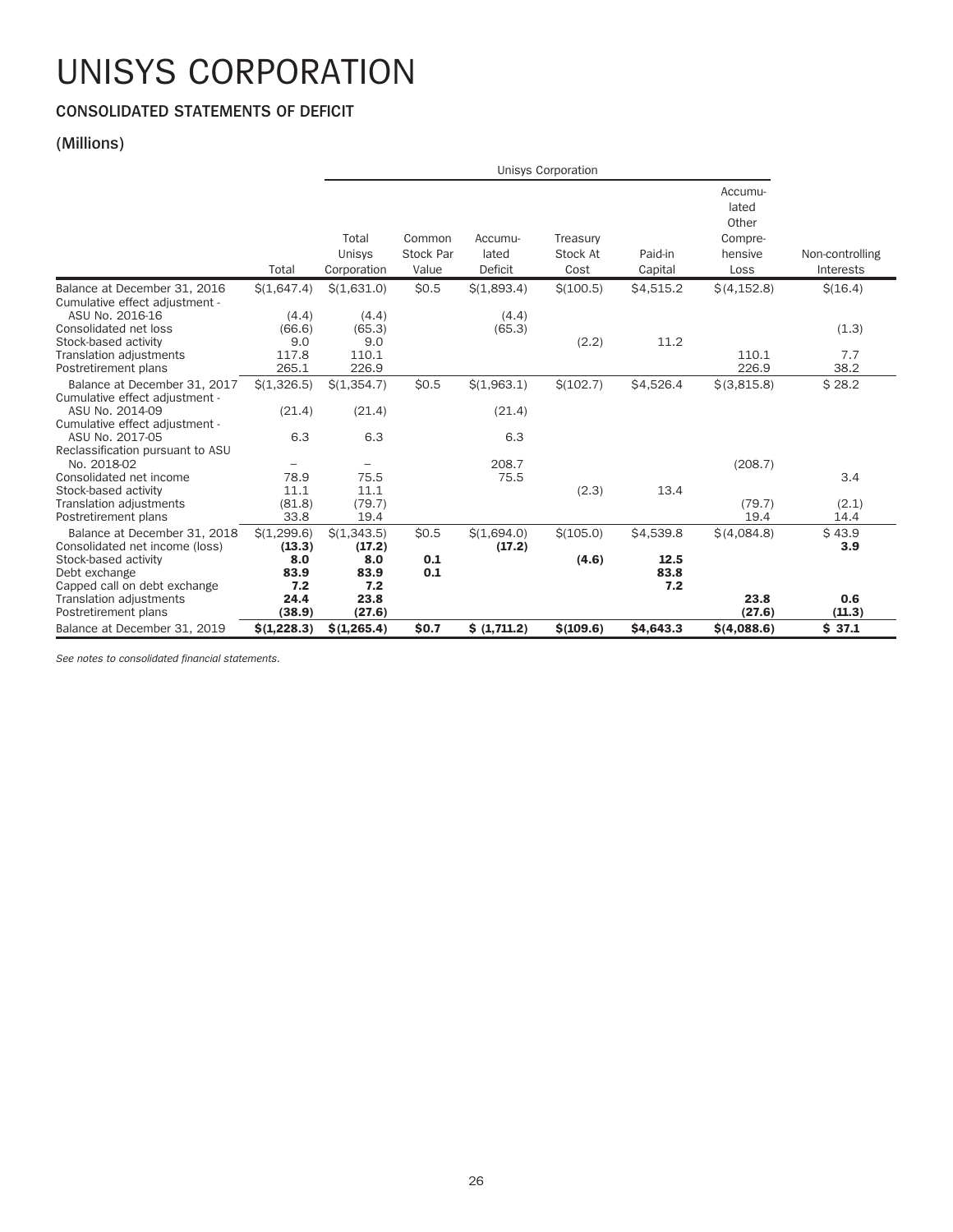# UNISYS CORPORATION **NOTES TO CONSOLIDATED FINANCIAL STATEMENTS**

#### **(Dollars in millions, except share and per share amounts)**

#### **Note 1 – Summary of significant accounting policies**

**Principles of consolidation** The consolidated financial statements include the accounts of all majority-owned subsidiaries.

**Liquidity and Capital Resources** Management believes that cash and cash equivalents as of December 31, 2019, cash flows from operations and availability under the company's revolving line of credit are sufficient to maintain operations through at least February 28, 2021. On February 6, 2020, the company announced that it had entered into a definitive agreement to sell its U.S. federal business for \$1.2 billion. The transaction is expected to close in the first half of 2020, subject to customary closing conditions. On September 27, 2019, the company applied for waivers with the U.S. Internal Revenue Service (IRS) to defer a portion of the required contributions to its two U.S. pension plans, which if granted would reduce total required cash contributions by approximately \$115 million in calendar 2020. The IRS may choose not to grant the application, or to grant it for an amount less than the amount requested. There is no specified time frame in which the IRS must make a decision. If the sale of the U.S. federal business does not close and if the IRS deferral is not granted, the company will be required to reduce discretionary operating expenses and/or capital expenditures as well as utilize the availability under its revolving line of credit.

**Use of estimates** The preparation of financial statements in conformity with U.S. generally accepted accounting principles requires management to make estimates and assumptions about future events. These estimates and assumptions affect the amounts of assets and liabilities reported, disclosures about contingent assets and liabilities and the reported amounts of revenue and expenses. Such estimates include the valuation of accounts receivable, contract assets, inventories, operating lease right-of-use assets, outsourcing assets, marketable software, goodwill and other long-lived assets, legal contingencies, indemnifications, assumptions used in the calculation for systems integration projects, income taxes and retirement and other post-employment benefits, among others. These estimates and assumptions are based on management's best estimates and judgment. Management evaluates its estimates and assumptions on an ongoing basis using historical experience and other factors, including the current economic environment, which management believes to be reasonable under the circumstances. Management adjusts such estimates and assumptions when facts and circumstances dictate. As future events and their effects cannot be determined with precision, actual results could differ significantly from these estimates. Changes in those estimates resulting from continuing changes in the economic environment will be reflected in the financial statements in future periods.

**Cash and Cash equivalents** Cash and cash equivalents consist of cash on hand, short-term investments purchased with a maturity of three months or less and certificates of deposit which may be withdrawn at any time at the discretion of the company without penalty.

Cash and cash equivalents subject to contractual restrictions and not readily available are classified as restricted cash. Restricted cash includes cash the company is contractually obligated to maintain in accordance with the terms of its U.K. business process outsourcing joint venture agreement and other cash that is restricted from withdrawal.

The following table provides a reconciliation of cash and cash equivalents and restricted cash reported within the consolidated balance sheets to the total of the amounts shown in the consolidated statements of cash flows.

| As of December 31,                                                                                  | 2019   | 2018            |
|-----------------------------------------------------------------------------------------------------|--------|-----------------|
| Cash and cash equivalents                                                                           |        | \$538.8 \$605.0 |
| Restricted cash                                                                                     | 13.0   | 19.1            |
| Total cash, cash equivalents and restricted cash shown in the consolidated statements of cash flows | S551.8 | \$624.1         |

**Inventories** Inventories are valued at the lower of cost and net realizable value. Cost is determined on the first-in, first-out method.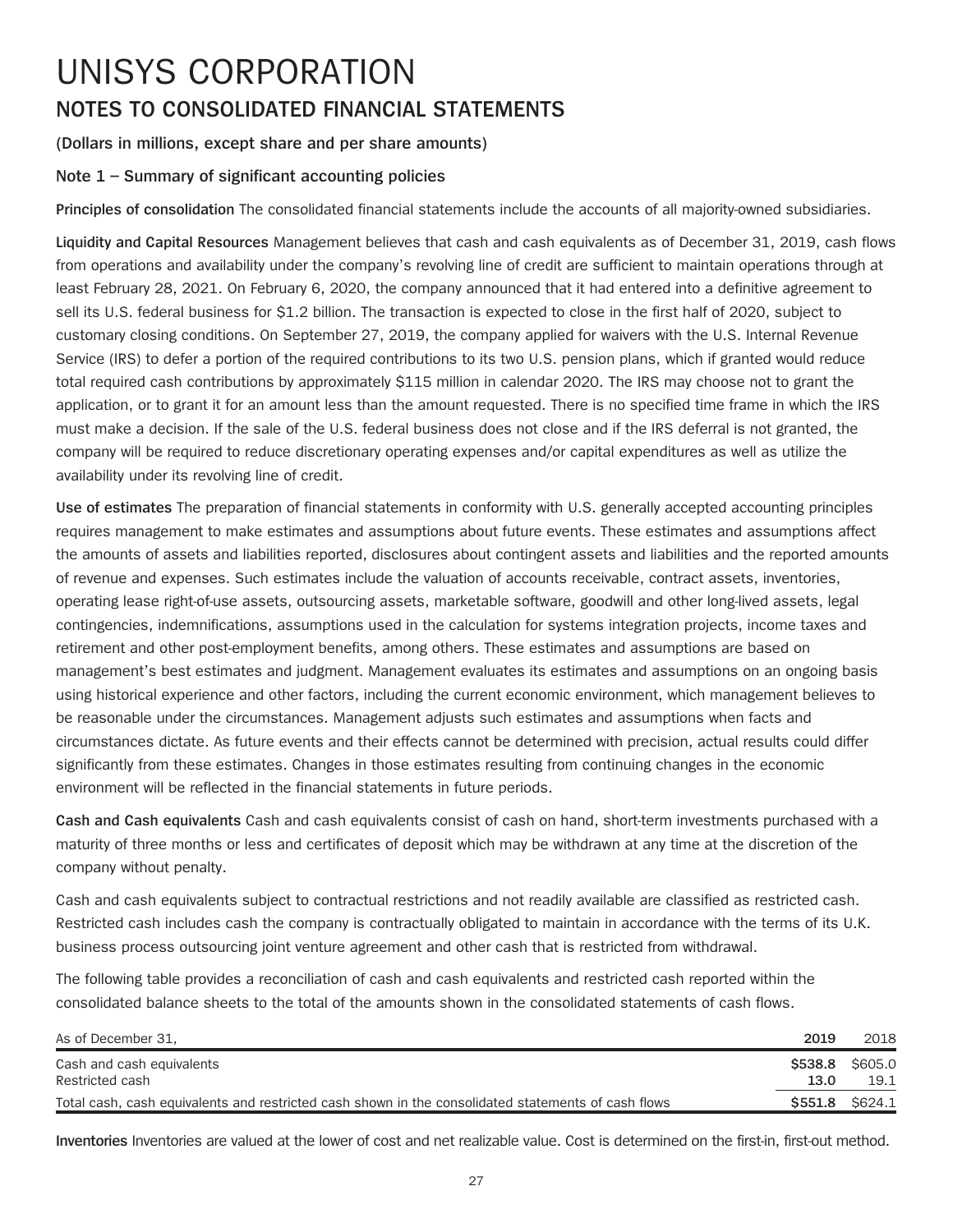**Properties** Properties are carried at cost and are depreciated over the estimated lives of such assets using the straight-line method. The estimated lives used, in years, are as follows: buildings,  $20 - 50$ ; machinery and office equipment,  $4 - 7$ ; rental equipment, 4; and internal-use software,  $3 - 10$ .

**Outsourcing assets** Costs on outsourcing contracts are generally expensed as incurred. However, certain costs incurred upon initiation of an outsourcing contract (principally initial customer setup) are deferred and expensed over the initial contract life. Fixed assets and software used in connection with outsourcing contracts are capitalized and depreciated over the shorter of the initial contract life or in accordance with the fixed asset policy described above.

Recoverability of these costs is subject to various business risks. Quarterly, the company compares the carrying value of these assets with the undiscounted future cash flows expected to be generated by them to determine if there is impairment. If impaired, these assets are reduced to an estimated fair value on a discounted cash flow basis. The company prepares its cash flow estimates based on assumptions that it believes to be reasonable but are also inherently uncertain. Actual future cash flows could differ from these estimates.

**Marketable software** The cost of development of computer software to be sold or leased, incurred subsequent to establishment of technological feasibility, is capitalized and amortized to cost of sales over the estimated revenue-producing lives of the products. In assessing the estimated revenue-producing lives and recoverability of the products, the company considers operating strategies, underlying technologies utilized, estimated economic life and external market factors, such as expected levels of competition, barriers to entry by potential competitors, stability in the market and governmental regulation. The company continually reassesses the estimated revenue-producing lives of the products and any change in the company's estimate could result in the remaining amortization expense being accelerated or spread out over a longer period.

Previously, the estimated revenue-producing lives of the company's proprietary enterprise software was three years. Due to the maturity of the company's proprietary enterprise software product, the company increased the time between its major releases as its product has a longer useful life. In addition, the company modified its commitment to provide post-contract support from an average of three years to five years following each new proprietary enterprise software release. In the first quarter of 2019, the company validated that the revised extended timeline between major product releases and the revised post-contract support period has achieved market acceptance. The company's historical experience is that its significant customers typically renew the software on average every five years. As a result, the company adjusted the remaining useful life of its proprietary enterprise software product, which represents approximately 66% of the company's marketable software, to five years. This change in estimate was applied prospectively effective January 1, 2019. The adjustment resulted in a \$19.8 million decrease to cost of revenue in 2019, and accordingly increased consolidated net income by \$19.8 million or \$0.35 per diluted earnings per share. The useful lives of the remaining products classified as marketable software remain at three years, which is consistent with prior years. As of December 31, 2019, \$67.1 million of marketable software was in process and the remaining \$119.7 million has a weighted-average remaining life of 3.2 years. The company performs quarterly reviews to ensure that unamortized costs remain recoverable from future revenue. As of December 31, 2019, the company believes that all unamortized costs are fully recoverable.

**Internal-use software** The company capitalizes certain internal and external costs incurred to acquire or create internal-use software, principally related to software coding, designing system interfaces, and installation and testing of the software. These costs are amortized in accordance with the fixed asset policy described above.

**Goodwill** Goodwill arising from the acquisition of an entity represents the excess of the cost of acquisition over the fair value of the acquired identifiable assets, liabilities and contingent liabilities of the entity recognized at the date of acquisition. Goodwill is initially recognized as an asset and is subsequently measured at cost less any accumulated impairment losses. Goodwill is held in the currency of the acquired entity and revalued to the closing rate at each balance sheet date.

The company tests goodwill for impairment annually in the fourth quarter using data as of September 30 of that year, as well as whenever there are events or changes in circumstances (triggering events) that would more likely than not reduce the fair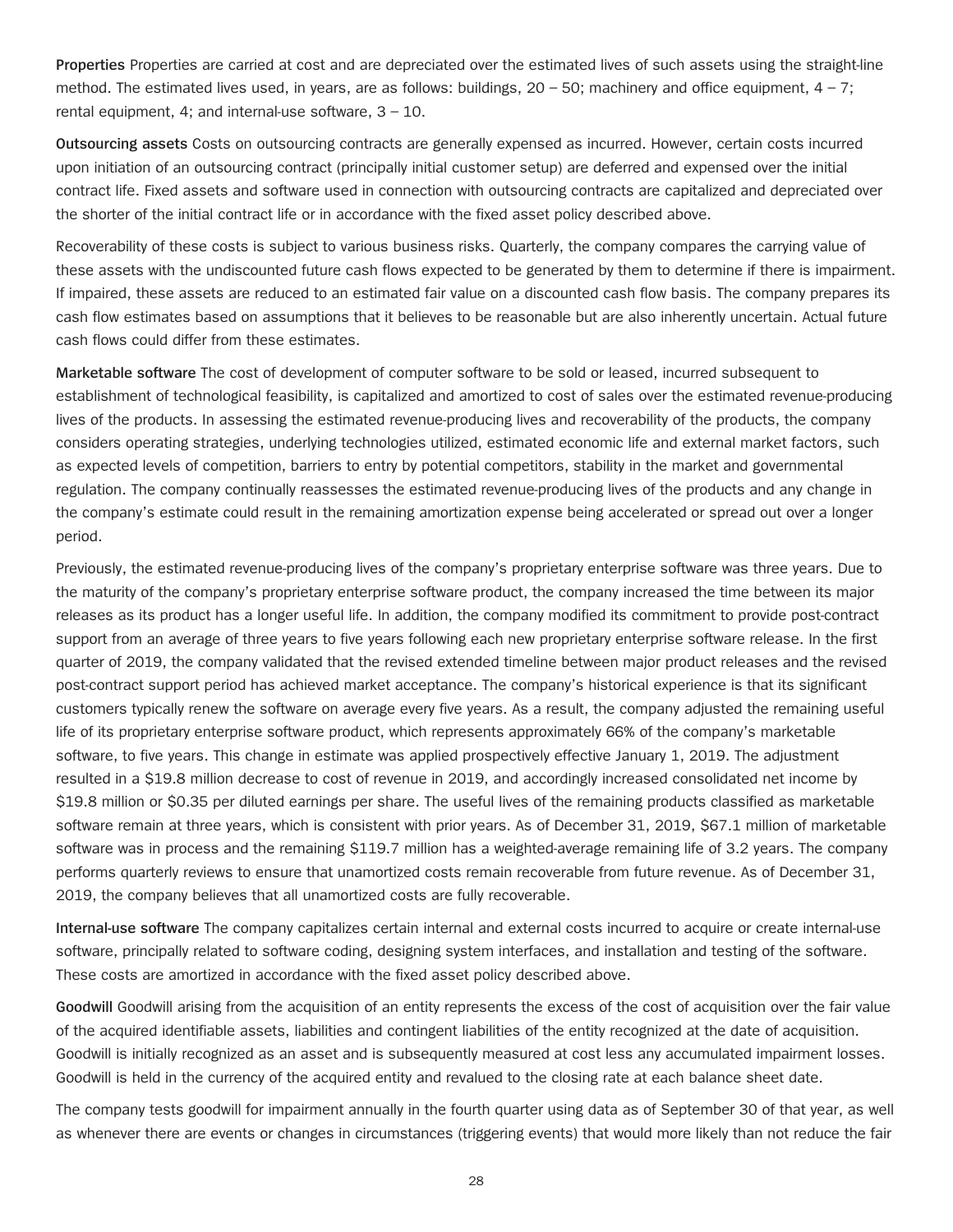value of one or more reporting units below its respective carrying amount. The company compares the fair value of each of its reporting units to their respective carrying value. If the carrying value exceeds fair value, an impairment charge is recognized for the difference. Impaired goodwill is written down to its fair value through a charge to the consolidated statement of income in the period the impairment is identified.

The company estimates the fair value of each reporting unit using a combination of the income approach and market approach.

The income approach incorporates the use of a discounted cash flow method in which the estimated future cash flows and terminal values for each reporting unit are discounted to present value. Cash flow projections are based on management's estimates of economic and market conditions, which drive key assumptions of revenue growth rates, operating margins, capital expenditures and working capital requirements. The discount rate in turn is based on various market factors and specific risk characteristics of each reporting unit.

The market approach estimates fair value by applying performance metric multiples to the reporting unit's prior and expected operating performance. The multiples are derived from comparable publicly traded companies with similar operating and investment characteristics as the reporting unit.

If the fair value of the reporting unit derived using the income approach is significantly different from the fair value estimate using the market approach, the company reevaluates its assumptions used in the two models. When considering the weighting between the market approach and income approach, the company gave more weighting to the income approach. The higher weighting assigned to the income approach took into consideration that the guideline companies used in the market approach generally represent larger diversified companies relative to the reporting units and may have different longterm growth prospects, among other factors.

In order to assess the reasonableness of the calculated reporting unit fair values, the company also compares the sum of the reporting units' fair values to its market capitalization (per share stock price multiplied by shares outstanding) and calculates an implied control premium (the excess of the sum of the reporting units' fair values over the market capitalization).

Estimating the fair value of reporting units requires the use of estimates and significant judgments that are based on a number of factors including actual operating results. It is reasonably possible that the judgments and estimates described above could change in future periods.

**Retirement benefits** Accounting rules covering defined benefit pension plans and other postretirement benefits require that amounts recognized in financial statements be determined on an actuarial basis. A significant element in determining the company's retirement benefits expense or income is the expected long-term rate of return on plan assets. This expected return is an assumption as to the average rate of earnings expected on the funds invested or to be invested to provide for the benefits included in the projected pension benefit obligation. The company applies this assumed long-term rate of return to a calculated value of plan assets, which recognizes changes in the fair value of plan assets in a systematic manner over four years. This produces the expected return on plan assets that is included in retirement benefits expense or income. The difference between this expected return and the actual return on plan assets is deferred. The net deferral of past asset losses or gains affects the calculated value of plan assets and, ultimately, future retirement benefits expense or income.

At December 31 of each year, the company determines the fair value of its retirement benefits plan assets as well as the discount rate to be used to calculate the present value of plan liabilities. The discount rate is an estimate of the interest rate at which the retirement benefits could be effectively settled. In estimating the discount rate, the company looks to rates of return on high-quality, fixed-income investments currently available and expected to be available during the period to maturity of the retirement benefits. The company uses a portfolio of fixed-income securities, which receive at least the second-highest rating given by a recognized ratings agency.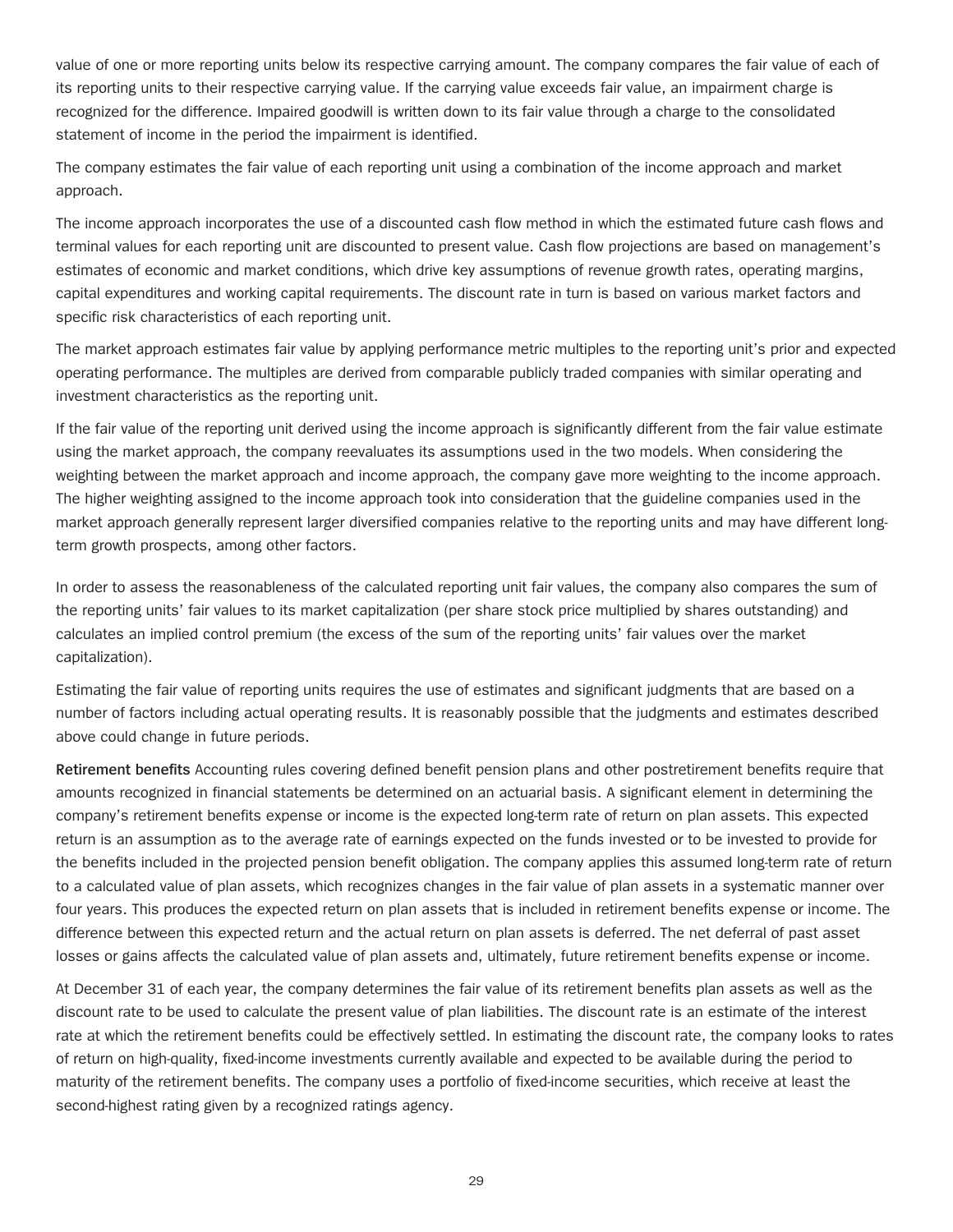**Noncontrolling interest** The company owns a fifty-one percent interest in Intelligent Processing Solutions Ltd. (iPSL), a U.K. business process outsourcing joint venture. The remaining interests, which are reflected as a noncontrolling interest in the company's financial statements, are owned by three financial institutions for which iPSL performs services.

**Revenue recognition** Revenue is recognized at an amount that reflects the consideration to which the company expects to be entitled in exchange for transferring goods and services to a customer. The company determines revenue recognition using the following five steps: (1) identify the contract(s) with a customer, (2) identify the performance obligations in the contract, (3) determine the transaction price, (4) allocate the transaction price to the performance obligations in the contract, and (5) recognize revenue when (or as) the company satisfies a performance obligation.

Revenue excludes taxes assessed by a governmental authority that are both imposed on and concurrent with a specific revenue producing transaction and collected by the company from a customer (e.g., sales, use and value-added taxes). Revenue includes payments for shipping and handling activities.

At contract inception, the company assesses the goods and services promised in a contract with a customer and identifies as a performance obligation each promise to transfer to the customer either: (1) a good or service (or a bundle of goods or services) that is distinct or (2) a series of distinct goods or services that are substantially the same and that have the same pattern of transfer to the customer. The company recognizes revenue only when it satisfies a performance obligation by transferring a promised good or service to a customer.

The company must apply its judgment to determine the timing of the satisfaction of performance obligations as well as the transaction price and the amounts allocated to performance obligations including estimating variable consideration, adjusting the consideration for the effects of the time value of money and assessing whether an estimate of variable consideration is constrained.

Revenue from hardware sales is recognized upon the transfer of control to a customer, which is defined as an entity's ability to direct the use of and obtain substantially all of the remaining benefits of an asset.

Revenue from software licenses is recognized at the inception of either the initial license term or the inception of an extension or renewal to the license term.

Revenue for operating leases is recognized on a monthly basis over the term of the lease and for sales-type leases at the inception of the lease term.

Revenue from equipment and software maintenance and post-contract support is recognized on a straight-line basis as earned over the terms of the respective contracts. Cost related to such contracts is recognized as incurred.

Revenue and profit under systems integration contracts are recognized over time as the company transfers control of goods or services. The company measures its progress toward satisfaction of its performance obligations using the cost-to-cost method, or when services have been performed, depending on the nature of the project. For contracts accounted for using the cost-to-cost method, revenue and profit recognized in any given accounting period are based on estimates of total projected contract costs. The estimates are continually reevaluated and revised, when necessary, throughout the life of a contract. Any adjustments to revenue and profit resulting from changes in estimates are accounted for in the period of the change in estimate. When estimates indicate that a loss will be incurred on a contract upon completion, a provision for the expected loss is recorded in the period in which the loss becomes evident.

In services arrangements, the company typically satisfies the performance obligation and recognizes revenue over time, because the client simultaneously receives and consumes the benefits provided as the company performs the services. The company's services are provided on a time-and-materials basis, as a fixed-price contract or as a fixed-price per measure of output contract.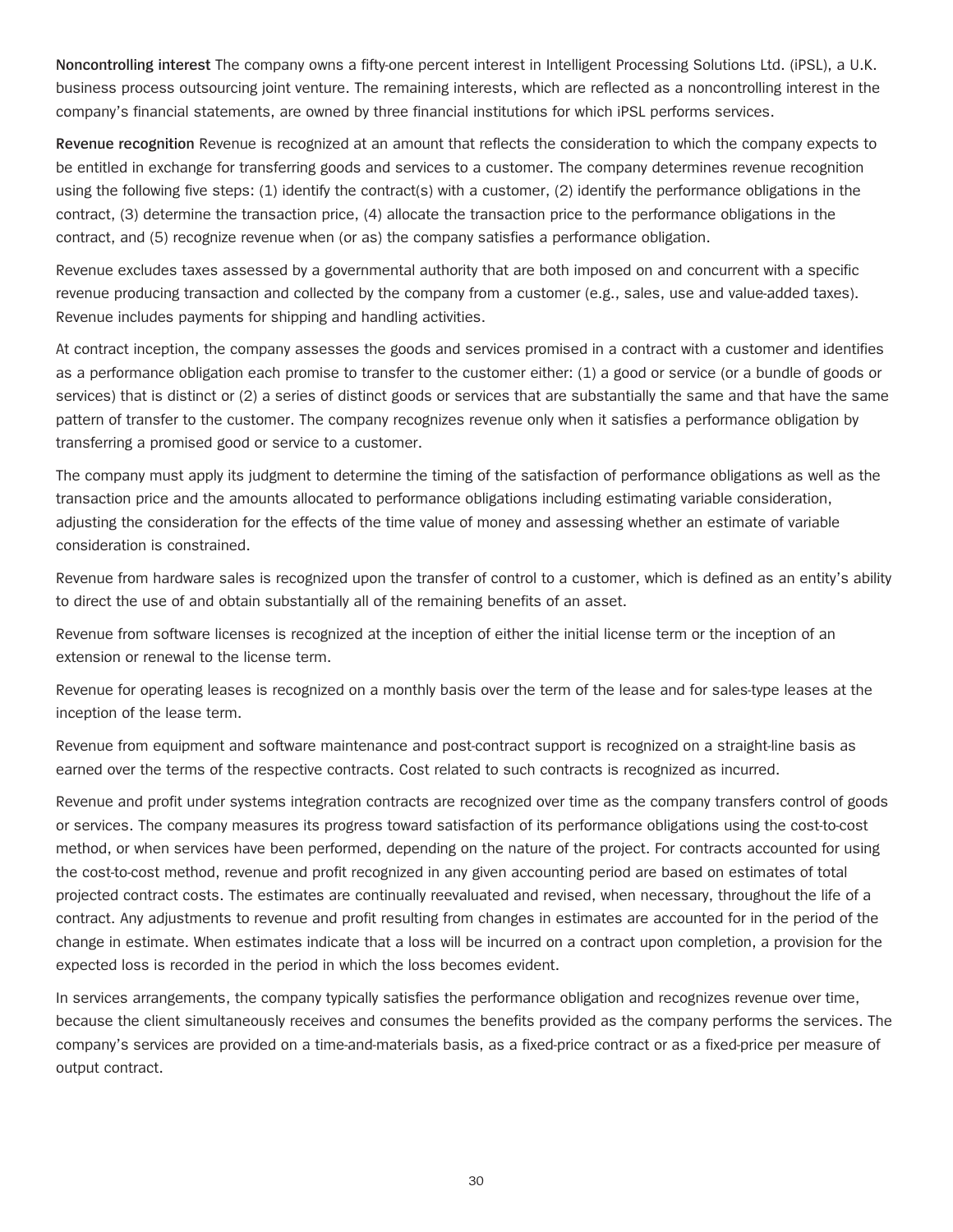Revenue from time-and-material contracts is recognized on an output basis as labor hours are delivered and/or direct expenses are incurred.

In outsourcing contracts, including managed services, application management, business process outsourcing and other cloud-based services arrangements, the arrangement generally consists of a single performance obligation comprised of a series of distinct services that are substantially the same and that have the same pattern of transfer (i.e., distinct days of service). The company applies a measure of progress (typically time-based) to any fixed consideration and allocates variable consideration to the distinct periods of service based on usage. As a result, revenue is generally recognized over the period the services are provided either on a straight-line basis or on a usage basis, depending on the terms of the arrangement (such as whether the company is standing ready to perform or whether the contract has usage-based metrics). This results in revenue recognition that corresponds with the value to the client of the services transferred to date relative to the remaining services promised.

The company also enters into arrangements, which may include any combination of hardware, software or services. For example, a client may purchase an enterprise server that includes operating system software. In addition, the arrangement may include post-contract support for the software and a contract for post-warranty maintenance for service of the hardware. These arrangements consist of multiple performance obligations, with control over hardware and software transferred in one reporting period and the software support and hardware maintenance services performed across multiple reporting periods. In another example, the company may provide desktop managed services to a client on a long-term multiple-year basis and periodically sell hardware and license software products to the client. The services are provided on a continuous basis across multiple reporting periods and control over the hardware and software products occurs in one reporting period. To the extent that a performance obligation in an arrangement is subject to specific guidance, that performance obligation is accounted for in accordance with such specific guidance. An example of such an arrangement may include leased assets which are subject to specific leasing accounting guidance.

The company allocates the total transaction price to be earned under an arrangement among the various performance obligations in proportion to their standalone selling prices (relative standalone selling price basis). The standalone selling price for a performance obligation is the price at which the company would sell a promised good or service separately to a customer.

A performance obligation is a promise in a contract to transfer a distinct good or service to the customer. A contract's transaction price is allocated to each distinct performance obligation and recognized as revenue when, or as, the performance obligation is satisfied. Many of the company's contracts have a single performance obligation as the promise to transfer the individual goods or services is not separately identifiable from other promises in the contracts and, therefore, not distinct. For contracts with multiple performance obligations, the company allocates the contract's transaction price to each performance obligation using its best estimate of the standalone selling price of each distinct good or service in the contract. The primary methods used to estimate standalone selling price are as follows: (1) the expected cost plus margin approach, under which the company forecasts its expected costs of satisfying a performance obligation and then adds an appropriate margin for that distinct good or service and (2) the percent discount off of list price approach.

In the Services segment, substantially all of the company's performance obligations are satisfied over time as work progresses and therefore substantially all of the revenue in this segment is recognized over time. The company generally receives payment for these contracts over time as the performance obligations are satisfied.

In the Technology segment, substantially all of the company's goods and services are transferred to customers at a single point in time. Revenue on these contracts is recognized when control over the product is transferred to the customer or a software license term begins. The company generally receives payment for these contracts upon signature or within 30 to 60 days.

The company discloses disaggregation of its customer revenue by geographic areas and by classes of similar products and services, by segment (see Note 19).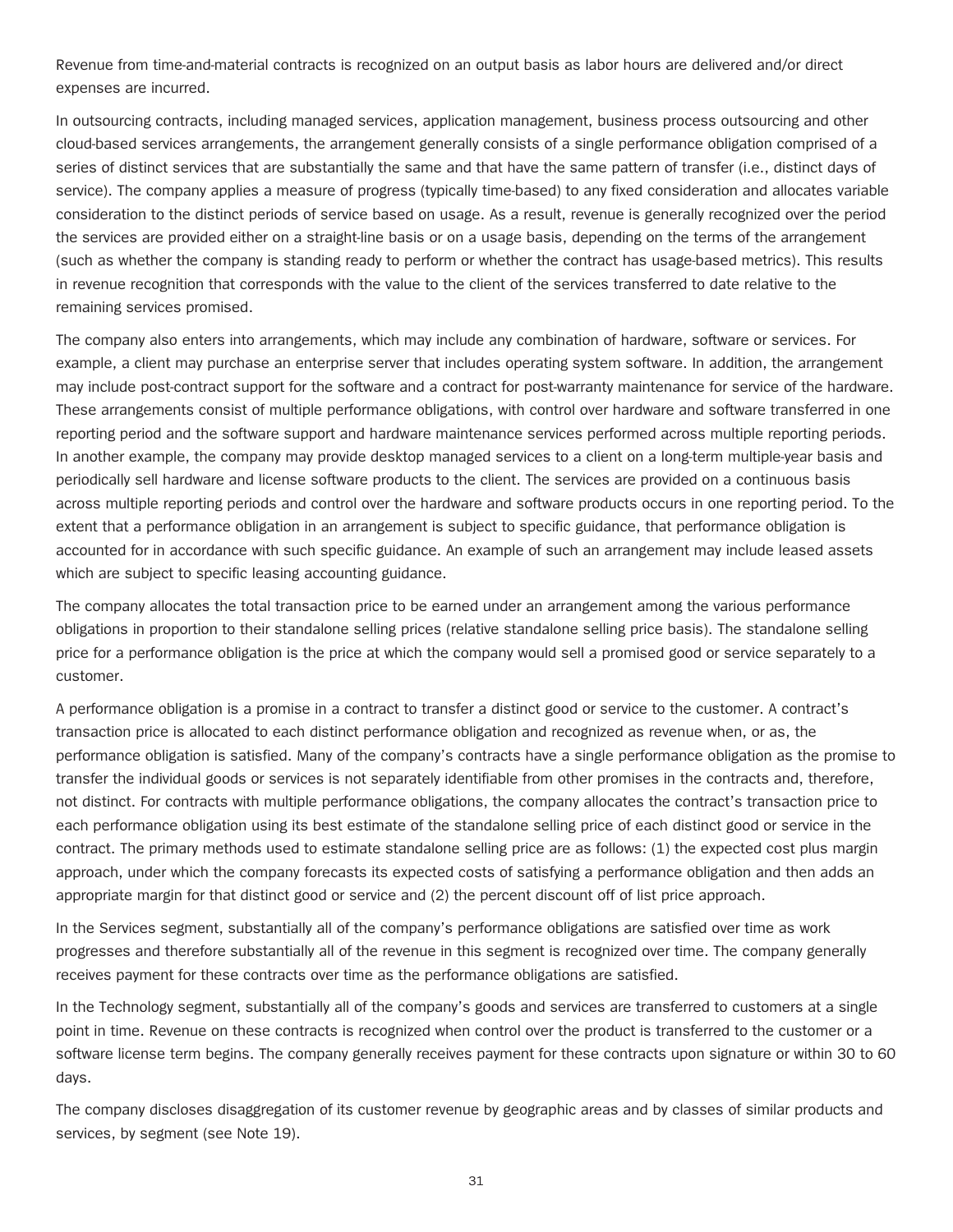The timing of revenue recognition, billings and cash collections results in billed accounts receivable, unbilled receivables, contract assets and deferred revenue (contract liabilities).

**Advertising costs** All advertising costs are expensed as incurred. The amount charged to expense during 2019, 2018 and 2017 was \$3.6 million, \$2.8 million and \$1.6 million, respectively.

**Shipping and handling** Costs related to shipping and handling are included in cost of revenue.

**Stock-based compensation plans** Stock-based compensation represents the cost related to stock-based awards granted to employees and directors. Compensation expense for performance-based restricted stock unit awards is recognized as expense ratably for each installment from the date of the grant until the date the restrictions lapse and is based on the fair market value at the date of grant and the probability of achievement of the specific performance-related goals. Compensation expense for market-based awards is recognized as expense ratably over the measurement period, regardless of the actual level of achievement, provided the service requirement is met. The fair value of restricted stock units with time and performance conditions is determined based on the trading price of the company's common shares on the date of grant. The fair value of awards with market conditions is estimated using a Monte Carlo simulation. The company recognizes compensation expense for the fair value of stock options, which have graded vesting, on a straight-line basis over the requisite service period. The company estimates the fair value of stock options using a Black-Scholes valuation model. The expense is recorded in selling, general and administrative expenses.

**Income taxes** Income taxes are based on income before taxes for financial reporting purposes and reflect a current tax liability for the estimated taxes payable in the current-year tax returns and changes in deferred taxes. Deferred tax assets or liabilities are determined based on differences between financial reporting and tax bases of assets and liabilities and are measured using enacted tax laws and rates. A valuation allowance is provided on deferred tax assets if it is determined that it is more likely than not that the asset will not be realized. The company releases the income tax effects of deferred tax balances that have a valuation allowance from accumulated other comprehensive income once the reason the tax effects were established ceases to exist (e.g. postretirement plan is liquidated). The company recognizes penalties and interest accrued related to income tax liabilities in provision for income taxes in its consolidated statements of income.

The company treats the global intangible low-taxed income tax, or GILTI, as a period cost when included in U.S. taxable income, and the base erosion and anti-abuse tax, or BEAT, as a period cost when incurred.

**Translation of foreign currency** The local currency is the functional currency for most of the company's international subsidiaries, and as such, assets and liabilities are translated into U.S. dollars at year-end exchange rates. Income and expense items are translated at average exchange rates during the year. Translation adjustments resulting from changes in exchange rates are reported in other comprehensive income (loss). Exchange gains and losses on intercompany balances are reported in other income (expense), net.

For those international subsidiaries operating in highly inflationary economies, the U.S. dollar is the functional currency, and as such, nonmonetary assets and liabilities are translated at historical exchange rates, and monetary assets and liabilities are translated at current exchange rates. Exchange gains and losses arising from translation are included in other income (expense), net.

**Fair value measurements** Fair value is defined as the price that would be received to sell an asset or paid to transfer a liability in an orderly transaction between market participants at the measurement date. When determining fair value measurements for assets and liabilities required to be recorded at fair value, the company assumes that the transaction is an orderly transaction that assumes exposure to the market for a period before the measurement date to allow for marketing activities that are usual and customary for transactions involving such assets or liabilities; it is not a forced transaction (for example, a forced liquidation or distress sale). The fair value hierarchy has three levels of inputs that may be used to measure fair value: Level 1 – Quoted prices (unadjusted) in active markets for identical assets or liabilities that the company can access at the measurement date; Level 2 – Inputs other than quoted prices within Level 1 that are observable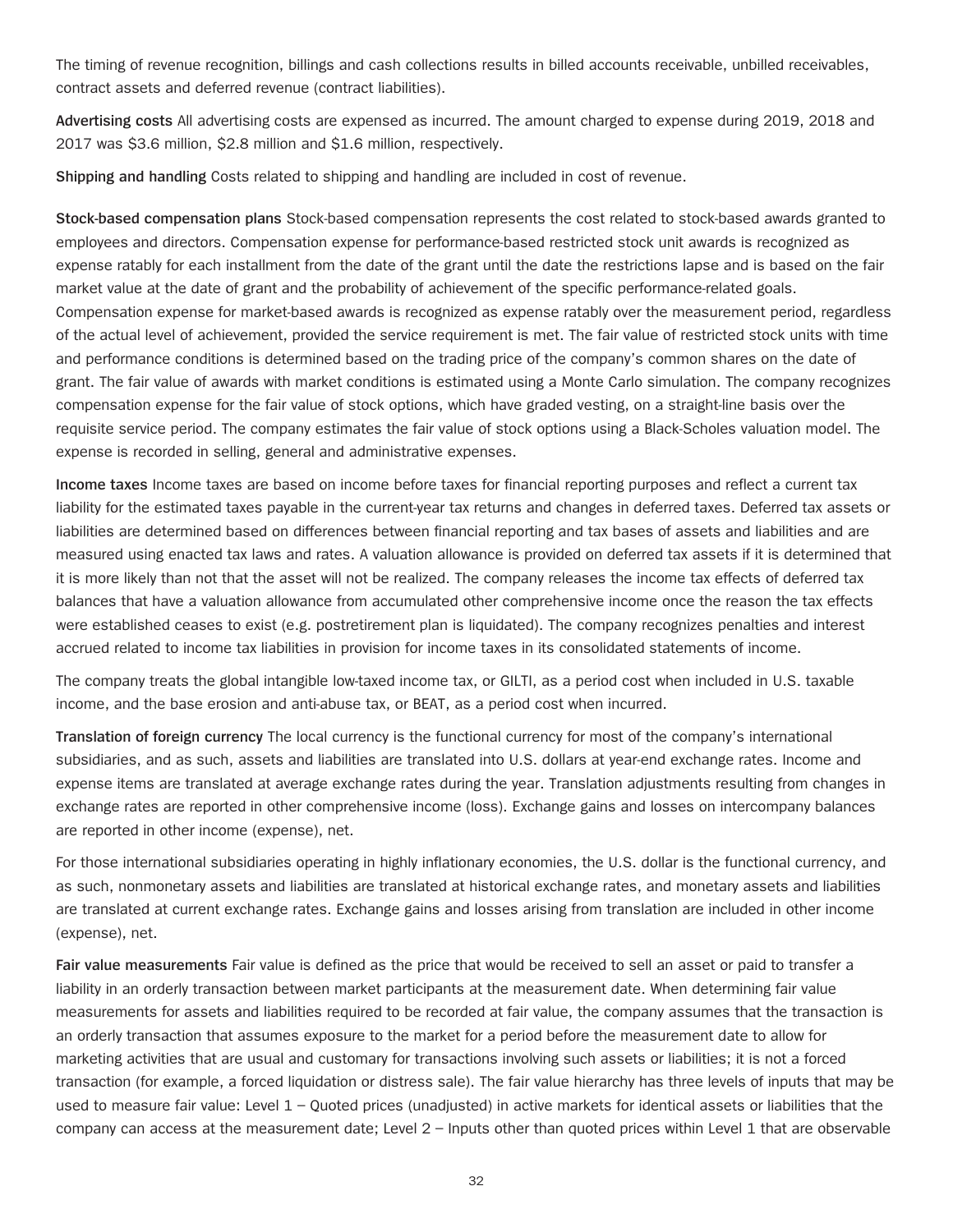for the asset or liability, either directly or indirectly; and Level 3 – Unobservable inputs for the asset or liability. The company has applied fair value measurements to its long-term debt (see Note 14), derivatives (see Note 11) and to its postretirement plan assets (see Note 16).

#### **Note 2 – Recent accounting pronouncements and accounting changes**

#### **Accounting Pronouncements Adopted**

Effective January 1, 2019, the company adopted ASU No. 2016-02 *Leases (Topic 842)* issued by the Financial Accounting Standards Board (FASB) which is intended to improve financial reporting about leasing transactions. The ASU requires organizations that lease assets, referred to as lessees, to recognize on the balance sheet the assets and liabilities for the rights and obligations created by those leases. The standard also requires disclosures to help investors and other financial statement users better understand the amount, timing and uncertainty of cash flows arising from leases. The company adopted the new standard using the effective date transition method by applying a cumulative-effect adjustment to the balance sheet through the addition of ROU assets and lease liabilities at January 1, 2019. Prior-period results were not restated.

The company applied certain practical expedients, including the package of practical expedients, permitted under the transition guidance within Topic 842 to leases that commenced before January 1, 2019. The election of the package of practical expedients resulted in the company not reassessing prior conclusions under FASB Topic 840 *Leases* related to lease identification, lease classification and initial direct costs for existing leases at January 1, 2019.

The adoption had a material impact on the consolidated financial position and did not have a material impact on the consolidated results of operations or cash flows as of and for the year ended December 31, 2019. The most significant impact was the recognition of ROU assets and lease liabilities for operating leases, while the company's accounting for finance leases remained substantially unchanged.

Effective January 1, 2018, the company adopted ASU No. 2014-09 *Revenue from Contracts with Customers (Topic 606)* issued by the FASB which establishes principles that an entity shall apply to report useful information to users of financial statements about the nature, amount, timing and uncertainty of revenue and cash flows from a contract with a customer. Topic 606 allows for either "full retrospective" adoption, meaning the standard is applied to all periods presented, or "modified retrospective" adoption, meaning the standard is applied only to the most current period presented in the financial statements. Topic 606 requires the company to recognize revenue for certain transactions, including extended payment term software licenses and short-term software licenses, sooner than the prior rules would allow and requires the company to recognize software license extensions and renewals (the most significant impact upon adoption), later than the prior rules would allow. Topic 606 also requires significantly expanded disclosure requirements. The company has adopted the standard using the modified retrospective method and applied the standard to all contracts that were not completed as of January 1, 2018. The cumulative effect of the adoption was recognized as an increase in the company's accumulated deficit of \$21.4 million on January 1, 2018.

#### **Accounting Pronouncements Not Yet Adopted**

In August 2018, the FASB issued ASU No. 2018-15, *Intangibles—Goodwill and Other—Internal—Use Software (Subtopic 350-40)*: *Customer's Accounting for Implementation Costs Incurred in a Cloud Computing Arrangement That Is a Service Contract* which clarifies the accounting for implementation costs incurred in a cloud computing arrangement that is a service contract. This update is effective for fiscal years beginning after December 15, 2019. The new guidance can be applied retrospectively or prospectively to all implementation costs incurred after the date of adoption. The company will adopt the new guidance on January 1, 2020, on a prospective basis, and does not expect the adoption to have a material impact on its consolidated results of operations and financial position.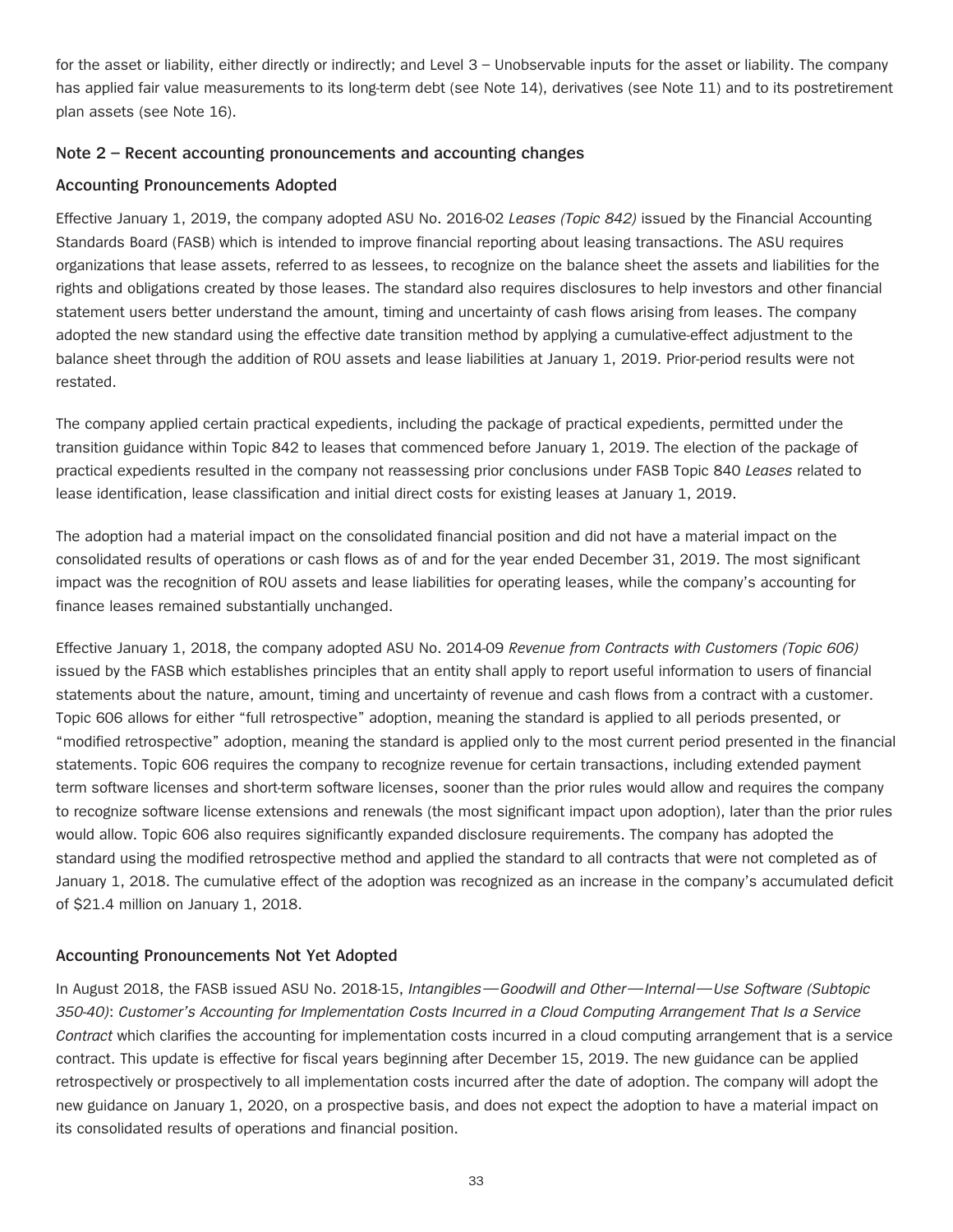In June 2016, the FASB issued ASU No. 2016-13 *Financial Instruments—Credit Losses (Topic 326): Measurement of Credit Losses on Financial Instruments* which introduces a new model for recognizing credit losses on financial instruments based on an estimate of current expected losses. This includes trade and other receivables, loans and other financial instruments. This update is effective for annual periods beginning after December 15, 2019. The company will adopt the new guidance on January 1, 2020 through a cumulative-effect adjustment to retained earnings, and does not expect the adoption to have a material impact on its consolidated results of operations and financial position.

#### **Note 3 – Cost-reduction actions**

During 2019, the company recognized cost-reduction charges and other costs of \$28.7 million, principally related to a reduction in employees. The charges related to work-force reductions were \$22.1 million, principally related to severance costs, and were comprised of: (a) a charge of \$4.6 million for 509 employees and \$(1.5) million for changes in estimates in the U.S. and (b) a charge of \$21.1 million for 255 employees and \$(2.1) million for changes in estimates outside the U.S. In addition, the company recorded charges of \$6.6 million comprised of \$4.6 million for lease abandonment costs, \$1.1 million for asset write-offs and \$0.9 million for other expenses related to the cost-reduction effort. The charges were recorded in the following statement of income classifications: cost of revenue - services, \$10.8 million; cost of revenue - technology, \$0.2 million; selling, general and administrative expenses, \$15.5 million; and research and development expenses, \$2.2 million.

During 2018, the company recognized cost-reduction charges and other costs of \$19.7 million, principally related to a reduction in employees. The charges related to work-force reductions were \$19.0 million, principally related to severance costs, and were comprised of: (a) a charge of \$5.2 million for 264 employees and \$0.1 million for changes in estimates in the U.S. and (b) a charge of \$22.5 million for 325 employees and \$(8.8) million for changes in estimates outside the U.S. In addition, the company recorded a charge of \$0.7 million for changes in estimates related to idle leased facilities costs. The charges were recorded in the following statement of income classifications: cost of revenue - services, \$18.1 million and selling, general and administrative expenses, \$1.6 million.

During 2017, the company recognized cost-reduction charges and other costs of \$146.8 million, principally related to a reduction in employees. The charges related to work-force reductions were \$117.9 million, principally related to severance costs, and were comprised of: (a) a charge of \$9.4 million for 542 employees and \$(1.3) million for changes in estimates in the U.S. and (b) a charge of \$109.4 million for 2,274 employees, \$8.2 million for additional benefits provided in 2017 and \$(7.8) million for changes in estimates outside the U.S. In addition, the company recorded charges of \$28.9 million comprised of \$4.7 million for idle leased facilities costs, \$5.4 million for contract amendment and termination costs, \$5.2 million for professional fees and other expenses related to the cost-reduction effort, \$1.8 million for net asset sales and write-offs and \$11.8 million for net foreign currency losses related to exiting foreign countries. The charges were recorded in the following statement of income classifications: cost of revenue - services, \$99.6 million; cost of revenue technology, \$0.4 million; selling, general and administrative expenses, \$33.6 million; research and development expenses, \$1.4 million; and other income (expense), net, \$11.8 million.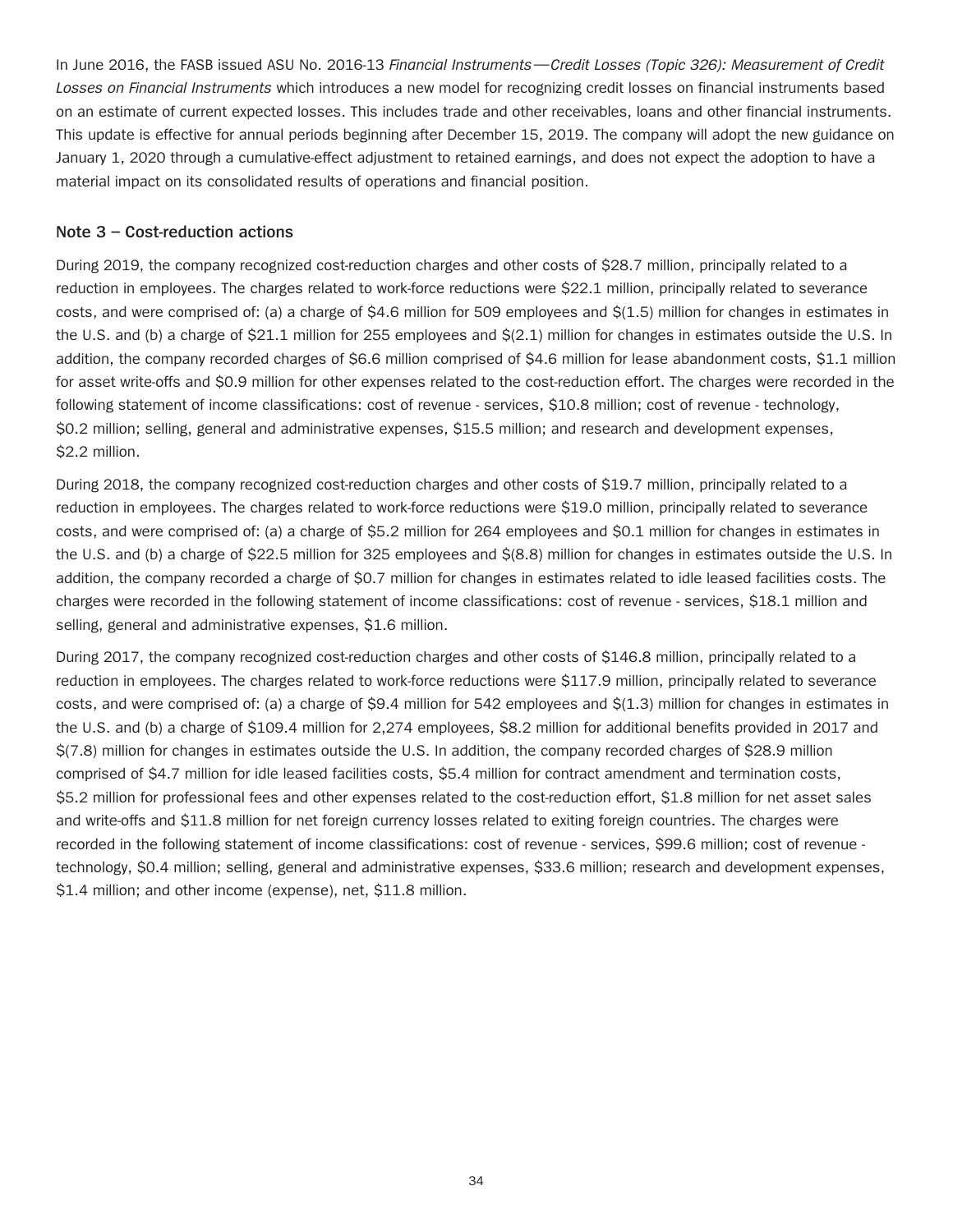Liabilities and expected future payments related to the company's work-force reduction actions are as follows:

|                                                           | Total  | U.S.  | International |
|-----------------------------------------------------------|--------|-------|---------------|
| Balance at January 1, 2017                                | \$35.2 | \$1.8 | \$33.4        |
| Additional provisions                                     | 127.0  | 9.4   | 117.6         |
| Payments                                                  | (47.3) | (6.0) | (41.3)        |
| Changes in estimates                                      | (9.1)  | (1.3) | (7.8)         |
| Translation adjustments                                   | 7.7    |       | 7.7           |
| Balance at December 31, 2017                              | 113.5  | 3.9   | 109.6         |
| Additional provisions                                     | 27.7   | 5.2   | 22.5          |
| Payments                                                  | (42.4) | (3.1) | (39.3)        |
| Changes in estimates                                      | (8.7)  | 0.1   | (8.8)         |
| Translation adjustments                                   | (3.9)  |       | (3.9)         |
| Balance at December 31, 2018                              | 86.2   | 6.1   | 80.1          |
| Additional provisions                                     | 25.7   | 4.6   | 21.1          |
| Payments                                                  | (57.7) | (4.0) | (53.7)        |
| Changes in estimates                                      | (3.6)  | (1.5) | (2.1)         |
| Translation adjustments                                   | (0.8)  |       | (0.8)         |
| Balance at December 31, 2019                              | \$49.8 | \$5.2 | \$44.6        |
| Expected future payments on balance at December 31, 2019: |        |       |               |
| In 2020                                                   | \$47.5 | \$4.8 | \$42.7        |
| Beyond 2020                                               | 2.3    | 0.4   | 1.9           |

#### **Note 4 – Leases and commitments**

#### **Leases**

The company determines if an arrangement is a lease at inception. This determination generally depends on whether the arrangement conveys to the company the right to control the use of an explicitly or implicitly identified asset for a period of time in exchange for consideration. Control of an underlying asset is conveyed to the company if the company obtains the rights to direct the use of and to obtain substantially all of the economic benefits from using the underlying asset. The company is the lessee in lease agreements that include lease and non-lease components, which the company accounts for as a single lease component for all personal property leases. The company also has lease agreements in which it is the lessor that include lease and non-lease components. For these agreements, the company accounts for these components as a single lease component. Lease expense for variable leases and short-term leases is recognized when the expense is incurred.

Operating leases are included in operating lease right-of-use (ROU) assets, other accrued liabilities and long-term operating lease liabilities on the consolidated balance sheets. Operating lease ROU assets and lease liabilities are recognized at the commencement date of the lease based on the present value of lease payments over the lease term. Operating lease payments are recognized as lease expense on a straight-line basis over the lease term.

Finance leases are included in outsourcing assets, net and long-term debt on the consolidated balance sheets. Finance lease ROU assets and lease liabilities are initially measured in the same manner as operating leases. Finance lease ROU assets are amortized using the straight-line method. Finance lease liabilities are measured at amortized cost using the effective interest method.

The company has not capitalized leases with terms of twelve months or less.

As most of the company's leases do not provide an implicit rate, the company uses its incremental borrowing rate, based on the information available at the lease commencement date, in determining the present value of lease payments. The company determines the incremental borrowing rate using the portfolio approach considering lease term and lease currency.

The lease term for all of the company's leases includes the non-cancelable period of the lease plus any additional periods covered by either a company option to extend (or not to terminate) the lease that the company is reasonably certain to exercise, or an option to extend (or not to terminate) the lease controlled by the lessor.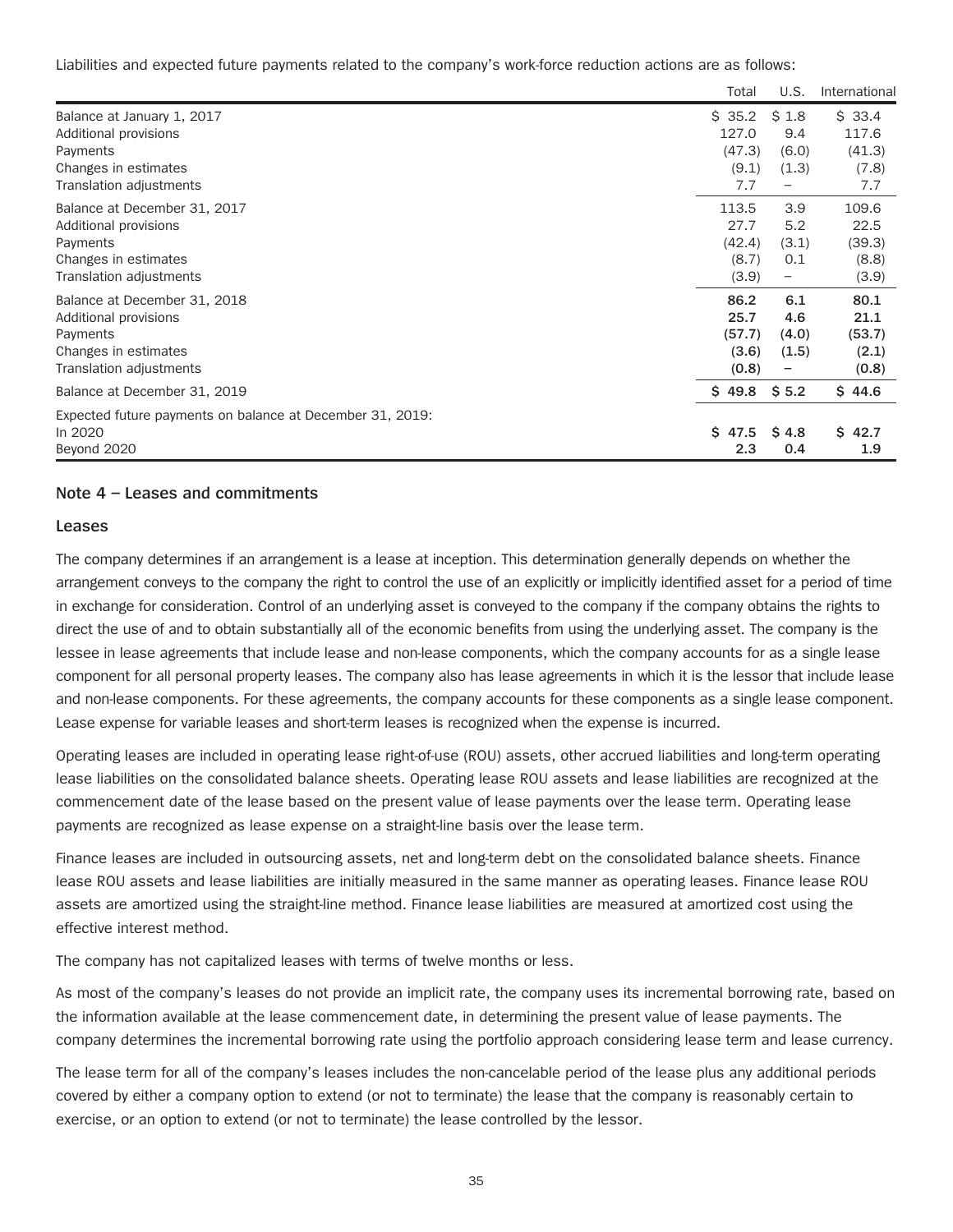Lease payments included in the measurement of the lease liability are comprised of fixed payments, variable payments that depend on index or rate, amounts expected to be payable under a residual value guarantee and the exercise of the company option to purchase the underlying asset, if reasonably certain.

Variable lease payments associated with the company's leases are recognized when the event, activity, or circumstance in the lease agreement on which those payments are assessed occurs. Variable lease payments are presented as an operating expense in the company's consolidated results of operations in the same line item as expense arising from fixed lease payments (operating leases) or amortization of the ROU asset (finance leases).

The company uses the long-lived assets impairment guidance in ASC Subtopic 360-10 *Property, Plant, and Equipment* to determine whether a ROU asset is impaired, and if so, the amount of the impairment loss to recognize. If impaired, ROU assets for operating and finance leases are reduced for any impairment losses.

The company monitors for events or changes in circumstances that require a reassessment of its leases. When a reassessment results in the remeasurement of a lease liability, a corresponding adjustment is made to the carrying amount of the corresponding ROU asset unless doing so would reduce the carrying amount of the ROU asset to an amount less than zero. In that case, the amount of the adjustment that would result in a negative ROU asset balance is recorded in the consolidated statement of income.

The company has commitments under operating leases for certain facilities and equipment used in its operations. The company also has finance leases for equipment. The company's leases generally have initial lease terms ranging from 1 year to 8 years, most of which include options to extend or renew the leases for up to 5 years, and some of which may include options to terminate the leases within 1 year. Certain lease agreements contain provisions for future rent increases.

The components of lease expense for the year ended December 31, 2019 are as follows:

| Year ended December 31,                                                                    |                      |
|--------------------------------------------------------------------------------------------|----------------------|
| Operating lease cost                                                                       | \$69.8               |
| Finance lease cost<br>Amortization of right-of-use assets<br>Interest on lease liabilities | 1.6<br>0.3           |
| Total finance lease cost                                                                   | 1.9                  |
| Short-term lease costs<br>Variable lease cost<br>Sublease income                           | 0.6<br>16.6<br>(0.7) |
| Total lease cost                                                                           | \$88.2               |

Rental expense and income from subleases for the years ended December 31, 2018 and 2017, prior to the adoption of ASU 2016-02 as described in Note 2 of this Form 10-K were as follows:

| Year ended December 31.                    | 2018          | 2017 |
|--------------------------------------------|---------------|------|
| Rental expense, less income from subleases | \$67.4 \$71.7 |      |
| Income from subleases                      | \$ 3.1 \$ 4.4 |      |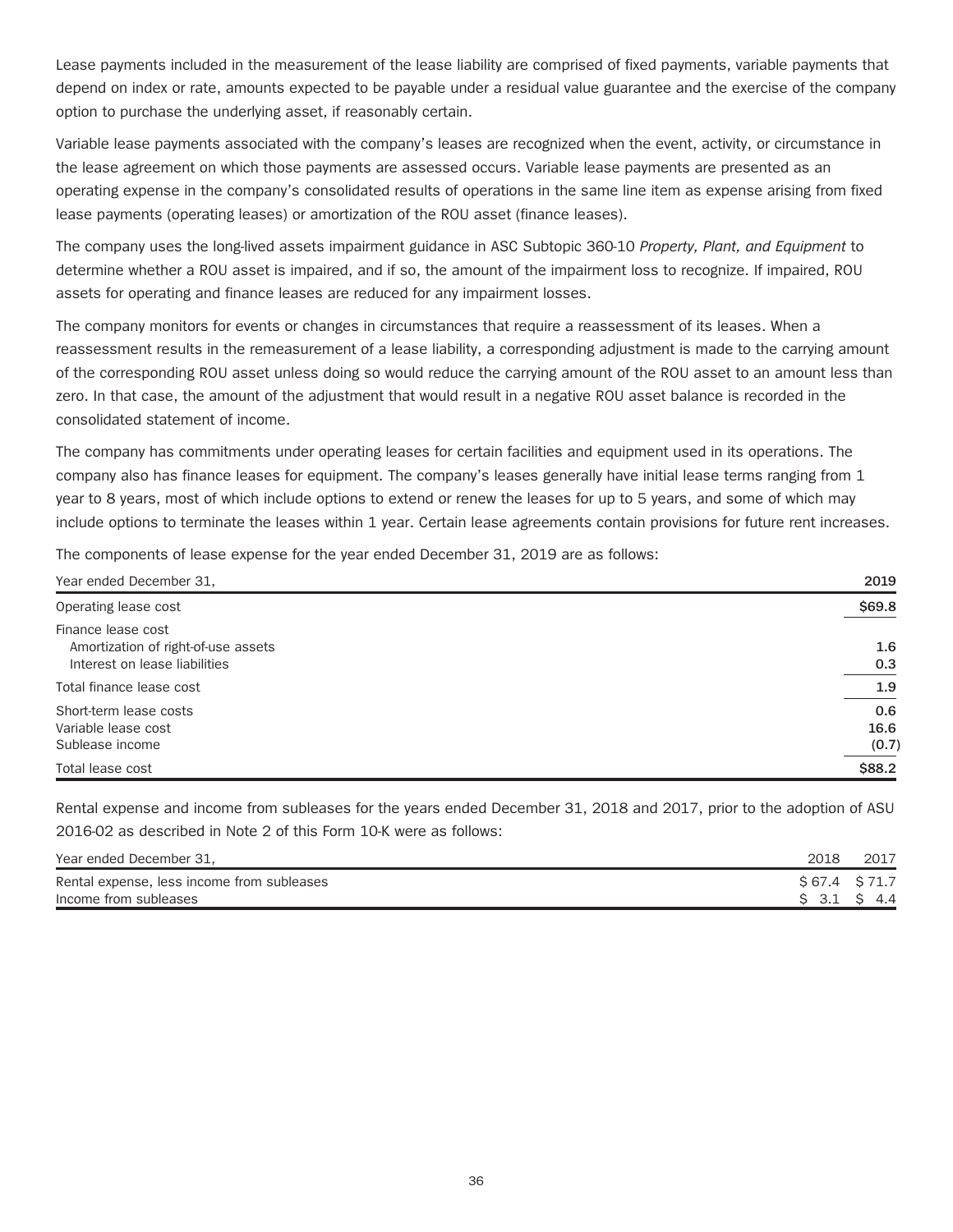Supplemental balance sheet information related to leases is as follows:

| As of December 31,                                                                                                                                                                                                                                                                      | 2019                       |
|-----------------------------------------------------------------------------------------------------------------------------------------------------------------------------------------------------------------------------------------------------------------------------------------|----------------------------|
| <b>Operating Leases</b><br>Operating lease right-of-use assets<br>Other accrued liabilities<br>Long-term operating lease liabilities                                                                                                                                                    | \$127.1<br>70.0<br>83.6    |
| Total operating lease liabilities                                                                                                                                                                                                                                                       | \$153.6                    |
| <b>Finance Leases</b><br>Outsourcing assets, net<br>Current maturities of long-term debt<br>Long-term debt                                                                                                                                                                              | S<br>4.6<br>1.8<br>3.5     |
| Total finance lease liabilities                                                                                                                                                                                                                                                         | \$5.3                      |
| Weighted-Average Remaining Lease Term (in years)<br>Operating leases<br>Finance leases<br><b>Weighted-Average Discount Rate</b><br>Operating leases<br>Finance leases                                                                                                                   | 3.1<br>3.0<br>6.3%<br>5.0% |
| Supplemental cash flow information related to leases is as follows:                                                                                                                                                                                                                     |                            |
| Year ended December 31,                                                                                                                                                                                                                                                                 | 2019                       |
| Cash paid for amounts included in the measurement of lease liabilities:<br>Cash payments for operating leases included in operating activities<br>Cash payments for finance leases included in financing activities<br>Cash payments for finance lease included in operating activities | \$73.2<br>1.7<br>0.3       |
| ROU assets obtained in exchange for lease obligations are as follows:                                                                                                                                                                                                                   |                            |
| Year ended December 31,                                                                                                                                                                                                                                                                 | 2019                       |
| Operating leases<br>Finance leases                                                                                                                                                                                                                                                      | \$69.6<br>1.5              |

Maturities of lease liabilities as of December 31, 2019 are as follows:

|                       | Finance | Operating |
|-----------------------|---------|-----------|
| Year                  | Leases  | Leases    |
| 2020                  | \$2.0   | \$77.2    |
| 2021                  | 2.0     | 38.7      |
| 2022                  | 1.4     | 23.8      |
| 2023                  | 0.3     | 12.7      |
| 2024                  | 0.1     | 10.3      |
| Thereafter            | -       | 6.3       |
| Total lease payments  | 5.8     | 169.0     |
| Less imputed interest | 0.5     | 15.4      |
| Total                 | \$5.3   | \$153.6   |

Maturities of lease liabilities as of December 31, 2018, prior to the adoption of ASU No. 2016-02 as described in Note 2 of this Form 10-K are as follows:

| Year       | Finance<br>Leases | Operating<br>Leases <sup>(i)</sup> |
|------------|-------------------|------------------------------------|
| 2019       | \$1.6             | \$48.5                             |
| 2020       | 1.6               | 42.1                               |
| 2021       | 1.6               | 30.0                               |
| 2022       | 1.0               | 20.8                               |
| 2023       | $\qquad \qquad$   | 14.3                               |
| Thereafter | $\qquad \qquad -$ | 24.4                               |
| Total      | \$5.8             | \$180.1                            |

 $^{(i)}$  Such rental commitments have been reduced by minimum sublease rentals of \$2.7 million, due in the future under noncancelable leases.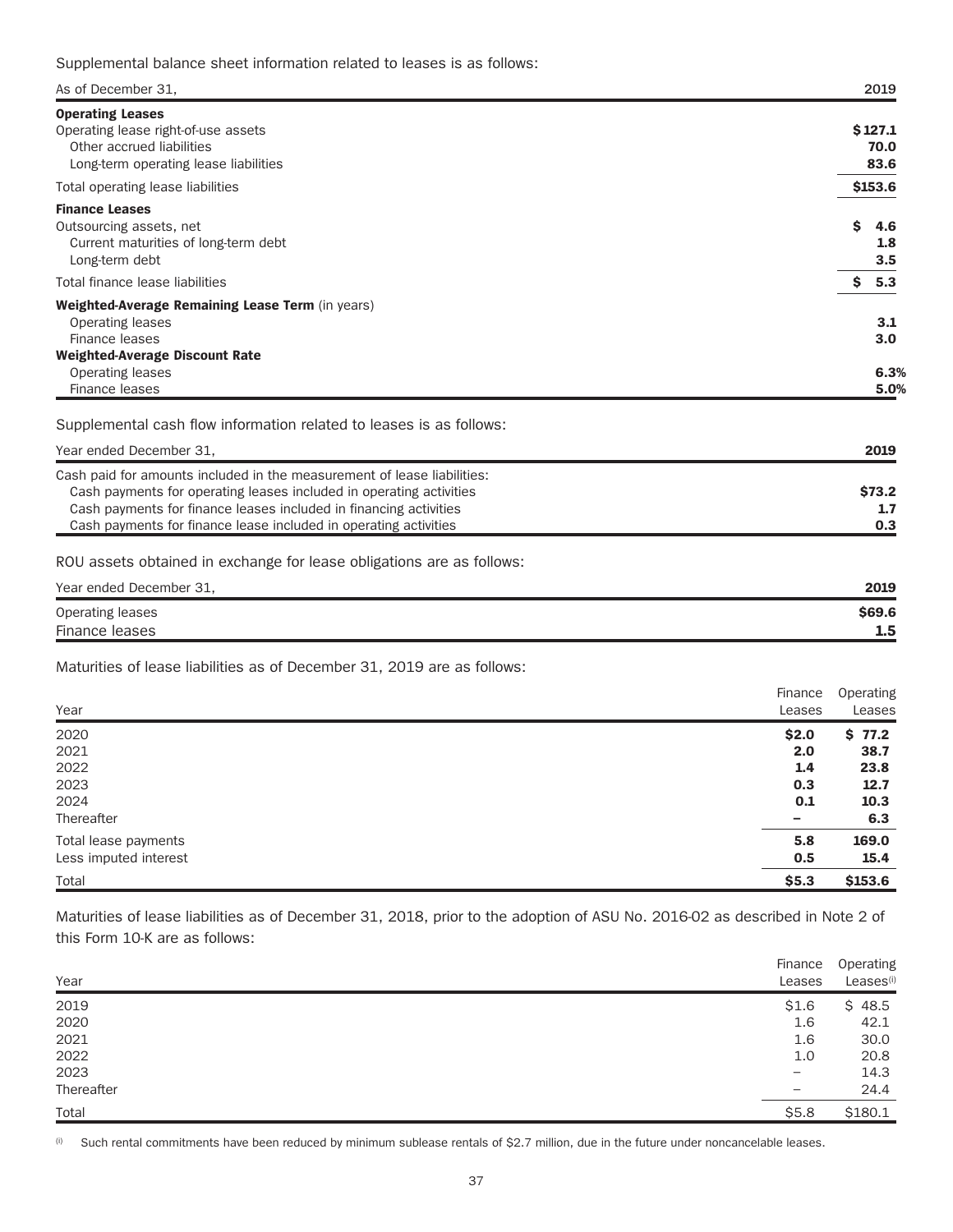For transactions where the company is considered the lessor, revenue for operating leases is recognized on a monthly basis over the term of the lease and for sales-type leases at the inception of the lease term. These amounts were immaterial for the year ended December 31, 2019.

As of December 31, 2019, receivables under sales-type leases before the allowance for unearned income were collectible as follows:

| Year       |                    |
|------------|--------------------|
| 2020       | \$19.7             |
| 2021       | 13.7               |
| 2022       | 12.6               |
| 2023       | 12.5               |
| 2024       | 12.0               |
| Thereafter | 5.4                |
| Total      | $\frac{1}{\$75.9}$ |

#### **Other Commitments**

At December 31, 2019, the company had outstanding standby letters of credit and surety bonds totaling approximately \$258 million related to performance and payment guarantees. On the basis of experience with these arrangements, the company believes that any obligations that may arise will not be material. In addition, at December 31, 2019, the company had deposits and collateral of approximately \$12 million in other long-term assets, principally related to tax contingencies in Brazil.

#### **Note 5 – Foreign currency**

Effective July 1, 2018, the company's Argentinian subsidiary began to apply highly inflationary accounting due to cumulative inflation of approximately 100 percent or more over the last 3-year period. For those international subsidiaries operating in highly inflationary economies, the U.S. dollar is the functional currency, and as such, nonmonetary assets and liabilities are translated at historical exchange rates, and monetary assets and liabilities are translated at current exchange rates. Exchange gains and losses arising from translation are included in other income (expense), net. At December 31, 2019, the company's operations in Argentina had net monetary assets denominated in local currency of approximately \$6.2 million.

During the years ended December 31, 2019, 2018 and 2017, the company recognized foreign exchange gains (losses) in "Other income (expense), net" in its consolidated statements of income of \$(10.4) million, \$(5.9) million and \$(9.9) million, respectively. The year ended December 31, 2017 also includes \$11.8 million of net foreign currency losses related to exiting foreign countries in connection with the company's restructuring plan.

#### **Note 6 – Income taxes**

Following is the total income (loss) before income taxes and the provision (benefit) for income taxes for the three years ended December 31, 2019.

| Year ended December 31,                                                  | 2019   | 2018                  | 2017                                  |
|--------------------------------------------------------------------------|--------|-----------------------|---------------------------------------|
| Income (loss) before income taxes<br><b>United States</b><br>Foreign     | 87.8   | 196.8                 | $\$(48.1) \$(53.6) \$(152.7)$<br>80.6 |
| Total income (loss) before income taxes                                  | S 39.7 | \$143.2               | \$(72.1)                              |
| Provision for income taxes<br>Current<br><b>United States</b><br>Foreign | 41.0   | $$7.6$ \$ 4.7<br>51.4 | \$ (42.8)<br>33.9                     |
| Total                                                                    | 48.6   | 56.1                  | (8.9)                                 |
| Deferred<br>Foreign                                                      | 4.4    | 8.2                   | 3.4                                   |
| Total provision (benefit) for income taxes                               | \$53.0 | \$64.3                | (5.5)<br>S                            |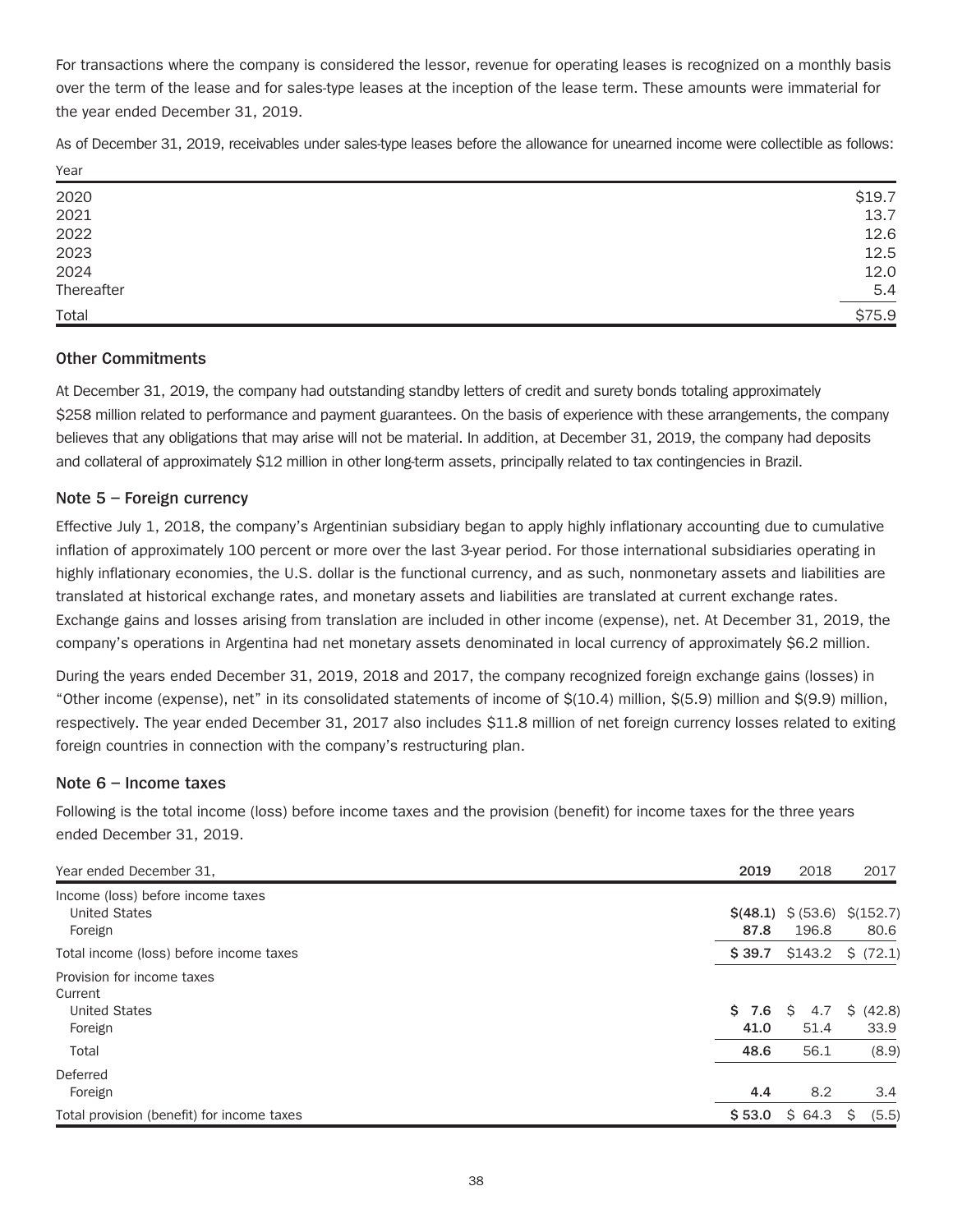Following is a reconciliation of the provision (benefit) for income taxes at the United States statutory tax rate to the provision for income taxes as reported:

| Year ended December 31,                                                 | 2019   | 2018              | 2017       |
|-------------------------------------------------------------------------|--------|-------------------|------------|
| United States statutory income tax provision (benefit)                  | \$8.3  | S <sub>30.1</sub> | \$(25.2)   |
| Income and losses for which no provision or benefit has been recognized | 28.2   | 22.2              | 70.3       |
| Foreign rate differential and other foreign tax expense                 | 3.2    | 9.5               | (11.3)     |
| Income tax withholdings                                                 | 17.6   | 19.3              | 16.8       |
| Permanent items                                                         | (2.5)  | (5.0)             | (3.0)      |
| Enacted rate changes                                                    | 0.5    | (2.3)             | (0.4)      |
| Change in uncertain tax positions                                       | 0.2    | (1.2)             | 2.3        |
| Change in valuation allowances due to changes in judgment               | (2.3)  | (5.9)             | (4.6)      |
| Income tax credits, U.S.                                                | (0.2)  | (2.4)             | (50.4)     |
| Provision (benefit) for income taxes                                    | \$53.0 | <b>\$64.3</b>     | (5.5)<br>S |

The Tax Cuts & Jobs Act (TCJA) reduced the U.S. federal income tax rate from 35% to 21% effective January 1, 2018, with no net financial statement impact due to the valuation allowance recorded against all U.S. deferred tax assets.

Included in 2017 was a benefit of \$50.4 million principally related to the TCJA's elimination of the corporate Alternative Minimum Tax (AMT) and refund of all remaining AMT credits.

The 2018 provision for income taxes included \$(2.2) million due to a reduction in the Netherlands income tax rate, which was enacted in the fourth quarter of 2018 and reduced the rate from 25% to 20.5% effective January 1, 2021.

The tax effects of temporary differences and carryforwards that give rise to significant portions of deferred tax assets and liabilities at December 31, 2019 and 2018 were as follows:

| As of December 31,                     | 2019        |    | 2018      |
|----------------------------------------|-------------|----|-----------|
| Deferred tax assets                    |             |    |           |
| Tax loss carryforwards                 | \$<br>841.1 | S  | 860.0     |
| Postretirement benefits                | 434.4       |    | 440.3     |
| Foreign tax credit carryforwards       | 211.5       |    | 221.6     |
| Other tax credit carryforwards         | 30.3        |    | 29.8      |
| Deferred revenue                       | 42.8        |    | 37.1      |
| Employee benefits and compensation     | 31.2        |    | 31.1      |
| Purchased capitalized software         | 31.2        |    | 22.9      |
| Depreciation                           | 28.1        |    | 20.1      |
| Warranty, bad debts and other reserves | 5.9         |    | 4.8       |
| Capitalized costs                      | 7.1         |    | 5.1       |
| Other                                  | 27.9        |    | 30.4      |
|                                        | 1,691.5     |    | 1,703.2   |
| Valuation allowance                    | (1,524.7)   |    | (1,547.5) |
| Total deferred tax assets              | Ŝ<br>166.8  | Ŝ  | 155.7     |
| Deferred tax liabilities               |             |    |           |
| Capitalized research and development   | \$<br>44.7  | Ŝ  | 36.1      |
| Other                                  | 29.0        |    | 30.2      |
| Total deferred tax liabilities         | \$<br>73.7  | Ś. | 66.3      |
| Net deferred tax assets                | \$<br>93.1  | Ś  | 89.4      |

At December 31, 2019, the company has tax effected tax loss carryforwards as follows:

| As of December 31,           | 2019    |
|------------------------------|---------|
| U.S. Federal                 | \$348.2 |
| State and local              | 247.8   |
| Foreign                      | 245.1   |
| Total tax loss carryforwards | \$841.1 |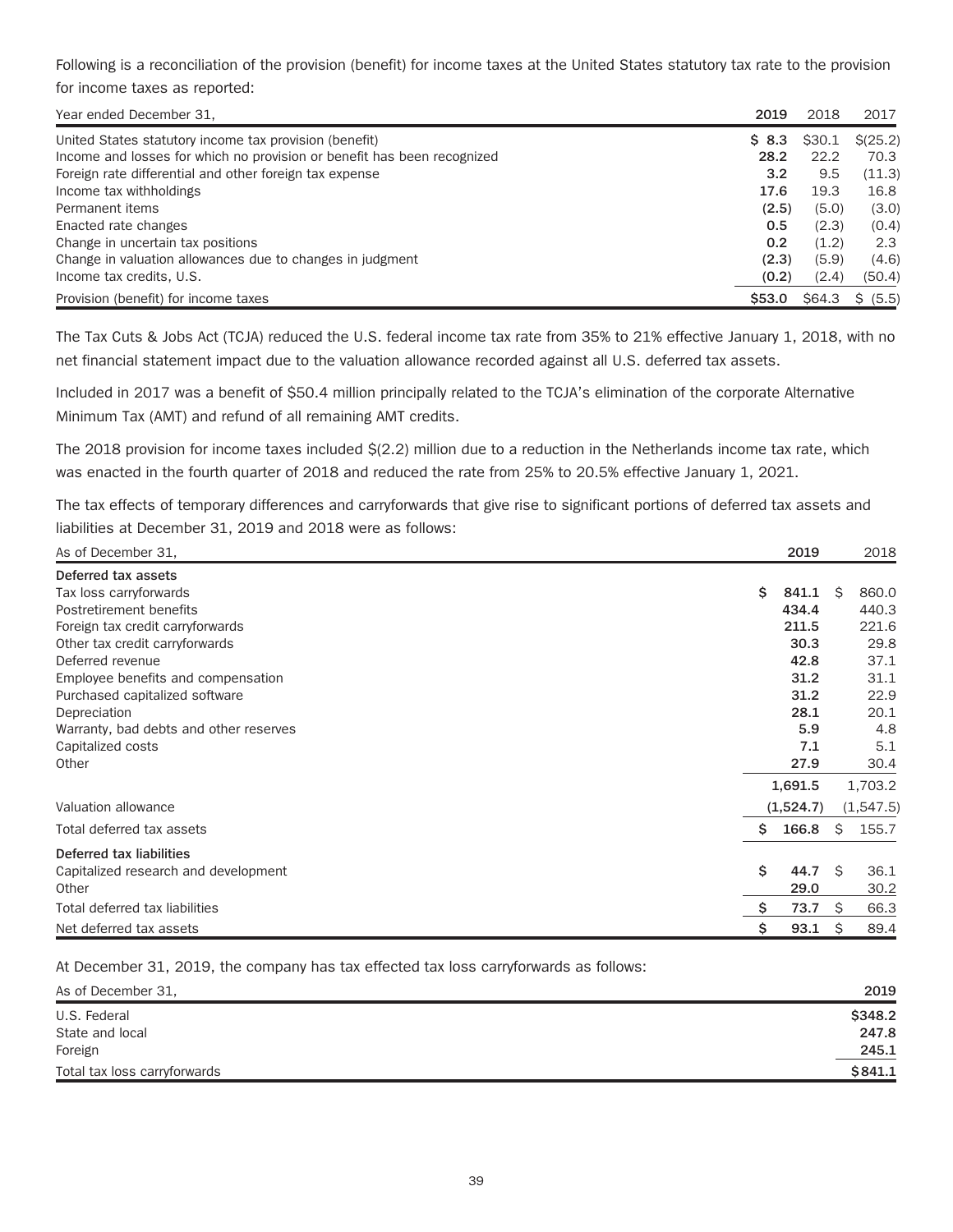These carryforwards will expire as follows:

 $y = 1$ 

| Year         |                         |
|--------------|-------------------------|
| 2020         | \$23.9                  |
| 2021         | 13.5                    |
| 2022<br>2023 | 15.8                    |
|              | 13.3                    |
| 2024         | 12.2                    |
| Thereafter   |                         |
| Total        | $\frac{762.4}{\$841.1}$ |

The company also has available tax credit carryforwards, which will expire as follows:

| rear       |         |
|------------|---------|
| 2020       | \$31.5  |
| 2021       | 35.0    |
| 2022       | 38.1    |
| 2023       | 27.0    |
| 2024       | 22.5    |
| Thereafter | 87.7    |
| Total      | \$241.8 |

Failure to achieve forecasted taxable income might affect the ultimate realization of the company's net deferred tax assets. Factors that may affect the company's ability to achieve sufficient forecasted taxable income include, but are not limited to, the following: increased competition, a decline in sales or margins, loss of market share, the impact of the economic environment, delays in product availability and technological obsolescence.

Under U.S. tax law effective through December 31, 2017, undistributed earnings of foreign subsidiaries were generally taxable upon repatriation to the U.S shareholder. Under the TCJA, effective January 1, 2018, distributions from foreign subsidiaries to U.S. shareholders are generally exempt from taxation.

With this change in U.S. taxation of earnings of foreign subsidiaries under the TCJA, future distributions of earnings from foreign subsidiaries will generally be exempt from U.S. taxation. Consequently, the deferred income tax liability on undistributed earnings is generally limited to any foreign withholding or other foreign taxes that will be imposed on such distributions. As the company currently intends to indefinitely reinvest the earnings of certain foreign subsidiaries, no provision has been made for income taxes that may become payable upon distribution of the earnings of such subsidiaries. The unrecognized deferred income tax liability at December 31, 2019 approximated \$29.2 million.

As of January 1, 2018 the U.S. taxable income included GILTI, which essentially includes net foreign subsidiaries' earnings above a routine 10% return on their aggregate specified tangible assets. At December 31, 2017, the company made an accounting policy election to treat the GILTI as a period cost when included in U.S. taxable income.

Cash paid for income taxes, net of refunds, for the three years ended December 31, 2019, was as follows:

| Year ended December 31.                    | 2019  | 2018  | 2017   |
|--------------------------------------------|-------|-------|--------|
| Cash paid for income taxes, net of refunds | S37.6 | S39.1 | \$34.3 |

A reconciliation of the beginning and ending amount of unrecognized tax benefits is as follows:

| Year ended December 31,                                                | 2019         | 2018   | 2017   |
|------------------------------------------------------------------------|--------------|--------|--------|
| Balance at January 1                                                   | \$18.9       | S27.9  | \$35.8 |
| Additions based on tax positions related to the current year           | 11.1         | 2.6    | 4.2    |
| Changes for tax positions of prior years                               | (0.6)        | (6.1)  | (11.2) |
| Reductions as a result of a lapse of applicable statute of limitations | (2.3)        | (2.4)  | (2.7)  |
| <b>Settlements</b>                                                     | (1.1)        | (1.5)  | (0.2)  |
| Changes due to foreign currency                                        | (0.4)        | (1.6)  | 2.0    |
| Balance at December 31                                                 | <b>S25.6</b> | \$18.9 | \$27.9 |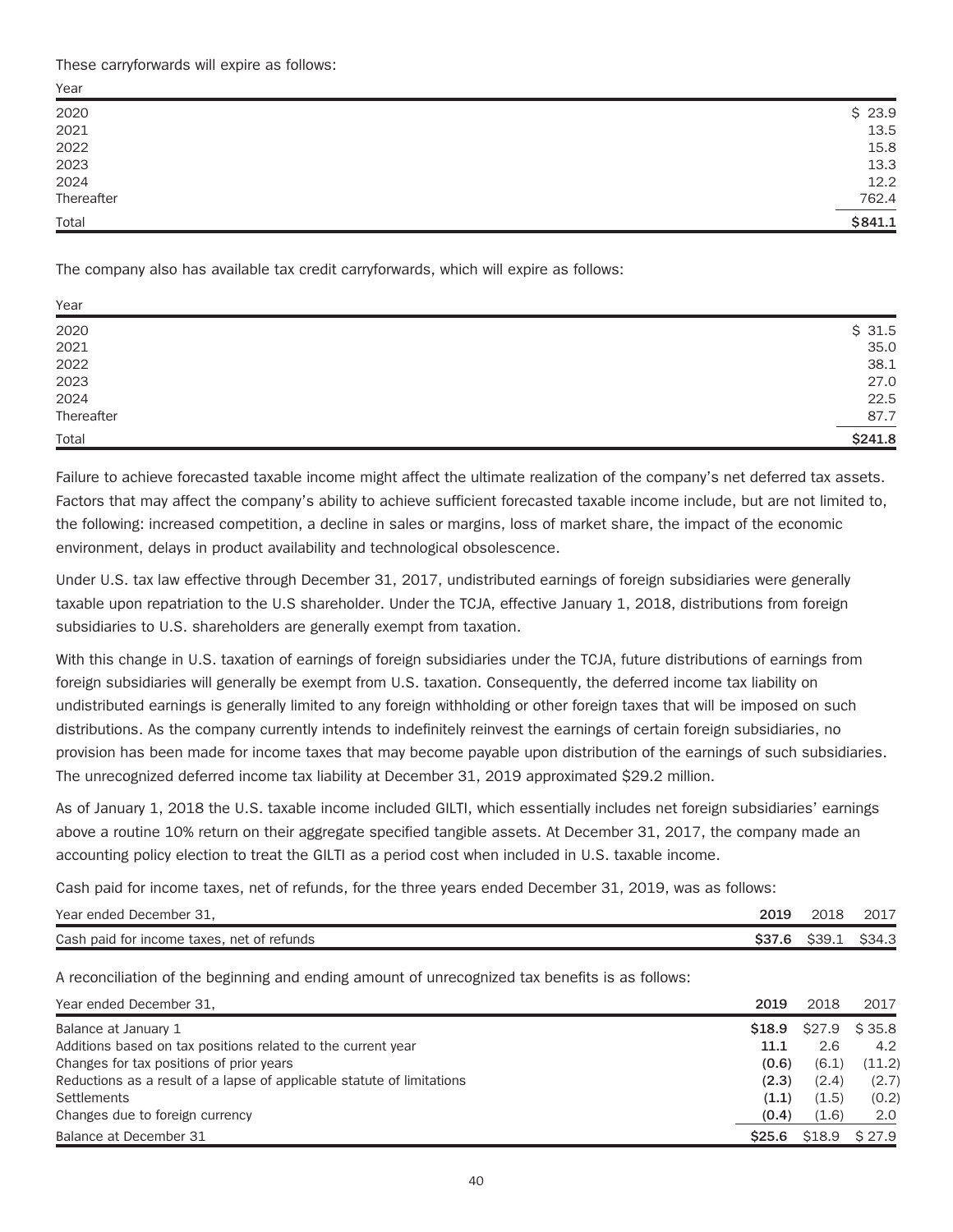The company recognizes penalties and interest accrued related to income tax liabilities in the provision for income taxes in its consolidated statements of income. At December 31, 2019 and 2018, the company had an accrual of \$3.0 million and \$2.6 million, respectively, for the payment of penalties and interest.

At December 31, 2019, all of the company's liability for unrecognized tax benefits, if recognized, would affect the company's effective tax rate. Within the next 12 months, the company believes that it is reasonably possible that the amount of unrecognized tax benefits may significantly change; however, various events could cause this belief to change in the future.

The company and its subsidiaries file income tax returns in the U.S. federal jurisdiction, and various states and foreign jurisdictions. Several U.S. state and foreign income tax audits are in process. The company is under an audit in India, for which years prior to 2009 are closed. For the most significant jurisdictions outside the U.S., the audit periods through 2014 are closed for Brazil, and the audit periods through 2015 are closed for the United Kingdom. All of the various ongoing income tax audits throughout the world are not expected to have a material impact on the company's financial position.

Internal Revenue Code Sections 382 and 383 provide annual limitations with respect to the ability of a corporation to utilize its net operating loss (as well as certain built-in losses) and tax credit carryforwards, respectively (Tax Attributes), against future U.S. taxable income, if the corporation experiences an "ownership change." In general terms, an ownership change may result from transactions increasing the ownership of certain stockholders in the stock of a corporation by more than 50 percentage points over a three-year period. The company regularly monitors ownership changes (as calculated for purposes of Section 382). The company has determined that, for purposes of the rules of Section 382 described above, an ownership change occurred in February 2011. Any future transaction or transactions and the timing of such transaction or transactions could trigger additional ownership changes under Section 382.

As a result of the February 2011 ownership change, utilization for certain of the company's Tax Attributes, U.S. net operating losses and tax credits, is subject to an overall annual limitation of \$70.6 million. The cumulative limitation as of December 31, 2019 is approximately \$470.3 million. This limitation will be applied first to any recognized built in losses, then to any net operating losses, and then to any other Tax Attributes. Any unused limitation may be carried over to later years. Based on presently available information and the existence of tax planning strategies, the company does not expect to incur a U.S. cash tax liability in the near term. The company maintains a full valuation allowance against the realization of all U.S. deferred tax assets as well as certain foreign deferred tax assets in excess of deferred tax liabilities.

#### **Note 7 – Earnings per common share**

The following table shows how earnings (loss) per common share attributable to Unisys Corporation was computed for the three years ended December 31, 2019 (shares in thousands).

| Year ended December 31,                                                                                                                                                                                   |    | 2019         |        | 2018          |    | 2017   |
|-----------------------------------------------------------------------------------------------------------------------------------------------------------------------------------------------------------|----|--------------|--------|---------------|----|--------|
| Basic earnings (loss) per common share computation:<br>Net income (loss) attributable to Unisys Corporation common shareholders                                                                           | S. | (17.2)       | -Ŝ     | 75.5          | S  | (65.3) |
| Weighted average shares                                                                                                                                                                                   |    | 55,961       | 50,946 |               |    | 50,409 |
| Basic earnings (loss) per common share                                                                                                                                                                    |    | \$ (0.31) \$ |        | 1.48          | S  | (1.30) |
| Diluted earnings (loss) per common share computation:<br>Net income (loss) attributable to Unisys Corporation common shareholders<br>Add interest expense on convertible senior notes, net of tax of zero | Ŝ. | $(17.2)$ \$  |        | 75.5<br>19.6  | Ŝ. | (65.3) |
| Net income (loss) attributable to Unisys Corporation for diluted earnings per share                                                                                                                       | S. | $(17.2)$ \$  |        | 95.1          | S  | (65.3) |
| Weighted average shares<br>Plus incremental shares from assumed conversions:                                                                                                                              |    | 55,961       |        | 50,946        |    | 50,409 |
| Employee stock plans<br>Convertible senior notes                                                                                                                                                          |    |              |        | 541<br>21,868 |    |        |
| Adjusted weighted average shares                                                                                                                                                                          |    | 55,961       |        | 73,355        |    | 50,409 |
| Diluted earnings (loss) per common share                                                                                                                                                                  |    | \$ (0.31) \$ |        | 1.30          | S  | (1.30) |
| Anti-dilutive weighted-average stock options and restricted stock units <sup>(i)</sup><br>Anti-dilutive weighted-average common shares issuable upon conversion of the 5.50% convertible                  |    | 1,393        |        | 1,226         |    | 2,206  |
| senior notes <sup>(i)</sup>                                                                                                                                                                               |    | 16,578       |        |               |    | 21,868 |

<sup>(i)</sup> Amounts represent shares excluded from the computation of diluted earnings per share, as their effect, if included, would have been anti-dilutive for the periods presented.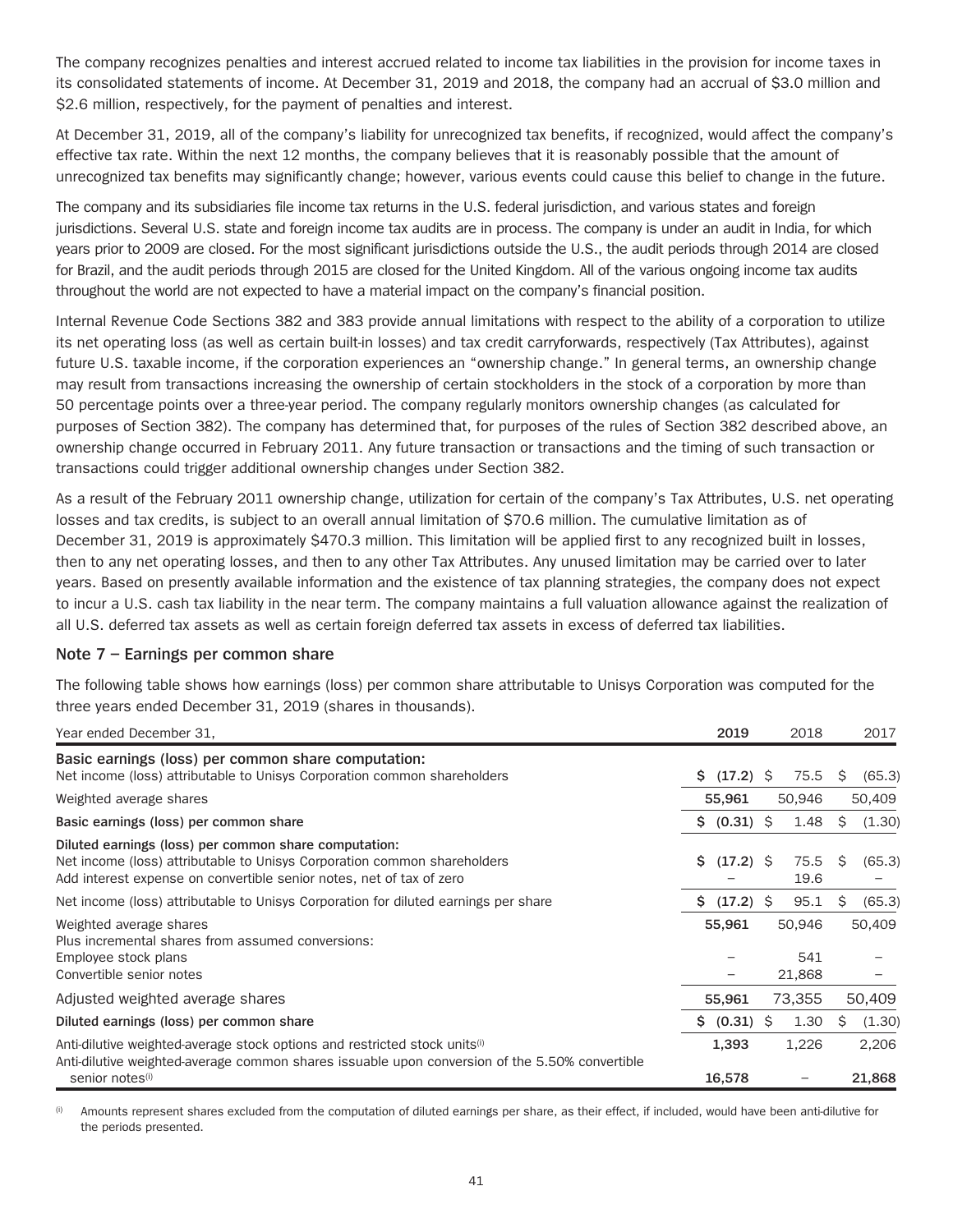#### **Note 8 – Accounts receivable**

Accounts receivable consist principally of trade accounts receivable from customers and are generally unsecured and due within 30 to 90 days. Credit losses relating to these receivables consistently have been within management's expectations. Expected credit losses are recorded as an allowance for doubtful accounts in the consolidated balance sheets. Estimates of expected credit losses are based primarily on the aging of the accounts receivable balances. The company records a specific reserve for individual accounts when it becomes aware of a customer's inability to meet its financial obligations, such as in the case of bankruptcy filings or deterioration in the customer's operating results or financial position. The collection policies and procedures of the company vary by credit class and prior payment history of customers.

Revenue recognized in excess of billings on services contracts, or unbilled accounts receivable, was \$102.8 million and \$94.4 million at December 31, 2019 and 2018, respectively.

Unearned income, which is deducted from accounts receivable, was \$8.7 million and \$8.4 million at December 31, 2019 and 2018, respectively. The allowance for doubtful accounts, which is reported as a deduction from accounts receivable, was \$11.8 million and \$13.7 million at December 31, 2019 and 2018, respectively. The provision for doubtful accounts, which is reported in selling, general and administrative expenses in the consolidated statements of income, was (income) expense of \$(1.6) million, \$(5.1) million and \$3.1 million, in 2019, 2018 and 2017, respectively.

#### **Note 9 – Contract assets and contract liabilities**

Contract assets represent rights to consideration in exchange for goods or services transferred to a customer when that right is conditional on something other than the passage of time. Contract liabilities represent deferred revenue.

Net contract assets (liabilities) as of December 31, 2019 and 2018 are as follows:

| As of December 31,                         | 2019    | 2018                                |
|--------------------------------------------|---------|-------------------------------------|
| Contract assets - current                  |         | $\textbf{S}$ 53.0 $\textbf{S}$ 29.7 |
| Contract assets - long-term <sup>(i)</sup> | 21.6    | 22.2                                |
| Deferred revenue - current                 | (288.6) | (294.4)                             |
| Deferred revenue - long-term               | (147.4) | (157.2)                             |

 $(i)$  Reported in other long-term assets on the company's consolidated balance sheets

As of December 31, 2019 and 2018, deposit liabilities of \$25.3 million and \$21.2 million, respectively, were principally included in current deferred revenue. These deposit liabilities represent upfront consideration received from customers for services such as post-contract support and maintenance that allow the customer to terminate the contract at any time for convenience.

Significant changes during the years ended December 31, 2019 and 2018 in the above contract asset and liability balances were as follows:

| Year ended December 31,                                                                 | 2019            | 2018 |
|-----------------------------------------------------------------------------------------|-----------------|------|
| Revenue recognized that was included in deferred revenue at the beginning of the period | \$287.9 \$307.1 |      |

#### **Note 10 – Capitalized contract costs**

The company's incremental direct costs of obtaining a contract consist of sales commissions which are deferred and amortized ratably over the initial contract life. These costs are classified as current or noncurrent based on the timing of when the company expects to recognize the expense. The current and noncurrent portions of deferred commissions are included in prepaid expenses and other current assets and in other long-term assets, respectively, in the company's consolidated balance sheets.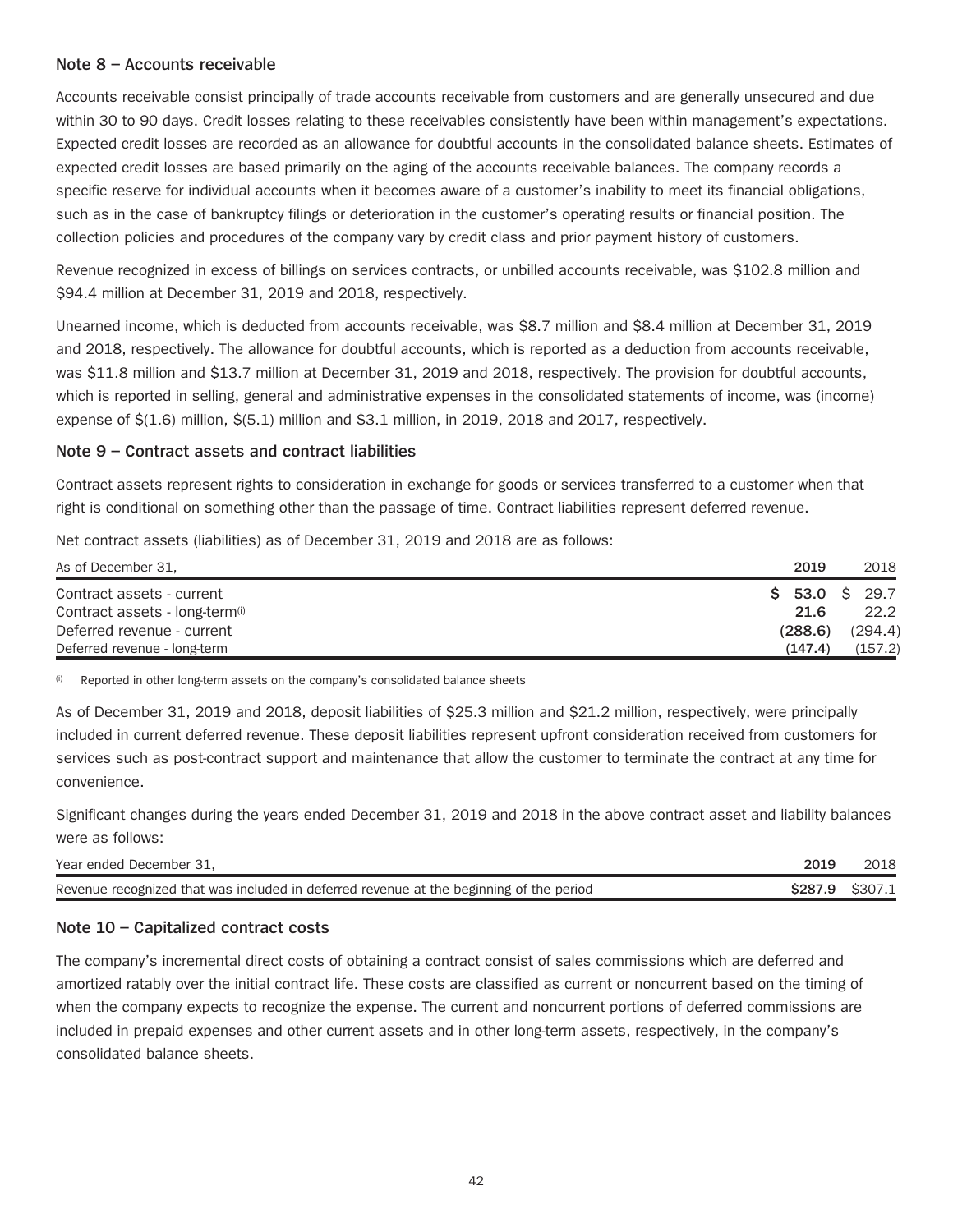Deferred commissions as of December 31, 2019 and 2018 were as follows:

| As of December 31,      | 2019 | 2018         |
|-------------------------|------|--------------|
| Deferred<br>commissions | Ş12  | . . <i>.</i> |

Amortization expense related to deferred commissions for the years ended December 31, 2019 and 2018 was as follows:

| Year ended December 31.                                    | 2019 | 2018 |
|------------------------------------------------------------|------|------|
| Deferred commissions - amortization expense <sup>(i)</sup> |      |      |

Reported in selling, general and administrative expense in the company's consolidated statements of income

Costs on outsourcing contracts are generally expensed as incurred. However, certain costs incurred upon initiation of an outsourcing contract (costs to fulfill a contract), principally initial customer setup, are capitalized and expensed over the initial contract life. These costs are included in outsourcing assets, net in the company's consolidated balance sheets, and are amortized over the initial contract life and reported in Services cost of sales.

Costs to fulfill a contract as of December 31, 2019 and 2018 were as follows:

| As of December 31,          | 2019   | 2018  |
|-----------------------------|--------|-------|
| Costs to fulfill a contract | \$75.9 | S79.5 |

During the years ended December 31, 2019 and 2018, amortization expense related to costs to fulfill a contract was as follows:

| Year ended December 31,                            | 2019  | 2018         |
|----------------------------------------------------|-------|--------------|
| Costs to fulfill a contract - amortization expense | S24.2 | <b>S21.7</b> |

The remaining balance of outsourcing assets, net is comprised of fixed assets and software used in connection with outsourcing contracts. These costs are capitalized and depreciated over the shorter of the initial contract life or in accordance with the company's fixed asset policy.

#### **Note 11 – Financial instruments and concentration of credit risks**

Due to its foreign operations, the company is exposed to the effects of foreign currency exchange rate fluctuations on the U.S. dollar, principally related to intercompany account balances. The company uses derivative financial instruments to reduce its exposure to market risks from changes in foreign currency exchange rates on such balances. The company enters into foreign exchange forward contracts, generally having maturities of three months or less, which have not been designated as hedging instruments. At December 31, 2019 and 2018, the notional amount of these contracts was \$437.0 million and \$384.7 million, respectively. The fair value of these forward contracts is based on quoted prices for similar but not identical financial instruments; as such, the inputs are considered Level 2 inputs.

The following table summarizes the fair value of the company's foreign exchange forward contracts as of December 31, 2019 and 2018.

| As of December 31,                        | 2019  | 2018        |
|-------------------------------------------|-------|-------------|
| <b>Balance Sheet Location</b>             |       |             |
| Prepaid expenses and other current assets | \$2.1 | <b>S3.4</b> |
| Other accrued liabilities                 |       | 0.3         |
| Total fair value                          | \$2.0 | S3.1        |

The following table summarizes the location and amount of gains and losses recognized on foreign exchange forward contracts for the three years ended December 31, 2019.

| Year Ended December 31,      | 2019 | 2018                    | 2017 |
|------------------------------|------|-------------------------|------|
| Statement of Income Location |      |                         |      |
| Other income (expense), net  | S1.7 | $\Im(14.2)$ $\Im(27.5)$ |      |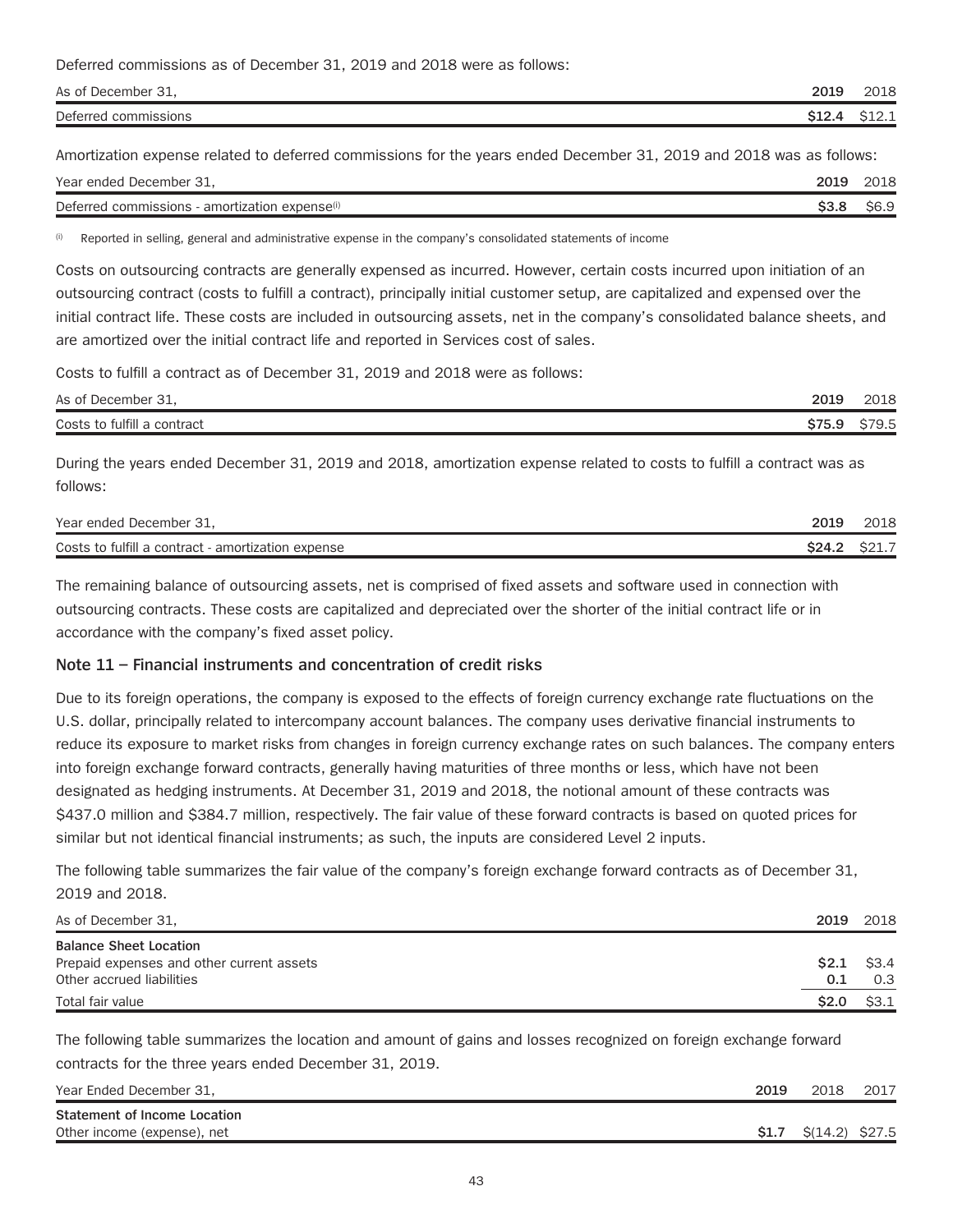Financial instruments also include temporary cash investments and customer accounts receivable. Temporary investments are placed with creditworthy financial institutions, primarily in money market funds, time deposits and certificate of deposits which may be withdrawn at any time at the discretion of the company without penalty. At December 31, 2019 and 2018, the company's cash equivalents principally have maturities of less than one month or can be withdrawn at any time at the discretion of the company without penalty. Due to the short maturities of these instruments, they are carried on the consolidated balance sheets at cost plus accrued interest, which approximates market value. Receivables are due from a large number of customers that are dispersed worldwide across many industries. At December 31, 2019 and 2018, the company had no significant concentrations of credit risk with any one customer. At December 31, 2019 and 2018, the company had \$77.3 million and \$85.8 million, respectively, of receivables due from various U.S. federal governmental agencies. At December 31, 2019 and 2018, the carrying amount of cash and cash equivalents approximated fair value.

#### **Note 12 – Properties**

Properties comprise the following:

| As of December 31,             | 2019 |         | 2018     |
|--------------------------------|------|---------|----------|
| Land                           | s    | 2.3     | 2.3<br>S |
| <b>Buildings</b>               |      | 63.5    | 63.5     |
| Machinery and office equipment |      | 534.3   | 530.0    |
| Internal-use software          |      | 171.0   | 164.7    |
| Rental equipment               |      | 34.9    | 39.7     |
| Total properties               |      | \$806.0 | \$800.2  |

In 2018, the company sold a building and land located in the United Kingdom. The company received net proceeds of \$19.2 million and recorded a pretax gain of \$7.3 million which was recorded in selling, general and administrative expenses in the consolidated statements of income.

#### **Note 13 – Goodwill**

During the fourth quarter of 2019, the company performed its annual impairment test of goodwill for all of its reporting units. The fair values of each of the reporting units exceeded their carrying values; therefore, no goodwill impairment was required.

At December 31, 2019, the amount of goodwill allocated to reporting units with negative net assets was as follows: Business Process Outsourcing Services, \$10.3 million.

Changes in the carrying amount of goodwill by segment for the years ended December 31, 2019 and 2018 were as follows:

|                              | Total   | Services     | Technology |
|------------------------------|---------|--------------|------------|
| Balance at December 31, 2017 | \$180.8 | \$72.1       | \$108.7    |
| Translation adjustments      | (3.0)   | (3.0)        |            |
| Balance at December 31, 2018 | 177.8   | 69.1         | 108.7      |
| Translation adjustments      | (0.6)   | (0.6)        |            |
| Balance at December 31, 2019 | \$177.2 | <b>S68.5</b> | \$108.7    |

#### **Note 14 – Debt**

Long-term debt is comprised of the following:

| As of December 31.                                                                                                                                                                                                                                                                                                      | 2019    | 2018    |
|-------------------------------------------------------------------------------------------------------------------------------------------------------------------------------------------------------------------------------------------------------------------------------------------------------------------------|---------|---------|
| 10.75% senior secured notes due April 15, 2022 (\$440.0 million face value less unamortized discount and fees of<br>\$5.5 million and \$8.0 million at December 31, 2019 and 2018, respectively)<br>5.50% convertible senior notes due March 1, 2021 (Face value of \$84.2 million and \$213.5 million less unamortized | \$434.5 | \$432.0 |
| discount and fees of \$4.2 million and \$19.3 million at December 31, 2019 and 2018, respectively)                                                                                                                                                                                                                      | 80.0    | 194.2   |
| Finance leases                                                                                                                                                                                                                                                                                                          | 5.3     | 5.8     |
| Other debt                                                                                                                                                                                                                                                                                                              | 59.8    | 20.8    |
| Total                                                                                                                                                                                                                                                                                                                   | 579.6   | 652.8   |
| $\text{Less}$ – current maturities                                                                                                                                                                                                                                                                                      | 13.5    | 10.0    |
| Total long-term debt                                                                                                                                                                                                                                                                                                    | \$566.1 | \$642.8 |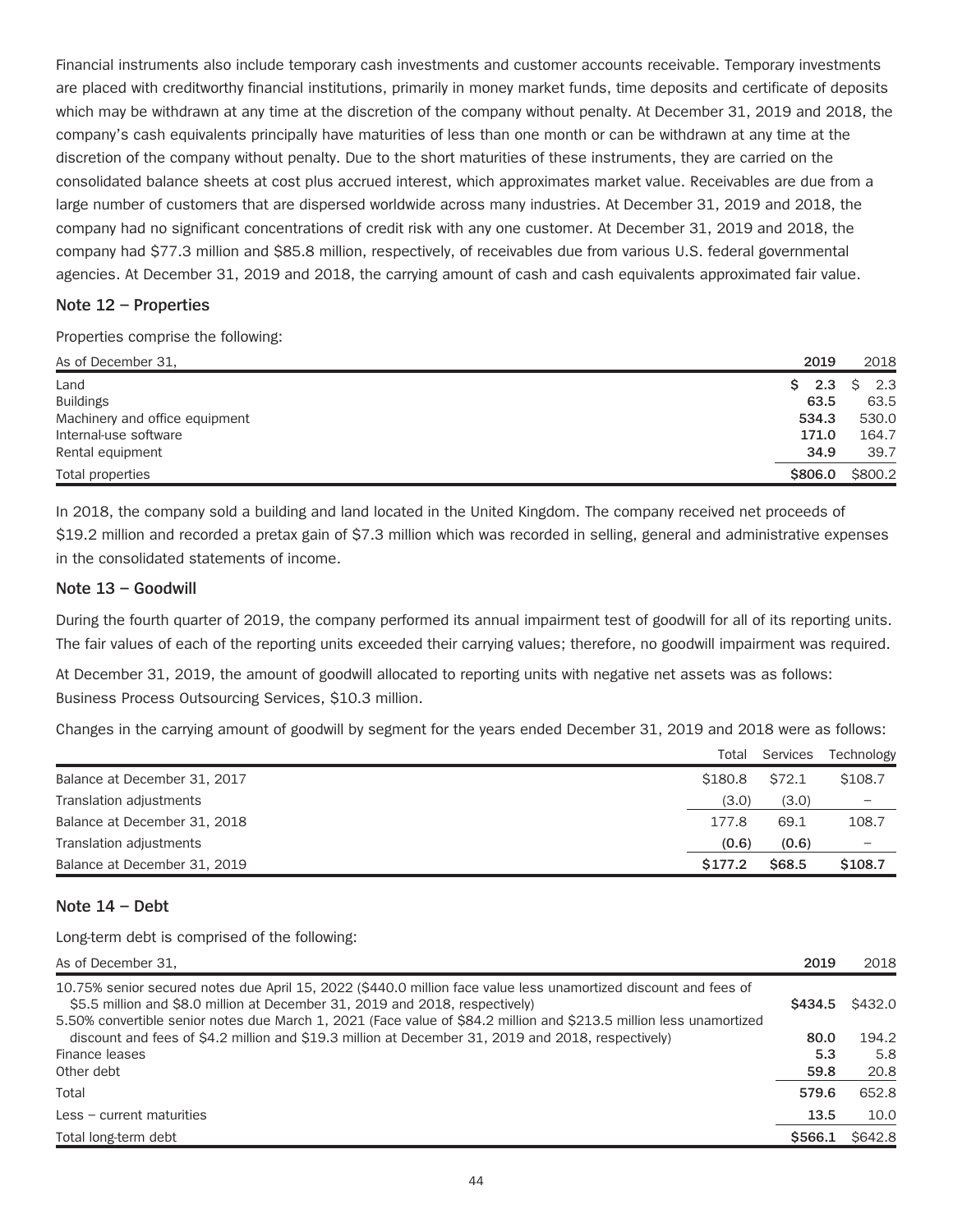Long-term debt is carried at amortized cost and its estimated fair value is based on market prices classified as Level 2 in the fair value hierarchy. Presented below are the estimated fair values of long-term debt as of December 31, 2019 and 2018.

| As of December 31,                               | 2019  | 2018                   |
|--------------------------------------------------|-------|------------------------|
| 10.75% senior secured notes due April 15, 2022   |       | <b>\$474.2</b> \$486.8 |
| 5.50% convertible senior notes due March 1, 2021 | 115.8 | 298.5                  |

Maturities of long-term debt, including finance leases, in each of the next five years and thereafter are as follows:

| Year       | Total   | Long-Term<br>Debt | Finance<br>Leases |
|------------|---------|-------------------|-------------------|
| 2020       | \$13.5  | \$11.7            | \$1.8             |
| 2021       | 94.6    | 92.8              | 1.8               |
| 2022       | 447.8   | 446.4             | 1.4               |
| 2023       | 12.2    | 12.0              | 0.2               |
| 2024       | 6.9     | 6.8               | 0.1               |
| Thereafter | 4.6     | 4.6               | $\qquad \qquad -$ |
| Total      | \$579.6 | \$574.3           | \$5.3             |

Cash paid for interest and capitalized interest expense during the three years ended December 31, 2019 was as follows:

| Year ended December 31,      | 2019 | 2018 2017            |  |
|------------------------------|------|----------------------|--|
| Cash paid for interest       |      | \$61.5 \$59.5 \$39.9 |  |
| Capitalized interest expense |      | $$6.6$ $$6.0$ $$4.2$ |  |

#### *Senior Secured Notes*

In 2017, the company issued \$440.0 million aggregate principal amount of 10.75% Senior Secured Notes due 2022 (the 2022 Notes). The 2022 Notes are initially fully and unconditionally guaranteed on a senior secured basis by Unisys Holding Corporation, Unisys AP Investment Company I and Unisys NPL, Inc. (together with the Company, the Grantors). In the future, the 2022 Notes will be guaranteed by each material domestic subsidiary and each restricted subsidiary that guarantees the secured revolving credit facility and other indebtedness of the company or another subsidiary guarantor. The 2022 Notes and the guarantees will rank equally in right of payment with all of the existing and future senior debt of the company and the subsidiary guarantors. The 2022 Notes and the guarantees will be structurally subordinated to all existing and future liabilities (including preferred stock, trade payables and pension liabilities) of the company's subsidiaries that are not subsidiary guarantors.

The 2022 Notes require interest payments semiannually on April 15 and October 15 at an annual rate of 10.75%, and will mature on April 15, 2022, unless earlier repurchased or redeemed.

The company may, at its option, redeem some or all of the 2022 Notes at any time on or after April 15, 2020 at a redemption price determined in accordance with the redemption schedule set forth in the indenture governing the Notes (the indenture), plus accrued and unpaid interest, if any.

Prior to April 15, 2020, the company may, at its option, redeem some or all of the 2022 Notes at any time, at a price equal to 100% of the principal amount of the 2022 Notes redeemed plus a "make-whole" premium, plus accrued and unpaid interest, if any. The company may also redeem, at its option, up to 35% of the 2022 Notes at any time prior to April 15, 2020, using the proceeds of certain equity offerings at a redemption price of 110.75% of the principal amount thereof, plus accrued and unpaid interest, if any. In addition, the company may redeem all (but not less than all) of the 2022 Notes at any time that the Collateral Coverage Ratio is less than the Required Collateral Coverage Ratio (as such terms are described below and further defined in the indenture) at a price equal to 100% of the principal amount of the 2022 Notes plus accrued and unpaid interest, if any.

The indenture contains covenants that limit the ability of the company and its restricted subsidiaries to, among other things: (i) incur additional indebtedness and guarantee indebtedness; (ii) pay dividends or make other distributions or repurchase or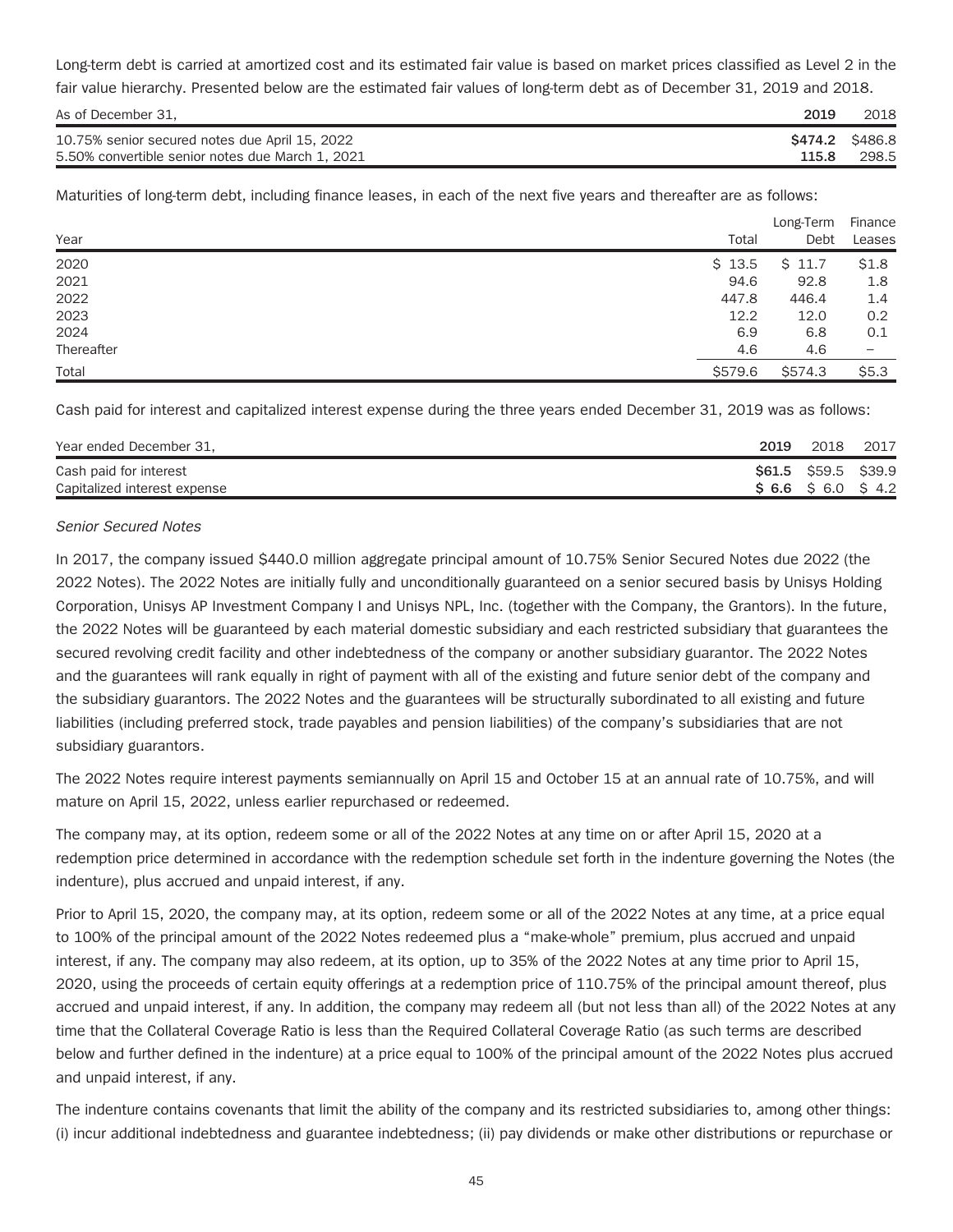redeem its capital stock; (iii) prepay, redeem or repurchase certain debt; (iv) make certain prepayments in respect of pension obligations; (v) issue certain preferred stock or similar equity securities; (vi) make loans and investments (including investments by the company and subsidiary guarantors in subsidiaries that are not guarantors); (vii) sell assets; (viii) create or incur liens; (ix) enter into transactions with affiliates; (x) enter into agreements restricting its subsidiaries' ability to pay dividends; and (xi) consolidate, merge or sell all or substantially all of its assets. These covenants are subject to several important limitations and exceptions.

The indenture also includes a covenant requiring that the company maintain a Collateral Coverage Ratio of not less than 1.50:1.00 (the Required Collateral Coverage Ratio) as of any test date. The Collateral Coverage Ratio is based on the ratio of (A) Grantor unrestricted cash and cash equivalents plus 4.75 multiplied by of the greater of (x) Grantor EBITDA for the most recently ended four fiscal quarters and (y) (i) the average quarterly Grantor EBITDA for the most recently ended seven fiscal quarters, multiplied by (ii) four, to (B) secured indebtedness of the Grantors. The Collateral Coverage Ratio is tested quarterly.

If the Collateral Coverage Ratio is less than the Required Collateral Coverage Ratio as of any test date, and the company has not redeemed the 2022 Notes within 90 days thereafter, this will be an event of default under the indenture.

If the company experiences certain kinds of changes of control, it must offer to purchase the 2022 Notes at 101% of the principal amount of the 2022 Notes, plus accrued and unpaid interest, if any. In addition, if the company sells assets under certain circumstances it must apply the proceeds towards an offer to repurchase the 2022 Notes at a price equal to par plus accrued and unpaid interest, if any.

The indenture also provides for events of default, which, if any of them occurs, would permit or require the principal, premium, if any, interest and any other monetary obligations on all the then outstanding 2022 Notes to be due and payable immediately.

Interest expense related to the 2022 Notes is comprised of the following:

| Year ended December 31,             | 2019          | 2018                  | 2017 |
|-------------------------------------|---------------|-----------------------|------|
| Contractual interest coupon         |               | \$47.3 \$47.3 \$33.2  |      |
| Amortization of debt issuance costs | $2.4^{\circ}$ | 2.4                   |      |
| Total                               |               | $$49.7 \$49.7 \$34.9$ |      |

#### *Convertible Senior Notes*

In 2016, the company issued \$213.5 million aggregate principal amount of Convertible Senior Notes due 2021 (the 2021 Notes). The 2021 Notes, which are senior unsecured obligations, bear interest at a coupon rate of 5.50% (or 9.5% effective interest rate) per year until maturity, payable semiannually in arrears on March 1 and September 1 of each year. The 2021 Notes are not redeemable by the company prior to maturity. The 2021 Notes are convertible by the holders into shares of the company's common stock if certain conditions set forth in the indenture governing the 2021 Notes have been satisfied. The conversion rate for the 2021 Notes is 102.4249 shares of the company's common stock per \$1,000 principal amount of the 2021 Notes (or a total amount of 21,867,716 shares), which is equivalent to an initial conversion price of approximately \$9.76 per share of the company's common stock. Upon any conversion, the company will settle its conversion obligation in cash, shares of its common stock, or a combination of cash and shares of its common stock, at its election. On the maturity date, the company will be required to repay in cash the principal amount, plus accrued and unpaid interest, of any 2021 Notes that remain outstanding on that date.

In connection with the issuance of the 2021 Notes, the company also paid \$27.3 million to enter into privately negotiated capped call transactions with the initial purchasers and/or affiliates of the initial purchasers. The capped call transactions will cover, subject to customary anti-dilution adjustments, the number of shares of the company's common stock that will initially underlie the 2021 Notes. The capped call transactions will effectively raise the conversion premium on the 2021 Notes from approximately 22.5% to approximately 60%, which raises the initial conversion price from approximately \$9.76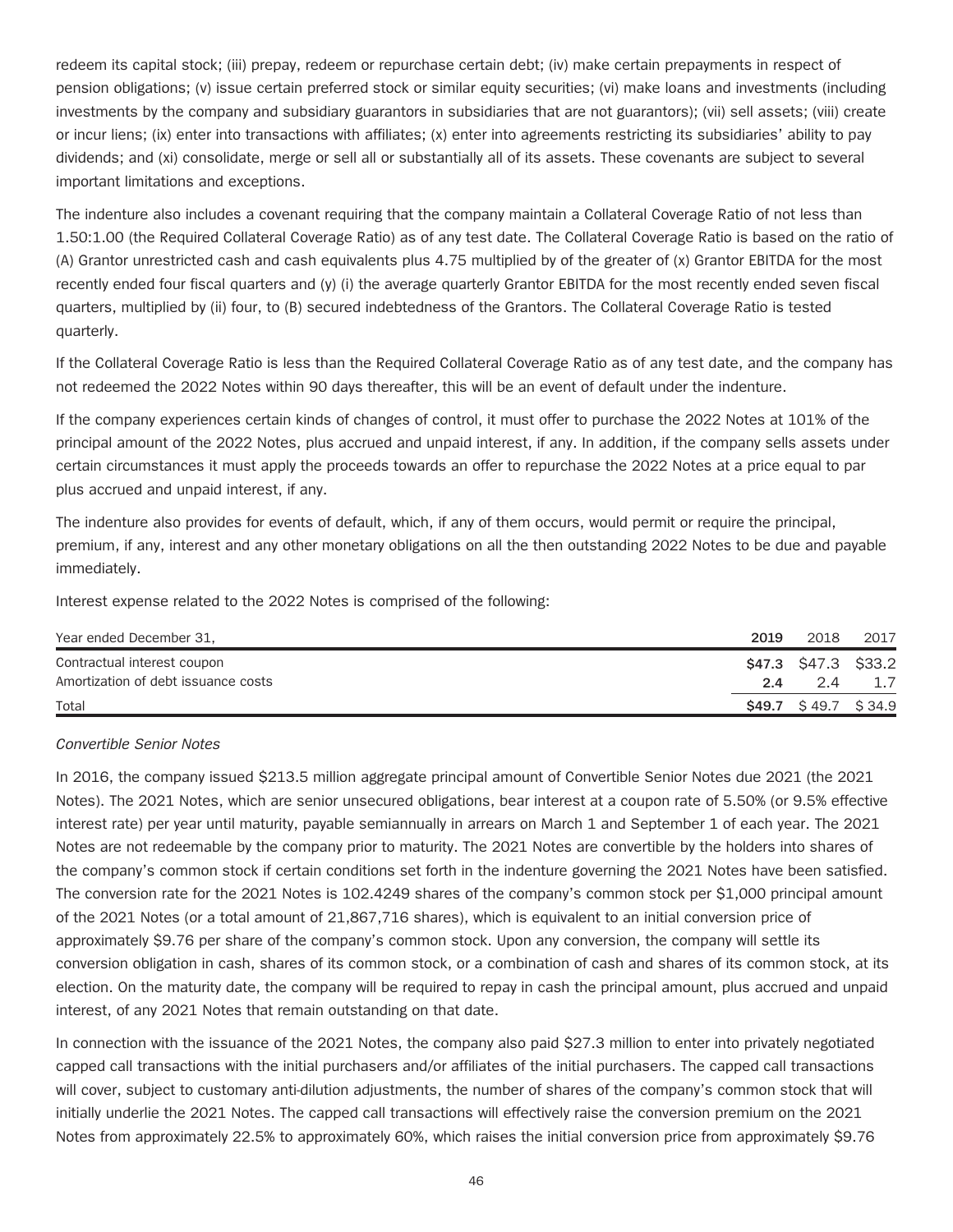per share of common stock to approximately \$12.75 per share of common stock. The capped call transactions are expected to reduce potential dilution to the company's common stock and/or offset potential cash payments the company is required to make in excess of the principal amount upon any conversion of the 2021 Notes.

On August 2, 2019, the company entered into separate, privately negotiated exchange agreements pursuant to which it (i) issued an aggregate of 10,593,930 shares of its common stock, and (ii) paid cash in an aggregate amount of \$59.4 million, such cash amount included \$3.1 million of accrued and unpaid interest on the exchanged 2021 Notes up to, but excluding, the settlement date, in exchange for \$129.3 million in aggregate principal amount of its outstanding 2021 Notes. The transactions closed on August 6, 2019. Upon closing, \$84.2 million aggregate principal amount of 2021 Notes remain outstanding. In connection with the transactions, the company unwound a pro rata portion of the capped call transactions described above and received proceeds of \$7.2 million. Following the convertible note exchange, the capped call transactions remaining cover approximately 8.6 million shares of the company's common stock. As a result of the exchange, the company recognized a charge of \$20.1 million in other income (expense), net in 2019.

Interest expense related to the 2021 Notes is comprised of the following:

| Year ended December 31,             | 2019 | 2018                    | 2017 |
|-------------------------------------|------|-------------------------|------|
| Contractual interest coupon         |      | $$8.9$ $$11.8$ $$11.8$  |      |
| Amortization of debt discount       | 5.5  | 6.6                     | 6.0  |
| Amortization of debt issuance costs | 0.9  | 1.2                     | 1.2  |
| Total                               |      | $$15.3$ $$19.6$ $$19.0$ |      |

#### *Revolving Credit Facility*

The company has a secured revolving credit facility (the Credit Agreement) that provides for loans and letters of credit up to an aggregate amount of \$145.0 million (with a limit on letters of credit of \$30.0 million). The Credit Agreement includes an accordion feature allowing for an increase in the amount of the facility up to \$150.0 million. Availability under the credit facility is subject to a borrowing base calculated by reference to the company's receivables. At December 31, 2019, the company had no borrowings and \$5.9 million of letters of credit outstanding, and availability under the facility was \$139.1 million net of letters of credit issued. The Credit Agreement expires October 5, 2022, subject to a springing maturity (i) on the date that is 91 days prior to the maturity date of the 2021 Notes unless, on such date, certain conditions are met; or (ii) on the date that is 60 days prior to the maturity date of the 2022 Notes unless, by such date, such secured notes have not been redeemed or refinanced.

The credit facility is guaranteed by Unisys Holding Corporation, Unisys NPL, Inc., Unisys AP Investment Company I and any future material domestic subsidiaries. The facility is secured by the assets of the company and the subsidiary guarantors, other than certain excluded assets, under a security agreement entered into by the company and the subsidiary guarantors in favor of JPMorgan Chase Bank, N.A., as agent for the lenders under the credit facility.

The company is required to maintain a minimum fixed charge coverage ratio if the availability under the credit facility falls below the greater of 10% of the lenders' commitments under the facility and \$15.0 million.

The Credit Agreement contains customary representations and warranties, including that there has been no material adverse change in the company's business, properties, operations or financial condition. The Credit Agreement includes limitations on the ability of the company and its subsidiaries to, among other things, incur other debt or liens, dispose of assets and make acquisitions, loans and investments, repurchase its equity, and prepay other debt. Events of default include non-payment, failure to comply with covenants, materially incorrect representations and warranties, change of control and default under other debt aggregating at least \$50.0 million.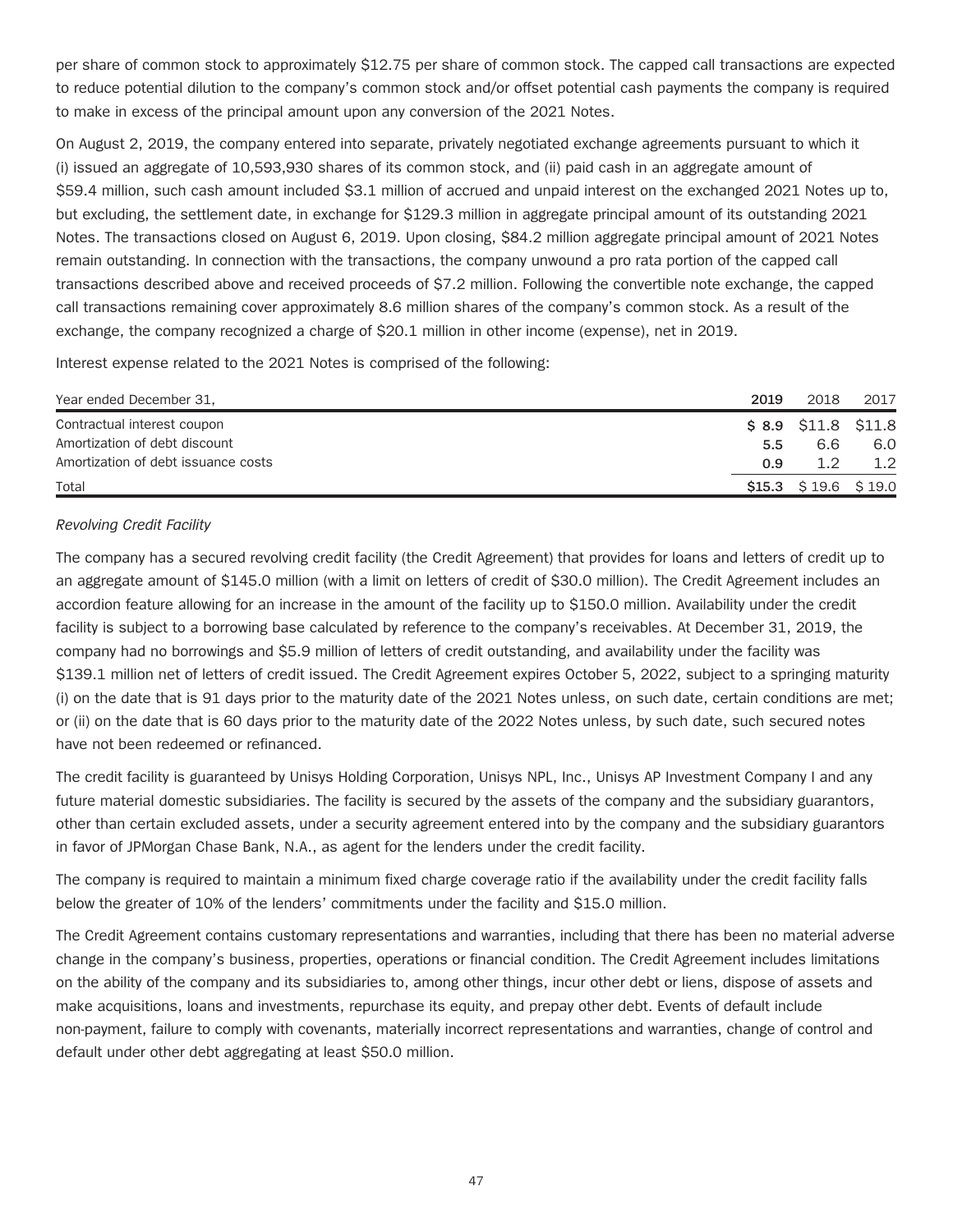#### *Other*

On March 27, 2019, the company entered into an Installment Payment Agreement (IPA) with a syndicate of financial institutions to finance the acquisition of certain software licenses necessary for the provision of services to a client. The IPA was in the amount of \$27.7 million, of which \$4.8 million matures on March 30, 2022 and \$22.9 million matures on December 30, 2023. Interest accrues at an annual rate of 7.0% and the company is required to make monthly principal and interest payments on each agreement in arrears.

On September 5, 2019, the company entered into a vendor agreement in the amount of \$19.3 million to finance the acquisition of certain software licenses used to provide services to our clients. Interest accrues at an annual rate of 5.47% and the company is required to make annual principal and interest payments in advance with the last payment due on March 1, 2024.

At December 31, 2019, the company has met all covenants and conditions under its various lending agreements. The company expects to continue to meet these covenants and conditions through, at least, February 28, 2021.

The company's principal sources of liquidity are cash on hand, cash from operations and its revolving credit facility, discussed above. The company and certain international subsidiaries have access to uncommitted lines of credit from various banks.

The company's anticipated future cash expenditures include anticipated contributions to its defined benefit pension plans. The company believes that it has adequate sources of liquidity to meet its expected cash requirements through at least February 28, 2021.

#### **Note 15 – Other accrued liabilities**

Other accrued liabilities (current) are comprised of the following:

| As of December 31,              | 2019    | 2018    |
|---------------------------------|---------|---------|
| Payrolls and commissions        | \$117.1 | \$108.1 |
| Operating leases                | 70.0    |         |
| Cost-reduction                  | 47.5    | 75.8    |
| Accrued vacations               | 31.7    | 41.2    |
| Income taxes                    | 28.6    | 32.3    |
| Taxes other than income taxes   | 18.3    | 31.2    |
| Postretirement                  | 13.6    | 14.8    |
| Accrued interest                | 11.8    | 13.8    |
| Other                           | 34.6    | 32.8    |
| Total other accrued liabilities | \$373.2 | \$350.0 |

#### **Note 16 – Employee plans**

**Stock plans** Under stockholder approved stock-based plans, stock options, stock appreciation rights, restricted stock and restricted stock units may be granted to officers, directors and other key employees. At December 31, 2019, 5.8 million shares of unissued common stock of the company were available for granting under these plans.

As of December 31, 2019, the company has granted non-qualified stock options and restricted stock units under these plans. The company recognizes compensation cost, net of a forfeiture rate, in selling, general and administrative expenses, and recognizes the compensation cost for only those awards expected to vest. The company estimates the forfeiture rate based on its historical experience and its expectations about future forfeitures.

During the years ended December 31, 2019, 2018 and 2017, the company recognized \$13.2 million, \$13.2 million and \$11.2 million of share-based compensation expense, which is comprised of \$13.2 million, \$13.1 million and \$10.1 million of restricted stock unit expense and zero, \$0.1 million and \$1.1 million of stock option expense, respectively.

There were no grants of stock option awards for the years ended December 31, 2019, 2018 and 2017. As of December 31, 2019, 0.5 million stock option awards with a weighted-average exercise price of \$23.60 are outstanding.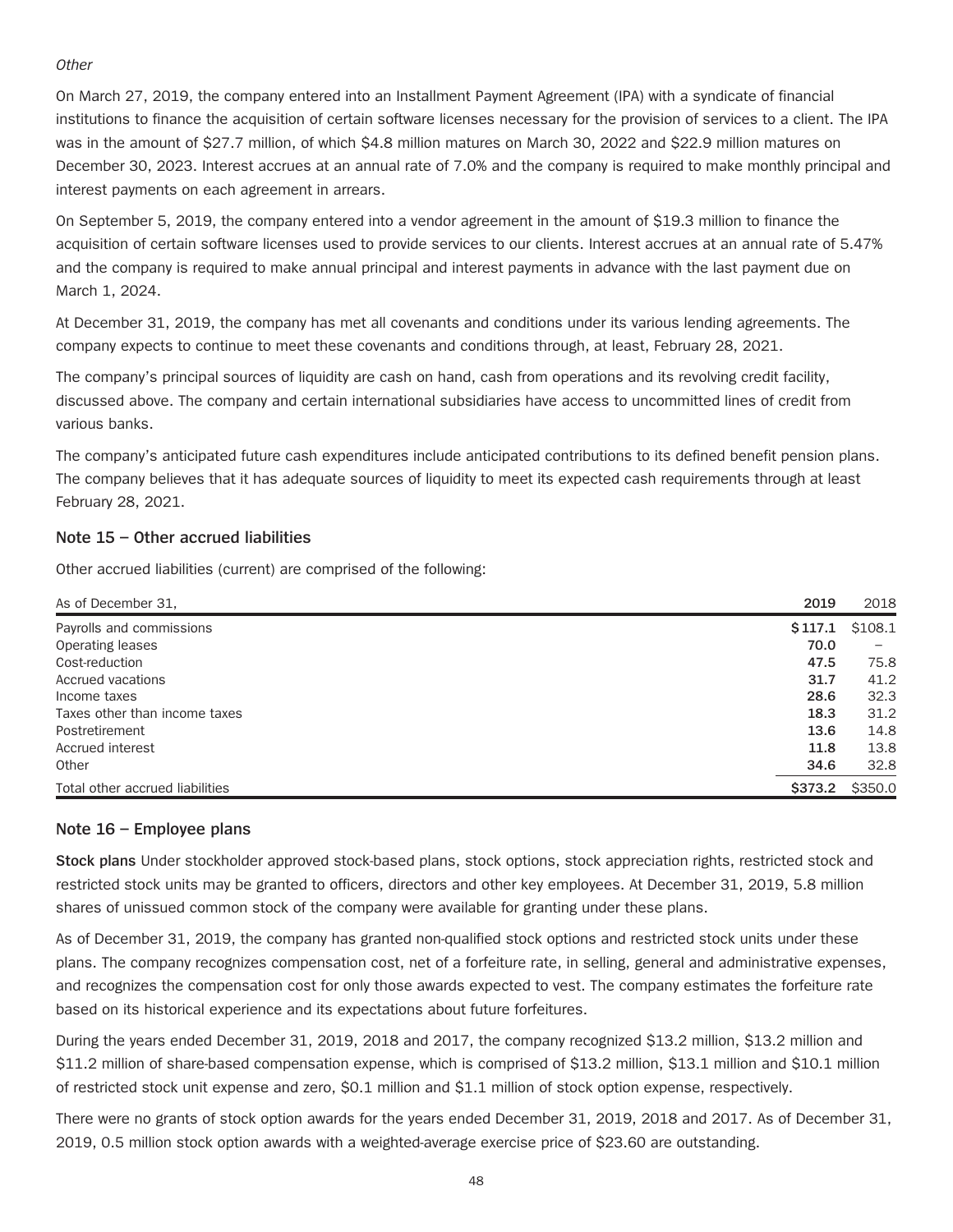Restricted stock unit awards may contain time-based units, performance-based units, total shareholder return market-based units, or a combination of these units. Each performance-based and market-based unit will vest into zero to two shares depending on the degree to which the performance or market conditions are met. Compensation expense for performance-based awards is recognized as expense ratably for each installment from the date of grant until the date the restrictions lapse and is based on the fair market value at the date of grant and the probability of achievement of the specific performance-related goals. Compensation expense for market-based awards is recognized as expense ratably over the measurement period, regardless of the actual level of achievement, provided the service requirement is met. Time-based restricted stock unit grants for the company's directors vest upon award and compensation expense for such awards is recognized upon grant.

A summary of restricted stock unit activity for the year ended December 31, 2019 follows (shares in thousands):

|                                  | Restricted<br><b>Stock Units</b> | Weighted-Average<br>Grant-Date Fair<br>Value |
|----------------------------------|----------------------------------|----------------------------------------------|
| Outstanding at December 31, 2018 | 2,151                            | \$12.90                                      |
| Granted                          | 1,321                            | 15.03                                        |
| Vested                           | (1, 129)                         | 13.23                                        |
| Forfeited and expired            | (303)                            | 13.81                                        |
| Outstanding at December 31, 2019 | 2.040                            | 14.17                                        |

The aggregate weighted-average grant-date fair value of restricted stock units granted during the years ended December 31, 2019, 2018 and 2017 was \$16.9 million, \$17.9 million and \$14.4 million, respectively. The fair value of restricted stock units with time and performance conditions is determined based on the trading price of the company's common shares on the date of grant. The fair value of awards with market conditions is estimated using a Monte Carlo simulation with the following weighted-average assumptions.

| Year Ended December 31,                                           | 2019  | 2018            |
|-------------------------------------------------------------------|-------|-----------------|
| Weighted-average fair value of grant                              |       | \$16.58 \$15.20 |
| Risk-free interest rate <sup>(i)</sup>                            | 2.49% | 2.26%           |
| Expected volatility(ii)                                           |       | 47.91% 52.97%   |
| Expected life of restricted stock units in years <sup>(iii)</sup> | 2.87  | 2.88            |
| Expected dividend yield                                           | $-$ % | $-$ %           |

 $^{(i)}$  Represents the continuously compounded semi-annual zero-coupon U.S. treasury rate commensurate with the remaining performance period

(ii) Based on historical volatility for the company that is commensurate with the length of the performance period

(iii) Represents the remaining life of the longest performance period

As of December 31, 2019, there was \$11.8 million of total unrecognized compensation cost related to outstanding restricted stock units granted under the company's plans. That cost is expected to be recognized over a weighted-average period of 1.8 years. The aggregate weighted-average grant-date fair value of restricted stock units vested during the years ended December 31, 2019, 2018 and 2017 was \$14.9 million, \$10.4 million and \$7.4 million, respectively.

Common stock issued upon exercise of stock options or upon lapse of restrictions on restricted stock units are newly issued shares. During 2019 and 2018, the company did not recognize any tax benefits from the exercise of stock options or upon issuance of stock upon lapse of restrictions on restricted stock units because of its tax position. Any such tax benefits resulting from tax deductions in excess of the compensation costs recognized are classified as operating cash flows.

**Defined contribution and compensation plans** U.S. employees are eligible to participate in an employee savings plan. Under this plan, employees may contribute a percentage of their pay for investment in various investment alternatives. The company matches 50 percent of the first 6 percent of eligible pay contributed by participants to the plan on a before-tax basis (subject to IRS limits). The company funds the match with cash. The charge to income related to the company match for the years ended December 31, 2019, 2018 and 2017, was \$12.8 million, \$11.1 million and \$10.8 million, respectively.

The company has defined contribution plans in certain locations outside the United States. The charge to income related to these plans was \$19.3 million, \$21.3 million and \$18.5 million, for the years ended December 31, 2019, 2018 and 2017, respectively.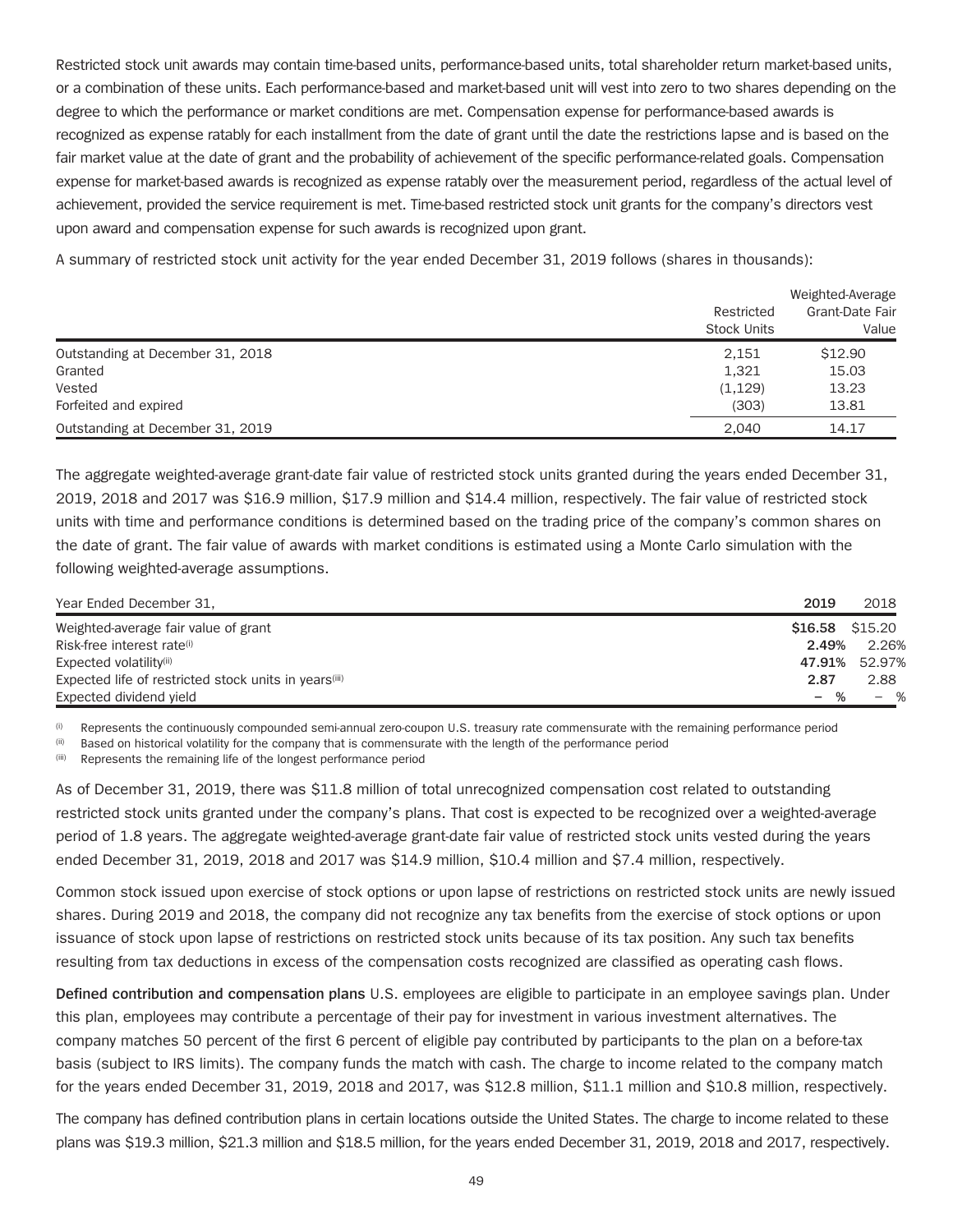The company has non-qualified compensation plans, which allow certain highly compensated employees and directors to defer the receipt of a portion of their salary, bonus and fees. Participants can earn a return on their deferred balance that is based on hypothetical investments in various investment vehicles. Changes in the market value of these investments are reflected as an adjustment to the liability with an offset to expense. As of December 31, 2019 and 2018, the liability to the participants of these plans was \$14.7 million and \$11.6 million, respectively. These amounts reflect the accumulated participant deferrals and earnings thereon as of that date. The company makes no contributions to the deferred compensation plans and remains contingently liable to the participants.

**Retirement benefits** For the company's more significant defined benefit pension plans, including the U.S., U.K. and the Netherlands, accrual of future benefits under the plans has ceased.

During 2018, cash lump-sum payments were paid to certain plan participants in two of the company's international defined benefit pension plans which resulted in a non-cash pension settlement charge of \$6.4 million for the year ended December 31, 2018.

Retirement plans' funded status and amounts recognized in the company's consolidated balance sheets at December 31, 2019 and 2018 follows:

|                                                                   | U.S. Plans        |                                               | International Plans      |              |
|-------------------------------------------------------------------|-------------------|-----------------------------------------------|--------------------------|--------------|
| As of December 31,                                                | 2019              | 2018                                          | 2019                     | 2018         |
| Change in projected benefit obligation                            |                   |                                               |                          |              |
| Benefit obligation at beginning of year                           | \$4,558.0         | \$5,001.6                                     | \$2,829.5                | \$3,189.7    |
| Service cost                                                      |                   |                                               | 2.8                      | 3.2          |
| Interest cost                                                     | 197.5             | 186.6                                         | 68.3                     | 67.3         |
| Plan participants' contributions                                  |                   |                                               | 1.3                      | 1.5          |
| Plan amendment                                                    |                   |                                               | $\overline{\phantom{0}}$ | 20.6         |
| Plan curtailment                                                  |                   |                                               | (1.6)                    |              |
| Plan settlement                                                   |                   |                                               | (3.5)                    | (16.4)       |
| Actuarial loss (gain)                                             | 357.7             | (270.7)                                       | 284.1                    | (169.5)      |
| Benefits paid                                                     | (357.6)           | (359.5)                                       | (118.1)                  | (108.7)      |
| Foreign currency translation adjustments                          |                   |                                               | 81.0                     | (158.2)      |
| Benefit obligation at end of year                                 | \$4,755.6         | \$4,558.0                                     | \$3,143.8                | \$2,829.5    |
| Change in plan assets                                             |                   |                                               |                          |              |
| Fair value of plan assets at beginning of year                    | \$ 3,112.8        | \$3,578.4                                     | \$2,539.4                | \$2,833.9    |
| Actual return on plan assets                                      | 505.2             | (193.3)                                       | 300.0                    | (75.4)       |
| Employer contribution                                             | 73.8              | 87.2                                          | 30.1                     | 42.5         |
| Plan participants' contributions                                  |                   |                                               | 1.3                      | 1.5          |
| Plan settlement                                                   |                   |                                               | (3.5)                    | (16.4)       |
| Benefits paid                                                     | (357.6)           | (359.5)                                       | (118.1)                  | (108.7)      |
| Foreign currency translation and other adjustments                |                   |                                               | 67.2                     | (138.0)      |
| Fair value of plan assets at end of year                          | \$ 3,334.2        | \$3,112.8                                     | \$2,816.4                | \$2,539.4    |
| Funded status at end of year                                      | \$(1,421.4)       | $\$(1,445.2)$                                 | \$ (327.4)               | \$ (290.1)   |
| Amounts recognized in the consolidated balance sheets consist of: |                   |                                               |                          |              |
| Prepaid postretirement assets                                     | \$                | \$                                            | 135.9<br>Ś               | 146.4<br>\$  |
| Other accrued liabilities                                         | (6.8)             | (6.7)                                         | (0.2)                    | (0.1)        |
| Long-term postretirement liabilities                              | (1,414.6)         | (1,438.5)                                     | (463.1)                  | (436.4)      |
| Total funded status                                               |                   | $\$(1,421.4) \$(1,445.2) \$(327.4) \$(290.1)$ |                          |              |
| Accumulated other comprehensive loss, net of tax                  |                   |                                               |                          |              |
| Net loss                                                          | \$ 2,672.7        | \$2,718.6                                     | \$1,067.2                | 988.0<br>S   |
| Prior service credit                                              | $(34.8)$ \$<br>\$ | (37.3)                                        | \$ (46.4)                | -S<br>(46.8) |
| Accumulated benefit obligation                                    | \$4,755.6         | \$4,558.0                                     | \$3,035.3                | \$2,828.2    |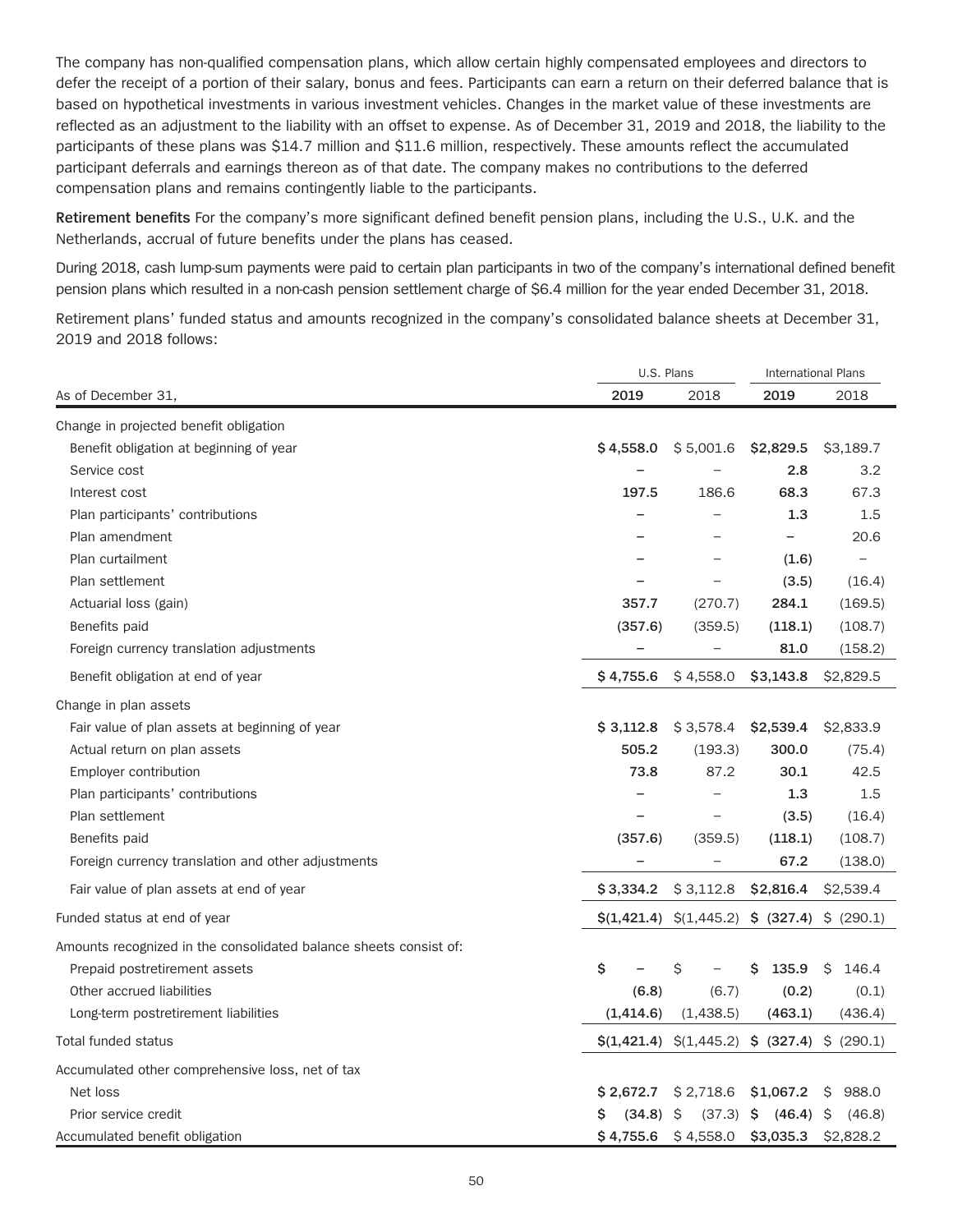Information for defined benefit retirement plans with an accumulated benefit obligation in excess of plan assets at December 31, 2019 and 2018 follows:

| As of December 31,             | 2019                | 2018 |
|--------------------------------|---------------------|------|
| Accumulated benefit obligation | \$6,896.5 \$6,433.6 |      |
| Fair value of plan assets      | \$5,014.1 \$4,553.2 |      |

Information for defined benefit retirement plans with a projected benefit obligation in excess of plan assets at December 31, 2019 and 2018 follows:

| As of December 31,           | 2019                | 2018 |
|------------------------------|---------------------|------|
| Projected benefit obligation | \$6,898.7 \$6,434.9 |      |
| Fair value of plan assets    | \$5,014.1 \$4,553.2 |      |

Net periodic pension cost (income) for 2019, 2018 and 2017 includes the following components:

|                                      | U.S. Plans |           |         |         | International Plans |                          |
|--------------------------------------|------------|-----------|---------|---------|---------------------|--------------------------|
| Year ended December 31,              | 2019       | 2018      | 2017    | 2019    | 2018                | 2017                     |
| Service cost <sup>(i)</sup>          | Ŝ.         | S         |         | \$2.8   | \$3.2               | \$5.1                    |
| Interest cost                        | 197.5      | 186.6     | 211.3   | 68.3    | 67.3                | 72.8                     |
| Expected return on plan assets       | (218.2)    | (230.6)   | (235.2) | (104.6) | (114.4)             | (127.5)                  |
| Amortization of prior service credit | (2.5)      | (2.5)     | (2.5)   | (2.5)   | (3.7)               | (2.4)                    |
| Recognized net actuarial loss        | 116.6      | 125.1     | 126.4   | 34.2    | 42.3                | 49.8                     |
| Curtailment gain                     |            |           |         | (0.1)   | $\qquad \qquad -$   | (5.4)                    |
| Settlement loss                      |            |           |         | 1.2     | 6.4                 | $\overline{\phantom{m}}$ |
| Net periodic pension cost (income)   | 93.4<br>S. | Ŝ<br>78.6 | \$100.0 | \$(0.7) | \$1.1               | \$(7.6)                  |

(i) Service cost is reported in cost of revenue - services and selling, general and administrative expenses. All other components of net periodic pension cost are reported in other income (expense), net in the consolidated statements of income.

Weighted-average assumptions used to determine net periodic pension cost for the years ended December 31 were as follows:

|                                             |       | U.S. Plans |       | International Plans |       |       |  |
|---------------------------------------------|-------|------------|-------|---------------------|-------|-------|--|
| Year ended December 31,                     | 2019  | 2018       | 2017  | 2019                | 2018  | 2017  |  |
| Discount rate                               | 4.50% | 3.87%      | 4.38% | 2.55%               | 2.24% | 2.34% |  |
| Expected long-term rate of return on assets | 6.80% | 6.80%      | 6.80% | 4.18%               | 4.38% | 5.30% |  |
|                                             |       |            |       |                     |       |       |  |

Weighted-average assumptions used to determine benefit obligations at December 31 were as follows:

| Discount<br>rate | row. | .50% | Q70/<br>3.O | 1.82% | 55% | 24%<br>$-1$ |
|------------------|------|------|-------------|-------|-----|-------------|
|                  |      |      |             |       |     |             |

The company's investment policy targets and ranges for each asset category are as follows:

|                       | U.S.            |                | International |
|-----------------------|-----------------|----------------|---------------|
| <b>Asset Category</b> | Range<br>Target | Target         | Range         |
| Equity securities     | 36-48%<br>42%   | 19%            | 16-23%        |
| Debt securities       | 38%<br>35-41%   | 61%            | 54-67%        |
| Real estate           | 0%              | 0%<br>1%       | $0 - 3%$      |
| Cash                  | 0%              | $0 - 5%$<br>1% | $0 - 5%$      |
| Other                 | 10-30%<br>20%   | 18%            | 11-26%        |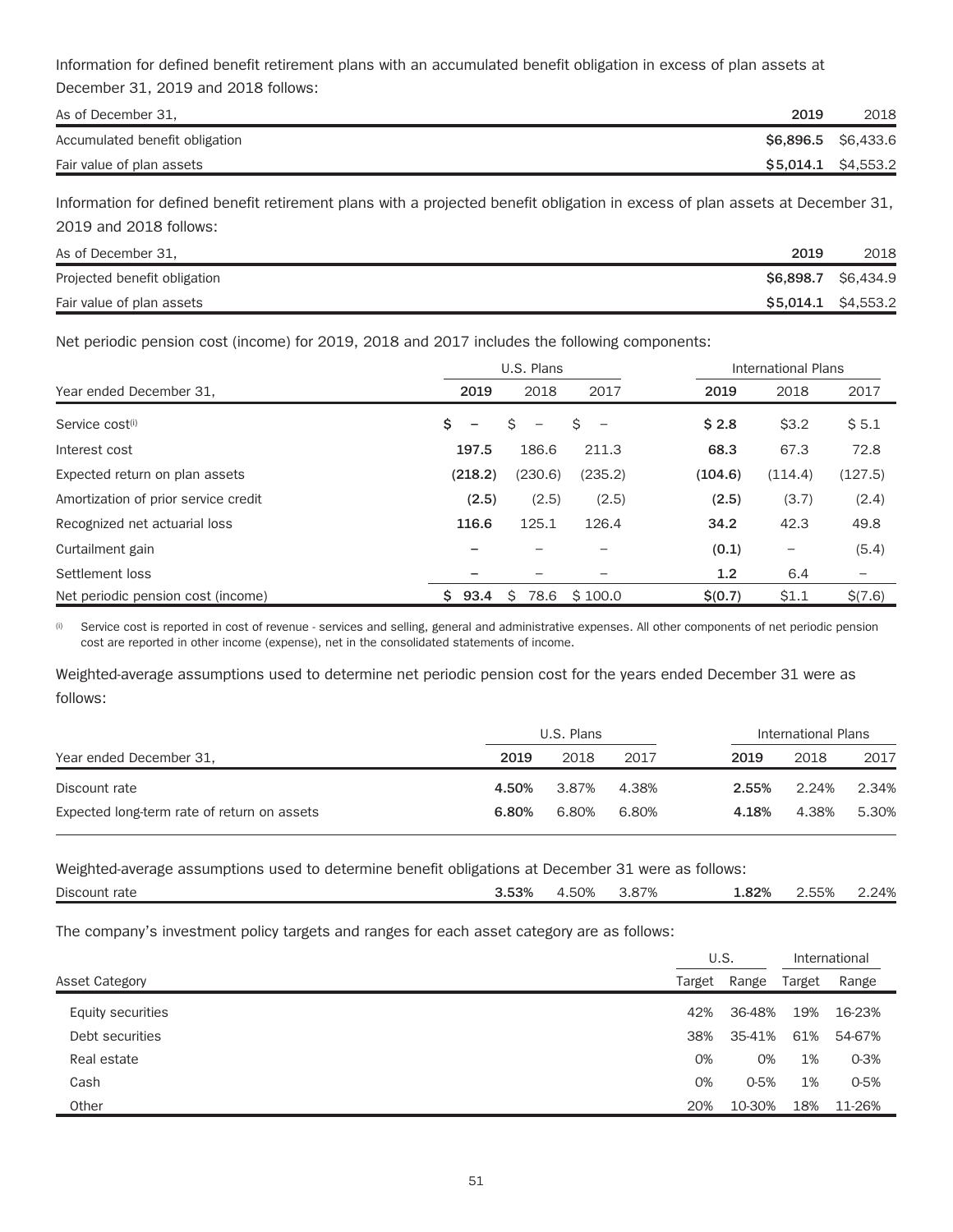The company periodically reviews its asset allocation, taking into consideration plan liabilities, local regulatory requirements, plan payment streams and then-current capital market assumptions. The actual asset allocation for each plan is monitored at least quarterly, relative to the established policy targets and ranges. If the actual asset allocation is close to or out of any of the ranges, a review is conducted. Rebalancing will occur toward the target allocation, with due consideration given to the liquidity of the investments and transaction costs.

The objectives of the company's investment strategies are as follows: (a) to provide a total return that, over the long term, increases the ratio of plan assets to liabilities by maximizing investment return on assets, at a level of risk deemed appropriate, (b) to maximize return on assets by investing primarily in equity securities in the U.S. and for international plans by investing in appropriate asset classes, subject to the constraints of each plan design and local regulations, (c) to diversify investments within asset classes to reduce the impact of losses in single investments, and (d) for the U.S. plan to invest in compliance with the Employee Retirement Income Security Act of 1974 (ERISA), as amended and any subsequent applicable regulations and laws, and for international plans to invest in a prudent manner in compliance with local applicable regulations and laws.

The company sets the expected long-term rate of return based on the expected long-term return of the various asset categories in which it invests. The company considered the current expectations for future returns and the actual historical returns of each asset class. Also, since the company's investment policy is to actively manage certain asset classes where the potential exists to outperform the broader market, the expected returns for those asset classes were adjusted to reflect the expected additional returns.

In 2020, the company expects to make cash contributions of \$278.9 million to its worldwide defined benefit pension plans, which are comprised of \$238.8 million for the company's U.S. qualified defined benefit pension plans and \$40.1 million primarily for international defined benefit pension plans.

As of December 31, 2019, the following benefit payments are expected to be paid from the defined benefit pension plans:

| Year ending December 31, | U.S.    | International |
|--------------------------|---------|---------------|
| 2020                     | \$358.3 | \$104.4       |
| 2021                     | 355.0   | 106.3         |
| 2022                     | 351.5   | 115.1         |
| 2023                     | 347.6   | 120.6         |
| 2024                     | 342.5   | 125.2         |
| $2025 - 2029$            | 1,585.7 | 649.0         |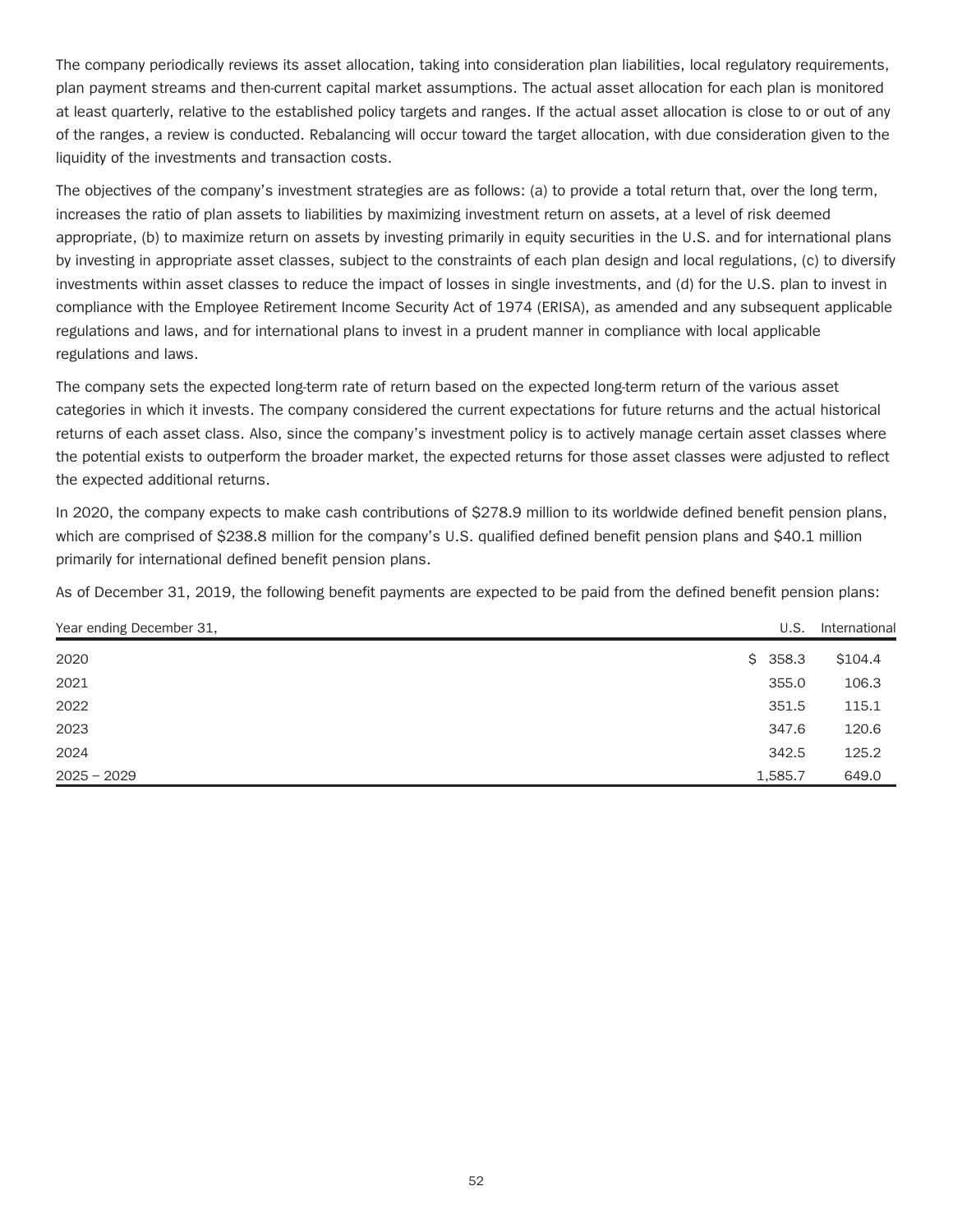**Other postretirement benefits** A reconciliation of the benefit obligation, fair value of the plan assets and the funded status of the postretirement benefit plans at December 31, 2019 and 2018, follows:

| As of December 31,                                                         | 2019          |       | 2018      |
|----------------------------------------------------------------------------|---------------|-------|-----------|
| Change in accumulated benefit obligation                                   |               |       |           |
| Benefit obligation at beginning of year                                    | \$96.2        |       | \$103.2   |
| Service cost                                                               |               | 0.5   | 0.6       |
| Interest cost                                                              |               | 4.8   | 4.8       |
| Plan participants' contributions                                           |               | 2.7   | 3.1       |
| Actuarial loss (gain)                                                      |               | 1.0   | (4.2)     |
| Federal drug subsidy                                                       |               |       | 0.2       |
| Benefits paid                                                              |               | (8.9) | (11.5)    |
| Foreign currency translation and other adjustments                         |               | (0.6) |           |
| Benefit obligation at end of year                                          | \$95.7        |       | \$96.2    |
| Change in plan assets                                                      |               |       |           |
| Fair value of plan assets at beginning of year                             | \$            | 7.8   | \$<br>7.6 |
| Actual return on plan assets                                               |               | (0.2) | (0.4)     |
| Employer contributions                                                     |               | 5.5   | 9.0       |
| Plan participants' contributions                                           |               | 2.7   | 3.1       |
| Benefits paid                                                              |               | (8.9) | (11.5)    |
| Fair value of plan assets at end of year                                   | \$6.9         |       | \$<br>7.8 |
| Funded status at end of year                                               | $$^{(88.8)}$$ |       | \$ (88.4) |
| Amounts recognized in the consolidated balance sheets consist of:          |               |       |           |
| Prepaid postretirement assets                                              | Ś.            | 0.3   | \$<br>1.2 |
| Other accrued liabilities                                                  |               | (6.6) | (8.0)     |
| Long-term postretirement liabilities                                       | (82.5)        |       | (81.6)    |
| Total funded status                                                        | \$ (88.8)     |       | \$ (88.4) |
| Accumulated other comprehensive loss, net of tax                           |               |       |           |
| Net loss                                                                   | \$11.1        |       | \$10.5    |
| Prior service credit                                                       |               | (6.6) | (8.2)     |
| Net periodic postretirement benefit cost for 2019, 2018 and 2017, follows: |               |       |           |
| Year ended December 31,                                                    | 2019          | 2018  | 2017      |
| Service cost(i)                                                            | \$0.5         | \$0.6 | \$0.5     |
| Interest cost                                                              | 4.8           | 4.8   | 5.6       |
| Expected return on assets                                                  | (0.4)         | (0.4) | (0.5)     |
| Amortization of prior service cost                                         | (1.7)         | (1.6) | (0.7)     |
| Recognized net actuarial loss                                              | 0.7           | 1.0   | 0.8       |

Net periodic benefit cost **\$ 3.9** \$ 4.4 \$ 5.7

(i) Service cost is reported in selling, general and administrative expenses. All other components of net periodic benefit cost are reported in other income (expense), net in the consolidated statements of income.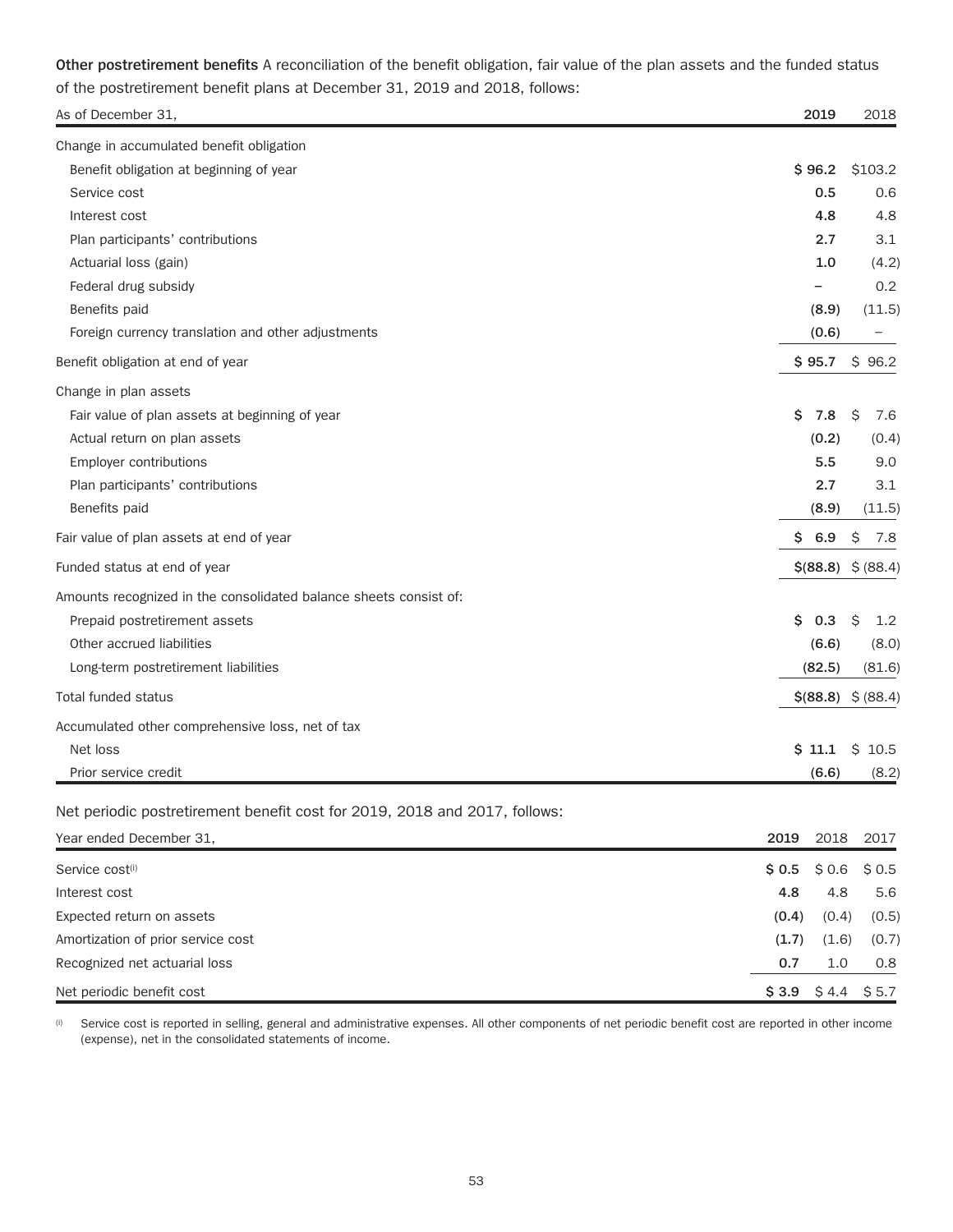Weighted-average assumptions used to determine net periodic postretirement benefit cost for the years ended December 31 were as follows:

| Year ended December 31,                                                                           | 2019 | 2018 2017         |        |
|---------------------------------------------------------------------------------------------------|------|-------------------|--------|
| Discount rate                                                                                     |      | 5.67% 5.30% 5.53% |        |
| Expected return on plan assets                                                                    |      | 5.50% 5.50% 5.50% |        |
| Weighted-average assumptions used to determine benefit obligation at December 31 were as follows: |      |                   |        |
| Year ended December 31,                                                                           | 2019 | 2018              | - 2017 |

| Discoun<br>$r \rightarrow r$<br>Talt | 120/<br>-570<br><br>_____ | $\overline{\phantom{0}}$<br>$\sim$ $\sim$ $\sim$<br>70<br>U.U. | 0.001<br>3U% |
|--------------------------------------|---------------------------|----------------------------------------------------------------|--------------|
|                                      |                           |                                                                |              |

The company reviews its asset allocation periodically, taking into consideration plan liabilities, plan payment streams and then-current capital market assumptions. The company sets the long-term expected return on asset assumption, based principally on the long-term expected return on debt securities. These return assumptions are based on a combination of current market conditions, capital market expectations of third-party investment advisors and actual historical returns of the asset classes. In 2020, the company expects to contribute approximately \$7 million to its postretirement benefit plans.

| Assumed health care cost trend rates at December 31,                              | 2019 | 2018      |
|-----------------------------------------------------------------------------------|------|-----------|
| Health care cost trend rate assumed for next year                                 |      | 5.8% 6.8% |
| Rate to which the cost trend rate is assumed to decline (the ultimate trend rate) |      | 4.5% 4.8% |
| Year that the rate reaches the ultimate trend rate                                | 2025 | - 2023    |

As of December 31, 2019, the following benefits are expected to be paid from the company's postretirement plans:

| Year ending December 31, | Expected<br>Payments |
|--------------------------|----------------------|
| 2020                     | \$7.7                |
| 2021                     | 6.7                  |
| 2022                     | 6.3                  |
| 2023                     | 6.0                  |
| 2024                     | 5.6                  |
| $2025 - 2029$            | 22.3                 |

The following provides a description of the valuation methodologies and the levels of inputs used to measure fair value, and the general classification of investments in the company's U.S. and international defined benefit pension plans, and the company's other postretirement benefit plan.

Level 1 – These investments include cash, common stocks, real estate investment trusts, exchange traded funds, futures and options and U.S. government securities. These investments are valued using quoted prices in an active market. Payables, receivables and cumulative futures contracts variation margin received from brokers are also included as Level 1 investments and are valued at face value.

Level 2 – These investments include the following:

Pooled Funds – These investments are comprised of money market funds and fixed income securities. The money market funds are valued using the readily determinable fair value (RDFV) provided by trustees of the funds. The fixed income securities are valued based on quoted prices for identical or similar investments in markets that may not be active.

Commingled Funds – These investments are comprised of debt, equity and other securities and are valued using the RDFV provided by trustees of the funds. The fair value per share for these funds are published and are the basis for current transactions.

Other Fixed Income – These investments are comprised of corporate and government fixed income investments and asset and mortgage-backed securities for which there are quoted prices for identical or similar investments in markets that may not be active.

Derivatives – These investments include forward exchange contracts and options, which are traded on an active market, but not on an exchange; therefore, the inputs may not be readily observable. These investments also include fixed income futures and other derivative instruments.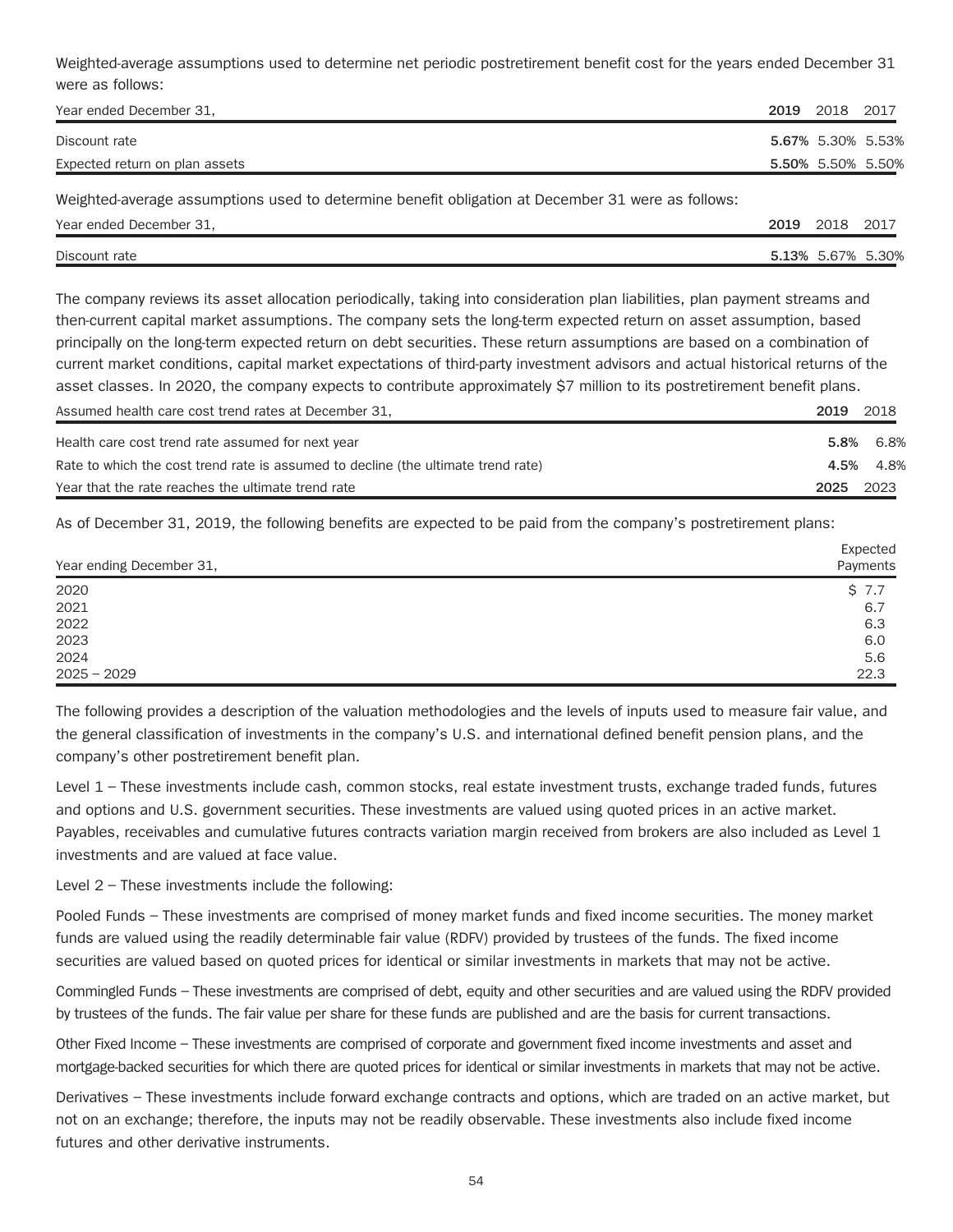Level 3 – These investments include the following:

Insurance Contracts – These investments are insurance contracts which are carried at book value, are not publicly traded and are reported at a fair value determined by the insurance provider.

Certain investments are valued using net asset value (NAV) as a practical expedient. These investments may not be redeemable on a daily basis and may have redemption notice periods of up to 120 days. These investments include the following:

Commingled Funds – These investments are comprised of debt, equity and other securities.

Private Real Estate and Private Equity – These investments represent interests in limited partnerships which invest in privately-held companies or privately-held real estate or other real assets. Net asset values are developed and reported by the general partners that manage the partnerships. These valuations are based on property appraisals, utilization of market transactions that provide valuation information for comparable companies, discounted cash flows, and other methods. These valuations are reported quarterly and adjusted as necessary at year end based on cash flows within the most recent period.

The following table sets forth by level, within the fair value hierarchy, the plans' assets (liabilities) at fair value at December 31, 2019.

|                                   |             | U.S. Plans |           |         |             |         |           |         |
|-----------------------------------|-------------|------------|-----------|---------|-------------|---------|-----------|---------|
| As of December 31, 2019           | Fair Value  | Level 1    | Level 2   | Level 3 | Fair Value  | Level 1 | Level 2   | Level 3 |
| Pension plans                     |             |            |           |         |             |         |           |         |
| <b>Equity Securities</b>          |             |            |           |         |             |         |           |         |
| Common Stocks                     | 955.3<br>\$ | \$952.8    | 2.5<br>Ŝ. | $\sin$  | \$          | $$ -$   | \$        | \$      |
| Commingled Funds                  | 578.8       |            | 578.8     |         | 176.7       |         | 176.7     |         |
| <b>Debt Securities</b>            |             |            |           |         |             |         |           |         |
| U.S. Govt. Securities             | 436.0       | 436.0      |           |         |             |         |           |         |
| Other Fixed Income                | 278.1       |            | 278.1     |         | 91.0        |         | 91.0      |         |
| <b>Insurance Contracts</b>        |             |            |           |         | 123.1       |         |           | 123.1   |
| Commingled Funds                  | 433.6       |            | 433.6     |         | 441.0       |         | 441.0     |         |
| <b>Real Estate</b>                |             |            |           |         |             |         |           |         |
| Real Estate Investment Trusts     | 14.0        | 14.0       |           |         | 1.0         |         | 1.0       |         |
| Commingled Funds                  | 186.5       |            | 186.5     |         |             |         |           |         |
| Other                             |             |            |           |         |             |         |           |         |
| Derivatives <sup>(i)</sup>        | (103.5)     | (8.2)      | (95.3)    |         | 6.5         |         | 6.5       |         |
| Commingled Funds                  |             |            |           |         | 372.8       |         | 372.8     |         |
| Pooled Funds                      | 135.5       |            | 135.5     |         | 189.2       |         | 189.2     |         |
| Cumulative futures contracts      |             |            |           |         |             |         |           |         |
| variation margin paid to brokers  | 8.2         | 8.2        |           |         |             |         |           |         |
| Cash                              | 2.0         | 2.0        |           |         | 18.1        | 18.1    |           |         |
| Receivables                       | 14.4        | 14.4       |           |         | 0.2         | 0.2     |           |         |
| Payables                          | (7.4)       | (7.4)      |           |         | (7.3)       | (7.3)   |           |         |
| Total plan assets in fair value   |             |            |           |         |             |         |           |         |
| hierarchy                         | \$2,931.5   | \$1,411.8  | \$1,519.7 | $\sin$  | \$1,412.3   | \$11.0  | \$1,278.2 | \$123.1 |
| Plan assets measured using NAV as |             |            |           |         |             |         |           |         |
| a practical expedient(ii):        |             |            |           |         |             |         |           |         |
|                                   |             |            |           |         |             |         |           |         |
| Commingled Funds                  |             |            |           |         |             |         |           |         |
| Equity                            | \$          |            |           |         | 406.9<br>Ŝ. |         |           |         |
| Debt                              | 86.3        |            |           |         | 941.0       |         |           |         |
| Other                             | 127.0       |            |           |         | 24.8        |         |           |         |
| Private Real Estate               | 189.0       |            |           |         | 31.4        |         |           |         |
| Private Equity                    | 0.4         |            |           |         |             |         |           |         |
| Total pension plan assets         | \$3,334.2   |            |           |         | \$2,816.4   |         |           |         |
| Other postretirement plans        |             |            |           |         |             |         |           |         |
| Insurance Contracts               | \$<br>6.9   |            |           | \$6.9   |             |         |           |         |

(i) Level 1 derivatives represent unrealized appreciation or depreciation on open futures contracts. The value of open futures contracts includes derivatives and the cumulative futures contracts variation margin paid to or received from brokers.

(ii) Investments measured at fair value using NAV as a practical expedient have not been classified in the fair value hierarchy. The fair value amounts presented in this table for these investments are included to permit reconciliation of the fair value hierarchy to the total plan assets.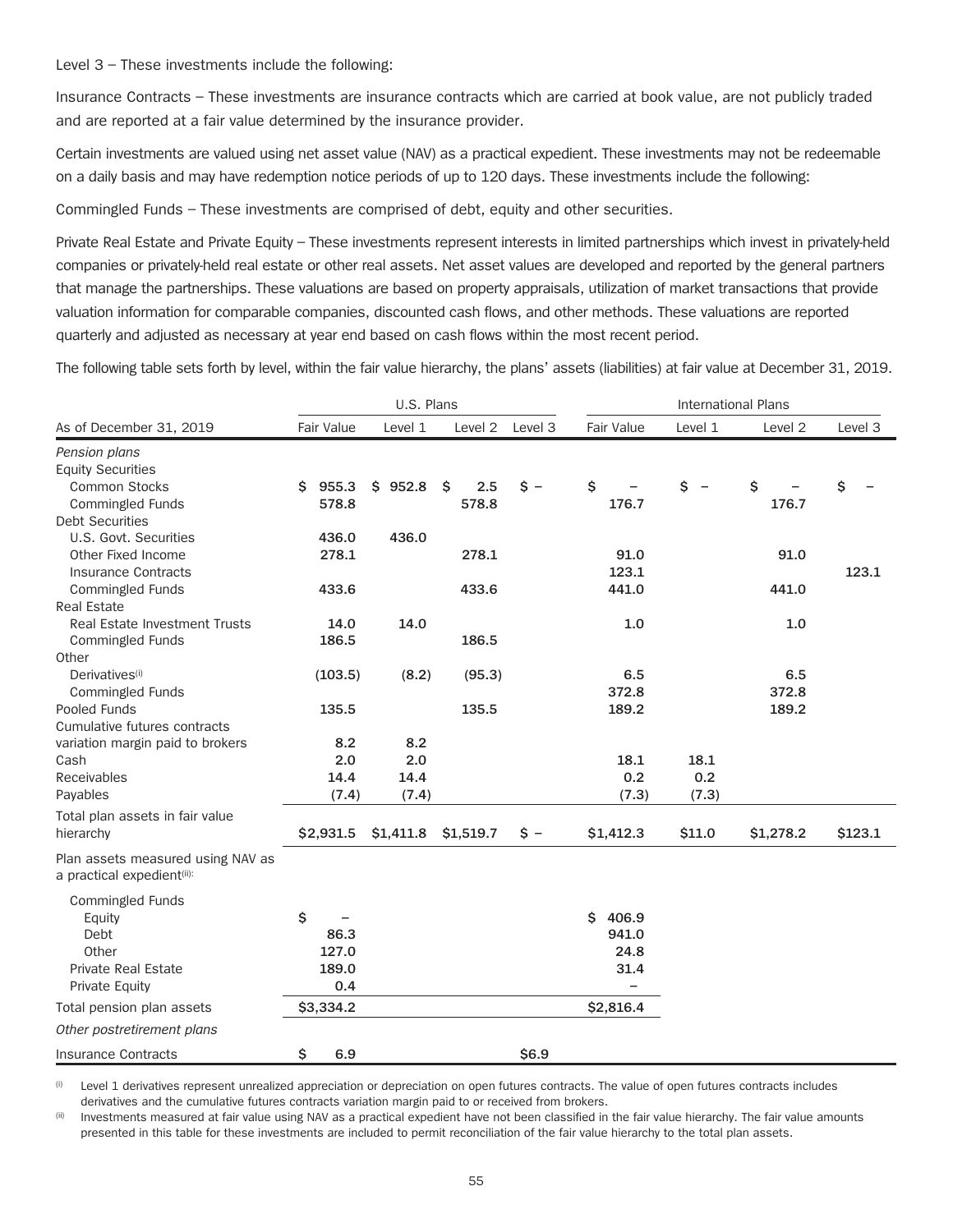The following table sets forth by level, within the fair value hierarchy, the plans' assets (liabilities) at fair value at December 31, 2018.

|                                   | U.S. Plans  |    |           |    | International Plans |           |    |                   |         |           |         |
|-----------------------------------|-------------|----|-----------|----|---------------------|-----------|----|-------------------|---------|-----------|---------|
| As of December 31, 2018           | Fair Value  |    | Level 1   |    | Level 2 Level 3     |           |    | Fair Value        | Level 1 | Level 2   | Level 3 |
| Pension plans                     |             |    |           |    |                     |           |    |                   |         |           |         |
| <b>Equity Securities</b>          |             |    |           |    |                     |           |    |                   |         |           |         |
| <b>Common Stocks</b>              | \$<br>911.7 | \$ | 909.0     | Ŝ. | 2.7                 |           | \$ |                   | \$-     | $\zeta-$  | $S-$    |
| Commingled Funds                  | 494.8       |    |           |    | 494.8               |           |    | 165.6             |         | 165.6     |         |
| <b>Debt Securities</b>            |             |    |           |    |                     |           |    |                   |         |           |         |
| U.S. Govt. Securities             | 498.5       |    | 498.5     |    |                     |           |    |                   |         |           |         |
| Other Fixed Income                | 374.6       |    |           |    | 374.6               |           |    | 145.5             | 0.2     | 145.3     |         |
| Insurance Contracts               |             |    |           |    |                     |           |    | 123.7             |         |           | 123.7   |
| Commingled Funds                  | 196.6       |    |           |    | 196.6               |           |    | 321.4             |         | 321.4     |         |
| <b>Real Estate</b>                |             |    |           |    |                     |           |    |                   |         |           |         |
| Real Estate Investment            |             |    |           |    |                     |           |    |                   |         |           |         |
| Trusts                            | 17.0        |    | 17.0      |    |                     |           |    | 1.3               |         | 1.3       |         |
| Commingled Funds                  | 156.7       |    |           |    | 156.7               |           |    |                   |         |           |         |
| Other                             |             |    |           |    |                     |           |    |                   |         |           |         |
| Derivatives <sup>(i)</sup>        | 35.8        |    | 33.6      |    | 2.2                 |           |    | 2.4               |         | 2.4       |         |
| Commingled Funds                  |             |    |           |    |                     |           |    | 317.0             |         | 317.0     |         |
| Pooled Funds                      | 143.7       |    |           |    | 143.7               |           |    | 123.6             |         | 123.6     |         |
| Cumulative futures contracts      |             |    |           |    |                     |           |    |                   |         |           |         |
| variation margin received         |             |    |           |    |                     |           |    |                   |         |           |         |
| from brokers                      | (29.3)      |    | (29.3)    |    |                     |           |    |                   |         |           |         |
| Cash                              | 3.7         |    | 3.7       |    |                     |           |    | 29.6              | 29.6    |           |         |
| Receivables                       | 20.5        |    | 20.5      |    |                     |           |    | 2.0               | 2.0     |           |         |
| Payables                          | (1.4)       |    | (1.4)     |    |                     |           |    | (2.3)             | (2.3)   |           |         |
| Total plan assets in fair value   | \$2,822.9   |    | \$1,451.6 |    | \$1,371.3           | $\zeta$ - |    | \$1,229.8         | \$29.5  | \$1,076.6 | \$123.7 |
| hierarchy                         |             |    |           |    |                     |           |    |                   |         |           |         |
| Plan assets measured using        |             |    |           |    |                     |           |    |                   |         |           |         |
| NAV as a practical expedient(ii): |             |    |           |    |                     |           |    |                   |         |           |         |
| Commingled Funds<br>Equity        | \$          |    |           |    |                     |           | Ś. | 454.9             |         |           |         |
| Debt                              |             |    |           |    |                     |           |    | 814.0             |         |           |         |
| Other                             | 110.2       |    |           |    |                     |           |    | 23.9              |         |           |         |
| Private Real Estate               | 179.1       |    |           |    |                     |           |    | 16.8              |         |           |         |
| Private Equity                    | 0.6         |    |           |    |                     |           |    | $\qquad \qquad -$ |         |           |         |
| Total pension plan assets         | \$3,112.8   |    |           |    |                     |           |    | \$2,539.4         |         |           |         |
| Other postretirement plans        |             |    |           |    |                     |           |    |                   |         |           |         |
| Insurance Contracts               | \$<br>7.8   |    |           |    |                     | \$7.8     |    |                   |         |           |         |

(i) Level 1 derivatives represent unrealized appreciation or depreciation on open futures contracts. The value of open futures contracts includes derivatives and the cumulative futures contracts variation margin received from brokers.

(ii) Investments measured at fair value using NAV as a practical expedient have not been classified in the fair value hierarchy. The fair value amounts presented in this table for these investments are included to permit reconciliation of the fair value hierarchy to the total plan assets.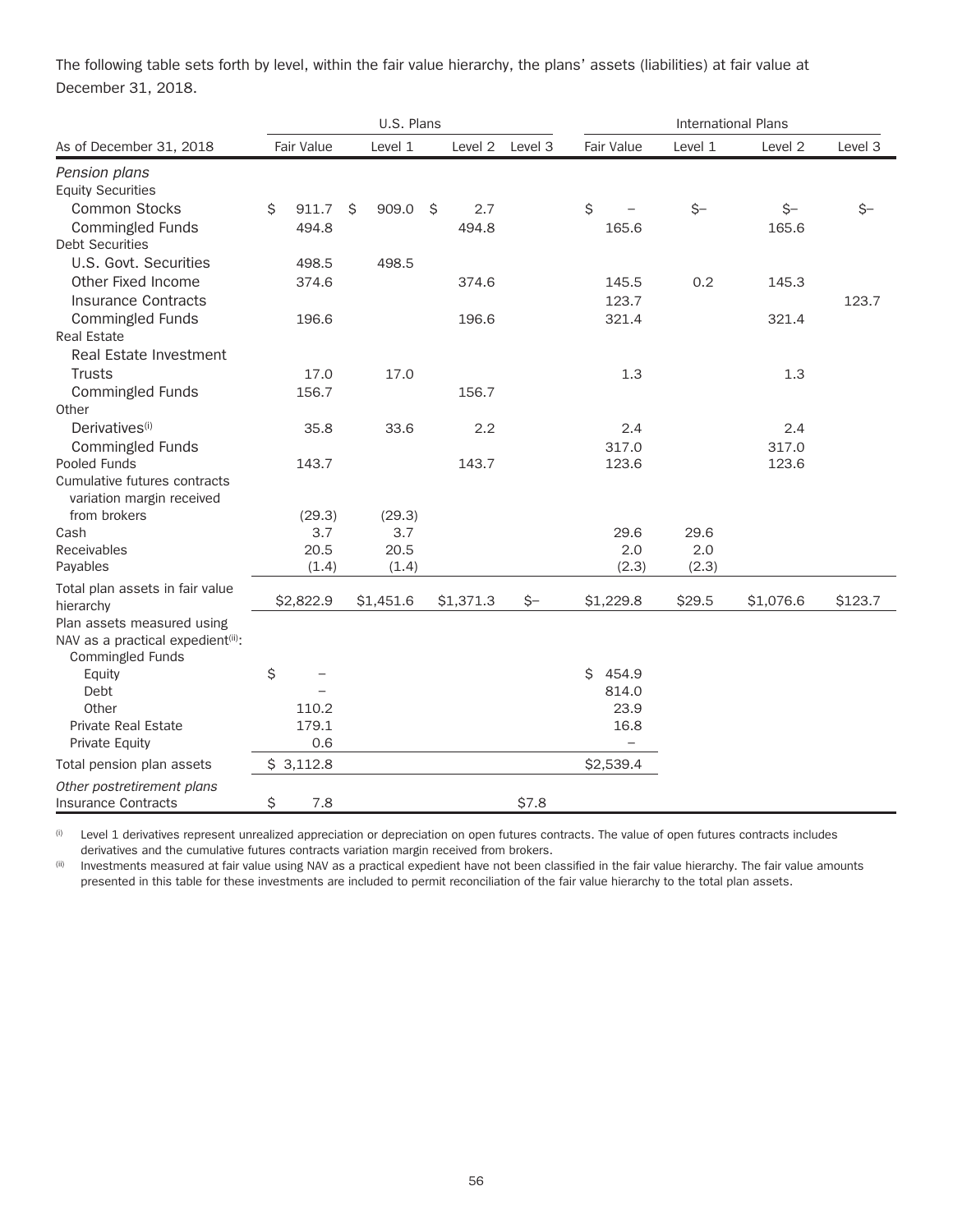The following table sets forth a summary of changes in the fair value of the plans' Level 3 assets for the year ended December 31, 2019.

|                                          | January 1,<br>2019 | Realized<br>gains<br>(losses)  | Purchases<br>or<br>acquisitions | Sales<br>or<br>dispositions | Currency and<br>unrealized<br>gains (losses)<br>relating to<br>instruments<br>still held at<br>December 31.<br>2019 | December 31.<br>2019 |
|------------------------------------------|--------------------|--------------------------------|---------------------------------|-----------------------------|---------------------------------------------------------------------------------------------------------------------|----------------------|
| U.S. plans<br>Other postretirement plans |                    |                                |                                 |                             |                                                                                                                     |                      |
| Insurance Contracts                      | S.<br>7.8          | \$(0.3)                        | \$ –                            | \$ (0.6)                    | $s -$                                                                                                               | \$6.9                |
| International pension plans              |                    |                                |                                 |                             |                                                                                                                     |                      |
| Insurance Contracts                      | \$123.7            | Ś.<br>$\overline{\phantom{0}}$ | \$6.4                           | \$(12.0)                    | \$5.0                                                                                                               | \$123.1              |

The following table sets forth a summary of changes in the fair value of the plans' Level 3 assets for the year ended December 31, 2018.

|                             | January 1,<br>2018 | Realized<br>gains<br>(losses)  | Purchases<br>or<br>acquisitions | Sales<br>or<br>dispositions | Currency and<br>unrealized<br>gains (losses)<br>relating to<br>instruments<br>still held at<br>December 31,<br>2018 | December 31,<br>2018 |
|-----------------------------|--------------------|--------------------------------|---------------------------------|-----------------------------|---------------------------------------------------------------------------------------------------------------------|----------------------|
| U.S. plans                  |                    |                                |                                 |                             |                                                                                                                     |                      |
| Other postretirement plans  |                    |                                |                                 |                             |                                                                                                                     |                      |
| Insurance Contracts         | Ś.<br>7.6          | \$(0.4)                        | \$0.6                           | Ś.<br>$\qquad \qquad -$     | $S -$                                                                                                               | \$<br>7.8            |
| International pension plans |                    |                                |                                 |                             |                                                                                                                     |                      |
| Insurance Contracts         | \$135.8            | \$<br>$\overline{\phantom{0}}$ | \$3.5                           | \$(11.7)                    | \$(3.9)                                                                                                             | \$123.7              |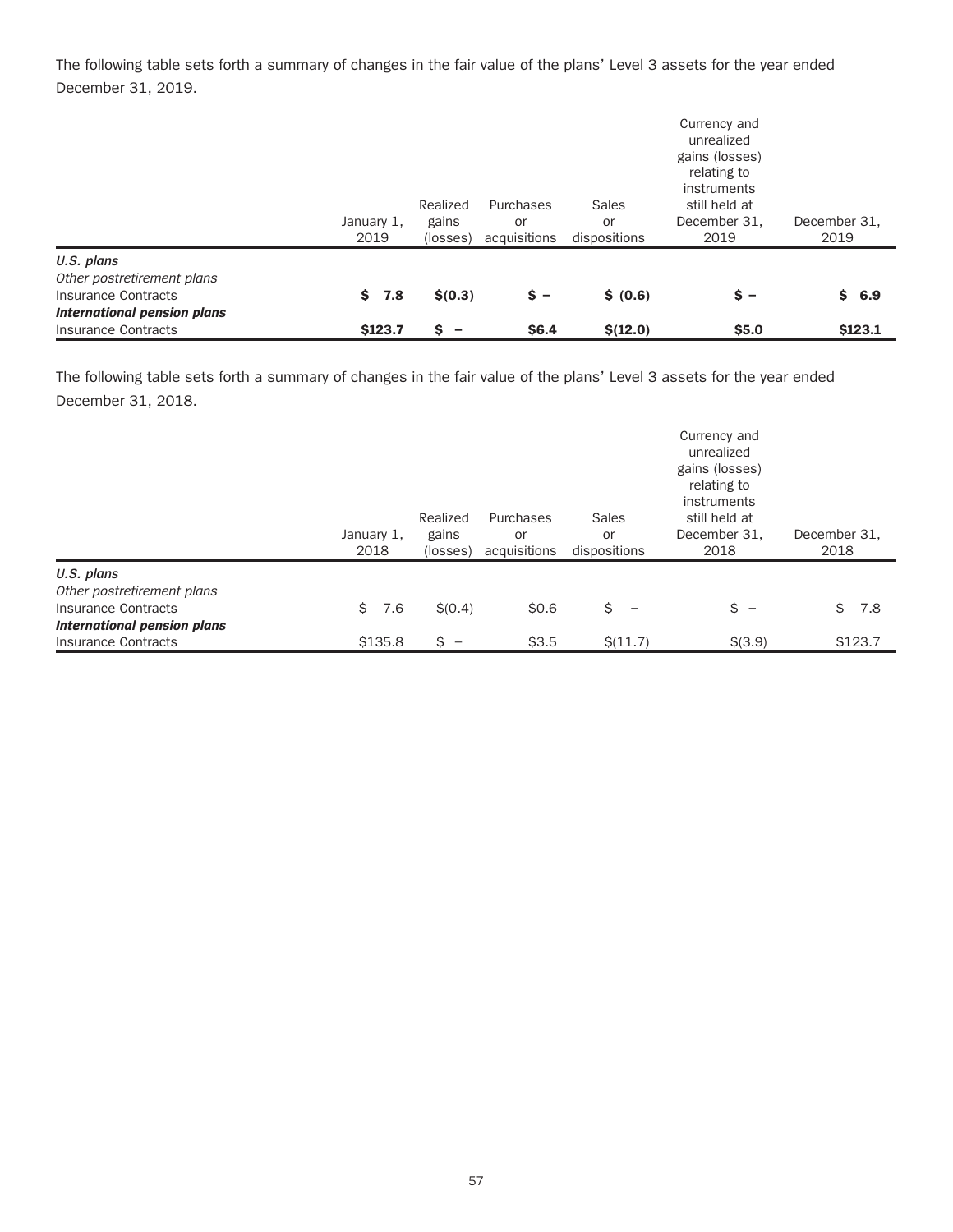The following table presents additional information about plan assets valued using the net asset value as a practical expedient within the fair value hierarchy table.

|                                                              |    | 2019      |                           |                                                                       |                                         | 2018 |               |                          |                                             |                                         |
|--------------------------------------------------------------|----|-----------|---------------------------|-----------------------------------------------------------------------|-----------------------------------------|------|---------------|--------------------------|---------------------------------------------|-----------------------------------------|
|                                                              |    | Fair      | <b>Value Commit-ments</b> | Unfunded Redemption<br>Frequency                                      | Redemption<br>Notice<br>Period<br>Range |      | Fair<br>Value | Unfunded<br>Commit-ments | Redemption<br>Frequency                     | Redemption<br>Notice<br>Period<br>Range |
| U.S. plans<br>Commingled<br>Funds                            |    |           |                           |                                                                       |                                         |      |               |                          |                                             |                                         |
| Debt                                                         | Ś. | 86.3      | \$<br>$\qquad \qquad -$   | Monthly                                                               | 45 days                                 | \$   |               | \$-                      |                                             |                                         |
| Other                                                        |    | 127.0     |                           | Monthly                                                               | 5 days                                  |      | 110.2         |                          | Monthly                                     | 5 days                                  |
| <b>Private Real</b><br>Estate <sup>(i)</sup>                 |    | 189.0     | 44.4                      | Quarterly                                                             | 60-90 days                              |      | 179.1         |                          | Quarterly                                   | 60-90 days                              |
| Private Equity(ii)                                           |    | 0.4       | $\overline{\phantom{0}}$  |                                                                       |                                         |      | 0.6           |                          |                                             |                                         |
| Total                                                        | \$ | 402.7     | \$44.4                    |                                                                       |                                         | \$   | 289.9         | $\zeta-$                 |                                             |                                         |
| <b>International</b><br>pension plans<br>Commingled<br>Funds |    |           |                           |                                                                       |                                         |      |               |                          |                                             |                                         |
| Equity                                                       | Ŝ. | 406.9     | Ś.                        | Weekly                                                                | Up to 2 days                            | Ŝ.   | 454.9         | $\zeta-$                 | Weekly                                      | Up to 2 days                            |
| Debt                                                         |    | 941.0     | 117.9                     | Daily,<br>Weekly,<br>Biweekly,<br>Bimonthly,<br>Monthly,<br>Quarterly | Up to 120<br>days                       |      | 814.0         |                          | Daily,<br>Weekly,<br>Biweekly,<br>Bimonthly | Up to 30<br>days                        |
| Other                                                        |    | 24.8      |                           | Monthly                                                               | Up to 30<br>days                        |      | 23.9          |                          | Monthly                                     | Up to<br>30 days                        |
| <b>Private Real</b><br>Estate                                |    | 31.4      |                           | Monthly                                                               | Up to 90<br>days                        |      | 16.8          |                          | Monthly                                     | Up to 90<br>days                        |
| Total                                                        |    | \$1,404.1 | \$117.9                   |                                                                       |                                         |      | \$1,309.6     | $\mathsf{S}\text{-}$     |                                             |                                         |

 $\emptyset$  Includes investments in private real estate funds. The funds invest in U.S. real estate and allow redemptions quarterly, though queues, restrictions and gates may extend the period. A redemption has been requested from one fund, which has a redemption queue with estimates of full receipt of three to four years. (ii) Includes investments in limited partnerships, which invest primarily in U.S. buyouts and venture capital. The investments can never be redeemed. The

partnerships are all currently being wound up, and are expected to make all distributions over the next three years.

#### **Note 17 – Litigation and contingencies**

There are various lawsuits, claims, investigations and proceedings that have been brought or asserted against the company, which arise in the ordinary course of business, including actions with respect to commercial and government contracts, labor and employment, employee benefits, environmental matters, intellectual property, and non-income tax matters. The company records a provision for these matters when it is both probable that a liability has been incurred and the amount of the loss can be reasonably estimated. Any provisions are reviewed at least quarterly and are adjusted to reflect the impact and status of settlements, rulings, advice of counsel and other information and events pertinent to a particular matter.

The company believes that it has valid defenses with respect to legal matters pending against it. Based on its experience, the company also believes that the damage amounts claimed in the lawsuits disclosed below are not a meaningful indicator of the company's potential liability. Litigation is inherently unpredictable, however, and it is possible that the company's results of operations or cash flows could be materially affected in any particular period by the resolution of one or more of the legal matters pending against it.

In April 2007, the Ministry of Justice of Belgium sued Unisys Belgium SA-NV, a Unisys subsidiary (Unisys Belgium), in the Court of First Instance of Brussels. The Belgian government had engaged the company to design and develop software for a computerized system to be used to manage the Belgian court system. The Belgian State terminated the contract and in its lawsuit has alleged that the termination was justified because Unisys Belgium failed to deliver satisfactory software in a timely manner. It claims damages of approximately €28.0 million. Unisys Belgium filed its defense and counterclaim in April 2008, in the amount of approximately €18.5 million. The company believes it has valid defenses to the claims and contends that the Belgian State's termination of the contract was unjustified.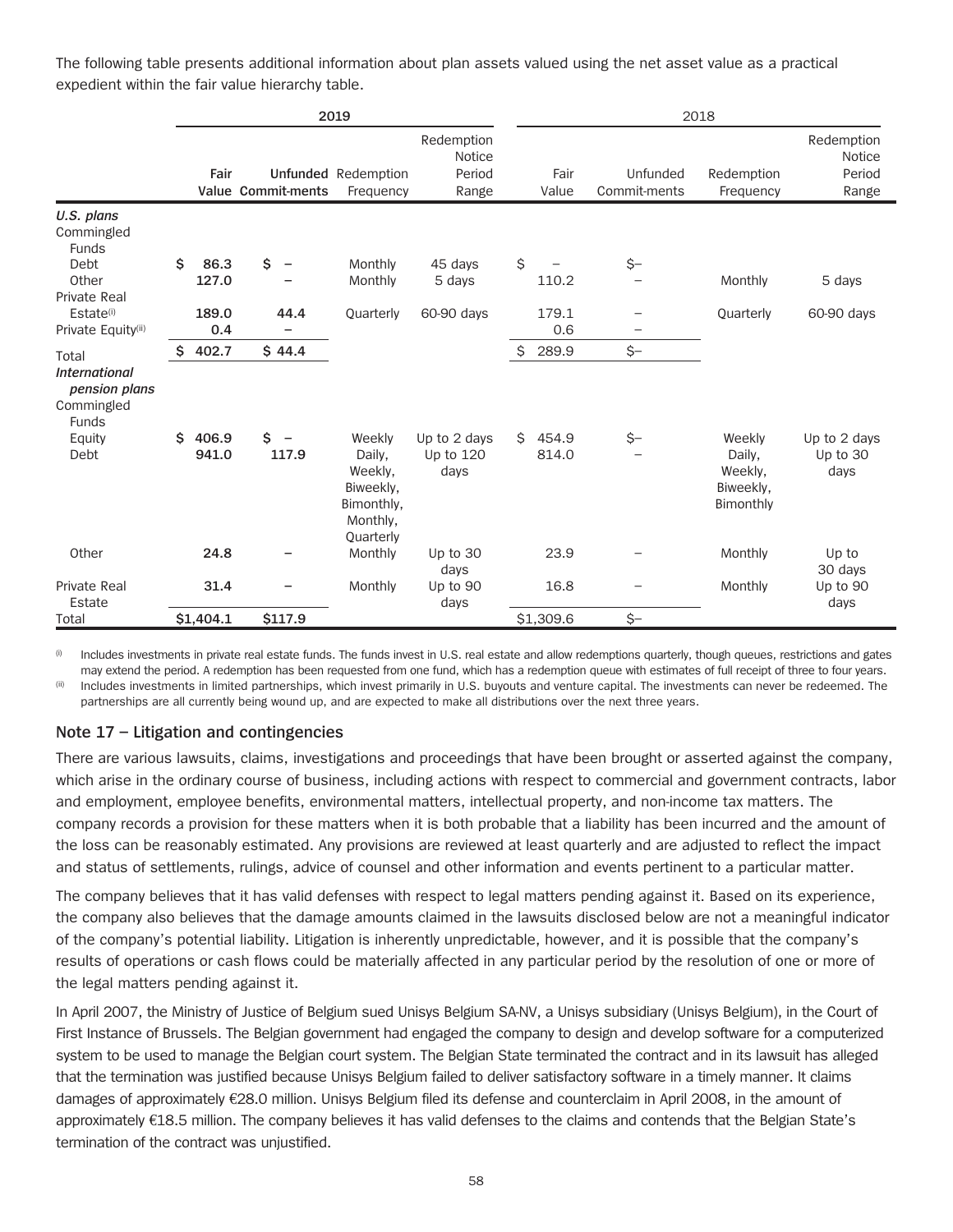The company's Brazilian operations, along with those of many other companies doing business in Brazil, are involved in various litigation matters, including numerous governmental assessments related to indirect and other taxes, as well as disputes associated with former employees and contract labor. The tax-related matters pertain to value-added taxes, customs, duties, sales and other non-income-related tax exposures. The labor-related matters include claims related to compensation. The company believes that appropriate accruals have been established for such matters based on information currently available. At December 31, 2019, excluding those matters that have been assessed by management as being remote as to the likelihood of ultimately resulting in a loss, the amount related to unreserved tax-related matters, inclusive of any related interest, is estimated to be up to approximately \$103 million.

On June 26, 2014, the State of Louisiana filed a Petition for Damages against, among other defendants, the company and Molina Information Systems, LLC, in the Parish of East Baton Rouge, 19th Judicial District. The State alleged that between 1989 and 2012 the defendants, each acting successively as the State's Medicaid fiscal intermediary, utilized an incorrect reimbursement formula for the payment of pharmaceutical claims causing the State to pay excessive amounts for prescription drugs. The State contends overpayments of approximately \$100 million for the period 1995 through 2012. The company believes that it has valid defenses to Louisiana's claims and is asserting them in the pending litigation.

With respect to the specific legal proceedings and claims described above, except as otherwise noted, either (i) the amount or range of possible losses in excess of amounts accrued, if any, is not reasonably estimable or (ii) the company believes that the amount or range of possible losses in excess of amounts accrued that are estimable would not be material.

Litigation is inherently unpredictable and unfavorable resolutions could occur. Accordingly, it is possible that an adverse outcome from such matters could exceed the amounts accrued in an amount that could be material to the company's financial condition, results of operations and cash flows in any particular reporting period.

Notwithstanding that the ultimate results of the lawsuits, claims, investigations and proceedings that have been brought or asserted against the company are not currently determinable, the company believes that at December 31, 2019, it has adequate provisions for any such matters.

#### **Note 18 – Stockholders' equity**

The company has 150 million authorized shares of common stock, par value \$.01 per share, and 40 million shares of authorized preferred stock, par value \$1 per share, issuable in series.

At December 31, 2019, 22.6 million shares of unissued common stock of the company were reserved for stock-based incentive plans and the company's convertible senior notes.

Accumulated other comprehensive income (loss) as of December 31, 2019, 2018 and 2017, is as follows:

|                                                                                                                                                                                                         | Total                                   | Translation<br>Adjustments    | Postretirement<br>Plans                  |
|---------------------------------------------------------------------------------------------------------------------------------------------------------------------------------------------------------|-----------------------------------------|-------------------------------|------------------------------------------|
| Balance at December 31, 2016<br>Other comprehensive income before reclassifications<br>Amounts reclassified from accumulated other comprehensive income                                                 | \$(4,152.8)<br>506.8<br>(169.8)         | \$ (927.1)<br>121.9<br>(11.8) | \$ (3, 225.7)<br>384.9<br>(158.0)        |
| Current period other comprehensive income                                                                                                                                                               | 337.0                                   | 110.1                         | 226.9                                    |
| Balance at December 31, 2017<br>Reclassification pursuant to ASU No. 2018-02<br>Other comprehensive income before reclassifications<br>Amounts reclassified from accumulated other comprehensive income | (3,815.8)<br>(208.7)<br>96.7<br>(157.0) | (817.0)<br>-<br>(79.7)        | (2,998.8)<br>(208.7)<br>176.4<br>(157.0) |
| Current period other comprehensive income                                                                                                                                                               | (269.0)                                 | (79.7)                        | (189.3)                                  |
| Balance at December 31, 2018<br>Other comprehensive income before reclassifications<br>Amounts reclassified from accumulated other comprehensive income                                                 | (4,084.8)<br>136.8<br>(140.6)           | (896.7)<br>23.8               | (3, 188.1)<br>113.0<br>(140.6)           |
| Current period other comprehensive income                                                                                                                                                               | (3.8)                                   | 23.8                          | (27.6)                                   |
| Balance at December 31, 2019                                                                                                                                                                            | \$(4,088.6)                             | \$ (872.9)                    | \$ (3,215.7)                             |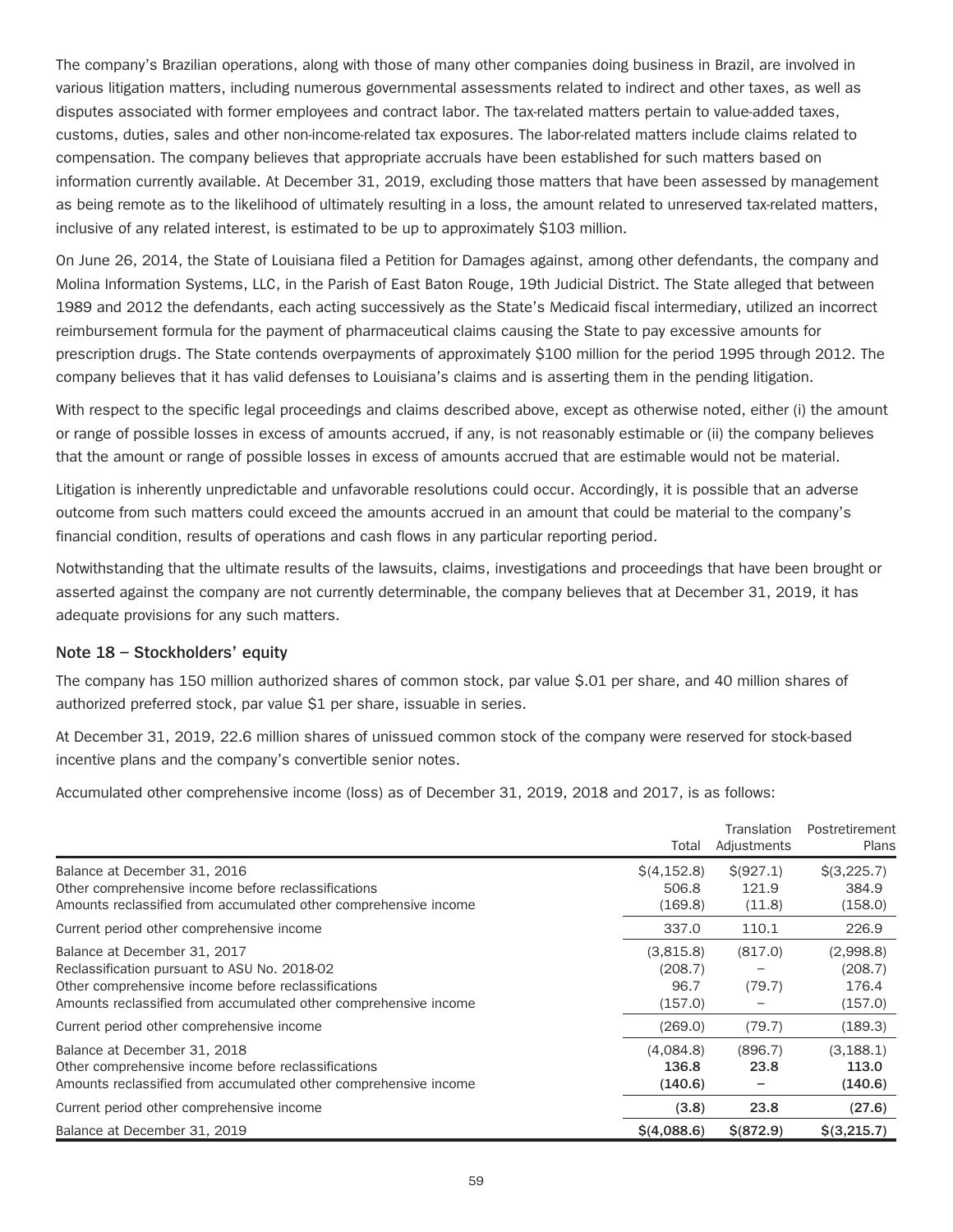Amounts reclassified out of accumulated other comprehensive income for the three years ended December 31, 2019 are as follows:

| Year ended December 31,                                                                     | 2019    | 2018                            | 2017     |
|---------------------------------------------------------------------------------------------|---------|---------------------------------|----------|
| Translation Adjustments:                                                                    |         |                                 |          |
| Adjustment for substantial completion of liquidation of foreign subsidiaries <sup>(i)</sup> |         |                                 | \$(11.8) |
| Postretirement Plans:                                                                       |         |                                 |          |
| Amortization of prior service cost <sup>(ii)</sup>                                          | 5.9     | 7.1                             | 5.6      |
| Amortization of actuarial losses <sup>(ii)</sup>                                            | (149.7) | (165.9)                         | (174.1)  |
| Curtailment gain <sup>(ii)</sup>                                                            |         |                                 | 5.4      |
| Settlement loss(ii)                                                                         | (1.1)   | (3.9)                           |          |
| Total before tax                                                                            | (144.9) | (162.7)                         | (174.9)  |
| Income tax benefit                                                                          | 4.3     | 5.7                             | 5.1      |
| Total reclassifications for the period                                                      |         | $\$(140.6) \$(157.0) \$(169.8)$ |          |

(i) Reported in other income (expense), net in the consolidated statements of income

(ii) Included in net periodic postretirement cost (see Note 16)

The following table summarizes the changes in shares of common stock and treasury stock during the three years ended December 31, 2019:

|                              | Common<br>Stock | Treasury<br>Stock        |
|------------------------------|-----------------|--------------------------|
| Balance at December 31, 2016 | 52.8            | 2.7                      |
| Stock-based compensation     | 0.6             | 0.2                      |
| Balance at December 31, 2017 | 53.4            | 2.9                      |
| Stock-based compensation     | 0.8             | 0.2                      |
| Balance at December 31, 2018 | 54.2            | 3.1                      |
| Debt exchange                | 10.6            | $\overline{\phantom{0}}$ |
| Stock-based compensation     | 1.1             | 0.4                      |
| Balance at December 31, 2019 | 65.9            | 3.5                      |

#### **Note 19 – Segment information**

Effective January 1, 2018, the company adopted the requirements of ASU No. 2014-09, *Revenue from Contracts with Customers (Topic 606)*, which resulted in an adjustment to Technology revenue and profit of \$53.0 million in the first quarter of 2018. The adjustment represents revenue from software license extensions and renewals, which were contracted for in the fourth quarter of 2017 and properly recorded as revenue at that time under the revenue recognition rules then in effect (Topic 605). Topic 606 requires revenue related to software license renewals or extensions to be recorded when the new license term begins, which in the case of the \$53.0 million, is January 1, 2018.

The company has two business segments: Services and Technology. Revenue classifications within the Services and Technology segment are as follows:

- Cloud and infrastructure services. This represents revenue from helping clients apply cloud and as-a-service delivery models to capitalize on business opportunities, make their end users more productive and manage and secure their IT infrastructure and operations more economically.
- Application services. This represents revenue from helping clients transform their business processes by developing and managing new leading-edge applications for select industries, offering advanced data analytics and modernizing existing enterprise applications.
- Business process outsourcing (BPO) services. This represents revenue from the management of critical processes and functions for clients in target industries, helping them improve performance and reduce costs.
- Technology. This represents revenue from designing and developing software and offering hardware and other related products to help clients improve security, reduce costs and flexibility and improve the efficiency of their datacenter environments.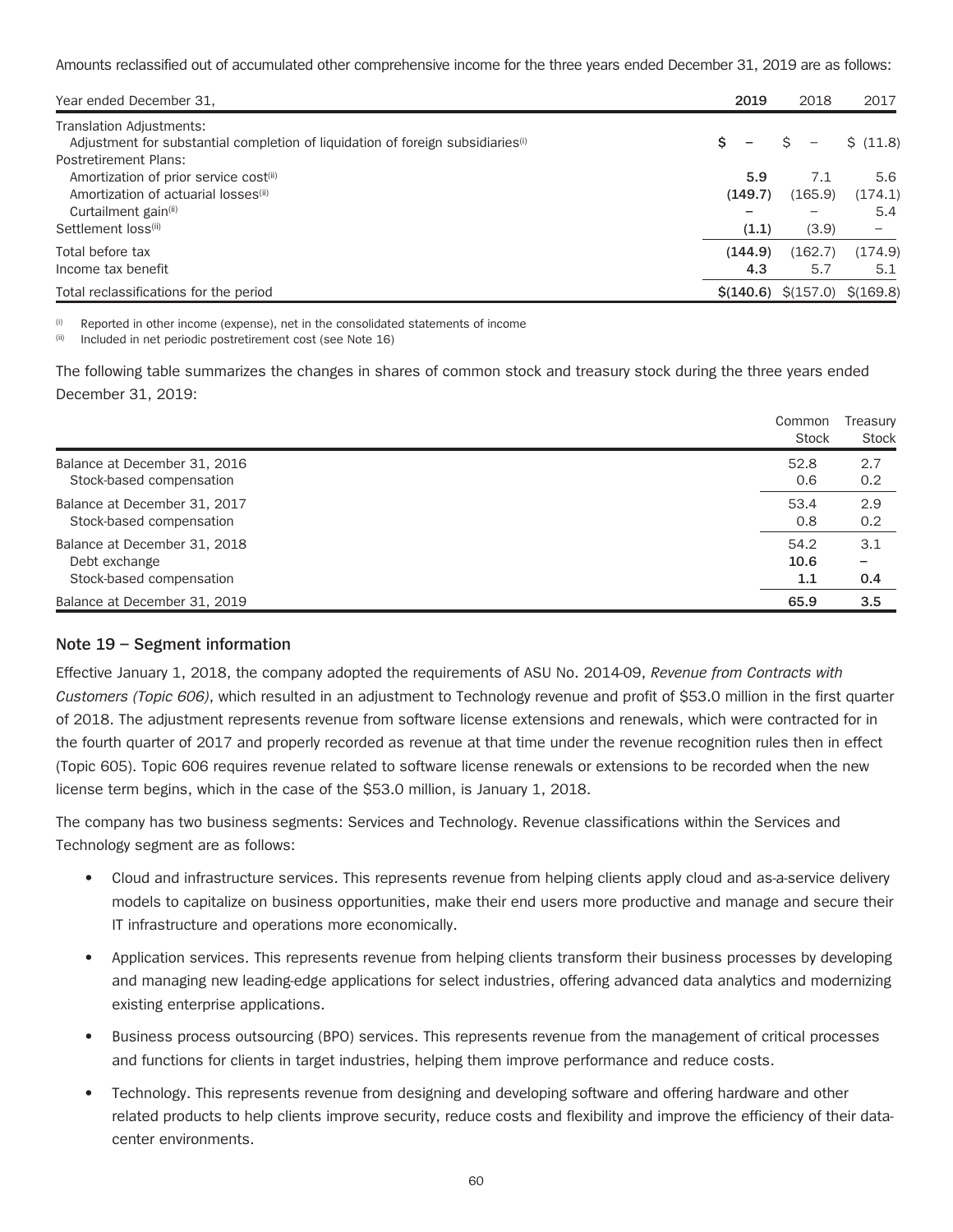The accounting policies of each business segment are the same as those followed by the company as a whole. Intersegment sales and transfers are priced as if the sales or transfers were to third parties. Accordingly, the Technology segment recognizes intersegment revenue and manufacturing profit on software and hardware shipments to customers under Services contracts. The Services segment, in turn, recognizes customer revenue and marketing profits on such shipments of company software and hardware to customers. The Services segment also includes the sale of software and hardware products sourced from third parties that are sold to customers through the company's Services channels. In the company's consolidated statements of income, the manufacturing costs of products sourced from the Technology segment and sold to Services customers are reported in cost of revenue for Services.

Also included in the Technology segment's sales and operating profit are sales of software and hardware sold to the Services segment for internal use in Services engagements. The amount of such profit included in operating income of the Technology segment for the years ended December 31, 2019, 2018 and 2017 was \$5.7 million, \$4.2 million and \$6.3 million, respectively. The profit on these transactions is eliminated in Corporate.

The company evaluates business segment performance based on operating income exclusive of postretirement income or expense, restructuring charges and unusual and nonrecurring items, which are included in Corporate. All other corporate and centrally incurred costs are allocated to the business segments based principally on revenue, employees, square footage or usage. No single customer accounts for more than 10% of revenue. Revenue from various agencies of the U.S. Government, which is reported in both business segments, was approximately \$726 million, \$574 million and \$571 million in 2019, 2018 and 2017, respectively.

Corporate assets are principally cash and cash equivalents, prepaid postretirement assets and deferred income taxes. The expense or income related to corporate assets is allocated to the business segments.

Customer revenue by classes of similar products or services, by segment, is presented below:

| Year ended December 31.         | 2019      | 2018      | 2017                |
|---------------------------------|-----------|-----------|---------------------|
| Services                        |           |           |                     |
| Cloud & infrastructure services | \$1,567.7 |           | \$1,363.4 \$1,334.3 |
| Application services            | 750.4     | 772.4     | 791.0               |
| <b>BPO</b> services             | 234.6     | 250.5     | 202.9               |
| <b>Total Services</b>           | 2,552.7   | 2,386.3   | 2.328.2             |
| Technology                      | 396.0     | 438.7     | 413.6               |
| Total customer revenue          | \$2,948.7 | \$2,825.0 | \$2,741.8           |

Presented below is a reconciliation of segment operating income to consolidated income (loss) before income taxes:

| Year ended December 31,                 | 2019    | 2018    | 2017    |
|-----------------------------------------|---------|---------|---------|
| Total segment operating income          | \$280.4 | \$305.4 | \$235.4 |
| Interest expense                        | (62.1)  | (64.0)  | (52.8)  |
| Other income (expense), net             | (136.4) | (76.9)  | (116.4) |
| Cost reduction charges <sup>(i)</sup>   | (28.7)  | (19.7)  | (135.0) |
| Corporate and eliminations              | (13.5)  | (1.6)   | (3.3)   |
| Total income (loss) before income taxes | 39.7    | \$143.2 | (72.1)  |

Year ended December 31, 2017 excludes \$11.8 million for net foreign currency losses related to exiting foreign countries which are reported in other income (expense), net in the consolidated statements of income.

Presented below is a reconciliation of total business segment assets to consolidated assets:

| As of December 31,                  | 2019      | 2018      | 2017      |
|-------------------------------------|-----------|-----------|-----------|
| Total segment assets                | \$1,450.9 | \$1,436.6 | \$1,364.5 |
| Cash and cash equivalents           | 538.8     | 605.0     | 733.9     |
| Deferred income taxes               | 114.0     | 109.3     | 119.9     |
| Operating lease right-of-use assets | 127.1     |           |           |
| Prepaid postretirement assets       | 136.2     | 147.6     | 148.3     |
| Other corporate assets              | 137.0     | 159.1     | 175.8     |
| Total assets                        | \$2,504.0 | \$2,457.6 | \$2,542.4 |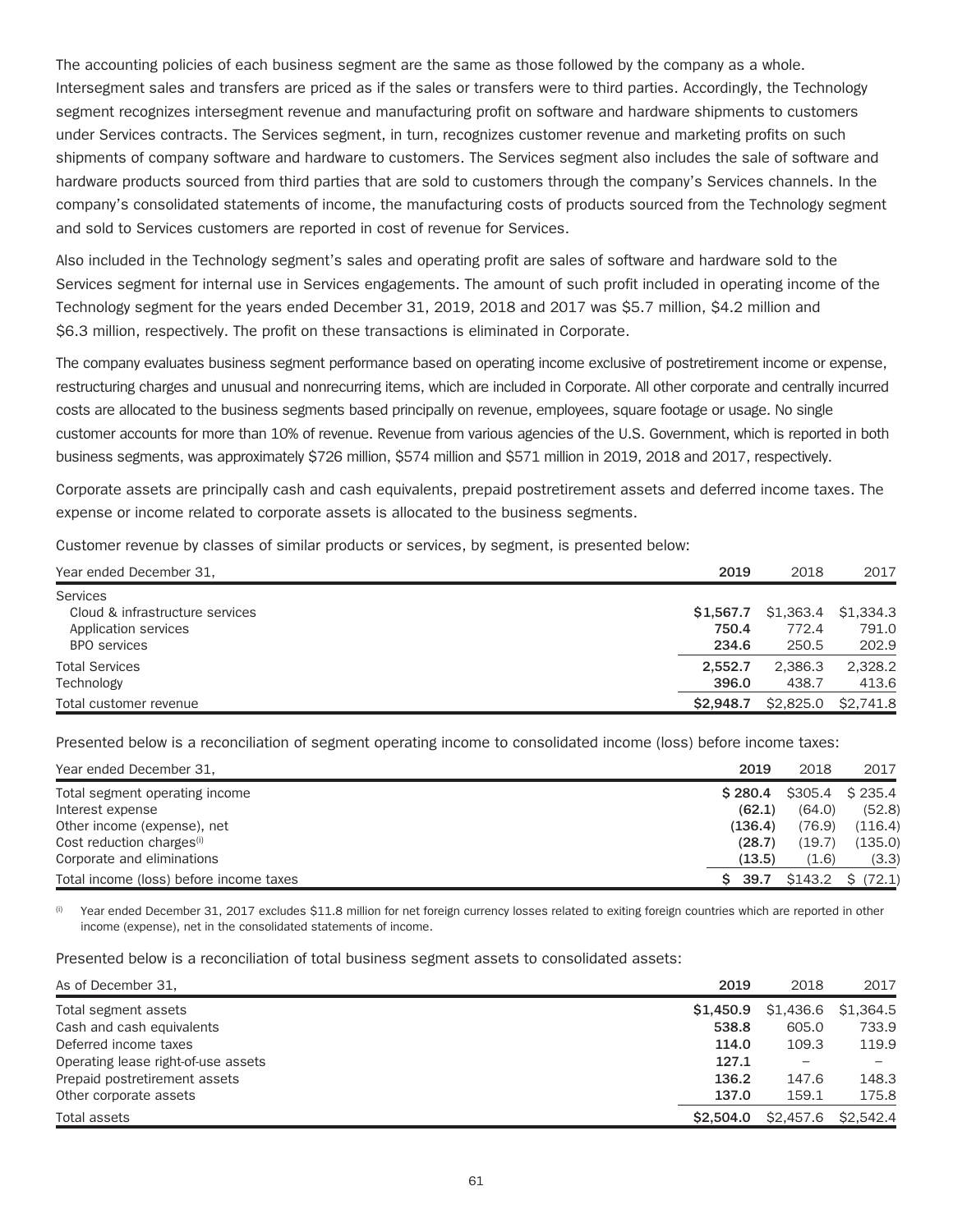A summary of the company's operations by business segment for 2019, 2018 and 2017 is presented below:

|                                                                                                         | Total                                    | Corporate                     | Services                               | Technology                       |
|---------------------------------------------------------------------------------------------------------|------------------------------------------|-------------------------------|----------------------------------------|----------------------------------|
| 2019<br>Customer revenue<br>Intersegment                                                                | \$2,948.7                                | Ŝ.<br>(15.2)                  | \$2,552.7                              | \$396.0<br>15.2                  |
| Total revenue                                                                                           | \$2,948.7                                | Ŝ.<br>(15.2)                  | \$2,552.7                              | \$411.2                          |
| Operating income (loss)<br>Depreciation and amortization<br><b>Total assets</b><br>Capital expenditures | Ś.<br>238.2<br>147.4<br>2,504.0<br>159.8 | Ś<br>(42.2)<br>1,053.1<br>7.1 | Ŝ<br>108.2<br>91.9<br>1,037.7<br>74.0  | \$172.2<br>55.5<br>413.2<br>78.7 |
| 2018<br>Customer revenue<br>Intersegment                                                                | \$2,825.0                                | Ŝ.<br>(24.7)                  | \$2,386.3                              | \$438.7<br>24.7                  |
| Total revenue                                                                                           | \$2,825.0                                | \$<br>(24.7)                  | \$2,386.3                              | \$463.4                          |
| Operating income (loss)<br>Depreciation and amortization<br><b>Total assets</b><br>Capital expenditures | Ś.<br>284.1<br>164.1<br>2,457.6<br>189.3 | Ś<br>(21.3)<br>1,021.0<br>8.0 | -\$<br>67.6<br>97.2<br>1,013.1<br>92.9 | \$237.8<br>66.9<br>423.5<br>88.4 |
| 2017<br>Customer revenue<br>Intersegment                                                                | \$2,741.8                                | -Ŝ<br>(25.9)                  | \$2,328.2                              | \$413.6<br>25.9                  |
| Total revenue                                                                                           | \$2,741.8                                | Ŝ.<br>(25.9)                  | \$2,328.2                              | \$439.5                          |
| Operating income (loss)<br>Depreciation and amortization<br><b>Total assets</b><br>Capital expenditures | \$<br>97.1<br>156.5<br>2,542.4<br>176.5  | \$ (138.3)<br>1,177.9<br>4.3  | Ŝ.<br>64.8<br>84.6<br>985.9<br>102.7   | \$170.6<br>71.9<br>378.6<br>69.5 |

Geographic information about the company's revenue, which is principally based on location of the selling organization, properties and outsourcing assets, is presented below:

| Year ended December 31,                                     | 2019                          | 2018                          | 2017                          |
|-------------------------------------------------------------|-------------------------------|-------------------------------|-------------------------------|
| Revenue<br>United States<br>United Kingdom<br>Other foreign | \$1,549.9<br>334.3<br>1,064.5 | \$1,240.0<br>360.7<br>1,224.3 | \$1,257.0<br>315.8<br>1,169.0 |
| <b>Total Revenue</b>                                        | \$2,948.7                     | \$2,825.0                     | \$2,741.8                     |
| Properties, net                                             | \$                            | Ŝ.                            | 85.8                          |
| United States                                               | 90.7                          | 85.3                          | -Ŝ                            |
| United Kingdom                                              | 10.5                          | 5.3                           | 16.7                          |
| Other foreign                                               | 23.2                          | 30.7                          | 40.0                          |
| Total Properties, net                                       | Ś.                            | Ŝ.                            | 142.5                         |
|                                                             | 124.4                         | 121.3                         | S                             |
| Outsourcing assets, net                                     | Ś                             | Ŝ.                            | - Ś                           |
| United States                                               | 99.9                          | 97.6                          | 81.1                          |
| United Kingdom                                              | 71.7                          | 86.5                          | 89.9                          |
| Australia                                                   | 21.5                          | 21.7                          | 18.1                          |
| Other foreign                                               | 9.4                           | 10.6                          | 13.2                          |
| Total Outsourcing assets, net                               | \$.                           | 216.4                         | 202.3                         |
|                                                             | 202.5                         | S                             | S                             |

#### **Note 20 – Remaining performance obligations**

Remaining performance obligations represent the transaction price of firm orders for which work has not been performed and excludes (1) contracts with an original expected length of one year or less and (2) contracts for which the company recognizes revenue at the amount to which it has the right to invoice for services performed. At December 31, 2019, the company had approximately \$1.0 billion of remaining performance obligations of which approximately 44% is estimated to be recognized as revenue by the end of 2020.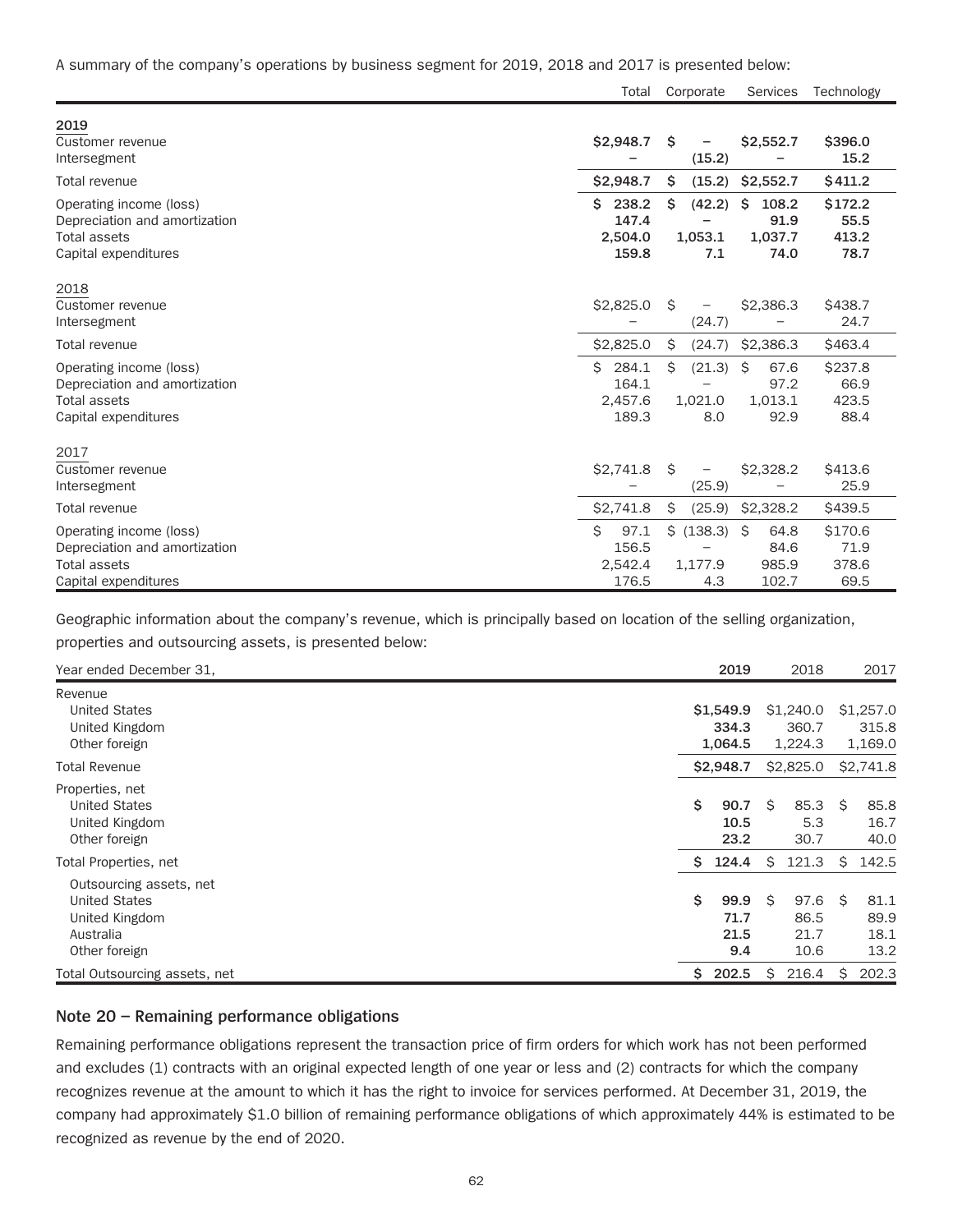#### **Note 21 – Subsequent event**

On February 5, 2020, the company entered into an asset purchase agreement to sell its U.S. Federal business to Science Applications International Corporation for a cash purchase price of \$1.2 billion, subject to a net working capital adjustment. The U.S. Federal business provides certain products and services to U.S. federal government customers. The sale is expected to close in the first half of 2020 and is subject to receipt of regulatory clearance under the Hart-Scott-Rodino Antitrust Improvements Act of 1976 as well as the satisfaction or waiver of other customary closing conditions. The U.S. Federal business, which has operations in both of the company's reporting segments of Services and Technology, generated 2019 revenue and pre-tax income of approximately \$725 million and \$100 million, respectively. The U.S. Federal business will be reported as discontinued operations in 2020.

When the sale is complete, the company expects to report an after-tax gain on the sale of approximately \$1 billion. Due to the company's U.S. tax position, no federal income tax is expected to be payable on the sale and, subject to the final purchase price allocation to the assets sold, state income taxes are expected to be minimal. The company primarily intends to use the net proceeds from the sale to redeem its senior secured notes due 2022 and reduce its obligations under its U.S. defined benefit pension plans.

In connection with the entry into the asset purchase agreement to sell the U.S. Federal business, the company also adopted a Tax Asset Protection Plan designed to protect the company's tax assets in contemplation of the sale transaction. This plan is similar to tax benefit protection plans adopted by other public companies with significant tax attributes and is designed to protect the company's valuable tax assets by reducing the likelihood of an "ownership change" through actions involving the company's securities. See "Risk Factors - Risks Related to the Announced Sale of the Company's U.S. Federal Business-An 'ownership change' could limit the company's ability to utilize net operating losses and certain other tax attributes to offset the gain from the pending sale of the U.S. Federal business" for more information.

|                                                                          | First |             |   | Second  |    | Third   | Fourth                                    |    |           |
|--------------------------------------------------------------------------|-------|-------------|---|---------|----|---------|-------------------------------------------|----|-----------|
|                                                                          |       | Ouarter     |   | Ouarter |    | Ouarter | Quarter                                   |    | Year      |
| 2019                                                                     |       |             |   |         |    |         |                                           |    |           |
| Revenue                                                                  |       | \$695.8     |   | \$753.8 |    | \$757.6 | \$741.5                                   |    | \$2,948.7 |
| Gross profit                                                             |       | 149.9       |   | 193.9   |    | 172.4   | 150.2                                     |    | 666.4     |
| Income (loss) before income taxes                                        |       | (3.0)       |   | 41.9    |    | 6.5     | (5.7)                                     |    | 39.7      |
| Net income (loss) attributable to Unisys Corporation common shareholders |       | (19.4)      |   | 26.2    |    | (13.2)  | (10.8)                                    |    | (17.2)    |
| Earnings (loss) per common share attributable to Unisys Corporation      |       |             |   |         |    |         |                                           |    |           |
| <b>Basic</b>                                                             | Ś.    | $(0.38)$ \$ |   | 0.51    |    |         | $\frac{1}{2}$ (0.23) $\frac{1}{2}$ (0.17) | \$ | (0.31)    |
| Diluted                                                                  | S.    | $(0.38)$ \$ |   | 0.42    |    |         | $\frac{1}{2}$ (0.23) $\frac{1}{2}$ (0.17) | \$ | (0.31)    |
| 2018                                                                     |       |             |   |         |    |         |                                           |    |           |
| Revenue                                                                  |       | \$708.4     |   | \$667.4 |    | \$688.3 | \$760.9                                   |    | \$2,825.0 |
| Gross profit                                                             |       | 201.2       |   | 152.9   |    | 153.8   | 178.4                                     |    | 686.3     |
| Income before income taxes                                               |       | 62.6        |   | 20.3    |    | 22.2    | 38.1                                      |    | 143.2     |
| Net income attributable to Unisys Corporation common shareholders        |       | 40.6        |   | 3.8     |    | 6.1     | 25.0                                      |    | 75.5      |
| Earnings per common share attributable to Unisys Corporation             |       |             |   |         |    |         |                                           |    |           |
| <b>Basic</b>                                                             | \$    | 0.80        | Ś | 0.07    | Ŝ. | 0.12    | \$0.49                                    | \$ | 1.48      |
| <b>Diluted</b>                                                           | \$    | 0.62        | S | 0.07    | Ŝ. | 0.12    | \$0.41                                    | \$ | 1.30      |

#### **Note 22 – Quarterly financial information (unaudited)**

*In the third quarter of 2019, the company recorded a pretax loss on debt exchange of \$20.1 million. See Note 14, "Debt," of the Notes to Consolidated Financial Statements.*

*In the first, second, third and fourth quarters of 2019, the company recorded pretax cost-reduction and other charges of \$2.6 million, \$2.6 million, \$0.2 million and \$23.3 million, respectively. See Note 3, "Cost reduction actions," of the Notes to Consolidated Financial Statements.*

*In the first, second, third and fourth quarters of 2018, the company recorded pretax cost-reduction and other charges (benefits) of \$(2.9) million, \$0.7 million, \$(0.9) million and \$22.8 million, respectively. See Note 3, "Cost reduction actions," of the Notes to Consolidated Financial Statements.*

*The individual quarterly per-share amounts may not total to the per-share amount for the full year because of accounting rules governing the computation of earnings per share.*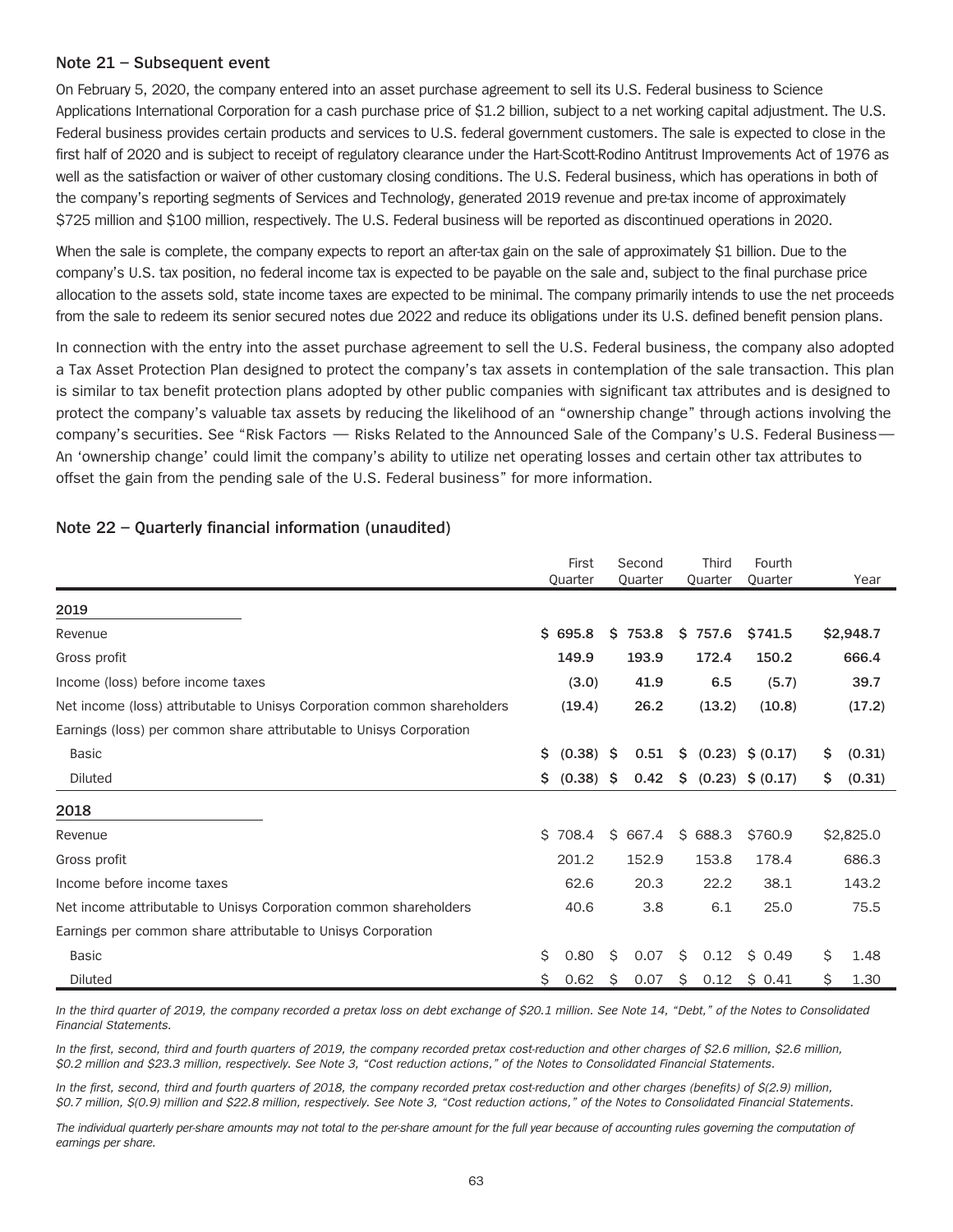# **Report of Management**

#### **Management's Report on the Financial Statements**

The management of the company is responsible for the integrity of its financial statements. These statements have been prepared in conformity with U.S. generally accepted accounting principles and include amounts based on the best estimates and judgments of management. Financial information included elsewhere in this report is consistent with that in the financial statements.

KPMG LLP, an independent registered public accounting firm, has audited the company's financial statements. Its accompanying report is based on an audit conducted in accordance with the standards of the Public Company Accounting Oversight Board (United States).

The Board of Directors, through its Audit and Finance Committee, which is composed entirely of independent directors, oversees management's responsibilities in the preparation of the financial statements and selects the independent registered public accounting firm, subject to stockholder ratification. The Audit and Finance Committee meets regularly with the independent registered public accounting firm, representatives of management, and the internal auditors to review the activities of each and to assure that each is properly discharging its responsibilities. To ensure complete independence, the internal auditors and representatives of KPMG LLP have full access to meet with the Audit and Finance Committee, with or without management representatives present, to discuss the results of their audits and their observations on the adequacy of internal controls and the quality of financial reporting.

#### **Management's Report on Internal Control Over Financial Reporting**

The management of the company is responsible for establishing and maintaining adequate internal control over financial reporting, as defined in Rules 13a-15(f) and 15d-15(f) under the Exchange Act. The company's internal control over financial reporting is a process designed to provide reasonable assurance regarding the reliability of financial reporting and the preparation of financial statements for external purposes in accordance with U.S. generally accepted accounting principles. Internal control over financial reporting includes those policies and procedures that (1) pertain to the maintenance of records that in reasonable detail accurately and fairly reflect the transactions and dispositions of the assets of the company; (2) provide reasonable assurance that transactions are recorded as necessary to permit preparation of the financial statements in accordance with U.S. generally accepted accounting principles, and that receipts and expenditures of the company are being made only in accordance with authorizations of management and directors of company; and (3) provide reasonable assurance regarding prevention or timely detection of unauthorized acquisition, use or disposition of the company's assets that could have a material effect on the financial statements.

Because of its inherent limitations, internal control over financial reporting may not prevent or detect misstatements. Also, projections of any evaluation of effectiveness to future periods are subject to the risk that controls may become inadequate because of changes in conditions, or that the degree of compliance with the policies and procedures may deteriorate.

Management assessed the effectiveness of the company's internal control over financial reporting as of December 31, 2019, based on criteria established in *Internal Control – Integrated Framework (2013)* issued by the Committee of Sponsoring Organizations of the Treadway Commission. Based on this assessment, we concluded that the company maintained effective internal control over financial reporting as of December 31, 2019, based on the specified criteria.

KPMG LLP, an independent registered public accounting firm, has audited the company's internal control over financial reporting as of December 31, 2019, as stated in its report that appears herein.

Peter A. Altabef Michael M. Thomson

Juil W

Chairman, President and Chief Executive Officer Senior Vice President and Chief Financial Officer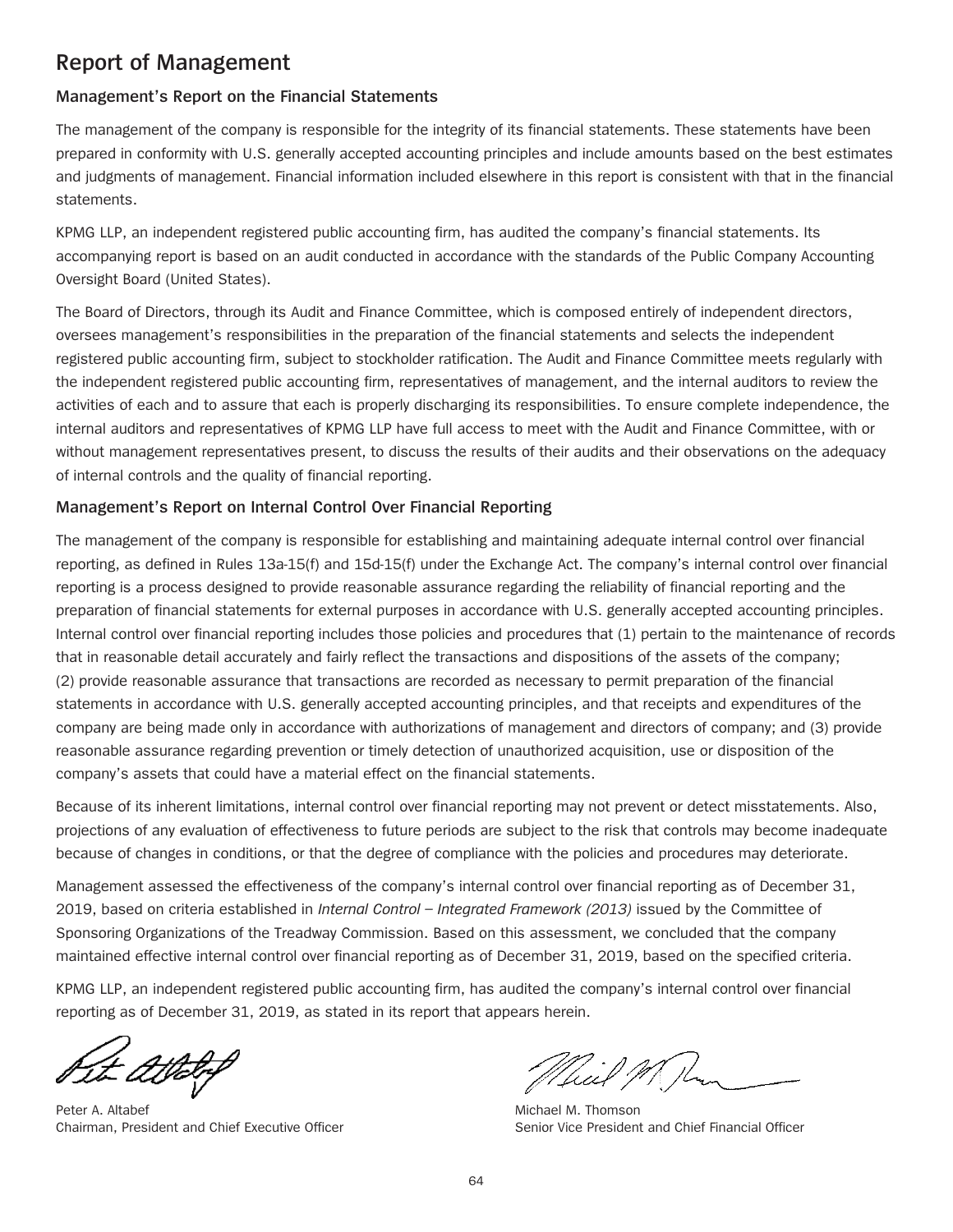# **Report of Independent Registered Public Accounting Firm**

To the stockholders and board of directors

#### Unisys Corporation:

#### *Opinion on the Consolidated Financial Statements*

We have audited the accompanying consolidated balance sheets of Unisys Corporation and subsidiaries (the Company) as of December 31, 2019 and 2018, the related consolidated statements of income, comprehensive income (loss), cash flows and deficit for each of the years in the three-year period ended December 31, 2019, and the related notes and financial statement Schedule II referred to in Item 15(1) of this Form 10-K (collectively, the consolidated financial statements). In our opinion, the consolidated financial statements present fairly, in all material respects, the financial position of the Company as of December 31, 2019 and 2018, and the results of its operations and its cash flows for each of the years in the threeyear period ended December 31, 2019, in conformity with U.S. generally accepted accounting principles.

We also have audited, in accordance with the standards of the Public Company Accounting Oversight Board (United States) (PCAOB), the Company's internal control over financial reporting as of December 31, 2019, based on criteria established in *Internal Control – Integrated Framework (2013)* issued by the Committee of Sponsoring Organizations of the Treadway Commission, and our report dated February 28, 2020 expressed an unqualified opinion on the effectiveness of the Company's internal control over financial reporting.

#### *Changes in Accounting Principle*

As discussed in Note 2 to the consolidated financial statements, the Company has changed its method of accounting for leases effective January 1, 2019 due to the adoption of Accounting Standards Update (ASU) No. 2016-02, *Leases (Topic 842)*.

As discussed in Note 2 to the consolidated financial statements, the Company has changed its method of accounting for revenue recognition effective January 1, 2018 due to the adoption of ASU No. 2014-09, *Revenue from Contracts with Customers (Topic 606)*.

#### *Basis for Opinion*

These consolidated financial statements are the responsibility of the Company's management. Our responsibility is to express an opinion on these consolidated financial statements based on our audits. We are a public accounting firm registered with the PCAOB and are required to be independent with respect to the Company in accordance with the U.S. federal securities laws and the applicable rules and regulations of the Securities and Exchange Commission and the PCAOB.

We conducted our audits in accordance with the standards of the PCAOB. Those standards require that we plan and perform the audit to obtain reasonable assurance about whether the consolidated financial statements are free of material misstatement, whether due to error or fraud. Our audits included performing procedures to assess the risks of material misstatement of the consolidated financial statements, whether due to error or fraud, and performing procedures that respond to those risks. Such procedures included examining, on a test basis, evidence regarding the amounts and disclosures in the consolidated financial statements. Our audits also included evaluating the accounting principles used and significant estimates made by management, as well as evaluating the overall presentation of the consolidated financial statements. We believe that our audits provide a reasonable basis for our opinion.

KPMG LLP

We have served as the Company's auditor since 2008.

Philadelphia, Pennsylvania February 28, 2020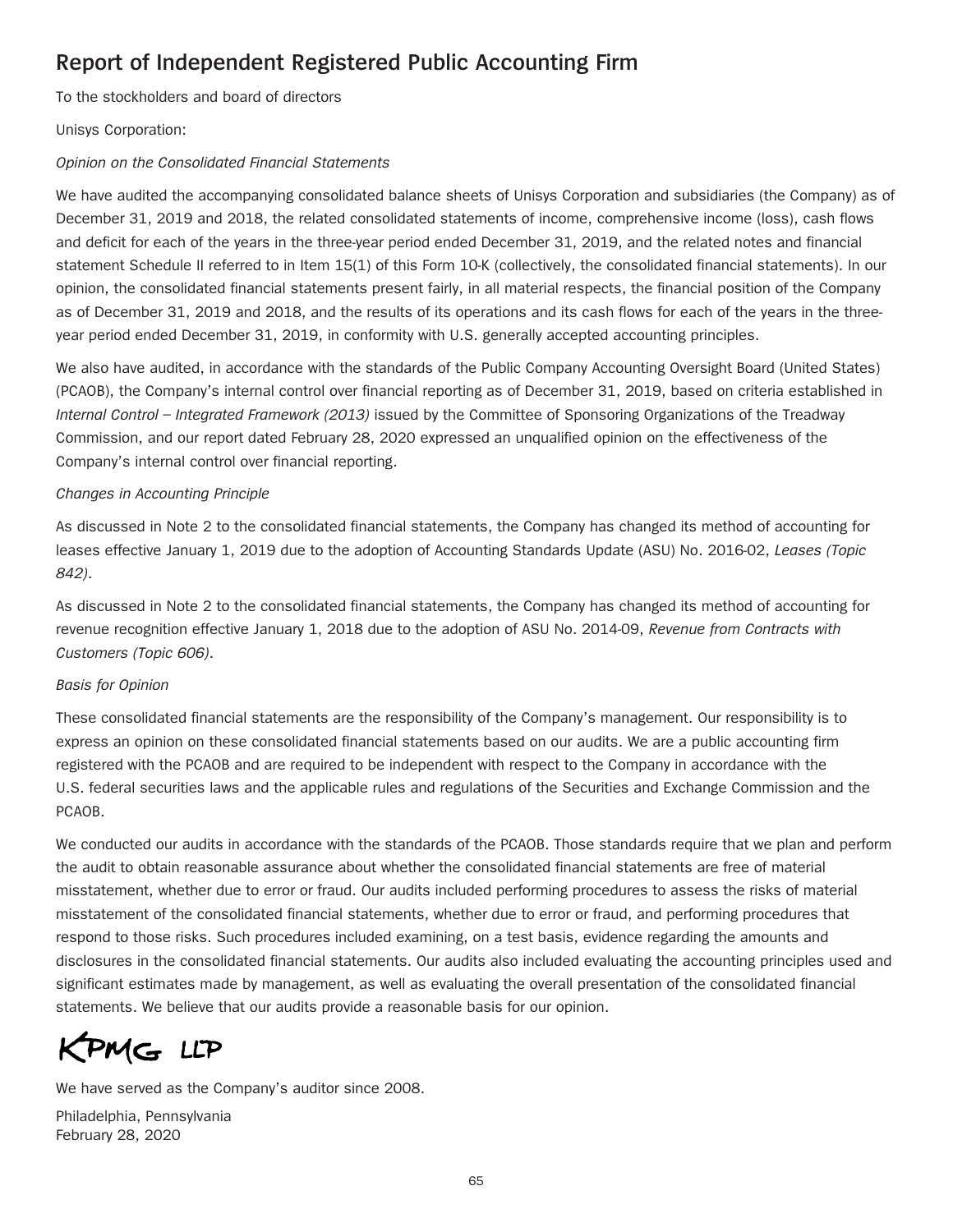# **Report of Independent Registered Public Accounting Firm**

To the stockholders and board of directors

#### Unisys Corporation:

#### *Opinion on Internal Control Over Financial Reporting*

We have audited Unisys Corporation and subsidiaries' (the Company) internal control over financial reporting as of December 31, 2019, based on criteria established in *Internal Control – Integrated Framework (2013)* issued by the Committee of Sponsoring Organizations of the Treadway Commission. In our opinion, the Company maintained, in all material respects, effective internal control over financial reporting as of December 31, 2019, based on criteria established in *Internal Control – Integrated Framework (2013)* issued by the Committee of Sponsoring Organizations of the Treadway Commission.

We also have audited, in accordance with the standards of the Public Company Accounting Oversight Board (United States) (PCAOB), the consolidated balance sheets of the Company as of December 31, 2019 and 2018, the related consolidated statements of income, comprehensive income (loss), cash flows and deficit for each of the years in the three-year period ended December 31, 2019, and the related notes and financial statement Schedule II referred to in Item 15(1) of this Form 10-K (collectively, the consolidated financial statements), and our report dated February 28, 2020 expressed an unqualified opinion on those consolidated financial statements.

#### *Basis for Opinion*

The Company's management is responsible for maintaining effective internal control over financial reporting and for its assessment of the effectiveness of internal control over financial reporting, included in the accompanying Management's Report on Internal Control Over Financial Reporting. Our responsibility is to express an opinion on the Company's internal control over financial reporting based on our audit. We are a public accounting firm registered with the PCAOB and are required to be independent with respect to the Company in accordance with the U.S. federal securities laws and the applicable rules and regulations of the Securities and Exchange Commission and the PCAOB.

We conducted our audit in accordance with the standards of the PCAOB. Those standards require that we plan and perform the audit to obtain reasonable assurance about whether effective internal control over financial reporting was maintained in all material respects. Our audit of internal control over financial reporting included obtaining an understanding of internal control over financial reporting, assessing the risk that a material weakness exists, and testing and evaluating the design and operating effectiveness of internal control based on the assessed risk. Our audit also included performing such other procedures as we considered necessary in the circumstances. We believe that our audit provides a reasonable basis for our opinion.

#### *Definition and Limitations of Internal Control Over Financial Reporting*

A company's internal control over financial reporting is a process designed to provide reasonable assurance regarding the reliability of financial reporting and the preparation of financial statements for external purposes in accordance with generally accepted accounting principles. A company's internal control over financial reporting includes those policies and procedures that (1) pertain to the maintenance of records that, in reasonable detail, accurately and fairly reflect the transactions and dispositions of the assets of the company; (2) provide reasonable assurance that transactions are recorded as necessary to permit preparation of financial statements in accordance with generally accepted accounting principles, and that receipts and expenditures of the company are being made only in accordance with authorizations of management and directors of the company; and (3) provide reasonable assurance regarding prevention or timely detection of unauthorized acquisition, use, or disposition of the company's assets that could have a material effect on the financial statements.

Because of its inherent limitations, internal control over financial reporting may not prevent or detect misstatements. Also, projections of any evaluation of effectiveness to future periods are subject to the risk that controls may become inadequate because of changes in conditions, or that the degree of compliance with the policies or procedures may deteriorate.

PMG LLP

Philadelphia, Pennsylvania February 28, 2020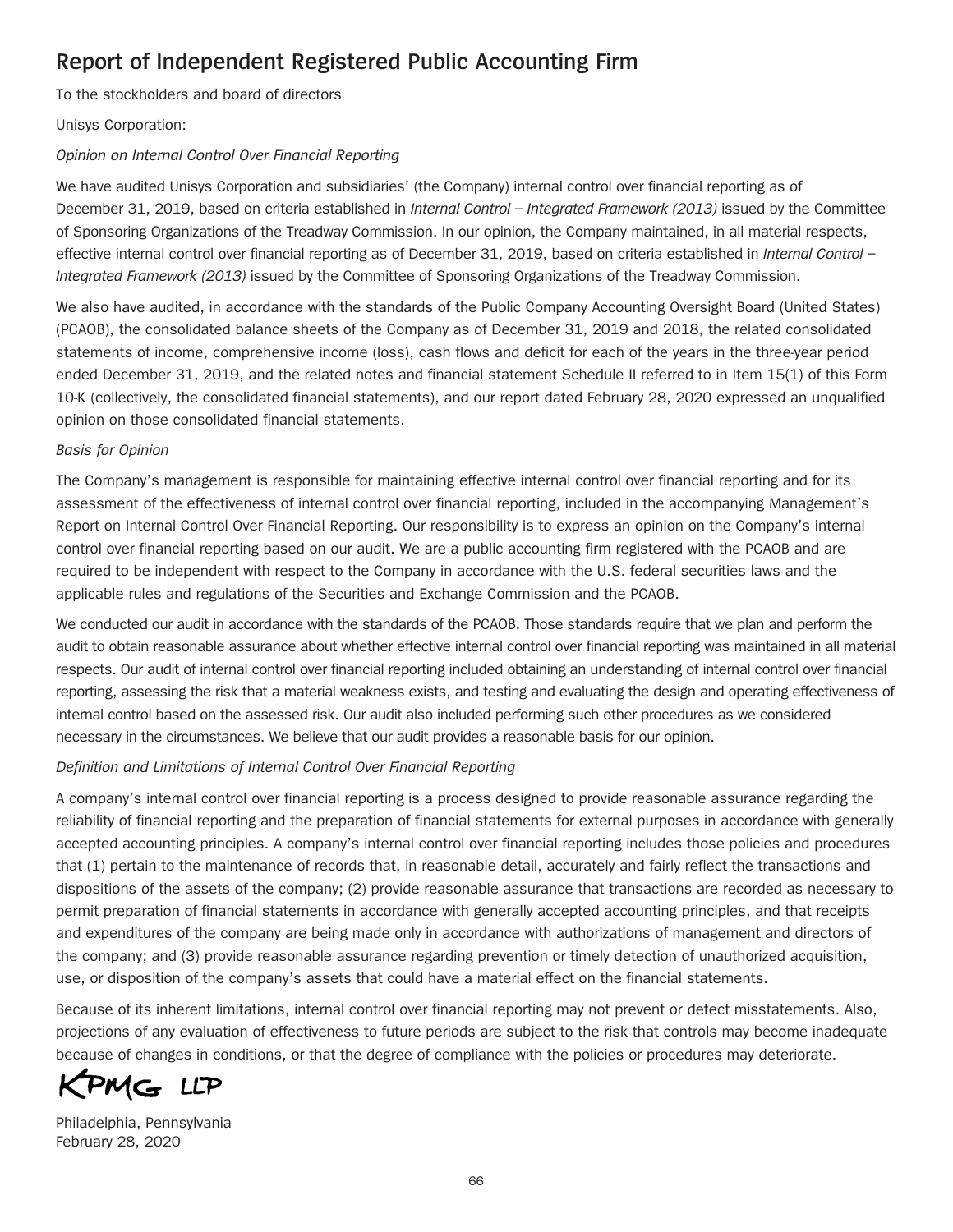# **Stock Performance**

The following graph compares the cumulative total stockholder return on Unisys common stock during the five fiscal years ended December 31, 2019, with the cumulative total return on the Standard & Poor's 500 Stock Index and the Standard & Poor's 500 IT Services Index. The comparison assumes \$100 was invested on December 31, 2014, in Unisys common stock and in each of such indices and assumes reinvestment of any dividends.



|                           | 2014  | 2015    | 2016     | 2017            | 2018  | 2019         |
|---------------------------|-------|---------|----------|-----------------|-------|--------------|
| <b>Unisys Corporation</b> | \$100 | 37<br>Ŝ | -51<br>Ŝ | S <sub>28</sub> | \$ 39 | -40<br>S     |
| <b>S&amp;P 500</b>        | \$100 | S 101   | \$114    | \$138           | \$132 | <b>S174</b>  |
| S&P 500 IT Services       | \$100 | \$107   | \$118    | \$154           | \$162 | <b>\$227</b> |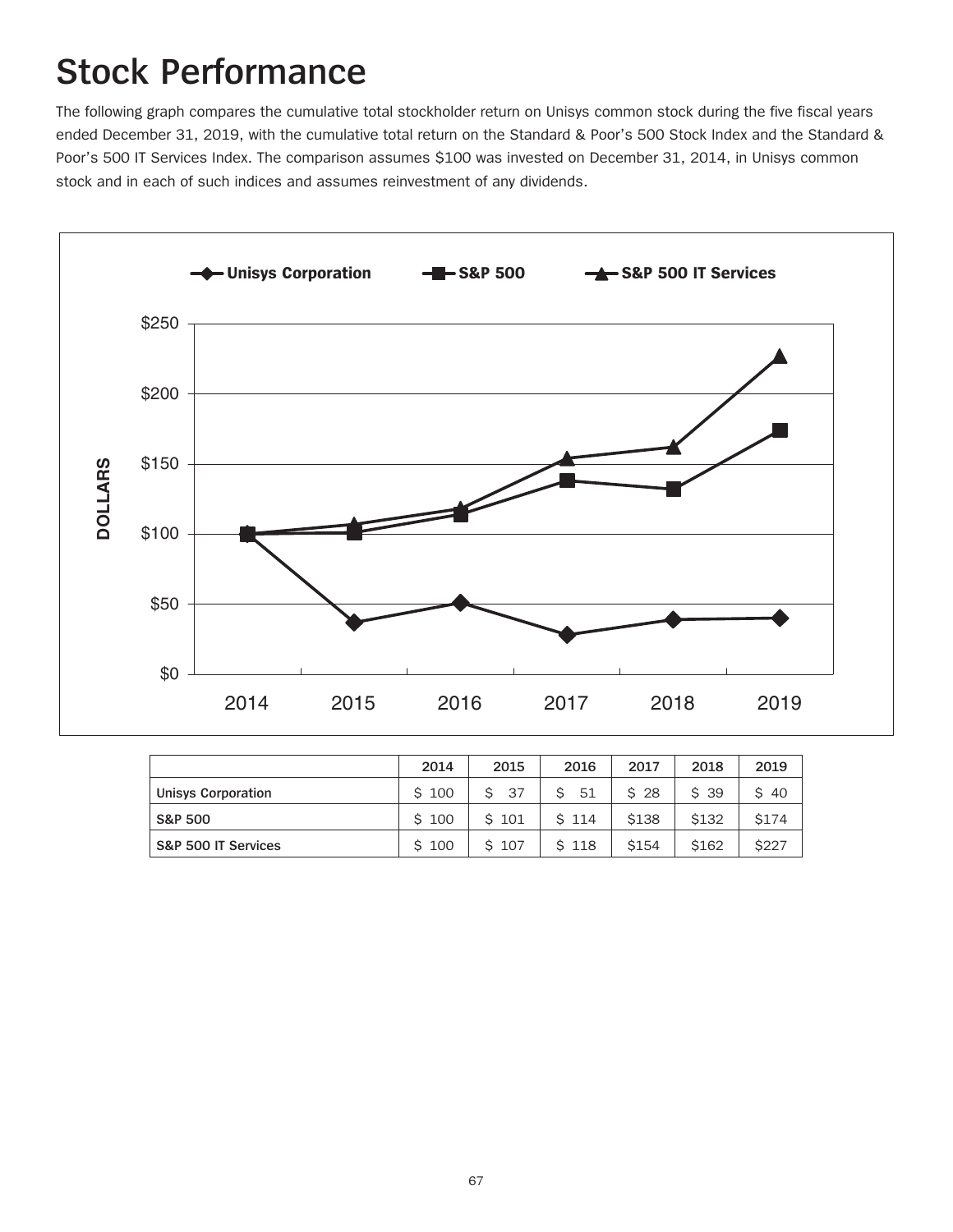# **Stock Information**

- **Common Stock:** The company has the authority to issue 150 million shares of common stock, par value \$0.01 per share. At December 31, 2019, there were approximately 62.4 million shares outstanding and approximately 4,900 stockholders of record. Unisys common stock is listed for trading on the New York Stock Exchange (trading symbol "UIS") and the London Stock Exchange (code "USY").
- **Preferred Stock:** The company has the authority to issue 40 million shares of preferred stock, par value \$1 per share, issuable in series. At December 31, 2019, there were no shares of preferred stock outstanding.
- **Voting Rights:** Each share of Unisys common stock outstanding on the record date for the annual meeting is entitled to one vote on each matter to be voted upon at the meeting.

# **Annual Meeting**

Stockholders are invited to attend the Unisys 2020 Annual Meeting of Stockholders, which will be held virtually online at www.virtualshareholdermeeting.com/UIS2020 on May 7, 2020, at 8:00 a.m. Eastern Time. Formal notice of the meeting, along with the proxy statement and proxy materials, was mailed or otherwise made available on or about March 27, 2020, to stockholders of record as of March 9, 2020.

# **Independent Auditors**

KPMG LLP Philadelphia, Pennsylvania

### **Stockholder Services**

Computershare Inc. is the company's stock transfer agent and registrar.

*Note: Effective October 23, 2009, Unisys declared a one-for-ten reverse split of its common stock. Pre-split stock certificates must be submitted for exchange into post-split shares. If you are holding pre-split stock certificates, please contact Computershare.*

Administrative inquiries relating to stockholder records, lost stock certificates, change of ownership or change of address should be directed to: Unisys Corporation, c/o Computershare, PO BOX 505000, Louisville, KY 40233-5000.

Account Access & Share Selling Program: www.computershare.com/investor

**Telephone within the U.S. and Canada:**

- Telephone toll free: 866-405-6564
- TDD for hearing impaired: 800-231-5469

#### **Telephone outside the U.S.:**

- Telephone: 201-680-6578
- TDD for hearing impaired: 201-680-6610

### **Investor Relations**

- **Web Site:** The Unisys Investor Web site at www.unisys.com/investor-relations provides news and events as well as quarterly earnings releases and financial data, Unisys stock price and tools, officer and board biographies, corporate governance materials, annual reports and more. We invite you to visit www.unisys.com/investor-relations to learn more about Unisys.
- **Email:** Unisys provides investor-related news releases, SEC filings, webcast and event details, and daily/weekly stock information via email. To sign up for email or to amend your current investor e-mail selection, visit www.unisys.com/ investor-relations.
- **Printed Materials:** Visit www.unisys.com/investor-relations to select from the current list of printed materials offered. Printed materials also may be requested by calling 215-986-6999.
- **General Investor Inquiries and Correspondence:** Investors with general questions about the company are invited to contact Unisys Investor Relations by calling 215-986-6999, emailing us at investor@unisys.com, or writing to us at: Investor Relations, Unisys Corporation, 801 Lakeview Drive, Suite 100, Blue Bell, PA 19422.

**For more information, visit www.unisys.com/investor-relations**